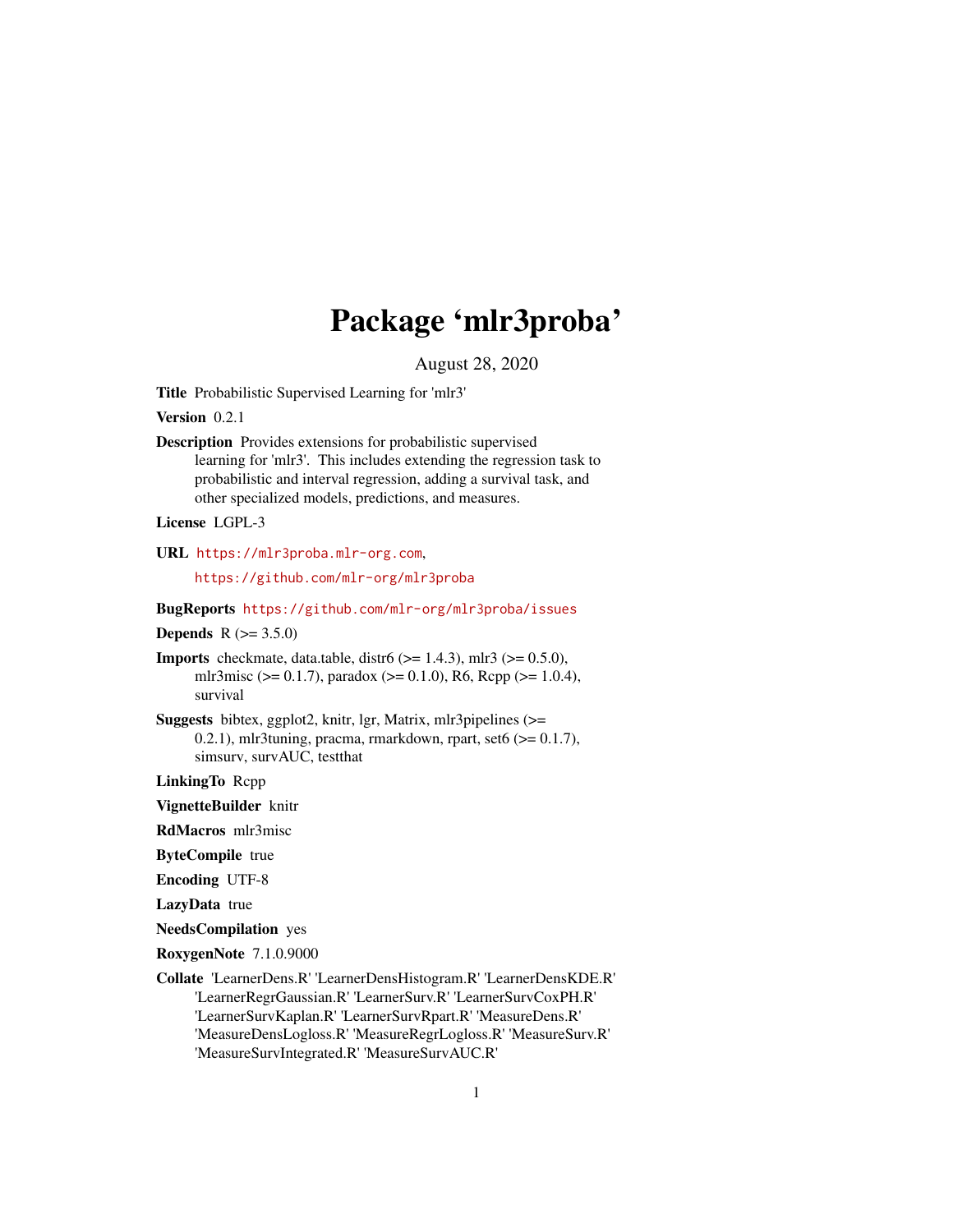'MeasureSurvBeggC.R' 'MeasureSurvCalibrationAlpha.R' 'MeasureSurvCalibrationBeta.R' 'MeasureSurvChamblessAUC.R' 'MeasureSurvCindex.R' 'MeasureSurvGonenHellersC.R' 'MeasureSurvGraf.R' 'MeasureSurvGrafSE.R' 'MeasureSurvHarrellC.R' 'MeasureSurvHungAUC.R' 'MeasureSurvIntLogloss.R' 'MeasureSurvIntLoglossSE.R' 'MeasureSurvLogloss.R' 'MeasureSurvLoglossSE.R' 'MeasureSurvMAE.R' 'MeasureSurvMAESE.R' 'MeasureSurvMSE.R' 'MeasureSurvMSESE.R' 'MeasureSurvNagelkR2.R' 'MeasureSurvOQuigleyR2.R' 'MeasureSurvRMSE.R' 'MeasureSurvRMSESE.R' 'MeasureSurvSchmid.R' 'MeasureSurvSongAUC.R' 'MeasureSurvSongTNR.R' 'MeasureSurvSongTPR.R' 'MeasureSurvUnoAUC.R' 'MeasureSurvUnoC.R' 'MeasureSurvUnoTNR.R' 'MeasureSurvUnoTPR.R' 'MeasureSurvXuR2.R' 'PipeOpCrankCompositor.R' 'PipeOpDistrCompositor.R' 'PipeOpTransformer.R' 'PipeOpPredTransformer.R' 'PipeOpPredRegrSurv.R' 'PipeOpPredSurvRegr.R' 'PipeOpProbregrCompositor.R' 'PipeOpSurvAvg.R' 'PipeOpTaskRegrSurv.R' 'PipeOpTaskSurvRegr.R' 'PipeOpTaskTransformer.R' 'PredictionDens.R' 'PredictionSurv.R' 'RcppExports.R' 'TaskDens.R' 'TaskDens\_X.R' 'TaskGeneratorSimdens.R' 'TaskGeneratorSimsurv.R' 'TaskSurv.R' 'TaskSurv\_X.R' 'assertions.R' 'cindex.R' 'data.R' 'helpers.R' 'histogram.R' 'integrated\_scores.R' 'pecs.R' 'pipelines.R' 'plot.R' 'surv\_measures.R' 'zzz.R' Author Raphael Sonabend [aut, cre] (<https://orcid.org/0000-0001-9225-4654>), Franz Kiraly [aut], Michel Lang [aut] (<https://orcid.org/0000-0001-9754-0393>), Nurul Ain Toha [ctb], Andreas Bender [ctb] (<https://orcid.org/0000-0001-5628-8611>) Maintainer Raphael Sonabend <raphael.sonabend.15@ucl.ac.uk>

Repository CRAN

Date/Publication 2020-08-28 11:10:08 UTC

## R topics documented: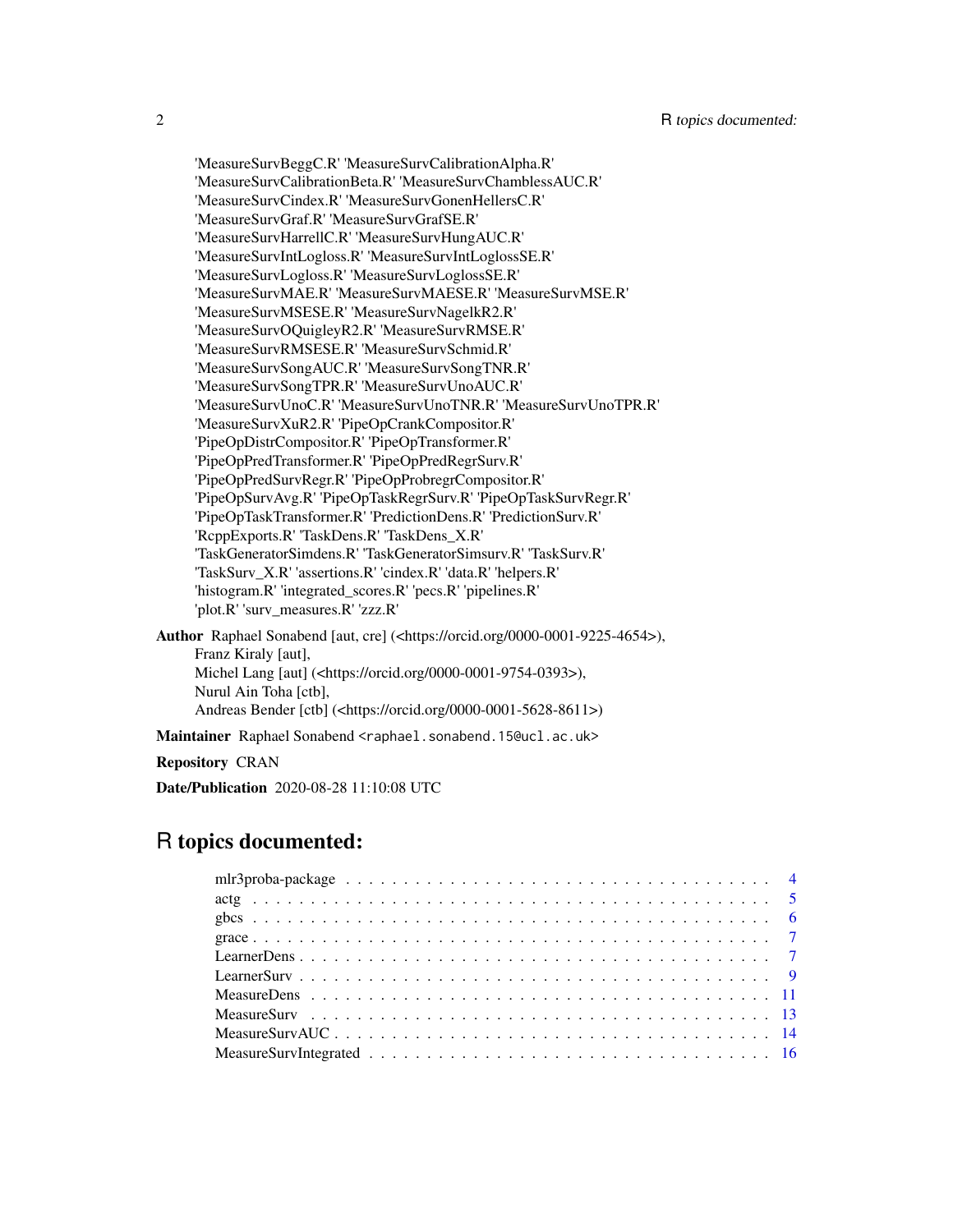|                                                                                                             | 17 |
|-------------------------------------------------------------------------------------------------------------|----|
|                                                                                                             | 19 |
|                                                                                                             | 20 |
|                                                                                                             | 22 |
|                                                                                                             | 23 |
| $mlr\_graphs\_survey to regr \dots \dots \dots \dots \dots \dots \dots \dots \dots \dots \dots \dots \dots$ | 25 |
|                                                                                                             | 28 |
|                                                                                                             | 29 |
|                                                                                                             | 31 |
|                                                                                                             | 32 |
|                                                                                                             | 33 |
|                                                                                                             | 35 |
|                                                                                                             | 36 |
|                                                                                                             | 37 |
|                                                                                                             | 39 |
|                                                                                                             | 41 |
|                                                                                                             | 43 |
| $mlr_m$ easures_surv.gonen $C \ldots \ldots \ldots \ldots \ldots \ldots \ldots \ldots \ldots \ldots \ldots$ | 45 |
|                                                                                                             | 47 |
|                                                                                                             | 49 |
|                                                                                                             |    |
|                                                                                                             |    |
|                                                                                                             | 54 |
|                                                                                                             | 57 |
|                                                                                                             | 59 |
|                                                                                                             | 61 |
|                                                                                                             | 62 |
|                                                                                                             | 64 |
|                                                                                                             | 65 |
|                                                                                                             | 67 |
|                                                                                                             | 68 |
|                                                                                                             | 70 |
|                                                                                                             | 71 |
|                                                                                                             | 73 |
|                                                                                                             | 74 |
|                                                                                                             | 77 |
|                                                                                                             | 79 |
|                                                                                                             | 81 |
|                                                                                                             | 83 |
|                                                                                                             | 84 |
|                                                                                                             | 86 |
|                                                                                                             | 88 |
|                                                                                                             | 90 |
|                                                                                                             | 92 |
|                                                                                                             | 93 |
|                                                                                                             | 95 |
| mlr_pipeops_trafotask_regrsurv                                                                              | 97 |
| mlr_pipeops_trafotask_survregr                                                                              | 98 |
|                                                                                                             |    |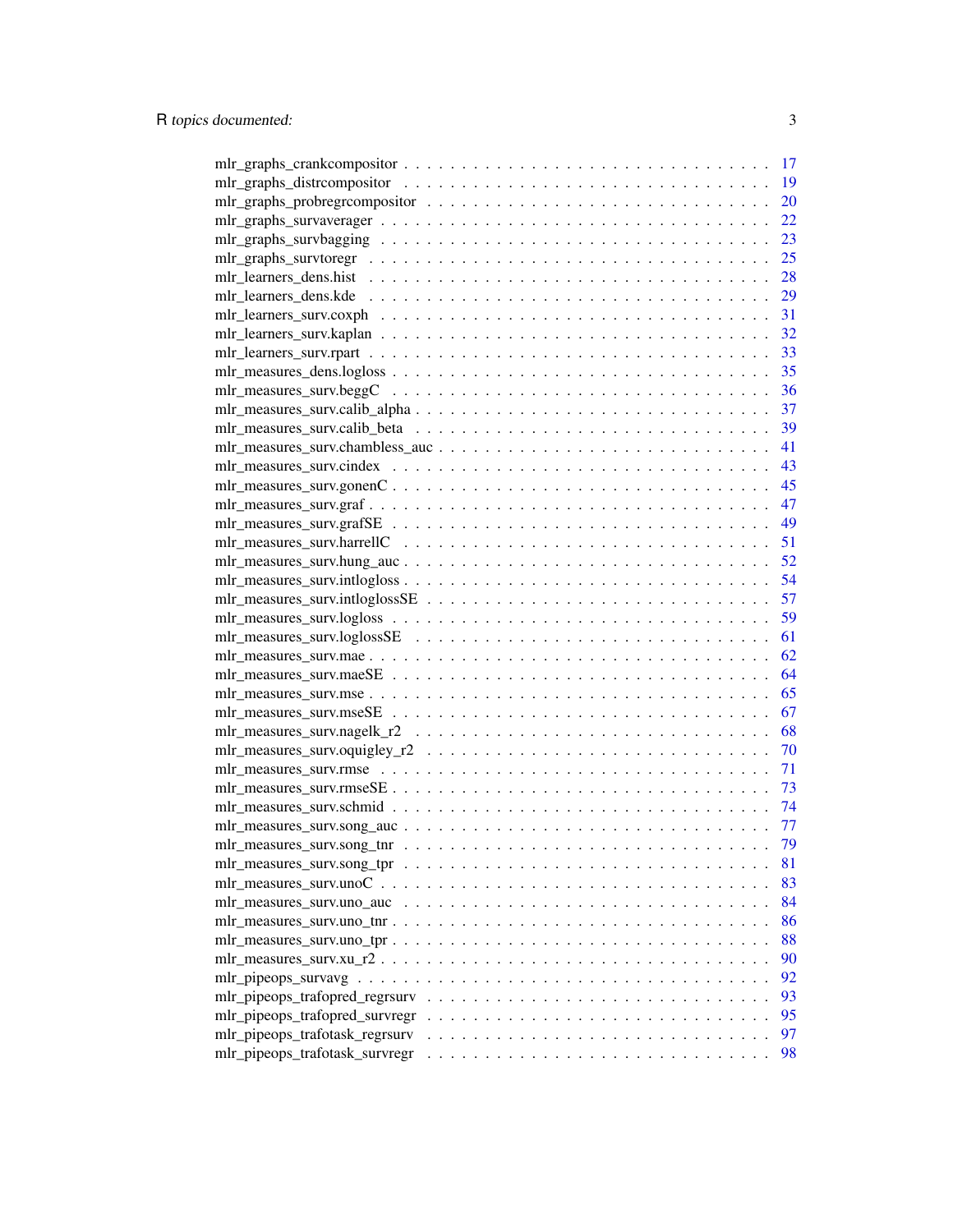<span id="page-3-0"></span>

| Index | <b>130</b> |
|-------|------------|
|       |            |
|       |            |
|       |            |
|       |            |
|       |            |
|       |            |
|       |            |
|       |            |
|       |            |
|       |            |
|       |            |
|       |            |
|       |            |
|       |            |
|       |            |
|       |            |
|       |            |
|       |            |
|       |            |
|       |            |
|       |            |
|       |            |
|       |            |
|       |            |

## mlr3proba-package *mlr3proba: Probabilistic Supervised Learning for 'mlr3'*

## Description

Provides extensions for probabilistic supervised learning for 'mlr3'. This includes extending the regression task to probabilistic and interval regression, adding a survival task, and other specialized models, predictions, and measures.

## Author(s)

Maintainer: Raphael Sonabend <raphael.sonabend.15@ucl.ac.uk> [\(ORCID\)](https://orcid.org/0000-0001-9225-4654)

Authors:

- Franz Kiraly <f.kiraly@ucl.ac.uk>
- Michel Lang <michellang@gmail.com> [\(ORCID\)](https://orcid.org/0000-0001-9754-0393)

#### Other contributors:

- Nurul Ain Toha <nurul.toha.15@ucl.ac.uk> [contributor]
- Andreas Bender <bender.at.R@gmail.com> [\(ORCID\)](https://orcid.org/0000-0001-5628-8611) [contributor]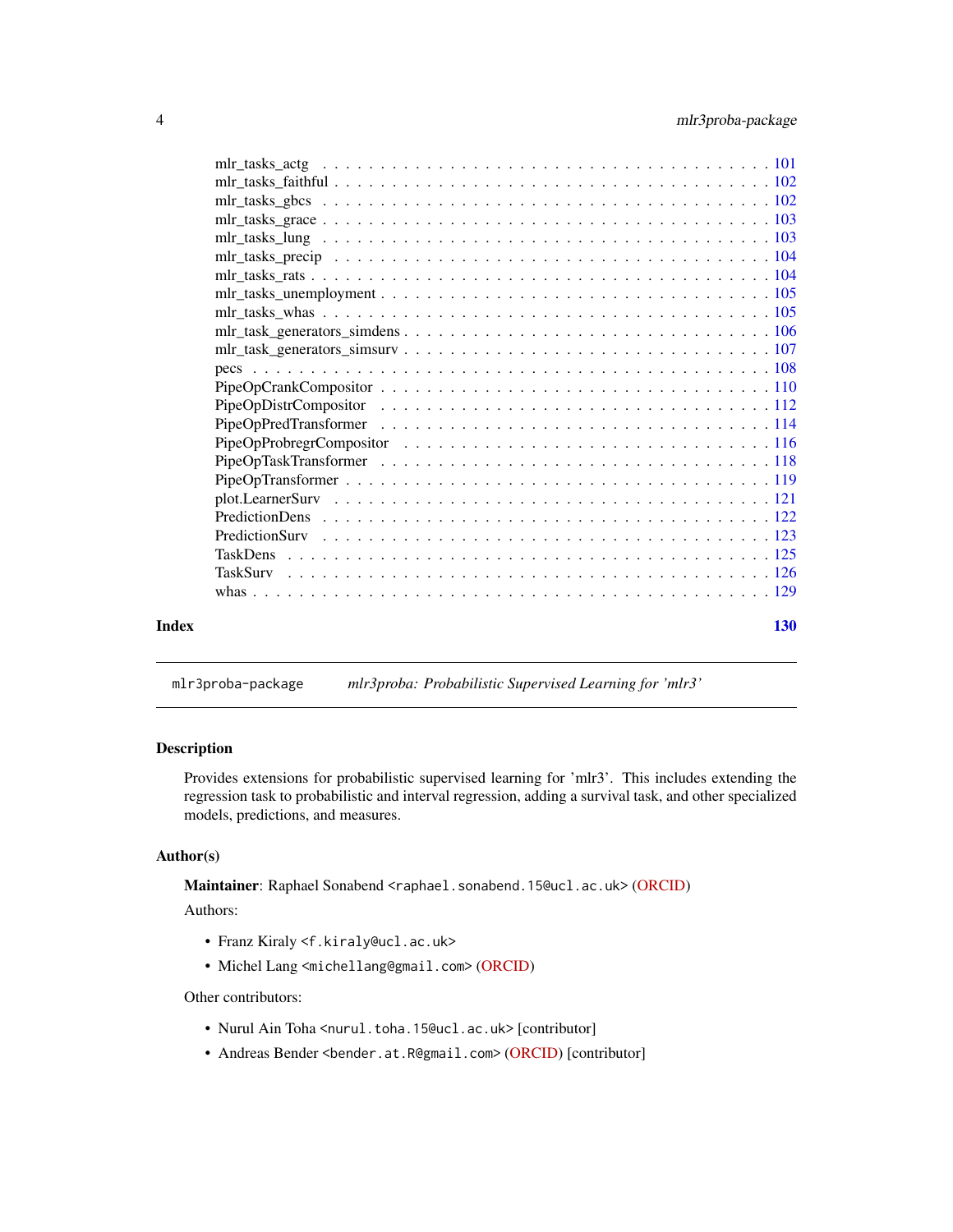## <span id="page-4-0"></span>See Also

Useful links:

- <https://mlr3proba.mlr-org.com>
- <https://github.com/mlr-org/mlr3proba>
- Report bugs at <https://github.com/mlr-org/mlr3proba/issues>

#### actg *ACTG 320 Clinical Trial Dataset*

#### **Description**

actg dataset from Hosmer et al.

#### Usage

actg

#### Format

id Identification Code

time Time to AIDS diagnosis or death (days).

**censor** Event indicator.  $1 = \text{AIDS}$  defining diagnosis,  $0 = \text{Otherwise}$ .

time\_d Time to death (days)

**censor\_d** Event indicator for death (only).  $1 =$  Death,  $0 =$  Otherwise.

tx Treatment indicator.  $1 =$  Treatment includes IDV,  $0 =$  Control group.

- txgrp Treatment group indicator.  $1 = ZDV + 3TC$ .  $2 = ZDV + 3TC + IDV$ .  $3 = d4T + 3TC$ .  $4 = d4T$ + 3TC + IDV.
- strat2 CD4 stratum at screening.  $0 = CD4 \le 50$ .  $1 = CD4 > 50$ .
- $sexF$  0 = Male. 1 = Female.
- raceth Race/Ethnicity.  $1 =$  White Non-Hispanic.  $2 =$  Black Non-Hispanic.  $3 =$  Hispanic.  $4 =$ Asian, Pacific Islander. 5 = American Indian, Alaskan Native. 6 = Other/unknown.

ivdrug IV drug use history.  $1 =$  Never.  $2 =$  Currently.  $3 =$  Previously.

**hemophil** Hemophiliac.  $1 = Yes$ .  $0 = No$ .

- **karnof** Karnofsky Performance Scale.  $100 =$  Normal; no complaint no evidence of disease.  $90 =$ Normal activity possible; minor signs/symptoms of disease. 80 = Normal activity with effort; some signs/symptoms of disease.  $70 =$  Cares for self; normal activity/active work not possible.
- cd4 Baseline CD4 count (Cells/Milliliter).

priorzdv Months of prior ZDV use (months).

age Age at Enrollment (years).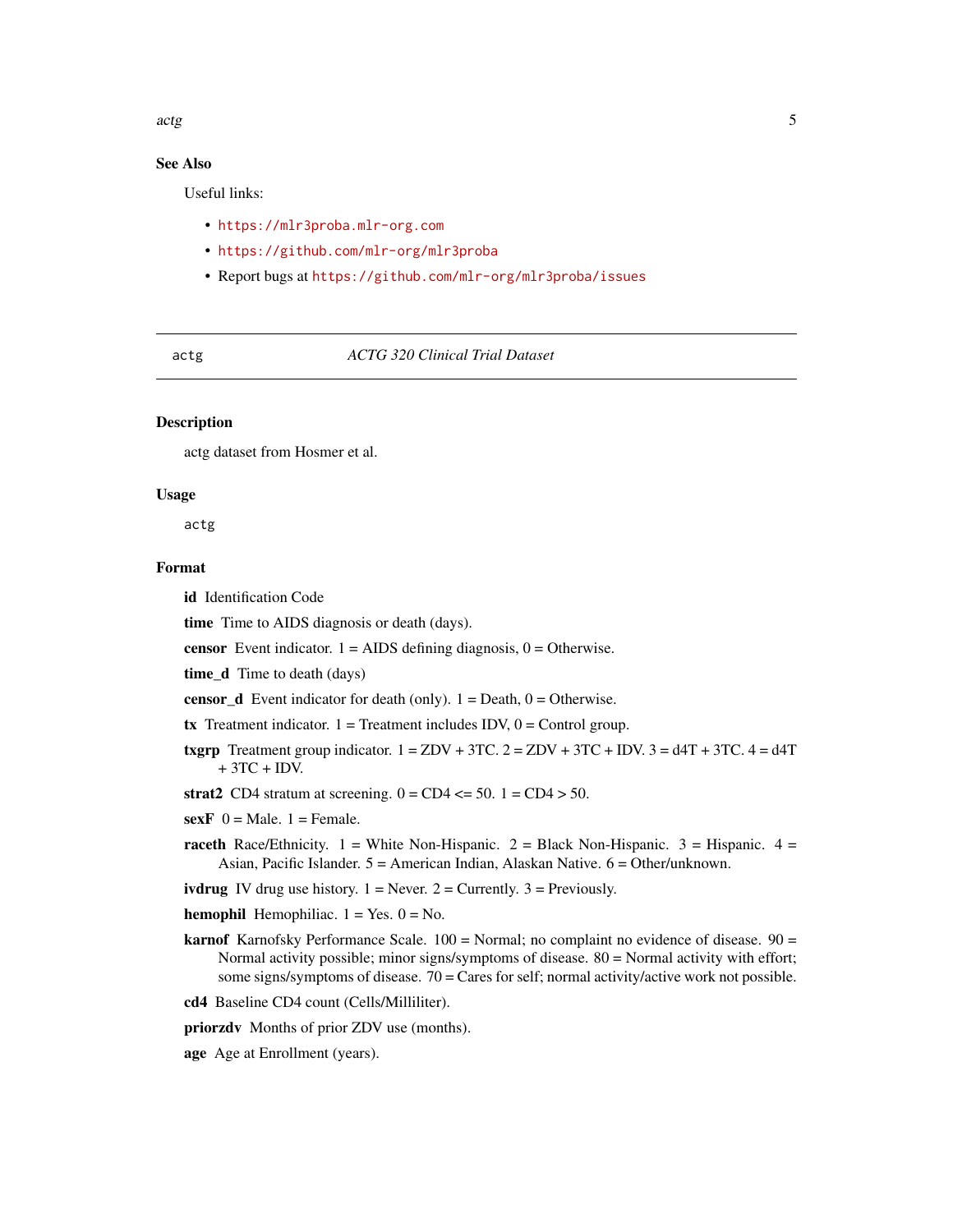## <span id="page-5-0"></span>Source

#### References

Hosmer, D.W. and Lemeshow, S. and May, S. (2008) Applied Survival Analysis: Regression Modeling of Time to Event Data: Second Edition, John Wiley and Sons Inc., New York, NY

gbcs *German Breast Cancer Study (GBCS) Dataset*

#### Description

gbcs dataset from Hosmer et al.

#### Usage

gbcs

## Format

id Identification Code diagdate Date of diagnosis. recdate Date of recurrence free survival. deathdate Date of death. age Age at diagnosis (years). **menopause** Menopausal status.  $1 = Yes, 0 = No$ . hormone Hormone therapy.  $1 = Yes. 0 = No.$ size Tumor size (mm). grade Tumor grade (1-3). nodes Number of nodes. prog\_recp Number of progesterone receptors. estrg\_recp Number of estrogen receptors. rectime Time to recurrence (days). **censrec** Recurrence status.  $1 =$  Recurrence.  $0 =$  Censored. survtime Time to death (days). censdead Censoring status.  $1 = \text{Death}$ .  $0 = \text{Censored}$ .

## Source

[ftp://ftp.wiley.com/public/sci\\_tech\\_med/survival](ftp://ftp.wiley.com/public/sci_tech_med/survival)

### References

Hosmer, D.W. and Lemeshow, S. and May, S. (2008) Applied Survival Analysis: Regression Modeling of Time to Event Data: Second Edition, John Wiley and Sons Inc., New York, NY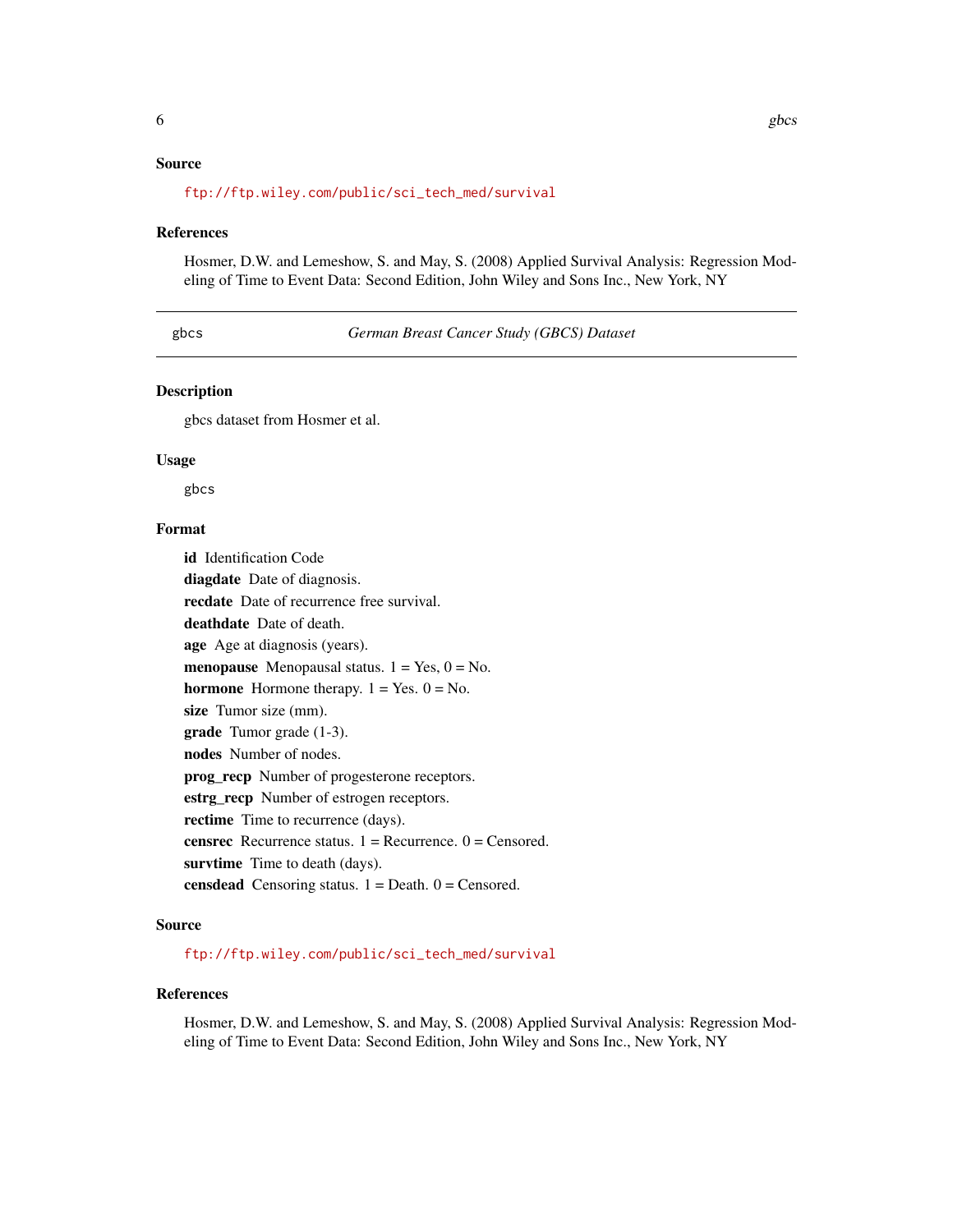<span id="page-6-0"></span>

#### Description

grace dataset from Hosmer et al.

#### Usage

grace

## Format

id Identification Code days Follow up time. death Censoring indicator.  $1 =$  Death.  $0 =$  Censored. revasc Revascularization Performed.  $1 = Yes. 0 = No.$ revascdays Days to revascularization after admission. los Length of hospital stay (days). age Age at admission (years). sysbp Systolic blood pressure on admission (mm Hg). stchange ST-segment deviation on index ECG.  $1 = Yes. 0 = No.$ 

#### Source

[ftp://ftp.wiley.com/public/sci\\_tech\\_med/survival](ftp://ftp.wiley.com/public/sci_tech_med/survival)

## References

Hosmer, D.W. and Lemeshow, S. and May, S. (2008) Applied Survival Analysis: Regression Modeling of Time to Event Data: Second Edition, John Wiley and Sons Inc., New York, NY

<span id="page-6-1"></span>

LearnerDens *Density Learner*

#### Description

This Learner specializes [Learner](#page-0-0) for density estimation problems:

- task\_type is set to "dens"
- Creates [Predictions](#page-0-0) of class [PredictionDens.](#page-121-1)
- Possible values for predict\_types are:
	- "pdf": Evaluates estimated probability density function for each value in the test set.
	- "cdf": Evaluates estimated cumulative distribution function for each value in the test set.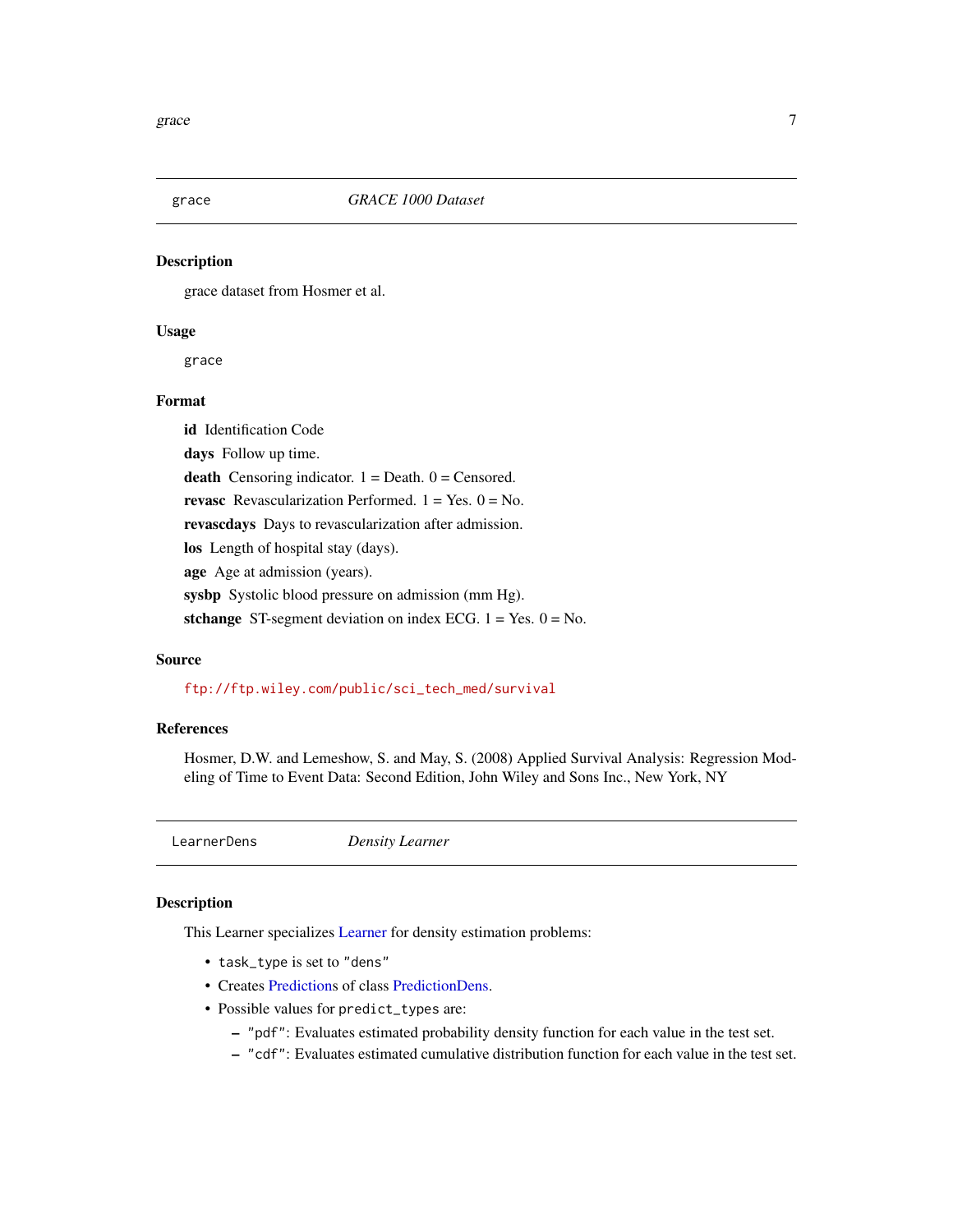#### Super class

[mlr3::Learner](#page-0-0) -> LearnerDens

#### **Methods**

#### Public methods:

- [LearnerDens\\$new\(\)](#page-7-0)
- [LearnerDens\\$clone\(\)](#page-8-1)

<span id="page-7-0"></span>Method new(): Creates a new instance of this [R6](#page-0-0) class.

```
Usage:
LearnerDens$new(
  id,
  param_set = ParamSet$new(),
  predict_types = "cdf",
  feature_types = character(),properties = character(),
  data_formats = "data.table",
  packages = character(),
  man = NA_character_
)
Arguments:
id (character(1))
   Identifier for the new instance.
param_set (paradox::ParamSet)
   Set of hyperparameters.
predict_types (character())
   Supported predict types. Must be a subset of mlr_reflections$learner_predict_types.
feature_types (character())
   Feature types the learner operates on. Must be a subset of m1r_reflections$task_feature_typess.properties (character())
   Learner. Must be a subset of m1r_reflections$learner_properties.The following properties are currently standardized and understood by learners in mlr3:
    • "missings": The learner can handle missing values in the data.
    • "weights": The learner supports observation weights.
    • "importance": The learner supports extraction of importance scores, i.e. comes with an
      $importance() extractor function (see section on optional extractors in Learner).
    • "selected_features": The learner supports extraction of the set of selected features,
     i.e. comes with a $selected_features() extractor function (see section on optional extrac-
      tors in Learner).
    • "oob_error": The learner supports extraction of estimated out of bag error, i.e. comes
      Learner).
data_formats (character())
   Set of supported data formats which can be processed during $train() and $predict(), e.g.
    "data.table".
```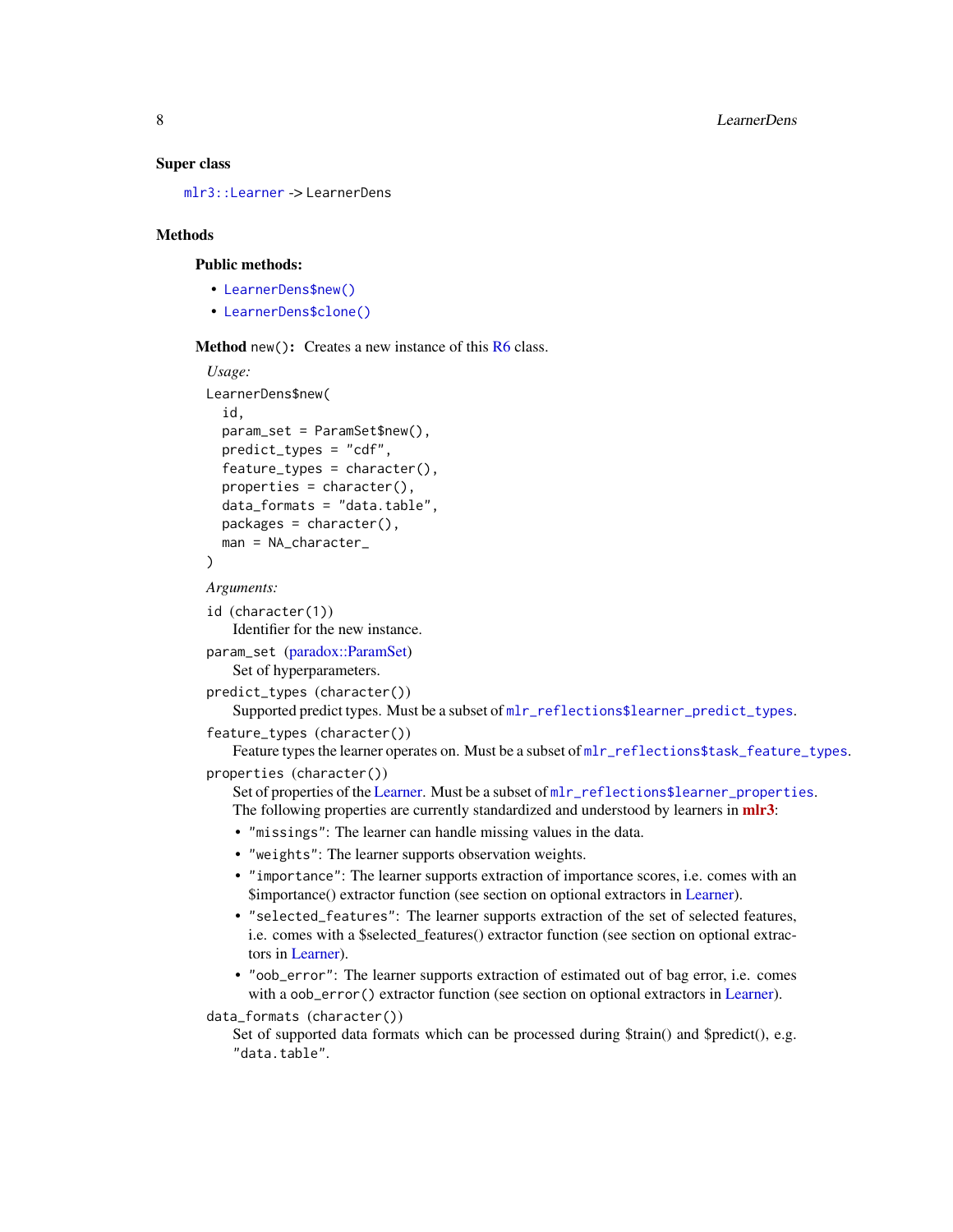#### <span id="page-8-0"></span>LearnerSurv 9

```
packages (character())
```
Set of required packages. A warning is signaled by the constructor if at least one of the packages is not installed, but loaded (not attached) later on-demand via [requireNamespace\(\)](#page-0-0).

```
man (character(1))
```
String in the format [pkg]::[topic] pointing to a manual page for this object. The referenced help package can be opened via method \$help().

<span id="page-8-1"></span>Method clone(): The objects of this class are cloneable with this method.

*Usage:* LearnerDens\$clone(deep = FALSE) *Arguments:* deep Whether to make a deep clone.

## See Also

Other Learner: [LearnerSurv](#page-8-2)

#### Examples

```
library(mlr3)
# get all density learners from mlr_learners:
lrns = mlr_learners$mget(mlr_learners$keys("^dens"))
names(lrns)
# get a specific learner from mlr_learners:
```

```
mlr_learners$get("dens.hist")
lrn("dens.hist")
```
<span id="page-8-2"></span>LearnerSurv *Survival Learner*

## Description

This Learner specializes [Learner](#page-0-0) for survival problems:

- task\_type is set to "surv"
- Creates [Predictions](#page-0-0) of class [PredictionSurv.](#page-122-1)
- Possible values for predict\_types are:
	- "distr": Predicts a probability distribution for each observation in the test set, uses [distr6](https://CRAN.R-project.org/package=distr6).
	- "lp": Predicts a linear predictor for each observation in the test set.
	- "crank": Predicts a continuous ranking for each observation in the test set.
	- "response": Predicts a survival time for each observation in the test set.

#### Super class

[mlr3::Learner](#page-0-0) -> LearnerSurv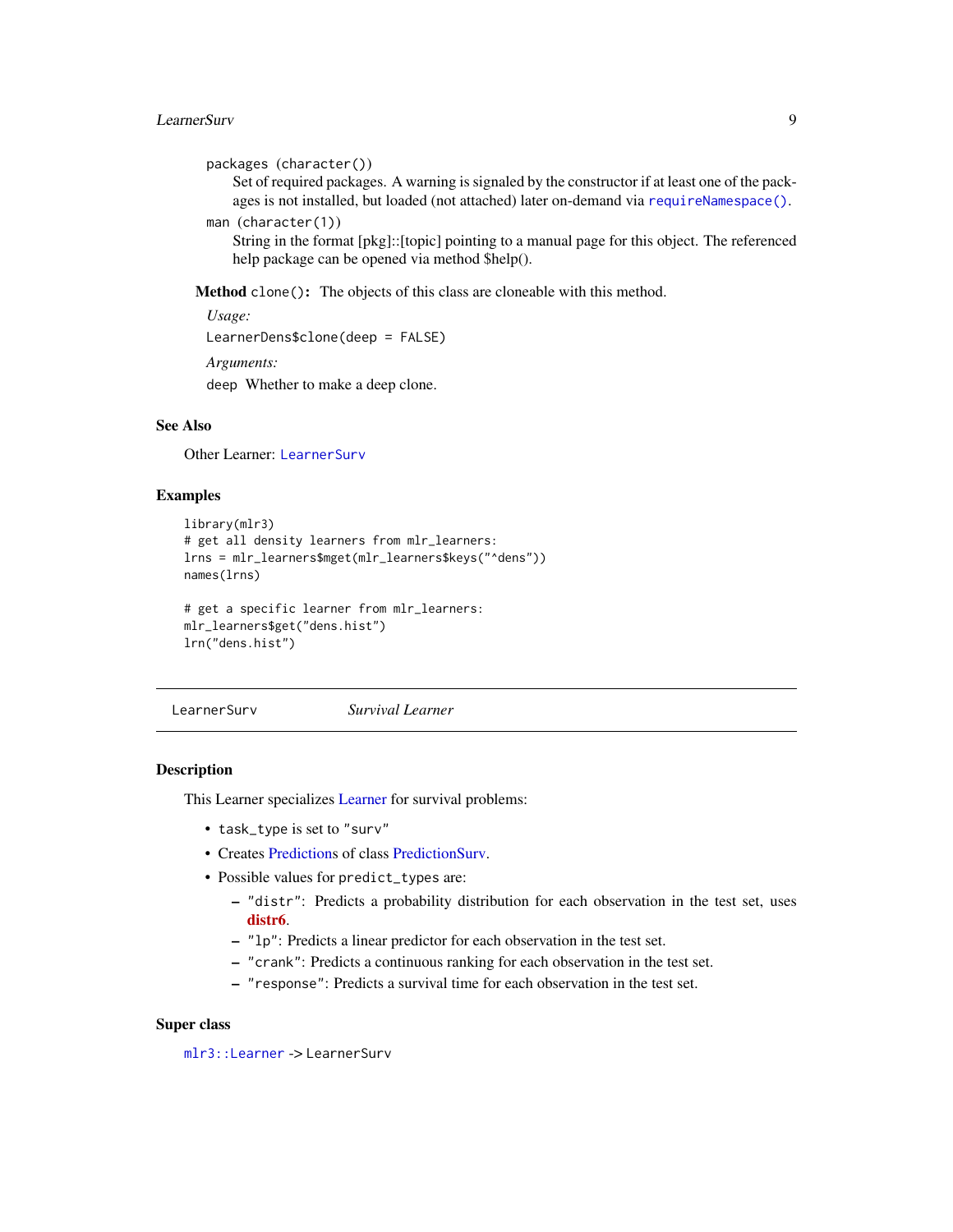## **Methods**

Public methods:

```
• LearnerSurv$new()
```
• [LearnerSurv\\$clone\(\)](#page-8-1)

Method new(): Creates a new instance of this [R6](#page-0-0) class.

```
Usage:
LearnerSurv$new(
  id,
  param_set = ParamSet$new(),
 predict_types = "distr",
  feature_types = character(),
  properties = character(),
 packages = character(),
  man = NA_character_
)
```
*Arguments:*

```
id (character(1))
   Identifier for the new instance.
```
param\_set [\(paradox::ParamSet\)](#page-0-0) Set of hyperparameters.

```
predict_types (character())
```
Supported predict types. Must be a subset of [mlr\\_reflections\\$learner\\_predict\\_types](#page-0-0).

```
feature_types (character())
```
Feature types the learner operates on. Must be a subset of  $mlr_reflections$task_feature_typess.$  $mlr_reflections$task_feature_typess.$ 

```
properties (character())
```
Set of properties of the [Learner.](#page-0-0) Must be a subset of [mlr\\_reflections\\$learner\\_properties](#page-0-0). The following properties are currently standardized and understood by learners in **[mlr3](https://CRAN.R-project.org/package=mlr3)**:

- "missings": The learner can handle missing values in the data.
- "weights": The learner supports observation weights.
- "importance": The learner supports extraction of importance scores, i.e. comes with an \$importance() extractor function (see section on optional extractors in [Learner\)](#page-0-0).
- "selected\_features": The learner supports extraction of the set of selected features, i.e. comes with a \$selected\_features() extractor function (see section on optional extractors in [Learner\)](#page-0-0).
- "oob\_error": The learner supports extraction of estimated out of bag error, i.e. comes with a oob\_error() extractor function (see section on optional extractors in [Learner\)](#page-0-0).

packages (character())

Set of required packages. A warning is signaled by the constructor if at least one of the packages is not installed, but loaded (not attached) later on-demand via [requireNamespace\(\)](#page-0-0).

```
man (character(1))
```
String in the format [pkg]::[topic] pointing to a manual page for this object. The referenced help package can be opened via method \$help().

Method clone(): The objects of this class are cloneable with this method.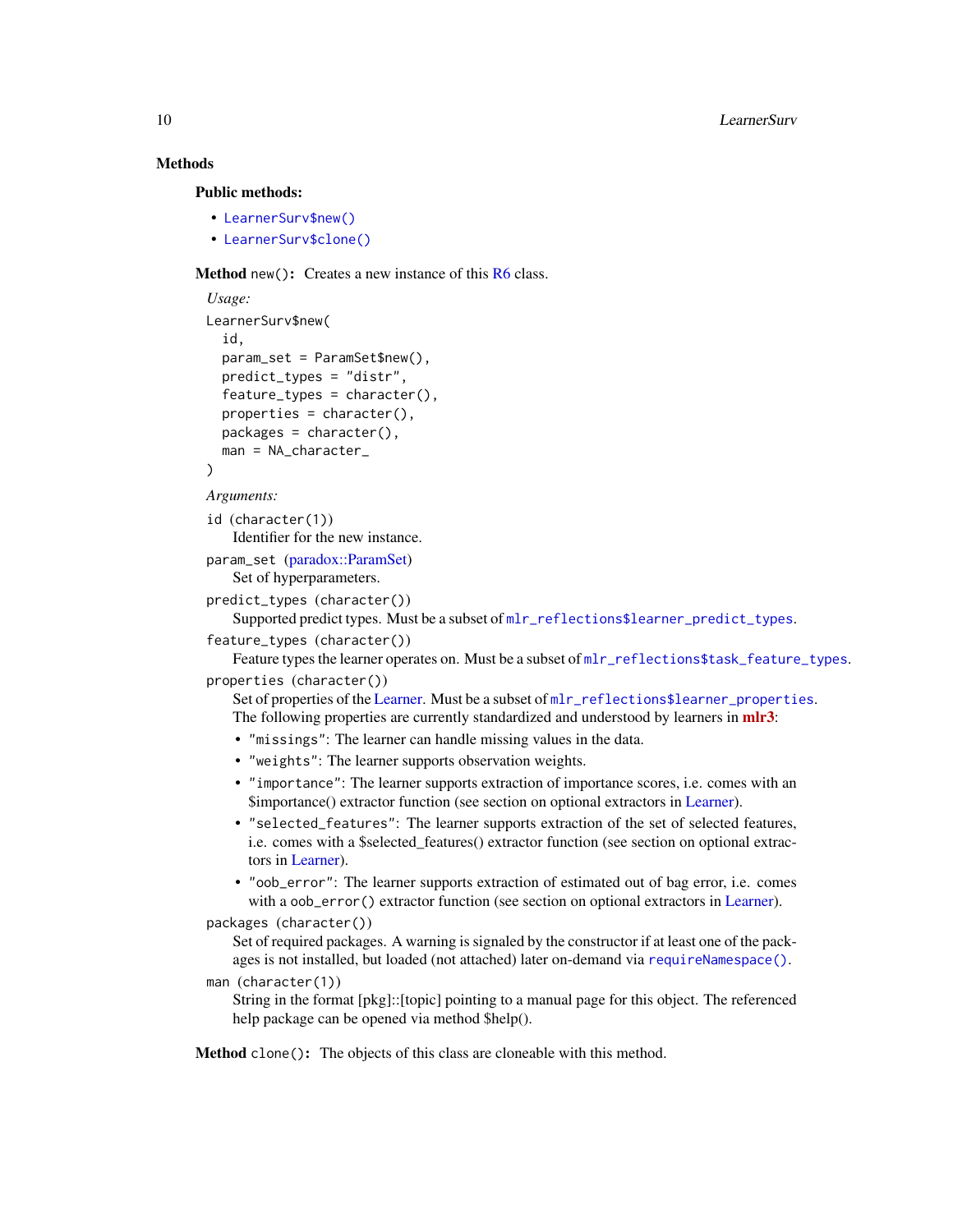## <span id="page-10-0"></span>MeasureDens 11

*Usage:* LearnerSurv\$clone(deep = FALSE) *Arguments:* deep Whether to make a deep clone.

## See Also

Other Learner: [LearnerDens](#page-6-1)

## Examples

```
library(mlr3)
# get all survival learners from mlr_learners:
lrns = mlr_learners$mget(mlr_learners$keys("^surv"))
names(lrns)
# get a specific learner from mlr_learners:
mlr_learners$get("surv.coxph")
lrn("surv.coxph")
```

```
MeasureDens Density Measure
```
## Description

This measure specializes [Measure](#page-0-0) for survival problems.

- task\_type is set to "dens".
- Possible values for predict\_type are "pdf" and "cdf".

Predefined measures can be found in the [dictionary](#page-0-0) [mlr3::mlr\\_measures.](#page-0-0)

#### Super class

[mlr3::Measure](#page-0-0) -> MeasureDens

#### Methods

Public methods:

• [MeasureDens\\$new\(\)](#page-7-0)

Method new(): Creates a new instance of this [R6](#page-0-0) class.

*Usage:*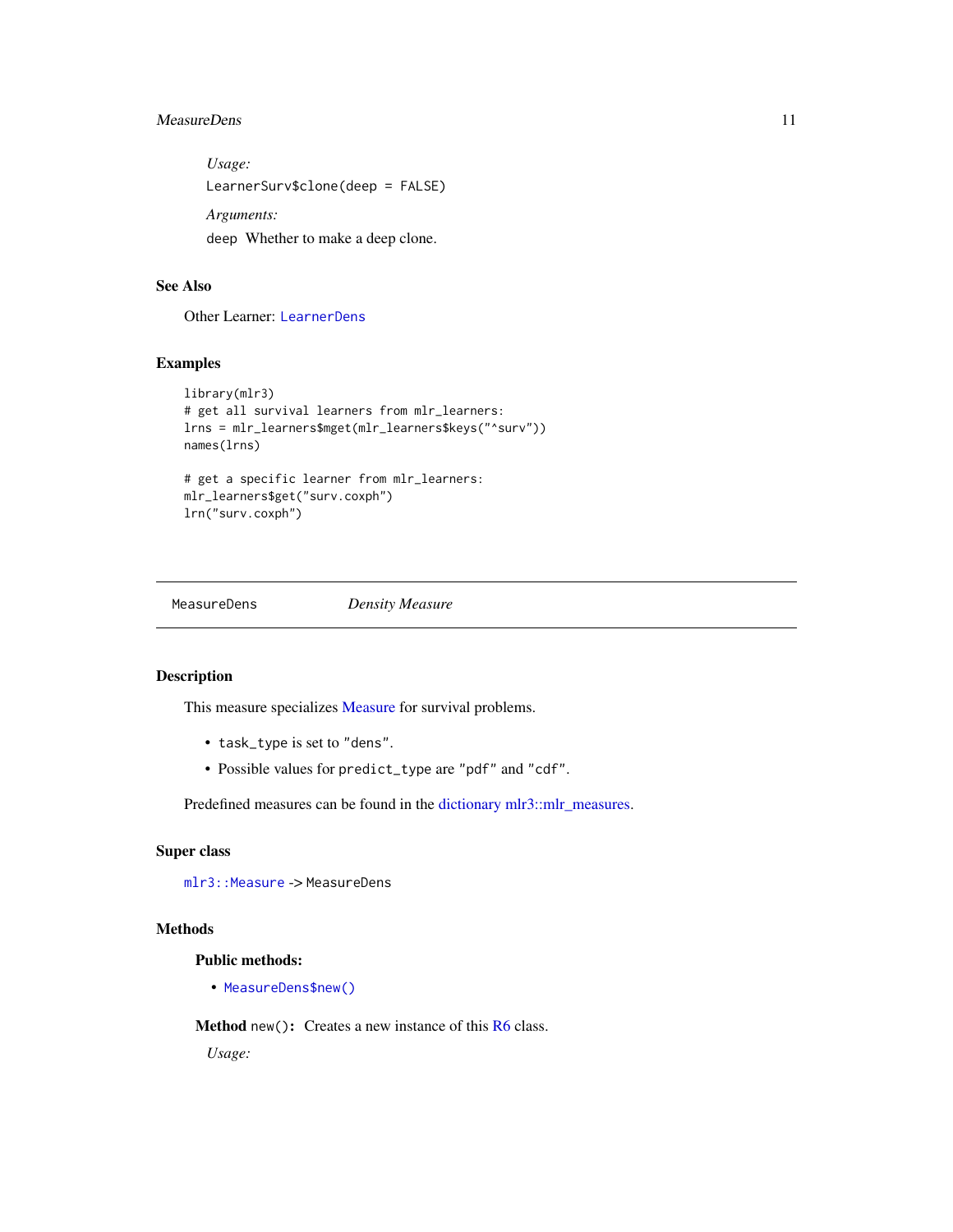```
MeasureDens$new(
  id,
  range,
 minimize = NA,
  aggregator = NULL,
  properties = character(),
 predict_type = "pdf",
  task_properties = character(),
 packages = character(),
 man = NA_character_
\lambda
```
*Arguments:*

id (character(1))

Identifier for the new instance.

```
range (numeric(2))
```
Feasible range for this measure as  $c(1$  ower\_bound,upper\_bound). Both bounds may be infinite.

```
minimize (logical(1))
```
Set to TRUE if good predictions correspond to small values, and to FALSE if good predictions correspond to large values. If set to NA (default), tuning this measure is not possible.

 $aggregation (function(x))$ 

Function to aggregate individual performance scores x where x is a numeric vector. If NULL, defaults to [mean\(\)](#page-0-0).

```
properties (character())
```
Properties of the measure. Must be a subset of [mlr\\_reflections\\$measure\\_properties.](#page-0-0) Supported by mlr3:

- "requires\_task" (requires the complete [Task\)](#page-0-0),
- "requires\_learner" (requires the trained [Learner\)](#page-0-0),
- "requires\_train\_set" (requires the training indices from the [Resampling\)](#page-0-0), and
- "na\_score" (the measure is expected to occasionally return NA or NaN).

## predict\_type (character(1))

Required predict type of the [Learner.](#page-0-0) Possible values are stored in [mlr\\_reflections\\$learner\\_predict\\_types.](#page-0-0) task\_properties (character())

Required task properties, see [Task.](#page-0-0)

packages (character())

Set of required packages. A warning is signaled by the constructor if at least one of the packages is not installed, but loaded (not attached) later on-demand via [requireNamespace\(\)](#page-0-0).

man (character(1))

String in the format [pkg]::[topic] pointing to a manual page for this object. The referenced help package can be opened via method \$help().

#### See Also

Default density measures: [dens.logloss](#page-34-1)

Other Measure: [MeasureSurv](#page-12-1)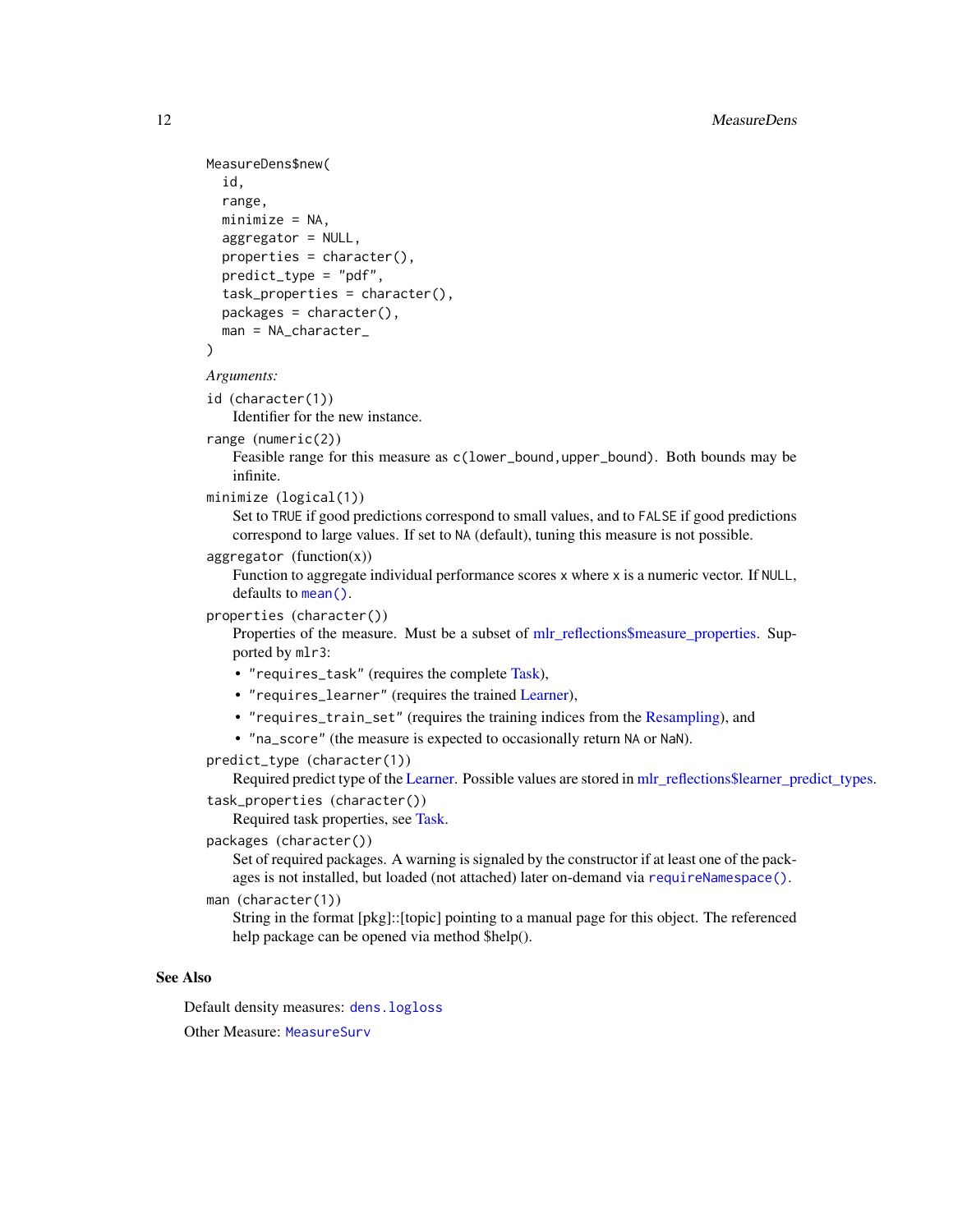<span id="page-12-1"></span><span id="page-12-0"></span>

#### Description

This measure specializes [Measure](#page-0-0) for survival problems.

- task\_type is set to "surv".
- Possible values for predict\_type are "distr", "lp", "crank", and "response".

Predefined measures can be found in the [dictionary](#page-0-0) [mlr3::mlr\\_measures.](#page-0-0)

#### Super class

```
mlr3::Measure -> MeasureSurv
```
#### Methods

Public methods:

- [MeasureSurv\\$new\(\)](#page-7-0)
- [MeasureSurv\\$print\(\)](#page-13-1)

**Method** new(): Creates a new instance of this  $R6$  class.

```
Usage:
MeasureSurv$new(
  id,
 range,
 minimize = NA,
  aggregator = NULL,
 properties = character(),
 predict_type = "distr",
  task_properties = character(),
 packages = character(),
 man = NA_character_,
  se = FALSE)
```

```
Arguments:
```
id (character(1)) Identifier for the new instance.

```
range (numeric(2))
```
Feasible range for this measure as c(lower\_bound,upper\_bound). Both bounds may be infinite.

```
minimize (logical(1))
```
Set to TRUE if good predictions correspond to small values, and to FALSE if good predictions correspond to large values. If set to NA (default), tuning this measure is not possible.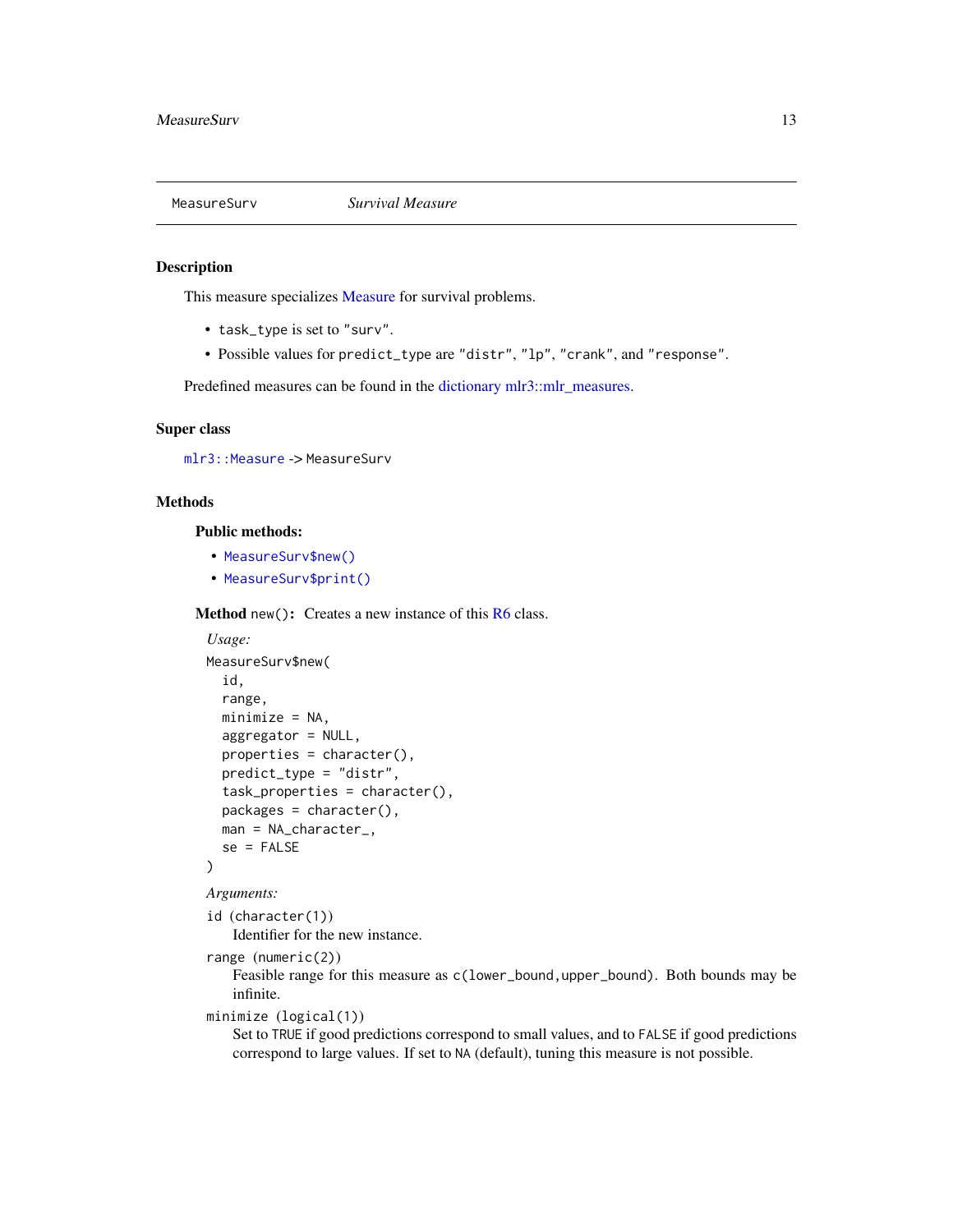```
aggregation (function(x))
```
Function to aggregate individual performance scores x where x is a numeric vector. If NULL, defaults to [mean\(\)](#page-0-0).

```
properties (character())
```
Properties of the measure. Must be a subset of [mlr\\_reflections\\$measure\\_properties.](#page-0-0) Supported by mlr3:

- "requires\_task" (requires the complete [Task\)](#page-0-0),
- "requires\_learner" (requires the trained [Learner\)](#page-0-0),
- "requires\_train\_set" (requires the training indices from the [Resampling\)](#page-0-0), and
- "na\_score" (the measure is expected to occasionally return NA or NaN).
- predict\_type (character(1))

Required predict type of the [Learner.](#page-0-0) Possible values are stored in [mlr\\_reflections\\$learner\\_predict\\_types.](#page-0-0)

```
task_properties (character())
```
Required task properties, see [Task.](#page-0-0)

packages (character())

Set of required packages. A warning is signaled by the constructor if at least one of the packages is not installed, but loaded (not attached) later on-demand via [requireNamespace\(\)](#page-0-0).

```
man (character(1))
```
String in the format [pkg]::[topic] pointing to a manual page for this object. The referenced help package can be opened via method \$help().

se (logical(1))

If TRUE returns the standard error of the measure.

<span id="page-13-1"></span>Method print(): Printer.

```
Usage:
```
MeasureSurv\$print()

## See Also

Default survival measures: [surv.harrellC](#page-50-1)

Other Measure: [MeasureDens](#page-10-1)

MeasureSurvAUC *Abstract Class for survAUC Measures*

#### Description

This is an abstract class that should not be constructed directly.

#### Super classes

[mlr3::Measure](#page-0-0) -> [mlr3proba::MeasureSurv](#page-0-0) -> [mlr3proba::MeasureSurvIntegrated](#page-0-0) -> MeasureSurvAUC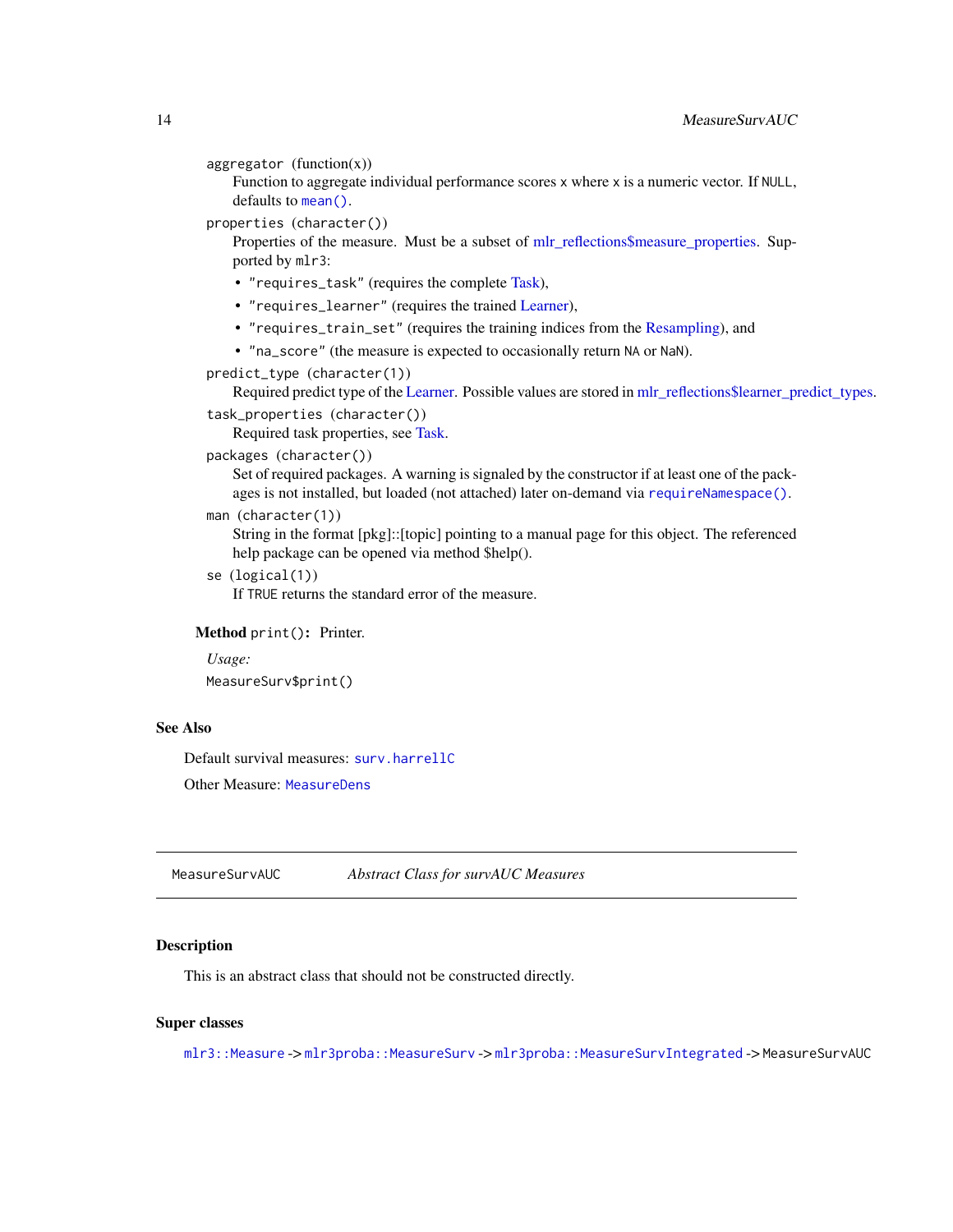## MeasureSurvAUC 15

## **Methods**

## Public methods:

- [MeasureSurvAUC\\$new\(\)](#page-7-0)
- [MeasureSurvAUC\\$clone\(\)](#page-8-1)

**Method** new(): Creates a new instance of this  $R6$  class.

```
Usage:
MeasureSurvAUC$new(
  integrated = TRUE,
  times,
  id,
  properties = character(),
  man = NA_character_
)
```
*Arguments:*

#### integrated (logical(1))

If TRUE (default), returns the integrated score; otherwise, not integrated.

```
times (numeric())
```
If integrate == TRUE then a vector of time-points over which to integrate the score. If integrate == FALSE then a single time point at which to return the score.

id (character(1))

Identifier for the new instance.

properties (character())

Properties of the measure. Must be a subset of [mlr\\_reflections\\$measure\\_properties.](#page-0-0) Supported by mlr3:

- "requires\_task" (requires the complete [Task\)](#page-0-0),
- "requires\_learner" (requires the trained [Learner\)](#page-0-0),
- "requires\_train\_set" (requires the training indices from the [Resampling\)](#page-0-0), and
- "na\_score" (the measure is expected to occasionally return NA or NaN).

#### man (character(1))

String in the format [pkg]::[topic] pointing to a manual page for this object. The referenced help package can be opened via method \$help().

Method clone(): The objects of this class are cloneable with this method.

*Usage:*

MeasureSurvAUC\$clone(deep = FALSE)

*Arguments:*

deep Whether to make a deep clone.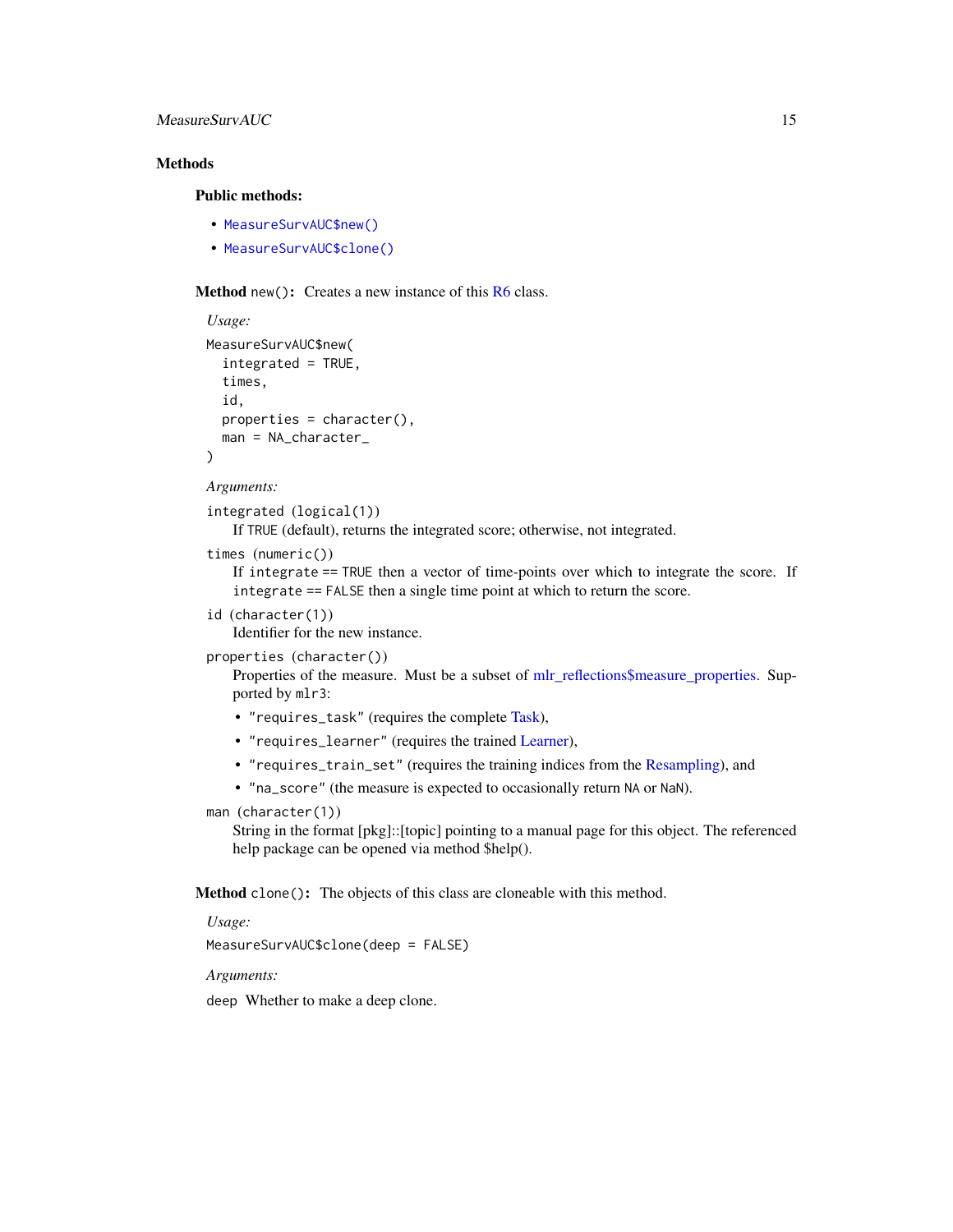<span id="page-15-0"></span>MeasureSurvIntegrated *Abstract Class for Integrated Measures*

#### Description

This is an abstract class that should not be constructed directly.

#### Super classes

[mlr3::Measure](#page-0-0) -> [mlr3proba::MeasureSurv](#page-0-0) -> MeasureSurvIntegrated

#### Active bindings

integrated (logical(1)) Returns if the measure should be integrated or not. Settable.

times (numeric()) Returns the times at which the measure should be evaluated at, or integrated over. Settable.

method (integer(1)) Returns which method is used for approximating integration. Settable.

## Methods

#### Public methods:

- [MeasureSurvIntegrated\\$new\(\)](#page-7-0)
- [MeasureSurvIntegrated\\$clone\(\)](#page-8-1)

Method new(): This is an abstract class that should not be constructed directly.

```
Usage:
MeasureSurvIntegrated$new(
  integrated = TRUE,
  times,
  method = 2,
  id,
  range,
  minimize,
  packages,
 predict_type,
  properties = character(),
  man = NA_character_,
  se = FALSE)
```

```
Arguments:
```

```
integrated (logical(1))
```
If TRUE (default), returns the integrated score; otherwise, not integrated.

```
times (numeric())
```
If integrate == TRUE then a vector of time-points over which to integrate the score. If integrate == FALSE then a single time point at which to return the score.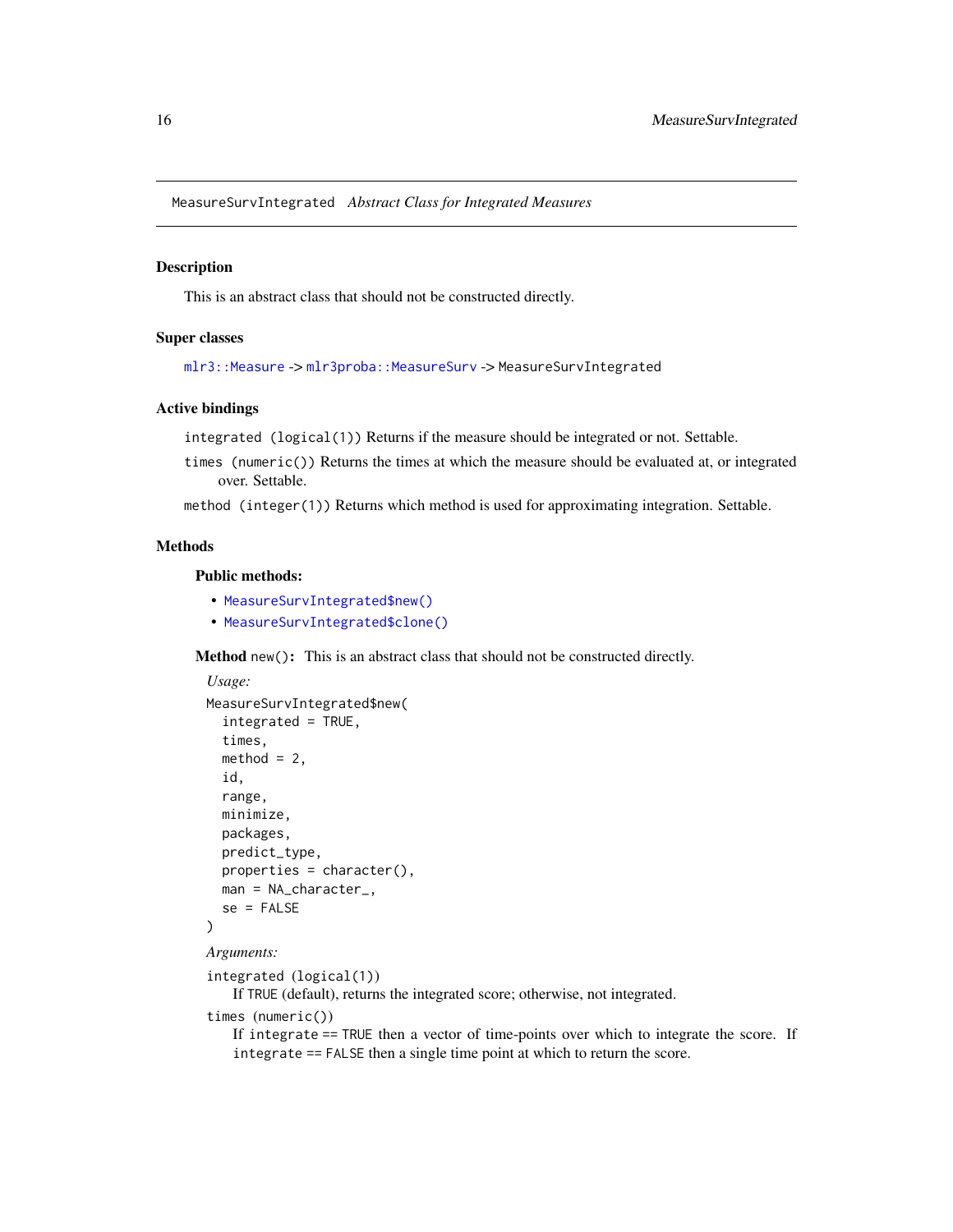```
method (integer(1))
```
If integrate == TRUE selects the integration weighting method. method == 1 corresponds to weighting each time-point equally and taking the mean score over discrete time-points. method == 2 corresponds to calculating a mean weighted by the difference between timepoints. method == 2 is default to be in line with other packages.

id (character(1))

Identifier for the new instance.

range (numeric(2))

Feasible range for this measure as c(lower\_bound,upper\_bound). Both bounds may be infinite.

```
minimize (logical(1))
```
Set to TRUE if good predictions correspond to small values, and to FALSE if good predictions correspond to large values. If set to NA (default), tuning this measure is not possible.

```
packages (character())
```
Set of required packages. A warning is signaled by the constructor if at least one of the packages is not installed, but loaded (not attached) later on-demand via [requireNamespace\(\)](#page-0-0).

```
predict_type (character(1))
```
Required predict type of the [Learner.](#page-0-0) Possible values are stored in [mlr\\_reflections\\$learner\\_predict\\_types.](#page-0-0) properties (character())

Properties of the measure. Must be a subset of [mlr\\_reflections\\$measure\\_properties.](#page-0-0) Supported by mlr3:

- "requires\_task" (requires the complete [Task\)](#page-0-0),
- "requires\_learner" (requires the trained [Learner\)](#page-0-0),
- "requires\_train\_set" (requires the training indices from the [Resampling\)](#page-0-0), and
- "na\_score" (the measure is expected to occasionally return NA or NaN).

man (character(1))

String in the format [pkg]::[topic] pointing to a manual page for this object. The referenced help package can be opened via method \$help().

se (logical(1))

If TRUE returns the standard error of the measure.

Method clone(): The objects of this class are cloneable with this method.

*Usage:*

MeasureSurvIntegrated\$clone(deep = FALSE)

*Arguments:*

deep Whether to make a deep clone.

<span id="page-16-1"></span>mlr\_graphs\_crankcompositor

*Estimate Survival crank Predict Type Pipeline*

## Description

Wrapper around [PipeOpCrankCompositor](#page-109-1) to simplify [Graph](#page-0-0) creation.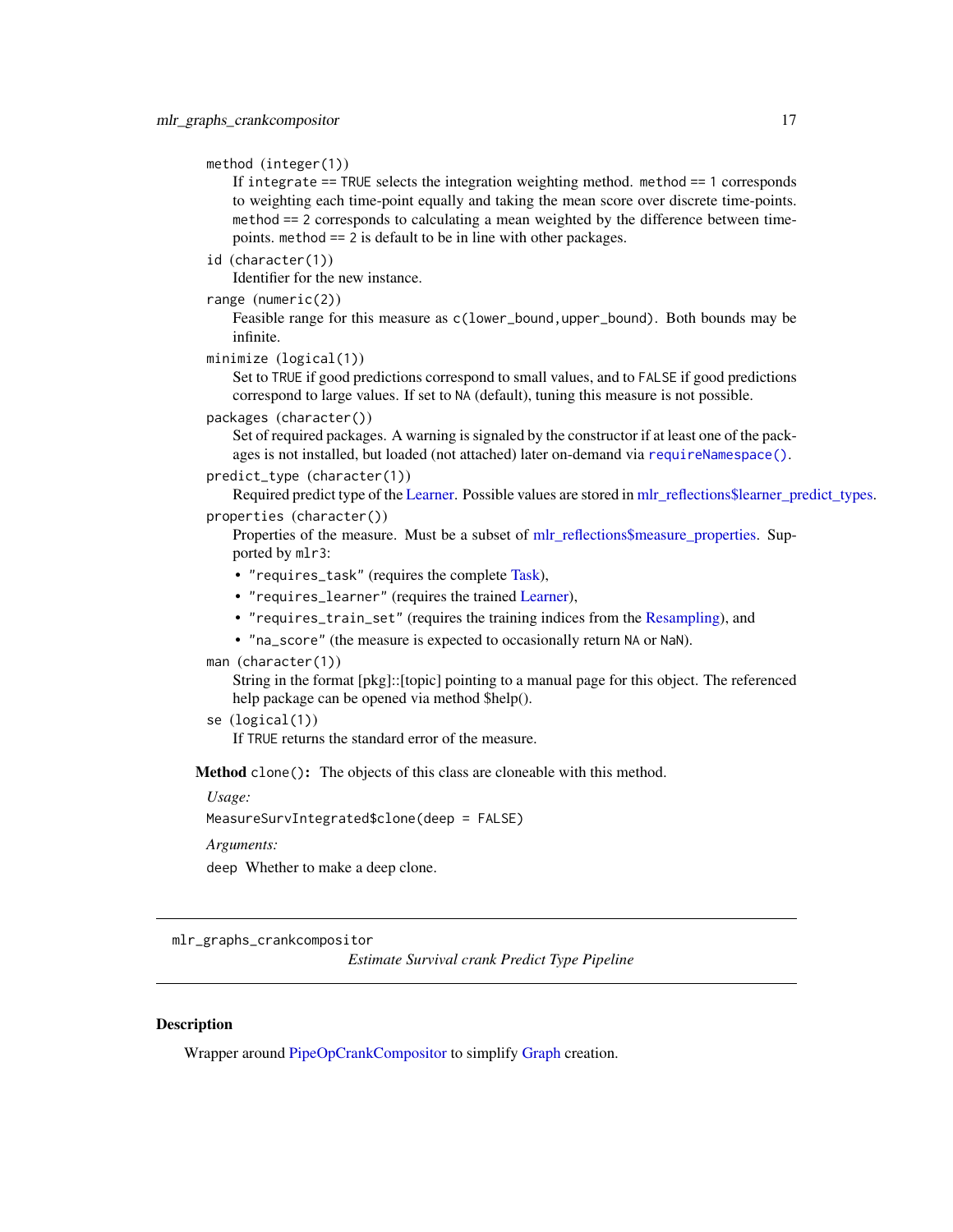## Usage

```
pipeline_crankcompositor(
  learner,
  method = c("mean", "median", "mode"),
  which = NULL,
  response = FALSE,
  overwrite = FALSE,
  graph_learner = FALSE
\mathcal{L}
```
crankcompositor(...)

## Arguments

| learner       | [mlr3::Learner]l[mlr3pipelines::PipeOp]l[mlr3pipelines::Graph]<br>Either a Learner which will be wrapped in mlr3pipelines::PipeOpLearner, a<br>PipeOp which will be wrapped in mlr3pipelines::Graph or a Graph itself. Un-<br>derlying Learner should be LearnerSurv. |
|---------------|-----------------------------------------------------------------------------------------------------------------------------------------------------------------------------------------------------------------------------------------------------------------------|
| method        | character(1)<br>One of mean (default), mode, or median; abbreviations allowed. Used to deter-<br>mine how crank is estimated from the predicted distr.                                                                                                                |
| which         | integer(1)<br>If method = "mode" then specifies which mode to use if multi-modal, default is<br>the first.                                                                                                                                                            |
| response      | logical(1)<br>If TRUE then the response predict type is also estimated with the same values<br>as crank.                                                                                                                                                              |
| overwrite     | logical(1)<br>If TRUE then existing response and crank predict types are overwritten.                                                                                                                                                                                 |
| graph_learner | logical(1)<br>If TRUE returns wraps the Graph as a GraphLearner otherwise (default) returns<br>as a Graph.                                                                                                                                                            |
| .             | <b>ANY</b><br>For use with crankcompositor, now deprecated.                                                                                                                                                                                                           |

## Value

[mlr3pipelines::Graph](#page-0-0) or [mlr3pipelines::GraphLearner](#page-0-0)

## See Also

Other pipelines: [mlr\\_graphs\\_distrcompositor](#page-18-1), [mlr\\_graphs\\_probregrcompositor](#page-19-1), [mlr\\_graphs\\_survaverager](#page-21-1), [mlr\\_graphs\\_survbagging](#page-22-1), [mlr\\_graphs\\_survtoregr](#page-24-1)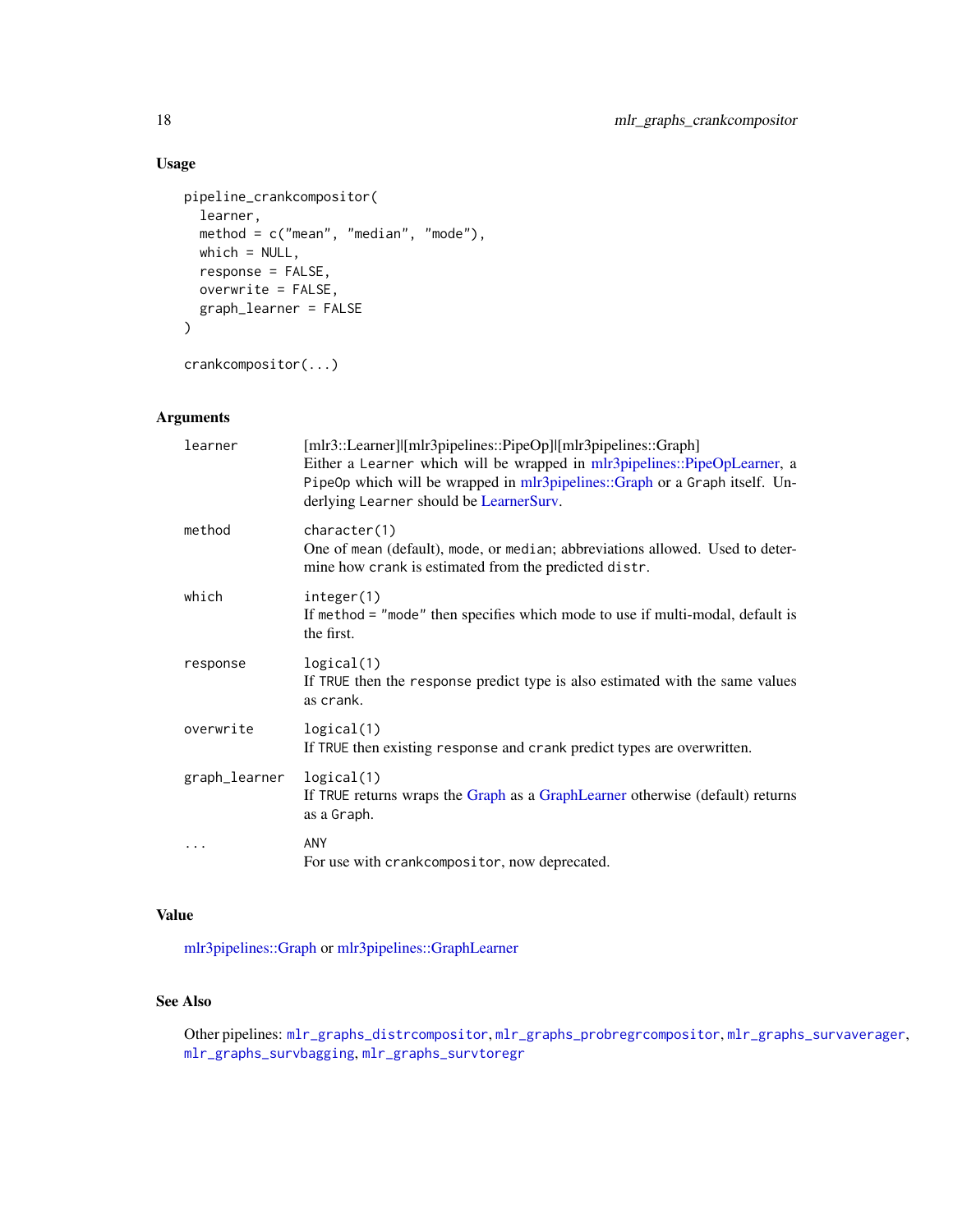## <span id="page-18-0"></span>mlr\_graphs\_distrcompositor 19

## Examples

```
## Not run:
library("mlr3")
library("mlr3pipelines")
task = tgen("simsurv")$generate(10)
pipe = pp1("crankcompositor",
  learner = lrn("surv.coxph"),
  method = "median"
)
pipe$train(task)
pipe$predict(task)
## End(Not run)
```
<span id="page-18-1"></span>mlr\_graphs\_distrcompositor

## *Estimate Survival distr Predict Type Pipeline*

## Description

Wrapper around [PipeOpDistrCompositor](#page-111-1) to simplify [Graph](#page-0-0) creation.

#### Usage

```
pipeline_distrcompositor(
  learner,
  estimator = c("kaplan", "nelson"),
  form = c("aft", "ph", "po"),
 overwrite = FALSE,
  graph_learner = FALSE
\mathcal{E}
```
distrcompositor(...)

## Arguments

| learner   | [mlr3::Learner] [mlr3pipelines::PipeOp] [mlr3pipelines::Graph]<br>Either a Learner which will be wrapped in mlr3pipelines::PipeOpLearner, a<br>PipeOp which will be wrapped in mlr3pipelines::Graph or a Graph itself. Un-<br>derlying Learner should be LearnerSury. |
|-----------|-----------------------------------------------------------------------------------------------------------------------------------------------------------------------------------------------------------------------------------------------------------------------|
| estimator | character(1)<br>One of kaplan (default) or nelson, corresponding to the Kaplan-Meier and<br>Nelson-Aalen estimators respectively. Used to estimate the baseline survival<br>distribution.                                                                             |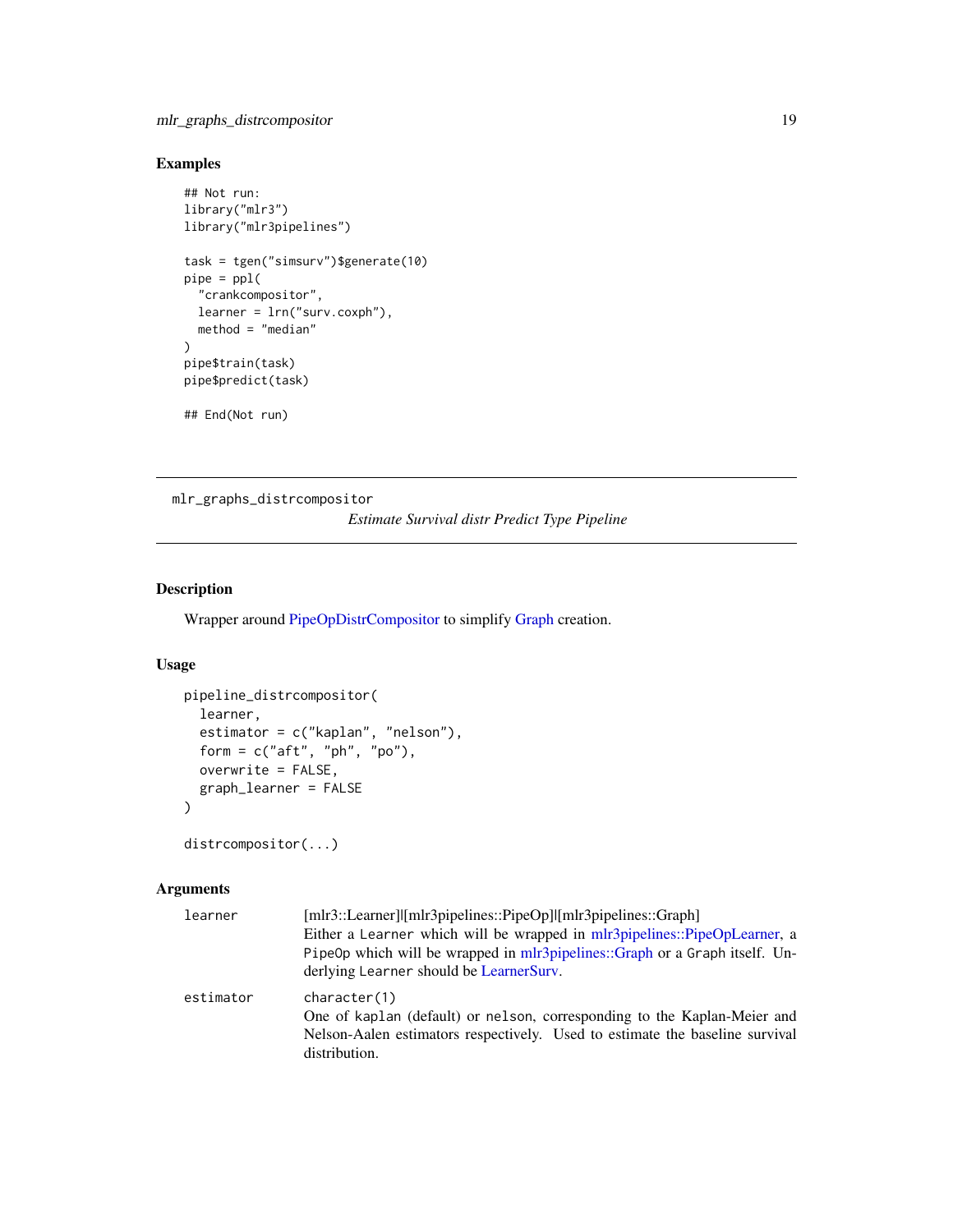<span id="page-19-0"></span>

| form          | character(1)<br>One of aft (default), ph, or po, corresponding to accelerated failure time, pro-<br>portional hazards, and proportional odds respectively. Used to determine the<br>form of the composed survival distribution.                                                     |
|---------------|-------------------------------------------------------------------------------------------------------------------------------------------------------------------------------------------------------------------------------------------------------------------------------------|
| overwrite     | logical(1)<br>If FALSE (default) then if the learner already has a distr, the compositor does<br>nothing. If TRUE then the distr is overwritten by the compositor if already<br>present, which may be required for changing the prediction distr from one<br>model form to another. |
| graph_learner | logical(1)<br>If TRUE returns wraps the Graph as a GraphLearner otherwise (default) returns<br>as a Graph.                                                                                                                                                                          |
| $\ddotsc$     | ANY<br>For use with distreased itor, now deprecated.                                                                                                                                                                                                                                |

## Value

[mlr3pipelines::Graph](#page-0-0) or [mlr3pipelines::GraphLearner](#page-0-0)

## See Also

Other pipelines: [mlr\\_graphs\\_crankcompositor](#page-16-1), [mlr\\_graphs\\_probregrcompositor](#page-19-1), [mlr\\_graphs\\_survaverager](#page-21-1), [mlr\\_graphs\\_survbagging](#page-22-1), [mlr\\_graphs\\_survtoregr](#page-24-1)

#### Examples

```
## Not run:
library("mlr3")
library("mlr3pipelines")
task = tgen("simsurv")$generate(10)
pipe = pp1("distrcompositor",
  learner = lrn("surv.rpart"),
  estimator = "kaplan",
  form = "ph"\mathcal{L}pipe$train(task)
pipe$predict(task)
## End(Not run)
```
<span id="page-19-1"></span>mlr\_graphs\_probregrcompositor *Estimate Regression distr Predict Type Pipeline*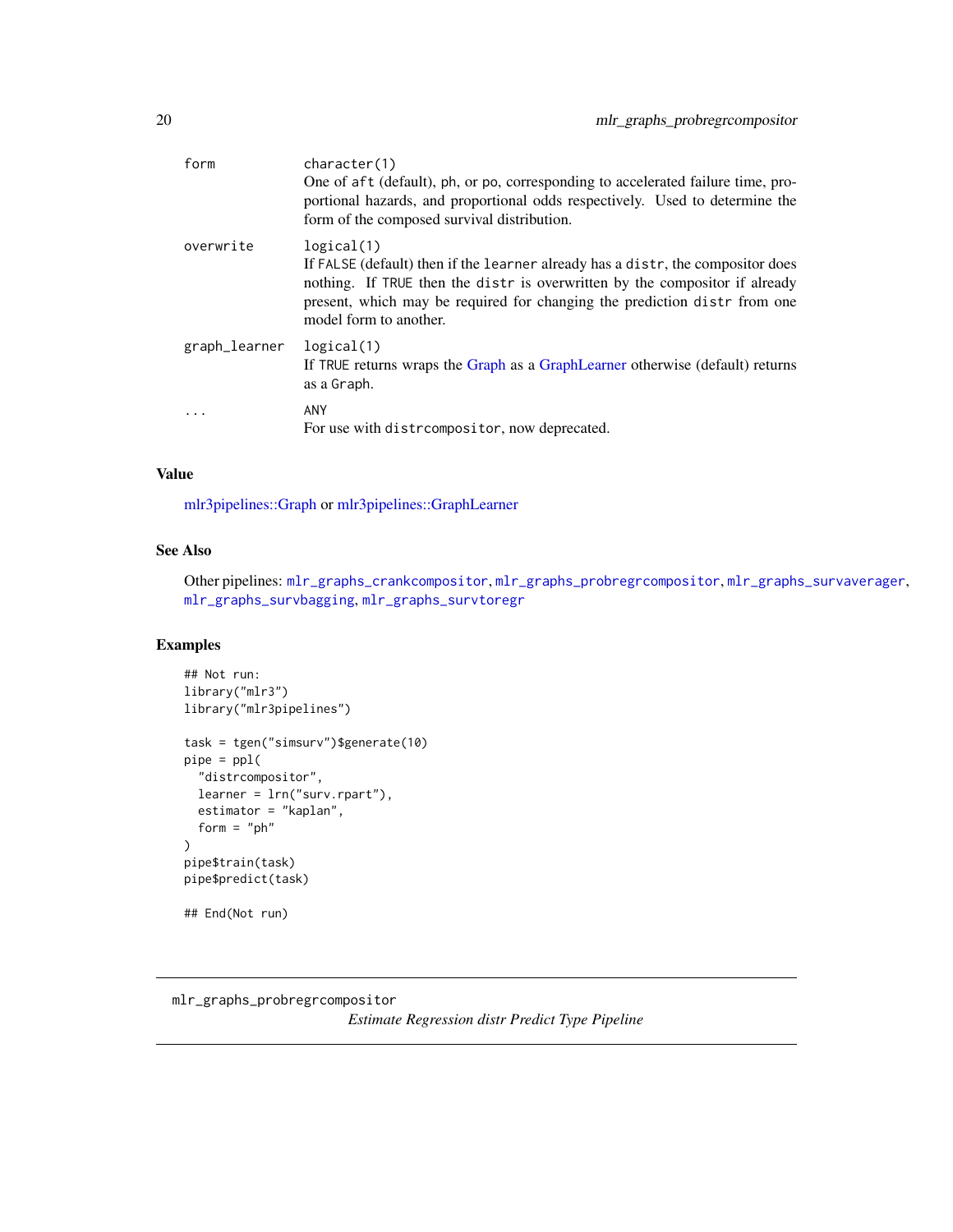## Description

Wrapper around [PipeOpProbregrCompositor](#page-115-1) to simplify [Graph](#page-0-0) creation.

## Usage

```
pipeline_probregrcompositor(
  learner,
  learner_se = NULL,
 dist = "Normal",
 graph_learner = FALSE
)
```
#### Arguments

| learner       | [mlr3::Learner] [mlr3pipelines::PipeOp] [mlr3pipelines::Graph]                    |
|---------------|-----------------------------------------------------------------------------------|
|               | Either a Learner which will be wrapped in mlr3pipelines::PipeOpLearner, a         |
|               | PipeOp which will be wrapped in mlr3pipelines::Graph or a Graph itself. Un-       |
|               | derlying Learner should be LearnerRegr.                                           |
| learner_se    | $[mlr3::Learner]] [mlr3 pipelines::PipeOp]$                                       |
|               | Optional LearnerRegr with predict_type se to estimate the standard error. If left |
|               | NULL then learner must have se in predict_types.                                  |
| dist          | character(1)                                                                      |
|               | Location-scale distribution to use for composition. Current possibilities are     |
|               | "Cauchy", "Gumbel", "Laplace", "Logistic", "Normal (default).                     |
| graph_learner | logical(1)                                                                        |
|               | If TRUE returns wraps the Graph as a GraphLearner otherwise (default) returns     |
|               | as a Graph.                                                                       |
|               |                                                                                   |

## Value

[mlr3pipelines::Graph](#page-0-0) or [mlr3pipelines::GraphLearner](#page-0-0)

## See Also

Other pipelines: [mlr\\_graphs\\_crankcompositor](#page-16-1), [mlr\\_graphs\\_distrcompositor](#page-18-1), [mlr\\_graphs\\_survaverager](#page-21-1), [mlr\\_graphs\\_survbagging](#page-22-1), [mlr\\_graphs\\_survtoregr](#page-24-1)

## Examples

```
## Not run:
library("mlr3")
library("mlr3pipelines")
task = tsk("boston_housing")
# method 1 - one learner for response and se
pipe = pp1("probregrcompositor",
  learner = lrn("regr.featureless", predict_type = "se"),
```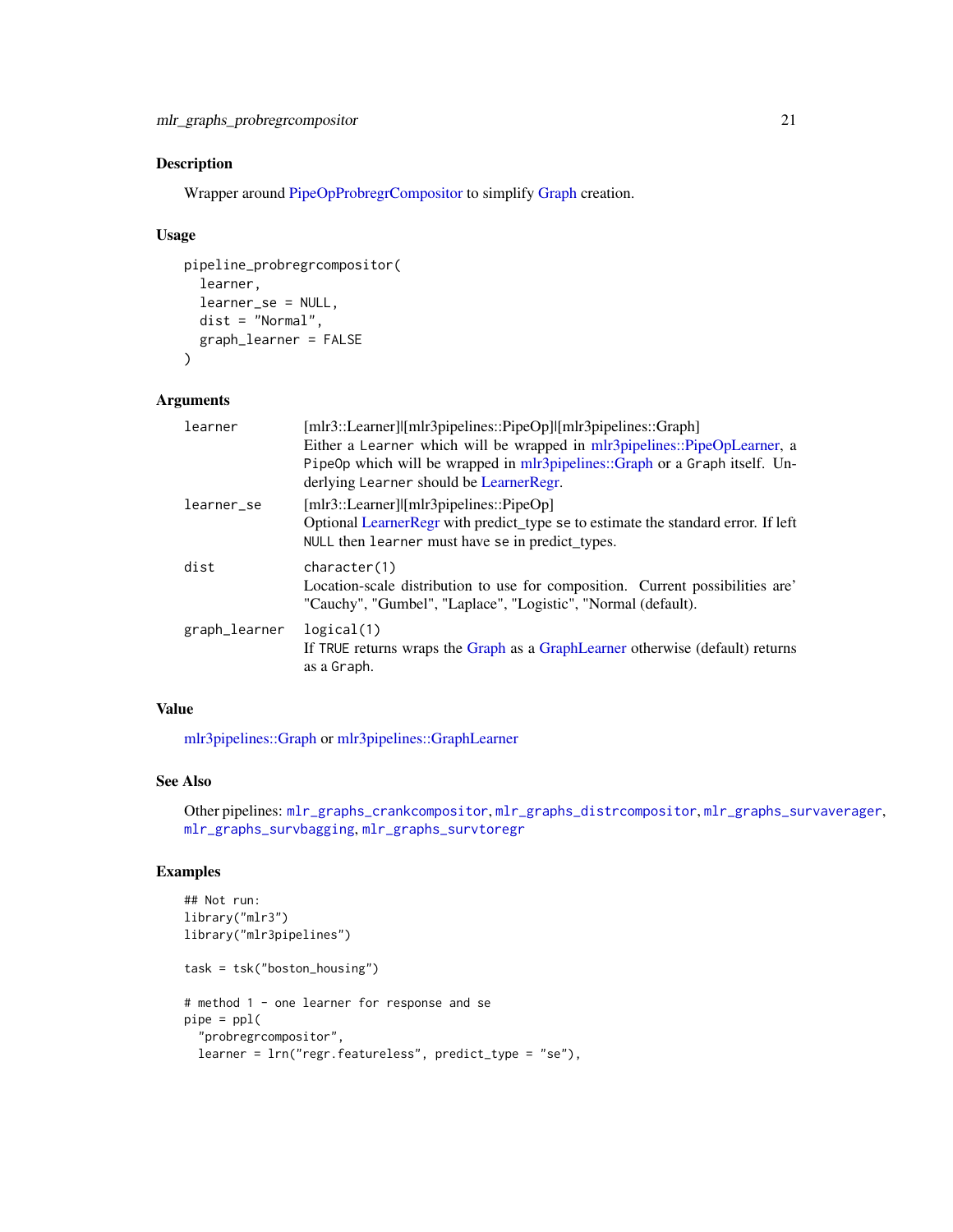```
dist = "Normal"
)
pipe$train(task)
pipe$predict(task)
# method 2 - one learner for response and one for se
pipe = pp1("probregrcompositor",
  learner = lrn("regr.rpart"),
  learner_se = lrn("regr.featureless", predict_type = "se"),
  dist = "Logistic"
\mathcal{L}pipe$train(task)
pipe$predict(task)
## End(Not run)
```
<span id="page-21-1"></span>mlr\_graphs\_survaverager

*Survival Prediction Averaging Pipeline*

#### Description

Wrapper around [PipeOpSurvAvg](#page-91-1) to simplify [Graph](#page-0-0) creation.

#### Usage

```
pipeline_survaverager(learners, param_vals = list(), graph_learner = FALSE)
```
#### Arguments

| learners      | (list()<br>List of Learner Survs to average.                                                               |
|---------------|------------------------------------------------------------------------------------------------------------|
| param_vals    | (list()<br>Parameters, including weights, to pass to PipeOpSurvAvg.                                        |
| graph_learner | logical(1)<br>If TRUE returns wraps the Graph as a GraphLearner otherwise (default) returns<br>as a Graph. |

## Value

[mlr3pipelines::Graph](#page-0-0) or [mlr3pipelines::GraphLearner](#page-0-0)

#### See Also

Other pipelines: [mlr\\_graphs\\_crankcompositor](#page-16-1), [mlr\\_graphs\\_distrcompositor](#page-18-1), [mlr\\_graphs\\_probregrcompositor](#page-19-1), [mlr\\_graphs\\_survbagging](#page-22-1), [mlr\\_graphs\\_survtoregr](#page-24-1)

<span id="page-21-0"></span>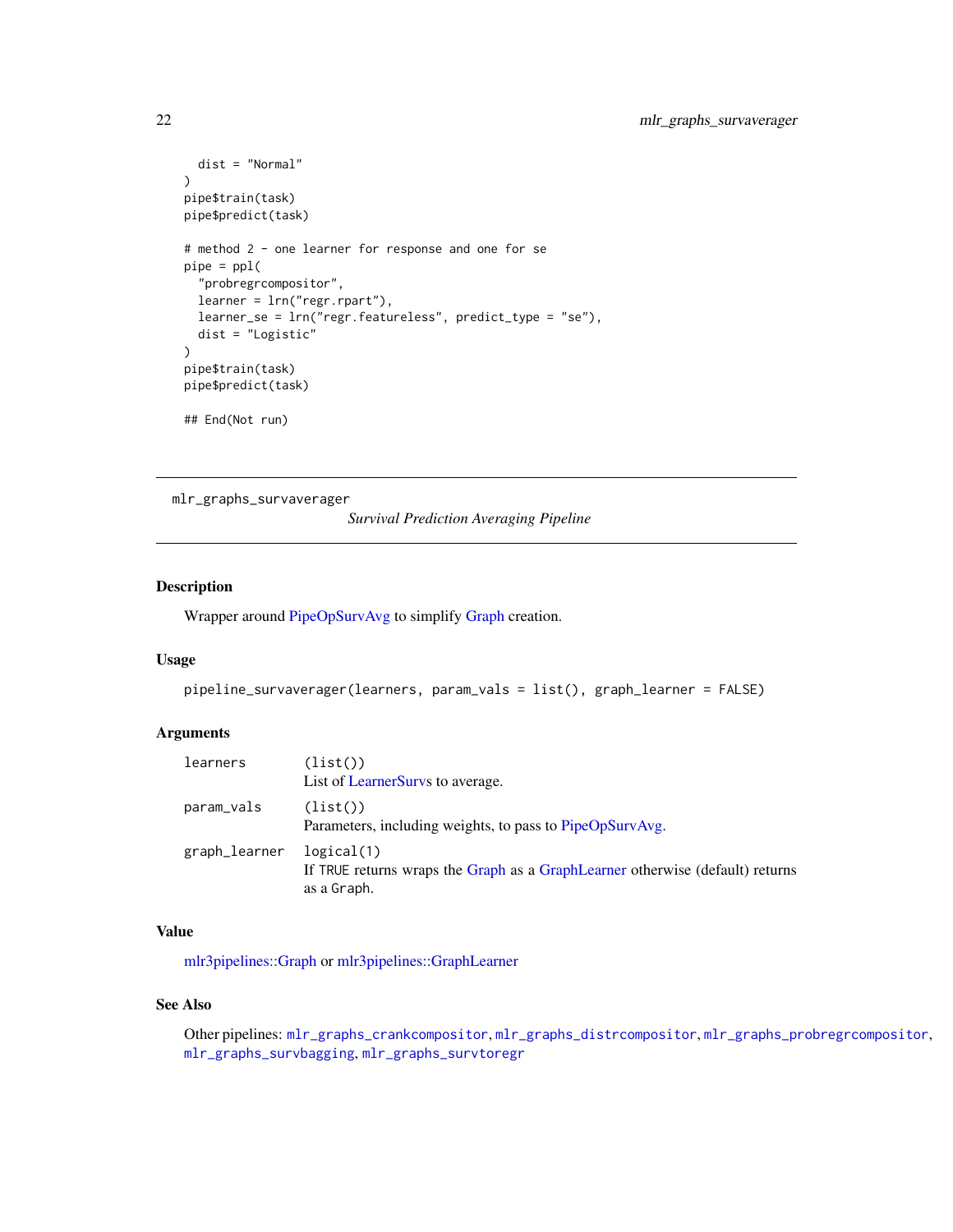## <span id="page-22-0"></span>mlr\_graphs\_survbagging 23

## Examples

```
## Not run:
library("mlr3")
library("mlr3pipelines")
task = tgen("simsurv")$generate(10)
pipe = ppl(
  "survaverager",
  learners = lrns(c("surv.kaplan", "surv.coxph")),
  param_vals = list(weights = c(0.1, 0.9)),
 graph_learner = FALSE
 \lambdapipe$train(task)
pipe$predict(task)
## End(Not run)
```
<span id="page-22-1"></span>mlr\_graphs\_survbagging

*Survival Prediction Averaging Pipeline*

## Description

Wrapper around [PipeOpSubsample](#page-0-0) and [PipeOpSurvAvg](#page-91-1) to simplify [Graph](#page-0-0) creation.

## Usage

```
pipeline_survbagging(
  learner,
  iterations = 10,
 frac = 0.7,
 avg = TRUE,weights = 1,
 graph_learner = FALSE
\mathcal{E}
```
## Arguments

| learner    | [mlr3::Learner] [mlr3pipelines::PipeOp] [mlr3pipelines::Graph]<br>Either a Learner which will be wrapped in mlr3pipelines::PipeOpLearner, a<br>PipeOp which will be wrapped in mlr3pipelines::Graph or a Graph itself. Un- |
|------------|----------------------------------------------------------------------------------------------------------------------------------------------------------------------------------------------------------------------------|
|            | derlying Learner should be LearnerSurv.                                                                                                                                                                                    |
| iterations | integer(1)<br>Number of bagging iterations. Defaults to 10.                                                                                                                                                                |
| frac       | numeric(1)<br>Percentage of rows to keep during subsampling. See PipeOpSubsample for more<br>information. Defaults to 0.7.                                                                                                 |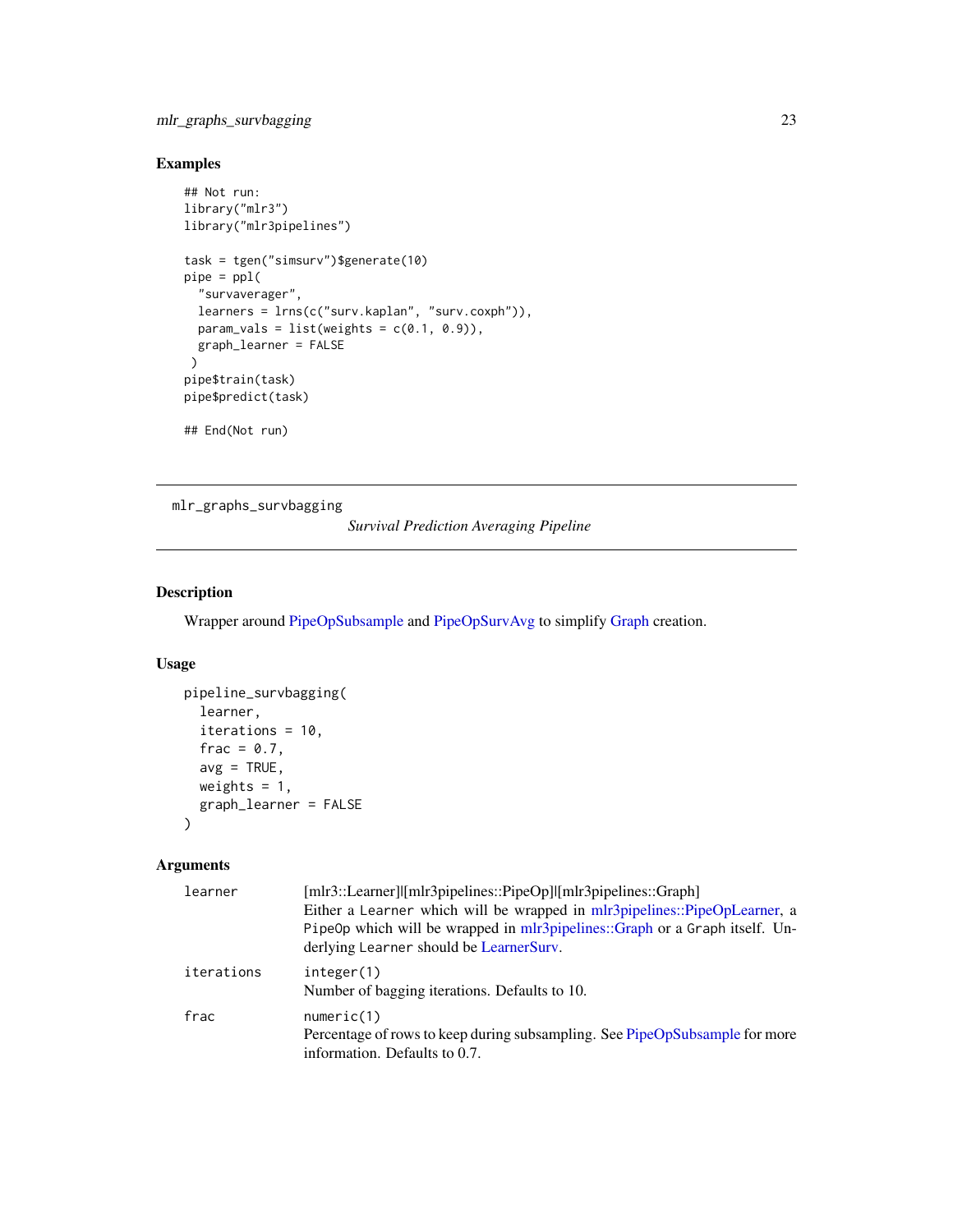| avg           | logical(1)<br>If TRUE (default) predictions are aggregated with PipeOpSurvAvg, otherwise<br>returned as multiple predictions. Can only be FALSE if graph_learner = FALSE. |
|---------------|---------------------------------------------------------------------------------------------------------------------------------------------------------------------------|
| weights       | numeric()<br>Weights for model avering, ignored if avg = FALSE. Default is uniform weight-<br>ing, see PipeOpSurvAvg.                                                     |
| graph_learner | logical(1)<br>If TRUE returns wraps the Graph as a GraphLearner otherwise (default) returns<br>as a Graph.                                                                |

## Details

Bagging (Bootstrap AGGregatING) is the process of bootstrapping data and aggregating the final predictions. Bootstrapping splits the data into B smaller datasets of a given size and is performed with [PipeOpSubsample.](#page-0-0) Aggregation is the sample mean of deterministic predictions and a [Mix](#page-0-0)[tureDistribution](#page-0-0) of distribution predictions. This can be further enhanced by using a weighted average by supplying weights.

## Value

[mlr3pipelines::Graph](#page-0-0) or [mlr3pipelines::GraphLearner](#page-0-0)

[mlr3pipelines::GraphLearner](#page-0-0)

## See Also

Other pipelines: [mlr\\_graphs\\_crankcompositor](#page-16-1), [mlr\\_graphs\\_distrcompositor](#page-18-1), [mlr\\_graphs\\_probregrcompositor](#page-19-1), [mlr\\_graphs\\_survaverager](#page-21-1), [mlr\\_graphs\\_survtoregr](#page-24-1)

#### Examples

```
## Not run:
library("mlr3")
library("mlr3pipelines")
task = tgen("simsurv")$generate(10)
pipe = pp1("survbagging",
  learner = lrn("surv.coxph"),
  iterations = 5,
  graph_learner = FALSE
 )
pipe$train(task)
pipe$predict(task)
## End(Not run)
```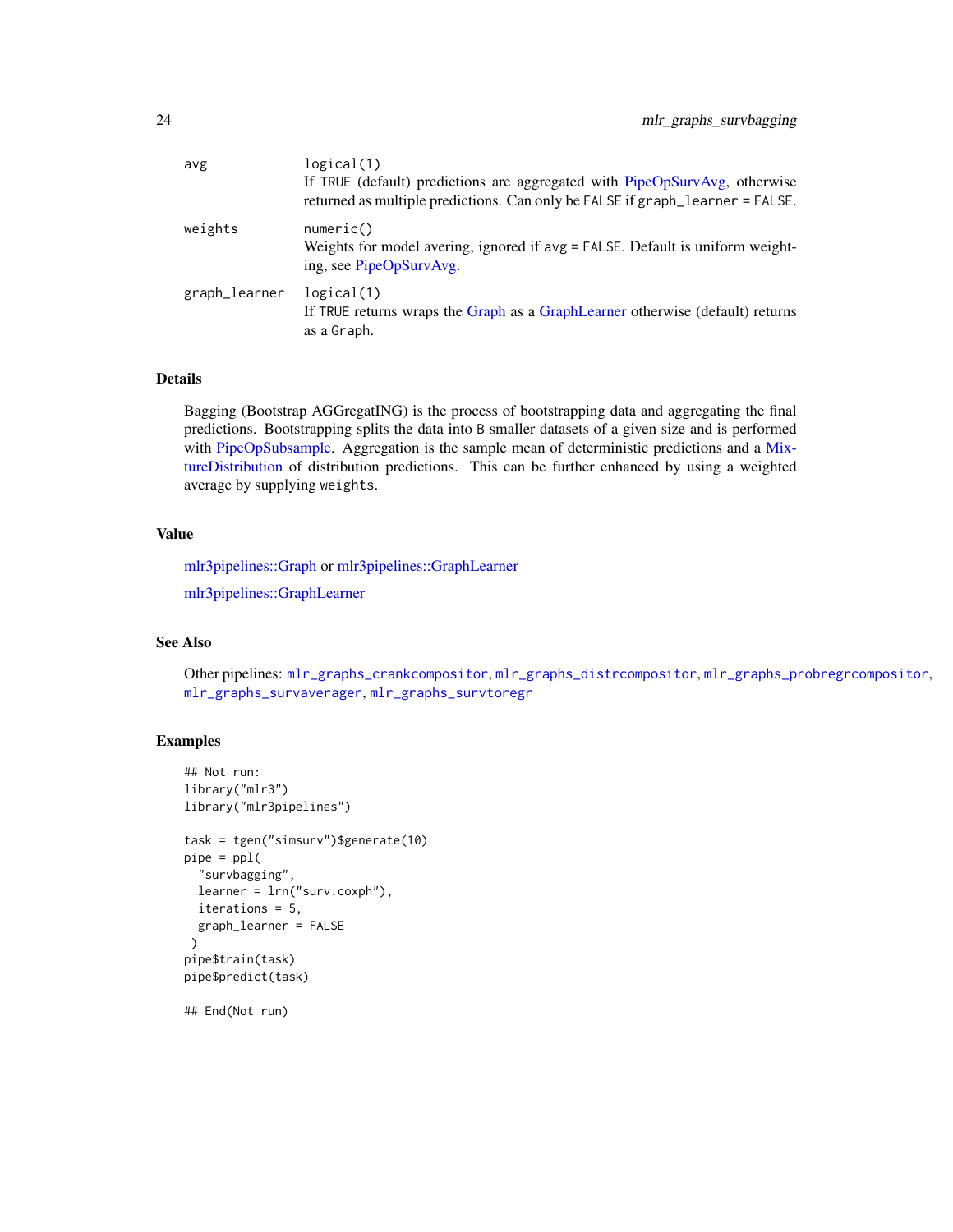<span id="page-24-1"></span><span id="page-24-0"></span>mlr\_graphs\_survtoregr *Survival to Regression Reduction Pipeline*

### Description

Wrapper around multiple [PipeOps](#page-0-0) to help in creation of complex survival to reduction methods. Three reductions are currently implemented, see details.

#### Usage

```
pipeline_survtoregr(
  method = 1,
  regr_learner = lrn("regr.featureless"),
  distrcompose = TRUE,
  distr_estimator = lrn("surv.kaplan"),
  regr_se_learner = NULL,
  surv_learner = lrn("surv.coxph"),
  survregr_params = list(method = "ipcw", estimator = "kaplan", alpha = 1),
  distrcompose_params = list(form = "aft"),
  probregr_params = list(dist = "Normal"),
  learnercv_params = list(resampling.method = "insample"),
  graph_learner = FALSE
\mathcal{L}
```
#### Arguments

| method          | integer(1)<br>Reduction method to use, corresponds to those in details. Default is 1.                                                                                 |  |
|-----------------|-----------------------------------------------------------------------------------------------------------------------------------------------------------------------|--|
| regr_learner    | LearnerRegr<br>Regression learner to fit to the transformed TaskRegr. If regr_se_learner is<br>NULL in method 2, then regr_learner must have se predict_type.         |  |
| distrcompose    | logical(1)<br>For methods 1 and 3 if TRUE (default) then PipeOpDistrCompositor is utilised to<br>transform the deterministic predictions to a survival distribution.  |  |
| distr_estimator |                                                                                                                                                                       |  |
|                 | <b>LearnerSurv</b><br>For methods 1 and 3 if district on poster = TRUE then specifies the learner to esti-<br>mate the baseline hazard, must have predict_type distr. |  |
| regr_se_learner |                                                                                                                                                                       |  |
|                 | LearnerRegr<br>For method 2 if regr_learner is not used to predict the se then a LearnerRegr<br>with se predict_type must be provided.                                |  |
| surv_learner    | <b>LearnerSury</b><br>For method 3, a Learner Surv with 1p predict type to estimate linear predictors.                                                                |  |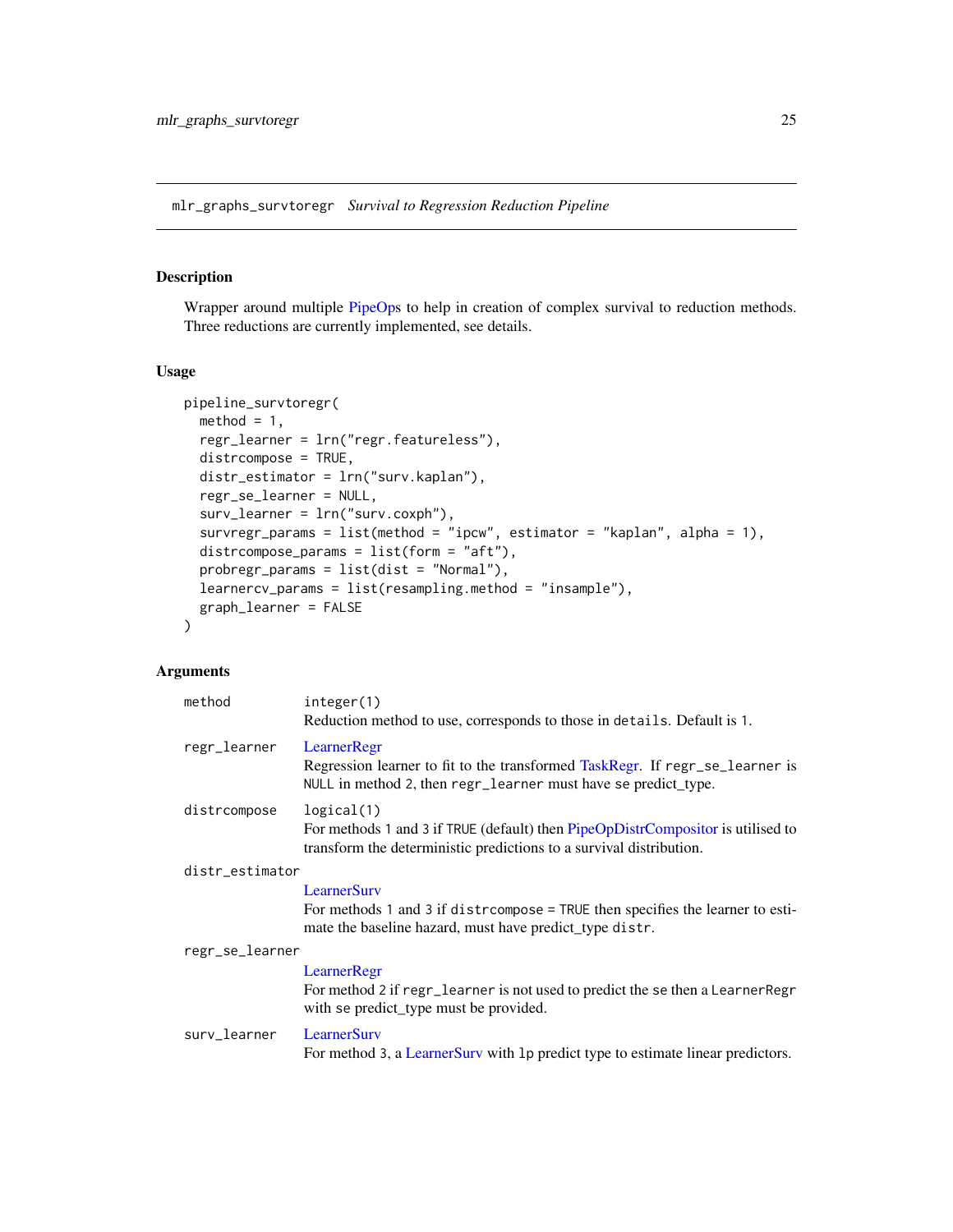| survregr_params     |                                                                                                                                                          |  |
|---------------------|----------------------------------------------------------------------------------------------------------------------------------------------------------|--|
|                     | list()                                                                                                                                                   |  |
|                     | Parameters passed to PipeOpTaskSurvRegr, default are survival to regression<br>transformation via ipcw, with weighting determined by Kaplan-Meier and no |  |
|                     | additional penalty for censoring.                                                                                                                        |  |
| distrcompose_params |                                                                                                                                                          |  |
|                     | list()                                                                                                                                                   |  |
|                     | Parameters passed to PipeOpDistrCompositor, default is accelerated failure time<br>model form.                                                           |  |
| probregr_params     |                                                                                                                                                          |  |
|                     | list()                                                                                                                                                   |  |
|                     | Parameters passed to PipeOpProbregrCompositor, default is Normal distribution                                                                            |  |
|                     | for composition.                                                                                                                                         |  |
| learnercv_params    |                                                                                                                                                          |  |
|                     | list()                                                                                                                                                   |  |
|                     | Parameters passed to PipeOpLearnerCV, default is to use insampling.                                                                                      |  |
| graph_learner       | logical(1)<br>If TRUE returns wraps the Graph as a GraphLearner otherwise (default) returns<br>as a Graph.                                               |  |
|                     |                                                                                                                                                          |  |

#### Details

Three reduction strategies are implemented, these are:

- 1. Survival to Deterministic Regression A
	- (a) [PipeOpTaskSurvRegr](#page-97-1) Converts [TaskSurv](#page-125-1) to [TaskRegr.](#page-0-0)
	- (b) A [LearnerRegr](#page-0-0) is fit and predicted on the new TaskRegr.
	- (c) [PipeOpPredRegrSurv](#page-92-1) transforms the resulting [PredictionRegr](#page-0-0) to [PredictionSurv.](#page-122-1)
	- (d) Optionally: [PipeOpDistrCompositor](#page-111-1) is used to compose a distr predict\_type from the predicted response predict\_type.
- 2. Survival to Probabilistic Regression
	- (a) [PipeOpTaskSurvRegr](#page-97-1) Converts [TaskSurv](#page-125-1) to [TaskRegr.](#page-0-0)
	- (b) A [LearnerRegr](#page-0-0) is fit on the new TaskRegr to predict response, optionally a second LearnerRegr can be fit to predict se.
	- (c) [PipeOpProbregrCompositor](#page-115-1) composes a distr prediction from the learner(s).
	- (d) [PipeOpPredRegrSurv](#page-92-1) transforms the resulting [PredictionRegr](#page-0-0) to [PredictionSurv.](#page-122-1)
- 3. Survival to Deterministic Regression B
	- (a) [PipeOpLearnerCV](#page-0-0) cross-validates and makes predictions from a linear [LearnerSurv](#page-8-2) with lp predict type on the original [TaskSurv.](#page-125-1)
	- (b) [PipeOpTaskSurvRegr](#page-97-1) transforms the lp predictions into the target of a [TaskRegr](#page-0-0) with the same features as the original [TaskSurv.](#page-125-1)
	- (c) A [LearnerRegr](#page-0-0) is fit and predicted on the new TaskRegr.
	- (d) [PipeOpPredRegrSurv](#page-92-1) transforms the resulting [PredictionRegr](#page-0-0) to [PredictionSurv.](#page-122-1)
	- (e) Optionally: [PipeOpDistrCompositor](#page-111-1) is used to compose a distr predict\_type from the predicted lp predict\_type.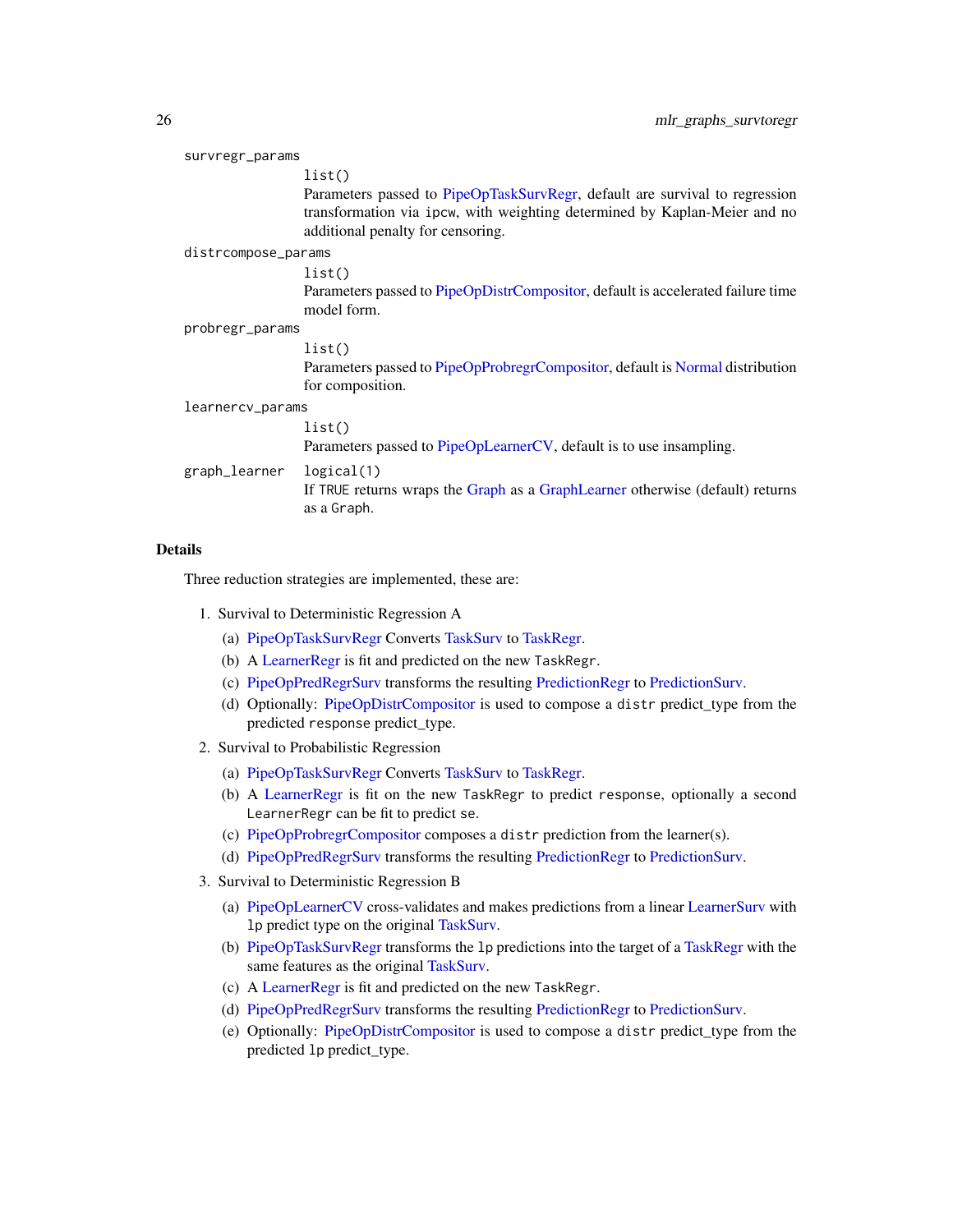Interpretation:

- 1. Once a dataset has censoring removed (by a given method) then a regression learner can predict the survival time as the response.
- 2. This is a very similar reduction to the first method with the main difference being the distribution composition. In the first case this is composed in a survival framework by assuming a linear model form and baseline hazard estimator, in the second case the composition is in a regression framework. The latter case could result in problematic negative predictions and should therefore be interpreted with caution, however a wider choice of distributions makes it a more flexible composition.
- 3. This is a rarer use-case that bypasses censoring not be removing it but instead by first predicting the linear predictor from a survival model and fitting a regression model on these predictions. The resulting regression predictions can then be viewed as the linear predictors of the new data, which can ultimately be composed to a distribution.

#### Value

[mlr3pipelines::Graph](#page-0-0) or [mlr3pipelines::GraphLearner](#page-0-0)

#### See Also

Other pipelines: [mlr\\_graphs\\_crankcompositor](#page-16-1), [mlr\\_graphs\\_distrcompositor](#page-18-1), [mlr\\_graphs\\_probregrcompositor](#page-19-1), [mlr\\_graphs\\_survaverager](#page-21-1), [mlr\\_graphs\\_survbagging](#page-22-1)

#### Examples

```
## Not run:
library("mlr3")
library("mlr3pipelines")
task = tgen("simsurv")$generate(10)
# method 1 with censoring deletion, compose to distribution
pipe = pp1("survtoregr",
 method = 1,
 regr_learner = lrn("regr.featureless"),
 distrcompose = TRUE,
 survregr_params = list(method = "delete")
)
pipe$train(task)
pipe$predict(task)
# method 2 with censoring imputation (mrl), one regr learner
pipe = pp1("survtoregr",
 method = 2,
 regr_learner = lrn("regr.featureless", predict_type = "se"),
 survregr_params = list(method = "mrl")
\lambdapipe$train(task)
```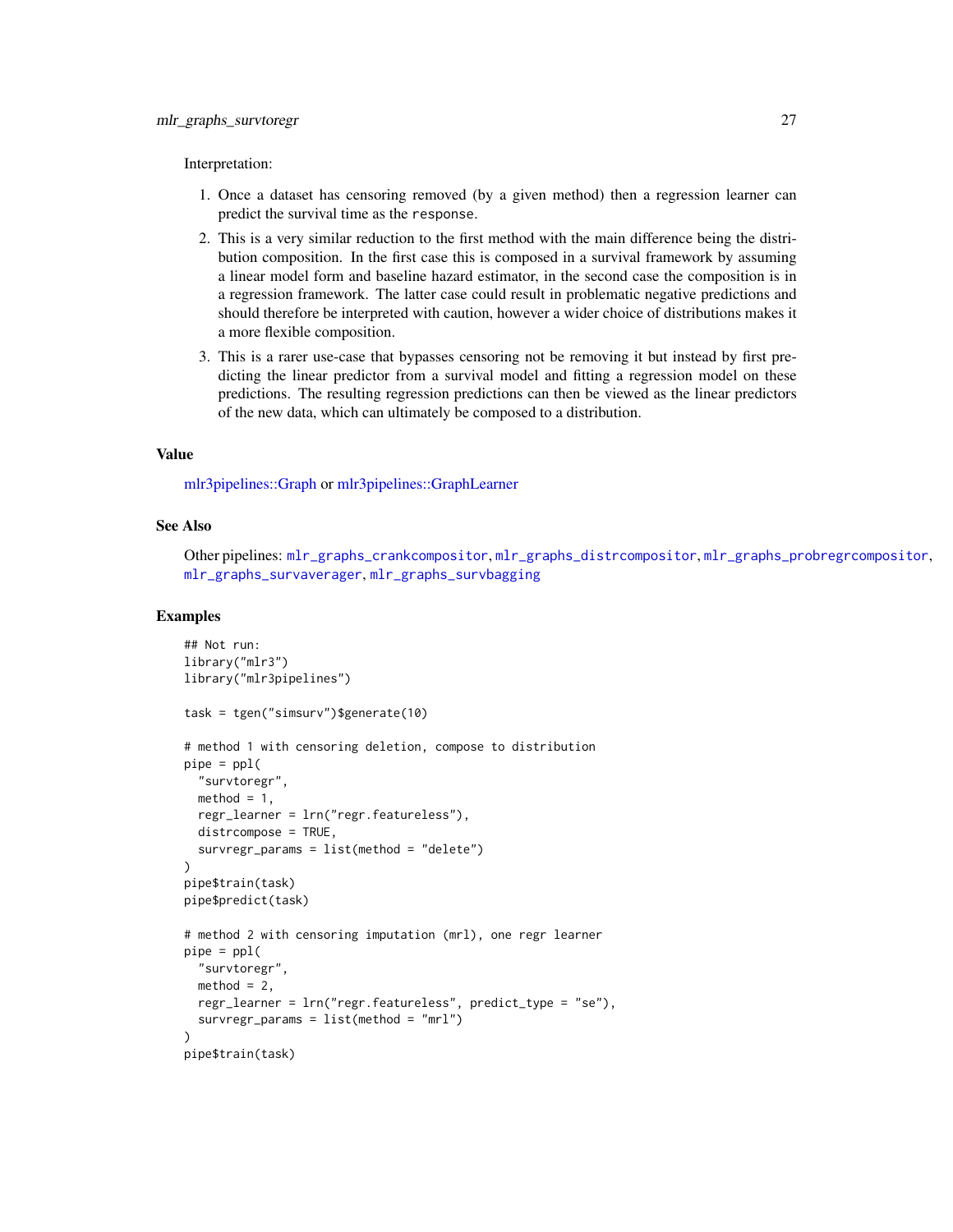```
pipe$predict(task)
# method 3 with censoring omission and no composition, insample resampling
pipe = pp1("survtoregr",
  method = 3,regr_learner = lrn("regr.featureless"),
  distrcompose = FALSE,
  surv_learner = lrn("surv.coxph"),
  survregr_params = list(method = "omission")
)
pipe$train(task)
pipe$predict(task)
## End(Not run)
```
<span id="page-27-1"></span>mlr\_learners\_dens.hist

*Histogram Density Estimator*

#### Description

Calls [graphics::hist\(\)](#page-0-0) and the result is coerced to a [distr6::Distribution.](#page-0-0)

## **Dictionary**

This [Learner](#page-0-0) can be instantiated via the [dictionary](#page-0-0) [mlr\\_learners](#page-0-0) or with the associated sugar function  $lrn()$ :

```
LearnerDensHistogram$new()
mlr_learners$get("dens.hist")
lrn("dens.hist")
```
## Meta Information

- Type: "dens"
- Predict Types: pdf, cdf
- Feature Types: logical, integer, numeric, character, factor, ordered
- Properties: -
- Packages: [distr6](https://CRAN.R-project.org/package=distr6)

#### Super classes

[mlr3::Learner](#page-0-0) -> [mlr3proba::LearnerDens](#page-0-0) -> LearnerDensHistogram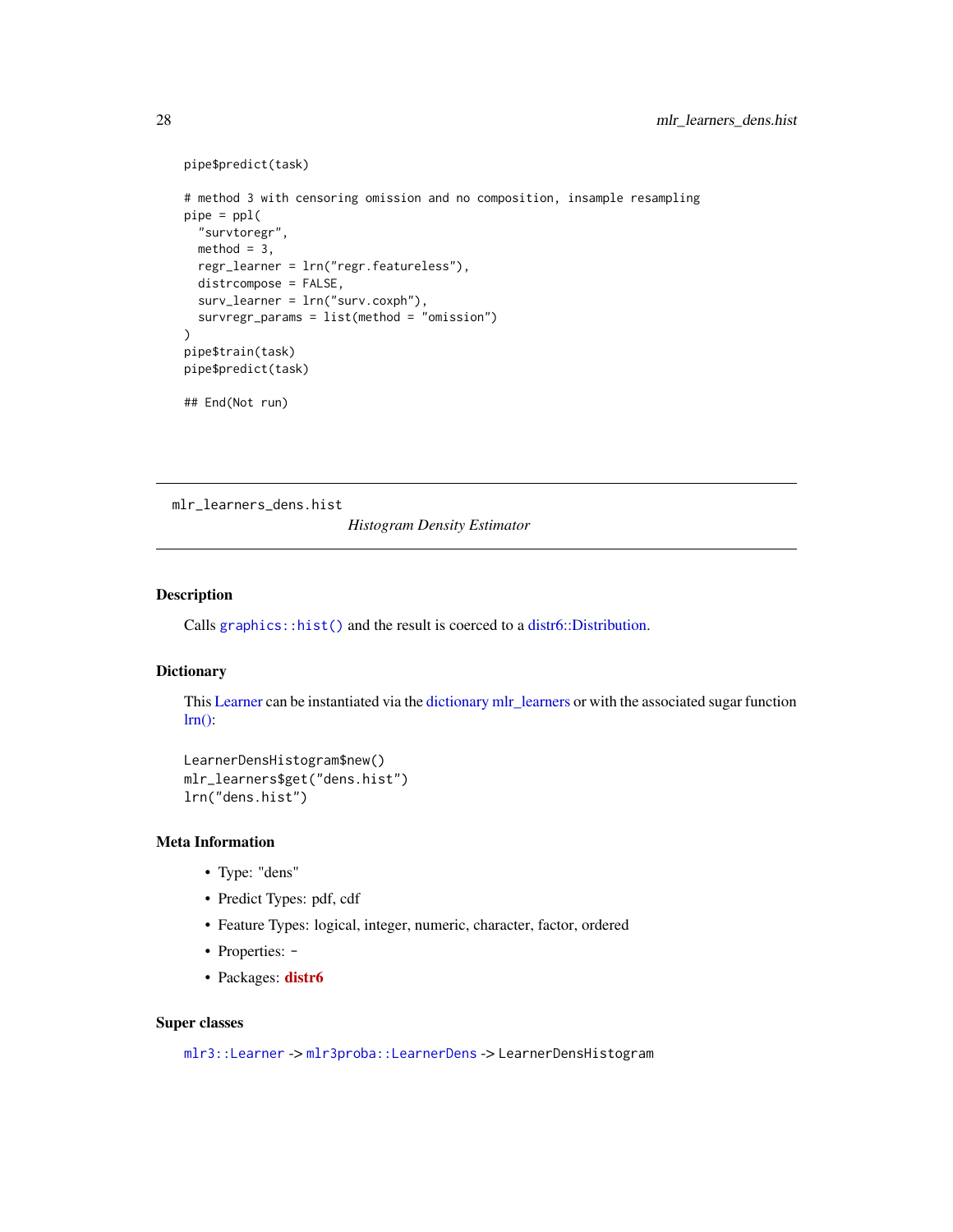## <span id="page-28-0"></span>Methods

## Public methods:

- [LearnerDensHistogram\\$new\(\)](#page-7-0)
- [LearnerDensHistogram\\$clone\(\)](#page-8-1)

Method new(): Creates a new instance of this [R6](#page-0-0) class.

*Usage:* LearnerDensHistogram\$new()

Method clone(): The objects of this class are cloneable with this method.

*Usage:*

LearnerDensHistogram\$clone(deep = FALSE)

*Arguments:*

deep Whether to make a deep clone.

## See Also

Other density estimators: [mlr\\_learners\\_dens.kde](#page-28-1)

<span id="page-28-1"></span>mlr\_learners\_dens.kde *Kernel Density Estimator*

## Description

Calls kernels implemented in **[distr6](https://CRAN.R-project.org/package=distr6)** and the result is coerced to a [distr6::Distribution.](#page-0-0)

#### Details

The default bandwidth uses Silverman's rule-of-thumb for Gaussian kernels, however for non-Gaussian kernels it is recommended to use **mir3tuning** to tune the bandwidth with cross-validation. Other density learners can be used for automated bandwidth selection.

#### **Dictionary**

This [Learner](#page-0-0) can be instantiated via the [dictionary](#page-0-0) [mlr\\_learners](#page-0-0) or with the associated sugar function  $lrn$ :

LearnerDensKDE\$new() mlr\_learners\$get("dens.kde") lrn("dens.kde")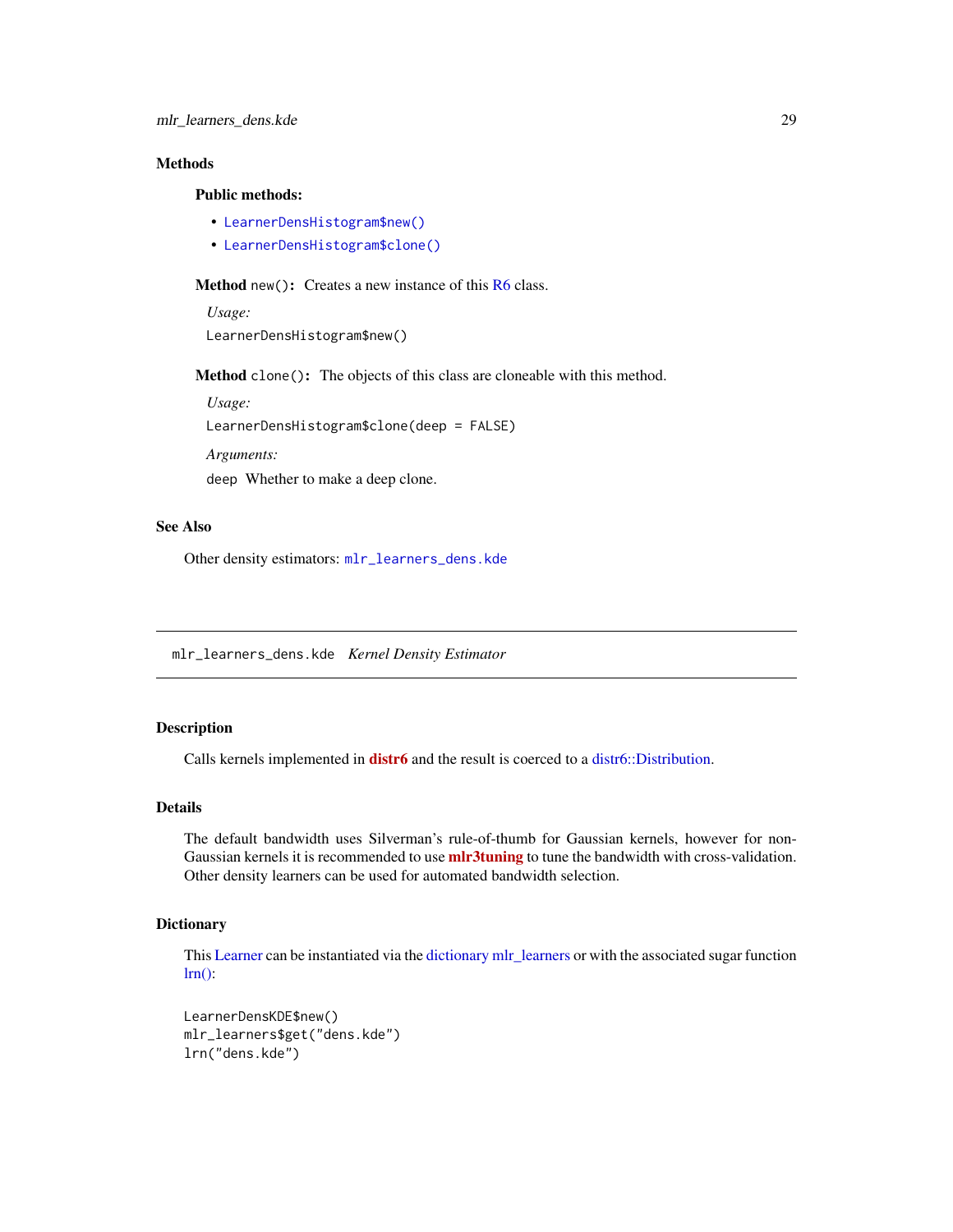## Meta Information

- Type: "dens"
- Predict Types: pdf
- Feature Types: logical, integer, numeric, character, factor, ordered
- Properties: missings
- Packages: [distr6](https://CRAN.R-project.org/package=distr6)

## Super classes

[mlr3::Learner](#page-0-0) -> [mlr3proba::LearnerDens](#page-0-0) -> LearnerDensKDE

## Methods

#### Public methods:

- [LearnerDensKDE\\$new\(\)](#page-7-0)
- [LearnerDensKDE\\$clone\(\)](#page-8-1)

Method new(): Creates a new instance of this [R6](#page-0-0) class.

*Usage:* LearnerDensKDE\$new()

Method clone(): The objects of this class are cloneable with this method.

```
Usage:
LearnerDensKDE$clone(deep = FALSE)
Arguments:
```
deep Whether to make a deep clone.

## References

Silverman BW (1986). *Density Estimation for Statistics and Data Analysis*. Chapman \& Hall, London.

## See Also

Other density estimators: [mlr\\_learners\\_dens.hist](#page-27-1)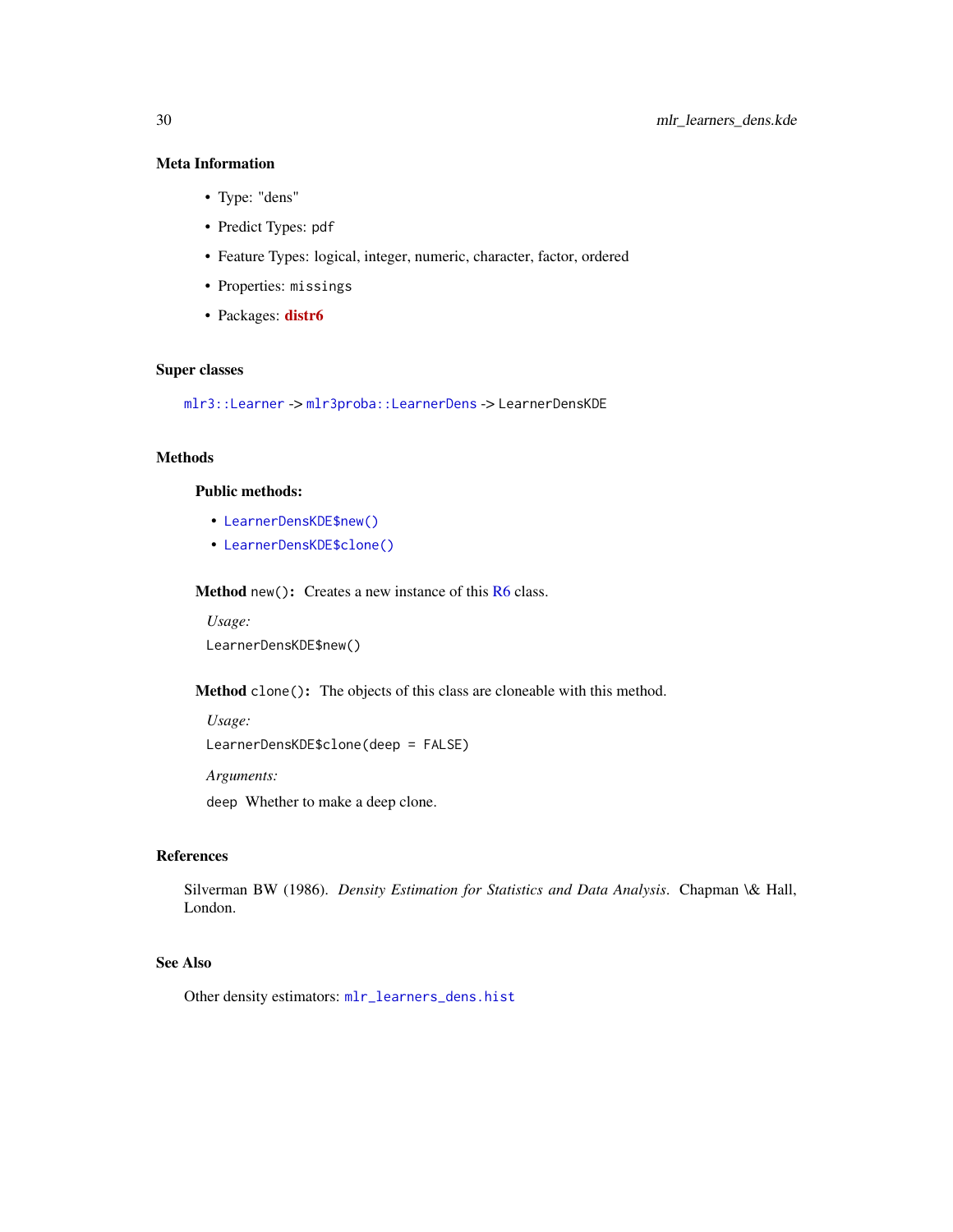<span id="page-30-1"></span><span id="page-30-0"></span>mlr\_learners\_surv.coxph

*Cox Proportional Hazards Survival Learner*

## Description

Calls [survival::coxph\(\)](#page-0-0).

- lp is predicted by [survival::predict.coxph\(\)](#page-0-0)
- distr is predicted by [survival::survfit.coxph\(\)](#page-0-0)
- crank is identical to lp

## **Dictionary**

This [Learner](#page-0-0) can be instantiated via the [dictionary](#page-0-0) [mlr\\_learners](#page-0-0) or with the associated sugar function  $lrn$ :

```
LearnerSurvCoxPH$new()
mlr_learners$get("surv.coxph")
lrn("surv.coxph")
```
#### Meta Information

- Type: "surv"
- Predict Types: distr, crank, lp
- Feature Types: logical, integer, numeric, factor
- Properties: weights
- Packages: [survival](https://CRAN.R-project.org/package=survival) [distr6](https://CRAN.R-project.org/package=distr6)

## Super classes

[mlr3::Learner](#page-0-0) -> [mlr3proba::LearnerSurv](#page-0-0) -> LearnerSurvCoxPH

## Methods

#### Public methods:

- [LearnerSurvCoxPH\\$new\(\)](#page-7-0)
- [LearnerSurvCoxPH\\$clone\(\)](#page-8-1)

Method new(): Creates a new instance of this [R6](#page-0-0) class.

*Usage:* LearnerSurvCoxPH\$new()

Method clone(): The objects of this class are cloneable with this method.

*Usage:*

LearnerSurvCoxPH\$clone(deep = FALSE)

*Arguments:*

deep Whether to make a deep clone.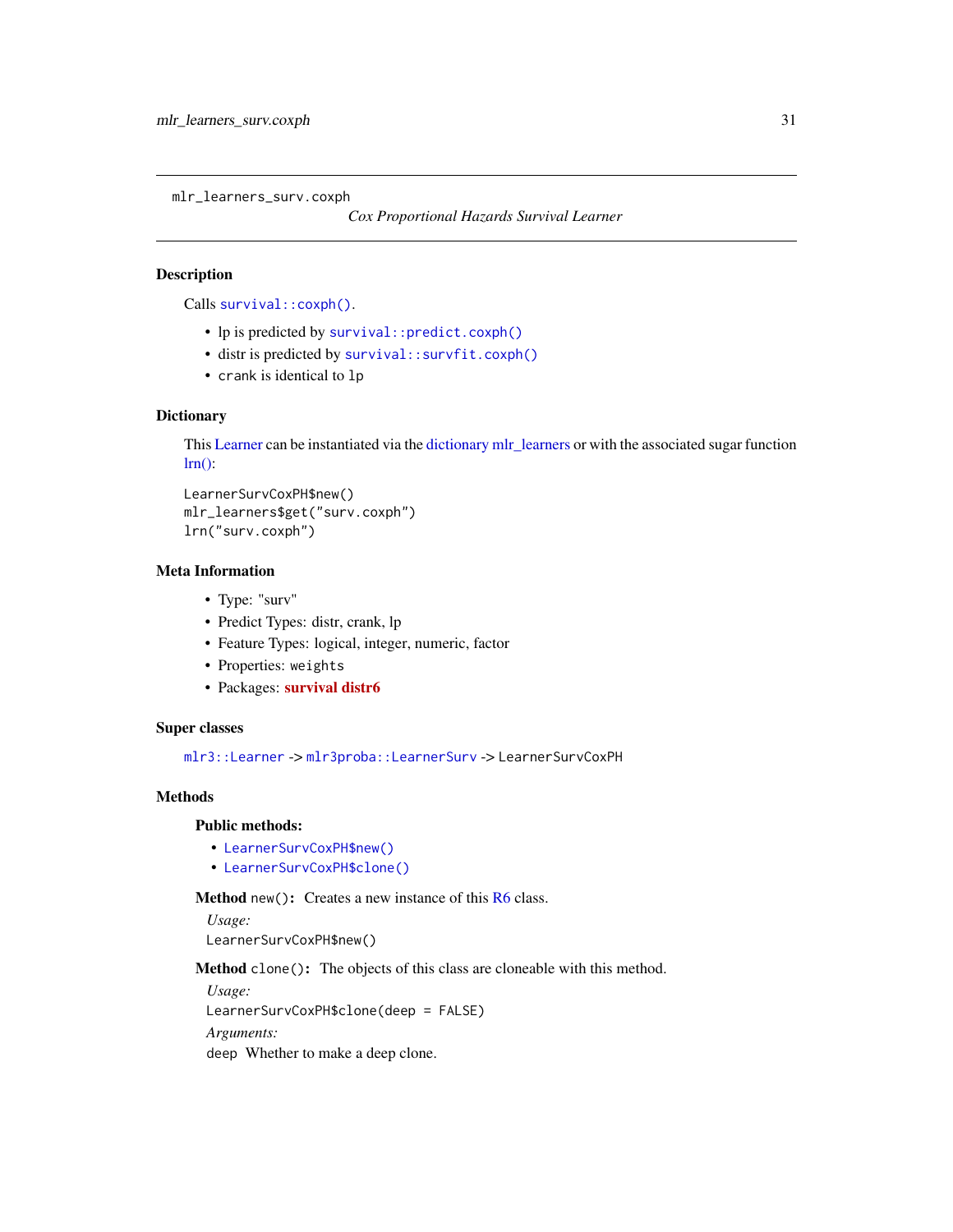## <span id="page-31-0"></span>References

Cox DR (1972). "Regression Models and Life-Tables." *Journal of the Royal Statistical Society: Series B (Methodological)*, 34(2), 187–202. doi: [10.1111/j.25176161.1972.tb00899.x.](https://doi.org/10.1111/j.2517-6161.1972.tb00899.x)

## See Also

Other survival learners: [mlr\\_learners\\_surv.kaplan](#page-31-1), [mlr\\_learners\\_surv.rpart](#page-32-1)

<span id="page-31-1"></span>mlr\_learners\_surv.kaplan

*Kaplan-Meier Estimator Survival Learner*

## **Description**

Calls [survival::survfit\(\)](#page-0-0).

- distr is predicted by estimating the survival function with [survival::survfit\(\)](#page-0-0)
- crank is predicted as the expectation of the survival distribution, distr

#### Dictionary

This [Learner](#page-0-0) can be instantiated via the [dictionary](#page-0-0) [mlr\\_learners](#page-0-0) or with the associated sugar function  $lrn$ :

```
LearnerSurvKaplan$new()
mlr_learners$get("surv.kaplan")
lrn("surv.kaplan")
```
#### Meta Information

- Type: "surv"
- Predict Types: crank, distr
- Feature Types: logical, integer, numeric, character, factor, ordered
- Properties: missings
- Packages: [survival](https://CRAN.R-project.org/package=survival) [distr6](https://CRAN.R-project.org/package=distr6)

#### Super classes

[mlr3::Learner](#page-0-0) -> [mlr3proba::LearnerSurv](#page-0-0) -> LearnerSurvKaplan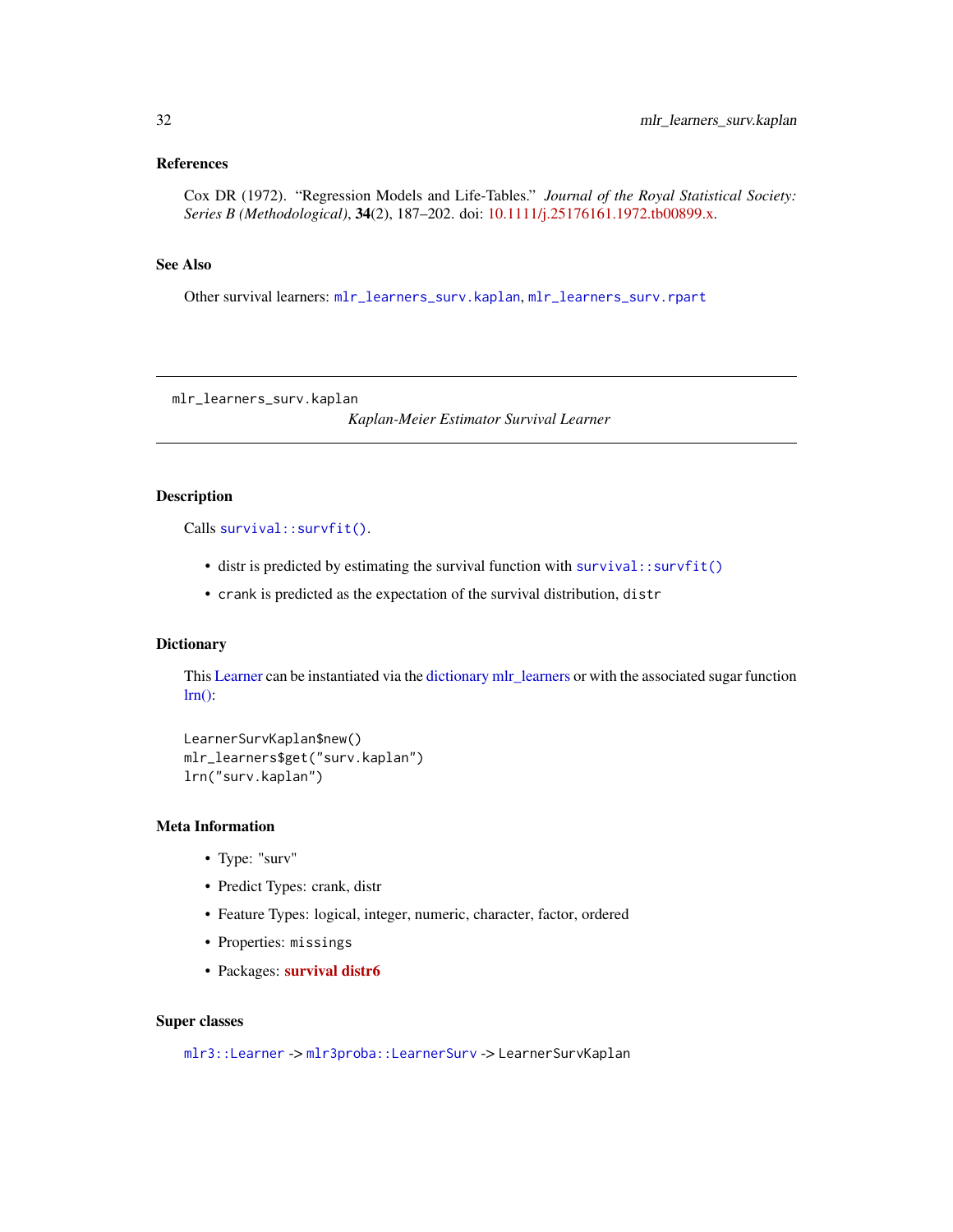## <span id="page-32-0"></span>Methods

#### Public methods:

- [LearnerSurvKaplan\\$new\(\)](#page-7-0)
- [LearnerSurvKaplan\\$clone\(\)](#page-8-1)

**Method** new(): Creates a new instance of this  $R6$  class.

*Usage:* LearnerSurvKaplan\$new()

Method clone(): The objects of this class are cloneable with this method.

*Usage:* LearnerSurvKaplan\$clone(deep = FALSE) *Arguments:* deep Whether to make a deep clone.

#### References

Kaplan EL, Meier P (1958). "Nonparametric Estimation from Incomplete Observations." *Journal of the American Statistical Association*, 53(282), 457–481. doi: [10.1080/01621459.1958.10501452.](https://doi.org/10.1080/01621459.1958.10501452)

#### See Also

Other survival learners: [mlr\\_learners\\_surv.coxph](#page-30-1), [mlr\\_learners\\_surv.rpart](#page-32-1)

<span id="page-32-1"></span>mlr\_learners\_surv.rpart

*Rpart Survival Trees Survival Learner*

## Description

Calls [rpart::rpart\(\)](#page-0-0).

• crank is predicted using [rpart::predict.rpart\(\)](#page-0-0)

Parameter xval is set to 0 in order to save some computation time.

#### Dictionary

This [Learner](#page-0-0) can be instantiated via the [dictionary](#page-0-0) [mlr\\_learners](#page-0-0) or with the associated sugar function  $lrn$ :

```
LearnerSurvRpart$new()
mlr_learners$get("surv.rpart")
lrn("surv.rpart")
```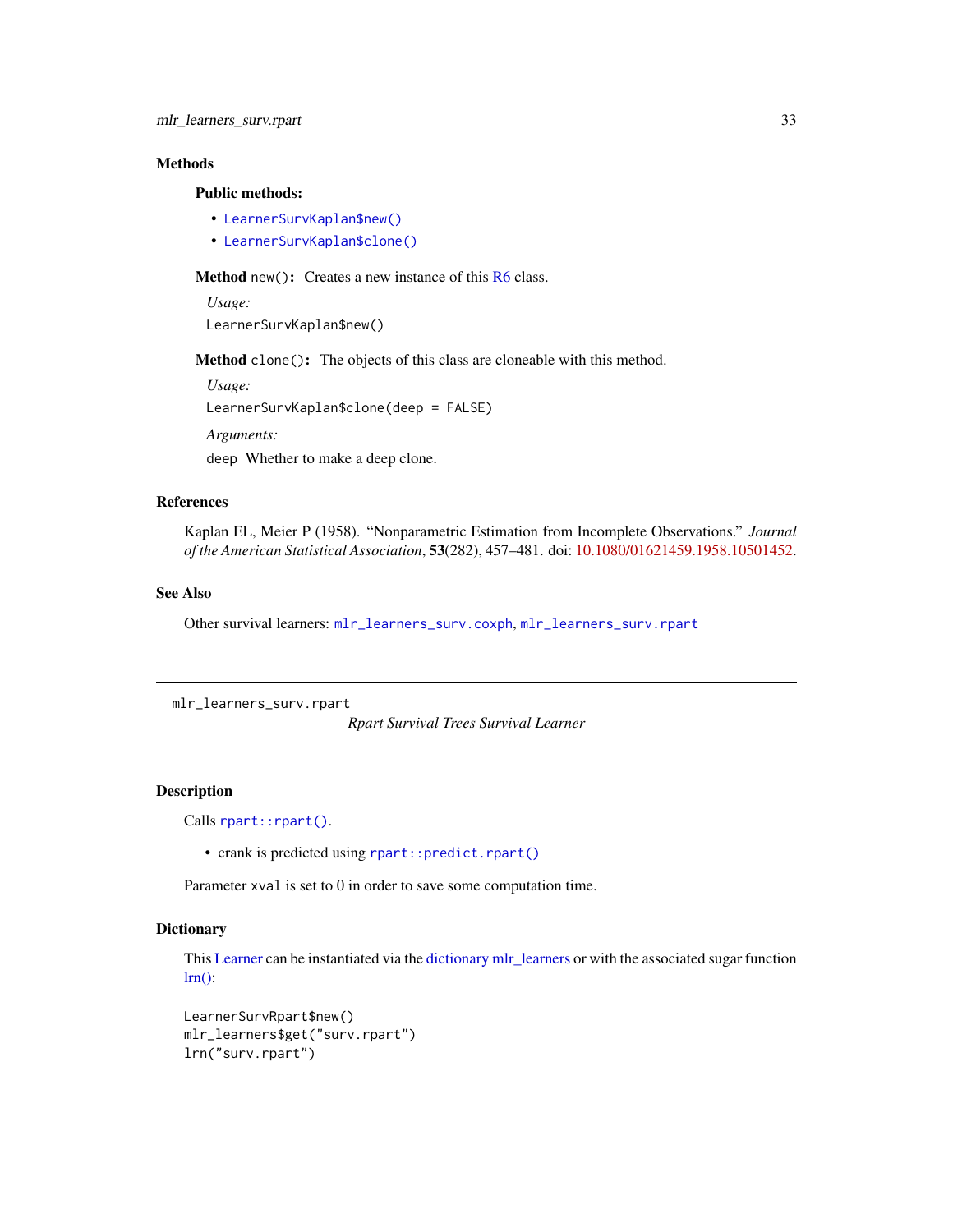## Meta Information

- Type: "surv"
- Predict Types: crank, distr
- Feature Types: logical, integer, numeric, character, factor, ordered
- Properties: importance, missings, selected\_features, weights
- Packages: [rpart](https://CRAN.R-project.org/package=rpart) [distr6](https://CRAN.R-project.org/package=distr6) [survival](https://CRAN.R-project.org/package=survival)

#### Super classes

[mlr3::Learner](#page-0-0) -> [mlr3proba::LearnerSurv](#page-0-0) -> LearnerSurvRpart

#### **Methods**

#### Public methods:

- [LearnerSurvRpart\\$new\(\)](#page-7-0)
- [LearnerSurvRpart\\$importance\(\)](#page-33-0)
- [LearnerSurvRpart\\$selected\\_features\(\)](#page-33-1)
- [LearnerSurvRpart\\$clone\(\)](#page-8-1)

Method new(): Creates a new instance of this [R6](#page-0-0) class.

*Usage:*

LearnerSurvRpart\$new()

<span id="page-33-0"></span>Method importance(): The importance scores are extracted from the model slot variable.importance. *Usage:*

LearnerSurvRpart\$importance()

*Returns:* Named numeric().

<span id="page-33-1"></span>Method selected\_features(): Selected features are extracted from the model slot frame\$var.

*Usage:*

LearnerSurvRpart\$selected\_features()

*Returns:* character().

Method clone(): The objects of this class are cloneable with this method.

*Usage:*

LearnerSurvRpart\$clone(deep = FALSE)

*Arguments:*

deep Whether to make a deep clone.

## References

Breiman L, Friedman JH, Olshen RA, Stone CJ (1984). *Classification And Regression Trees*. Routledge. doi: [10.1201/9781315139470.](https://doi.org/10.1201/9781315139470)

## See Also

Other survival learners: [mlr\\_learners\\_surv.coxph](#page-30-1), [mlr\\_learners\\_surv.kaplan](#page-31-1)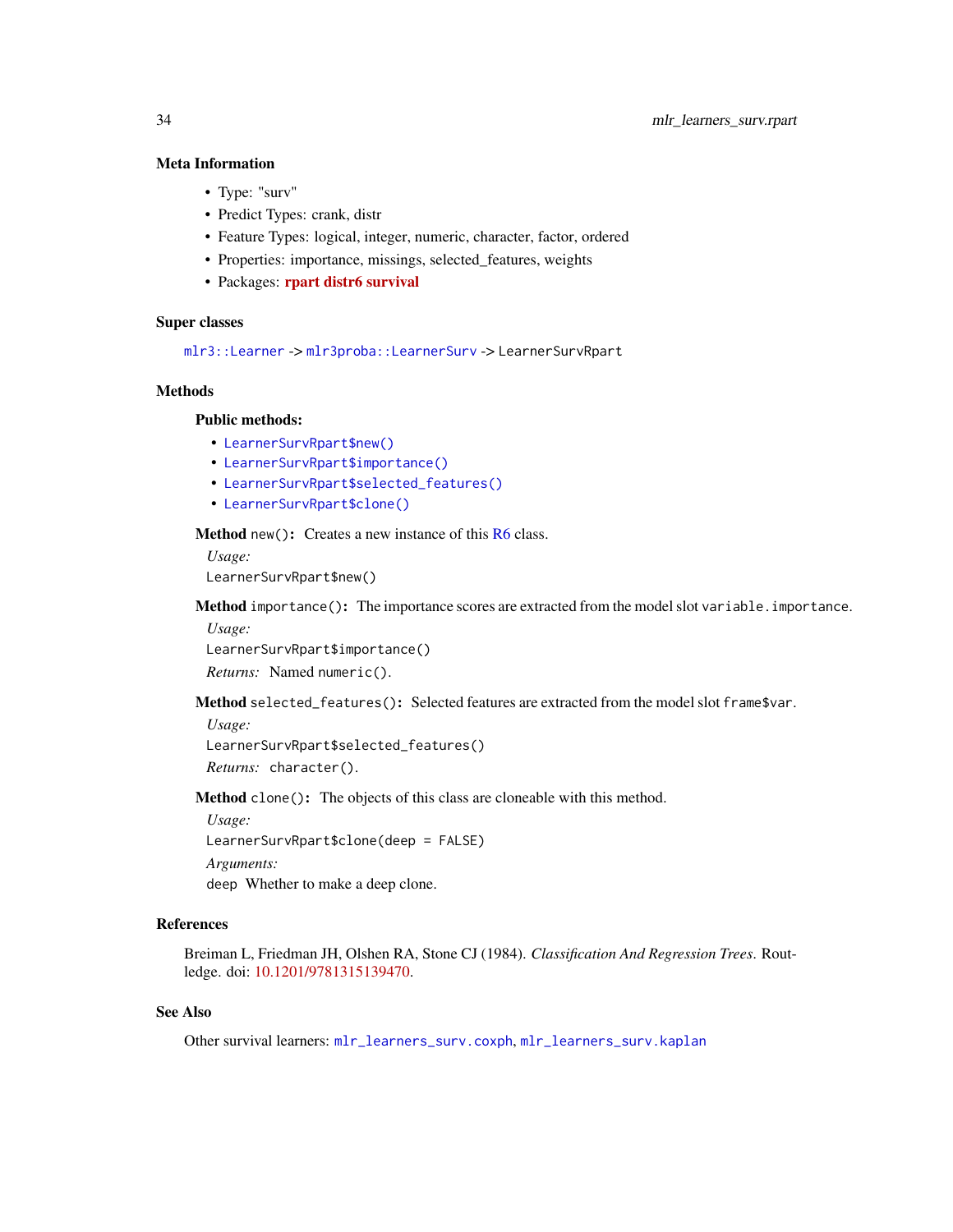<span id="page-34-1"></span><span id="page-34-0"></span>mlr\_measures\_dens.logloss

*Log loss Density Measure*

## Description

Calculates the cross-entropy, or logarithmic (log), loss.

The logloss, in the context of probabilistic predictions, is defined as the negative log probability density function,  $f$ , evaluated at the observed value,  $y$ ,

$$
L(f, y) = -\log(f(y))
$$

#### Meta Information

- Type: "density"
- Range:  $[0, \infty)$
- Minimize: TRUE
- Required prediction: pdf

#### Super classes

[mlr3::Measure](#page-0-0) -> [mlr3proba::MeasureDens](#page-0-0) -> MeasureDensLogloss

#### Active bindings

eps Returns eps parameter, see initialize.

## Methods

#### Public methods:

- [MeasureDensLogloss\\$new\(\)](#page-7-0)
- [MeasureDensLogloss\\$clone\(\)](#page-8-1)

Method new(): Creates a new instance of this [R6](#page-0-0) class.

*Usage:*

MeasureDensLogloss\$new(eps = 1e-15)

*Arguments:*

eps (numeric(1))

Very small number to set zero-valued predicted probabilities to in order to prevent errors in log(0) calculation.

Method clone(): The objects of this class are cloneable with this method.

*Usage:*

MeasureDensLogloss\$clone(deep = FALSE)

*Arguments:*

deep Whether to make a deep clone.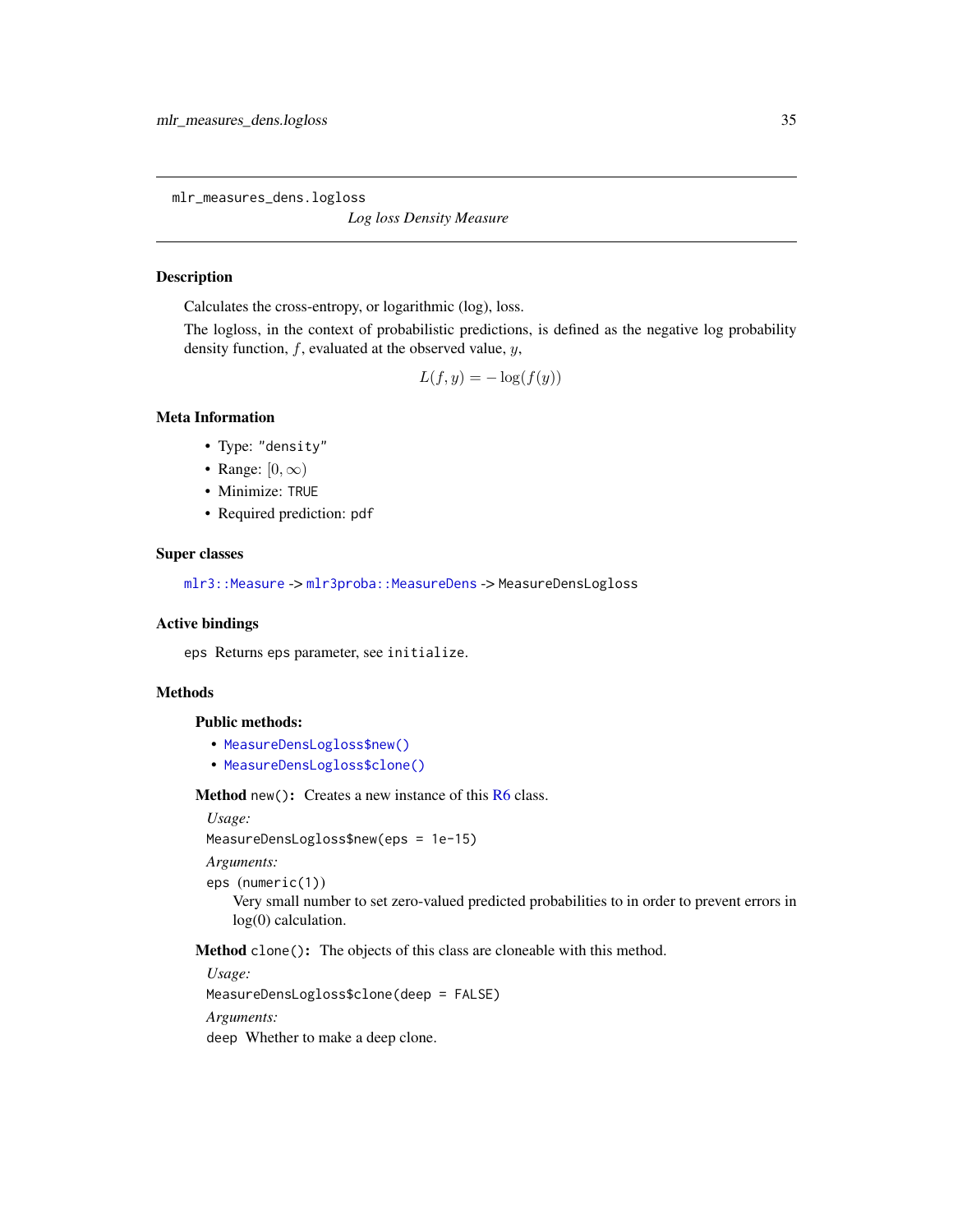<span id="page-35-0"></span>mlr\_measures\_surv.beggC

*Begg's C-Index Survival Measure*

#### Description

Calls [survAUC::BeggC\(\)](#page-0-0).

Assumes Cox PH model specification.

#### Details

All measures implemented from [survAUC](https://CRAN.R-project.org/package=survAUC) should be used with care, we are aware of problems in implementation that sometimes cause fatal errors in R. In future updates these measures will all be re-written and implemented directly in mlr3proba.

#### **Dictionary**

This [Measure](#page-0-0) can be instantiated via the [dictionary](#page-0-0) [mlr\\_measures](#page-0-0) or with the associated sugar function [msr\(\):](#page-0-0)

```
MeasureSurvBeggC$new()
mlr_measures$get("surv.beggC")
msr("surv.beggC")
```
## Meta Information

- Type: "surv"
- Range:  $[0, 1]$
- Minimize: FALSE
- Required prediction: lp

## Super classes

[mlr3::Measure](#page-0-0) -> [mlr3proba::MeasureSurv](#page-0-0) -> MeasureSurvBeggC

## Methods

#### Public methods:

- [MeasureSurvBeggC\\$new\(\)](#page-7-0)
- [MeasureSurvBeggC\\$clone\(\)](#page-8-1)

Method new(): Creates a new instance of this [R6](#page-0-0) class.

```
Usage:
MeasureSurvBeggC$new()
```
Method clone(): The objects of this class are cloneable with this method.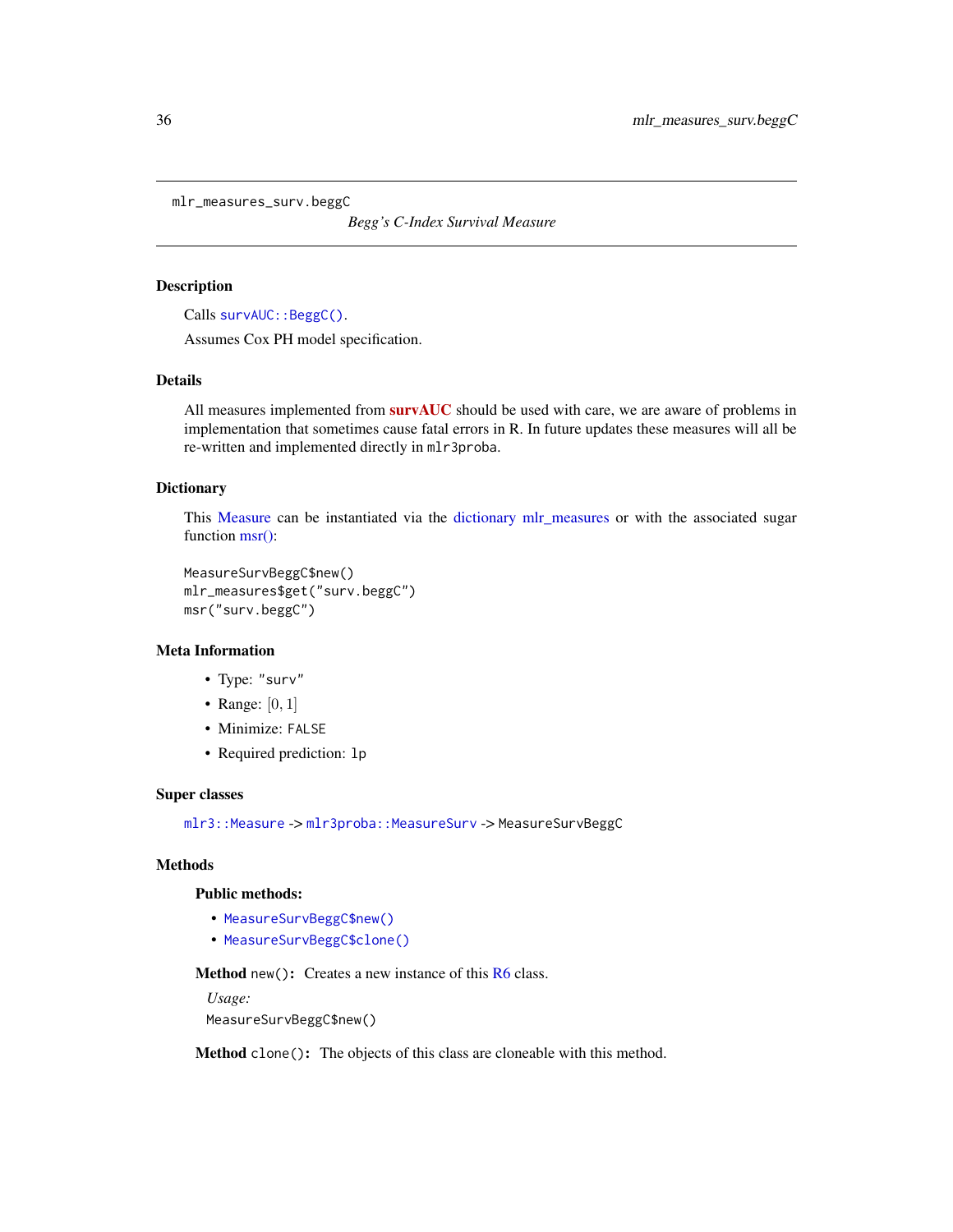*Usage:* MeasureSurvBeggC\$clone(deep = FALSE) *Arguments:* deep Whether to make a deep clone.

#### References

Begg CB, Cramer LD, Venkatraman ES, Rosai J (2000). "Comparing tumour staging and grading systems: a case study and a review of the issues, using thymoma as a model." *Statistics in Medicine*, 19(15), 1997–2014. doi: [10.1002/10970258\(20000815\)19:15<1997::aidsim511>3.0.co;2c.](https://doi.org/10.1002/1097-0258(20000815)19:15<1997::aid-sim511>3.0.co;2-c)

#### See Also

Other survival measures: [mlr\\_measures\\_surv.calib\\_alpha](#page-36-0), [mlr\\_measures\\_surv.calib\\_beta](#page-38-0), [mlr\\_measures\\_surv.chambless\\_auc](#page-40-0), [mlr\\_measures\\_surv.cindex](#page-42-0), [mlr\\_measures\\_surv.gonenC](#page-44-0), [mlr\\_measures\\_surv.grafSE](#page-48-0), [mlr\\_measures\\_surv.graf](#page-46-0), [mlr\\_measures\\_surv.harrellC](#page-50-0), [mlr\\_measures\\_surv.hung\\_auc](#page-51-0), [mlr\\_measures\\_surv.intloglossSE](#page-56-0), [mlr\\_measures\\_surv.intlogloss](#page-53-0), [mlr\\_measures\\_surv.loglossSE](#page-60-0), [mlr\\_measures\\_surv.logloss](#page-58-0), [mlr\\_measures\\_surv.maeSE](#page-63-0), [mlr\\_measures\\_surv.mae](#page-61-0), [mlr\\_measures\\_surv.mseSE](#page-66-0), [mlr\\_measures\\_surv.mse](#page-64-0), [mlr\\_measures\\_surv.nagelk\\_r2](#page-67-0), [mlr\\_measures\\_surv.oquigley\\_r2](#page-69-0), [mlr\\_measures\\_surv.rmseSE](#page-72-0), [mlr\\_measures\\_surv.rmse](#page-70-0), [mlr\\_measures\\_surv.schmid](#page-73-0), [mlr\\_measures\\_surv.song\\_auc](#page-76-0), [mlr\\_measures\\_surv.song\\_tnr](#page-78-0), [mlr\\_measures\\_surv.song\\_tpr](#page-80-0), [mlr\\_measures\\_surv.unoC](#page-82-0), [mlr\\_measures\\_surv.uno\\_auc](#page-83-0), [mlr\\_measures\\_surv.uno\\_tnr](#page-85-0), [mlr\\_measures\\_surv.uno\\_tpr](#page-87-0), [mlr\\_measures\\_surv.xu\\_r2](#page-89-0) Other Concordance survival measures: [mlr\\_measures\\_surv.gonenC](#page-44-0), [mlr\\_measures\\_surv.harrellC](#page-50-0), [mlr\\_measures\\_surv.unoC](#page-82-0) Other lp survival measures: [mlr\\_measures\\_surv.calib\\_beta](#page-38-0), [mlr\\_measures\\_surv.chambless\\_auc](#page-40-0), [mlr\\_measures\\_surv.gonenC](#page-44-0), [mlr\\_measures\\_surv.hung\\_auc](#page-51-0), [mlr\\_measures\\_surv.nagelk\\_r2](#page-67-0), [mlr\\_measures\\_surv.oquigley\\_r2](#page-69-0), [mlr\\_measures\\_surv.song\\_auc](#page-76-0), [mlr\\_measures\\_surv.song\\_tnr](#page-78-0),

[mlr\\_measures\\_surv.song\\_tpr](#page-80-0), [mlr\\_measures\\_surv.uno\\_auc](#page-83-0), [mlr\\_measures\\_surv.uno\\_tnr](#page-85-0),

```
mlr_measures_surv.uno_tpr, mlr_measures_surv.xu_r2
```
<span id="page-36-0"></span>mlr\_measures\_surv.calib\_alpha *Van Houwelingen's Alpha Survival Measure*

#### **Description**

This calibration method is defined by estimating

$$
\alpha = \sum \delta_i / \sum H_i(t_i)
$$

where  $\delta$  is the observed censoring indicator from the test data,  $H_i$  is the predicted cumulative hazard, and  $t_i$  is the observed survival time.

The standard error is given by

$$
\exp(1/\sqrt{\sum \delta_i})
$$

The model is well calibrated if the estimated  $\alpha$  coefficient is equal to 1.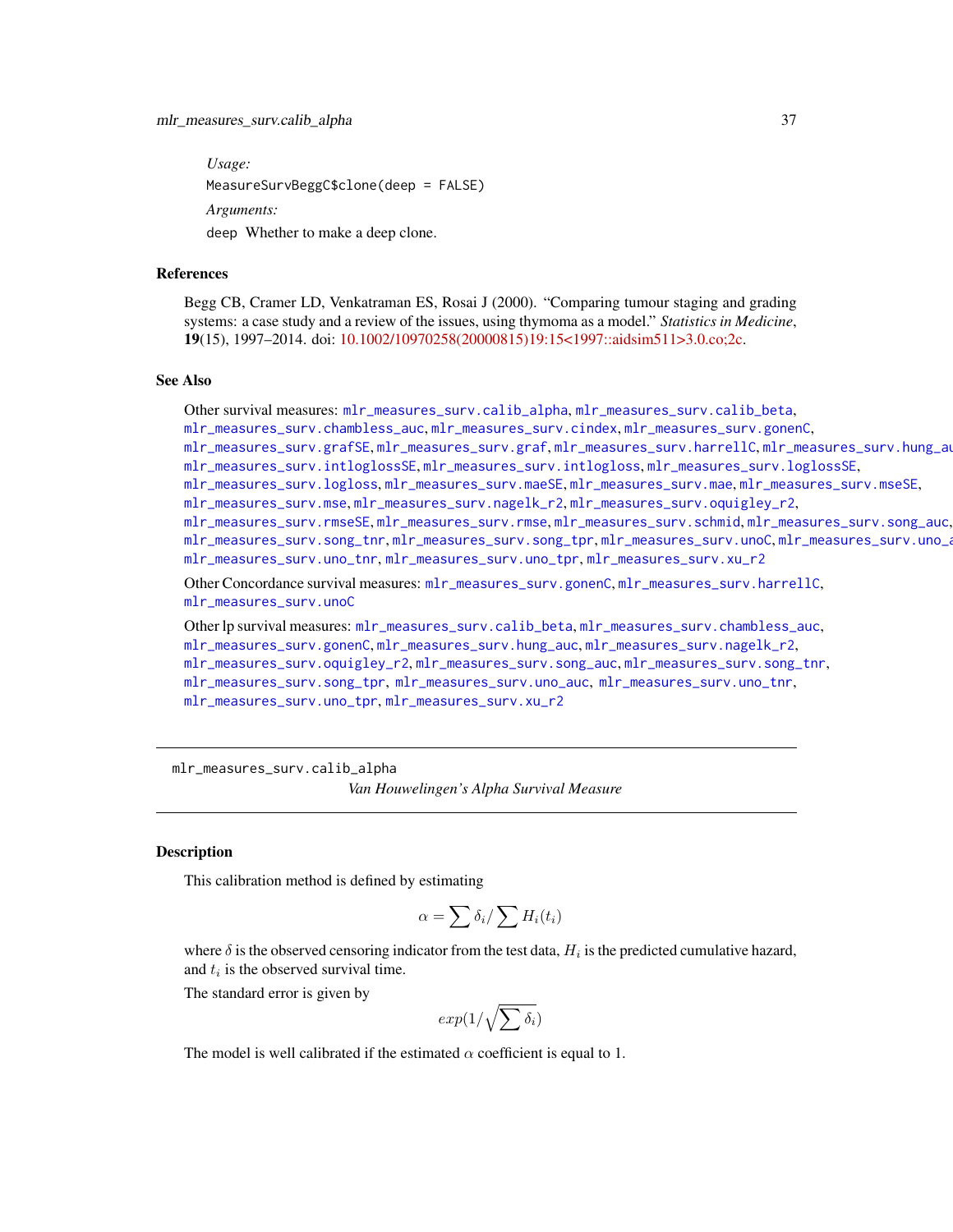# **Dictionary**

This [Measure](#page-0-0) can be instantiated via the [dictionary](#page-0-0) [mlr\\_measures](#page-0-0) or with the associated sugar function [msr\(\):](#page-0-0)

```
MeasureSurvCalibrationAlpha$new()
mlr_measures$get("surv.calib_alpha")
msr("surv.calib_alpha")
```
#### Meta Information

- Type: "surv"
- Range:  $(-\infty, \infty)$
- Minimize: FALSE
- Required prediction: distr

### Super classes

[mlr3::Measure](#page-0-0) -> [mlr3proba::MeasureSurv](#page-0-0) -> MeasureSurvCalibrationAlpha

### Active bindings

```
se (logical(1))
```
If TRUE returns the standard error of the measure.

# Methods

### Public methods:

- [MeasureSurvCalibrationAlpha\\$new\(\)](#page-7-0)
- [MeasureSurvCalibrationAlpha\\$clone\(\)](#page-8-0)

**Method** new( $)$ : Creates a new instance of this  $R6$  class.

*Usage:*

MeasureSurvCalibrationAlpha\$new(se = FALSE)

*Arguments:*

se (logical(1))

If TRUE returns the standard error of the measure.

Method clone(): The objects of this class are cloneable with this method.

*Usage:*

MeasureSurvCalibrationAlpha\$clone(deep = FALSE)

*Arguments:*

deep Whether to make a deep clone.

### References

Van Houwelingen HC (2000). "Validation, calibration, revision and combination of prognostic survival models." *Statistics in Medicine*, 19(24), 3401–3415. ISSN 02776715, doi: [10.1002/1097-](https://doi.org/10.1002/1097-0258(20001230)19:24<3401::AID-SIM554>3.0.CO;2-2) [0258\(20001230\)19:24<3401::AIDSIM554>3.0.CO;22.](https://doi.org/10.1002/1097-0258(20001230)19:24<3401::AID-SIM554>3.0.CO;2-2)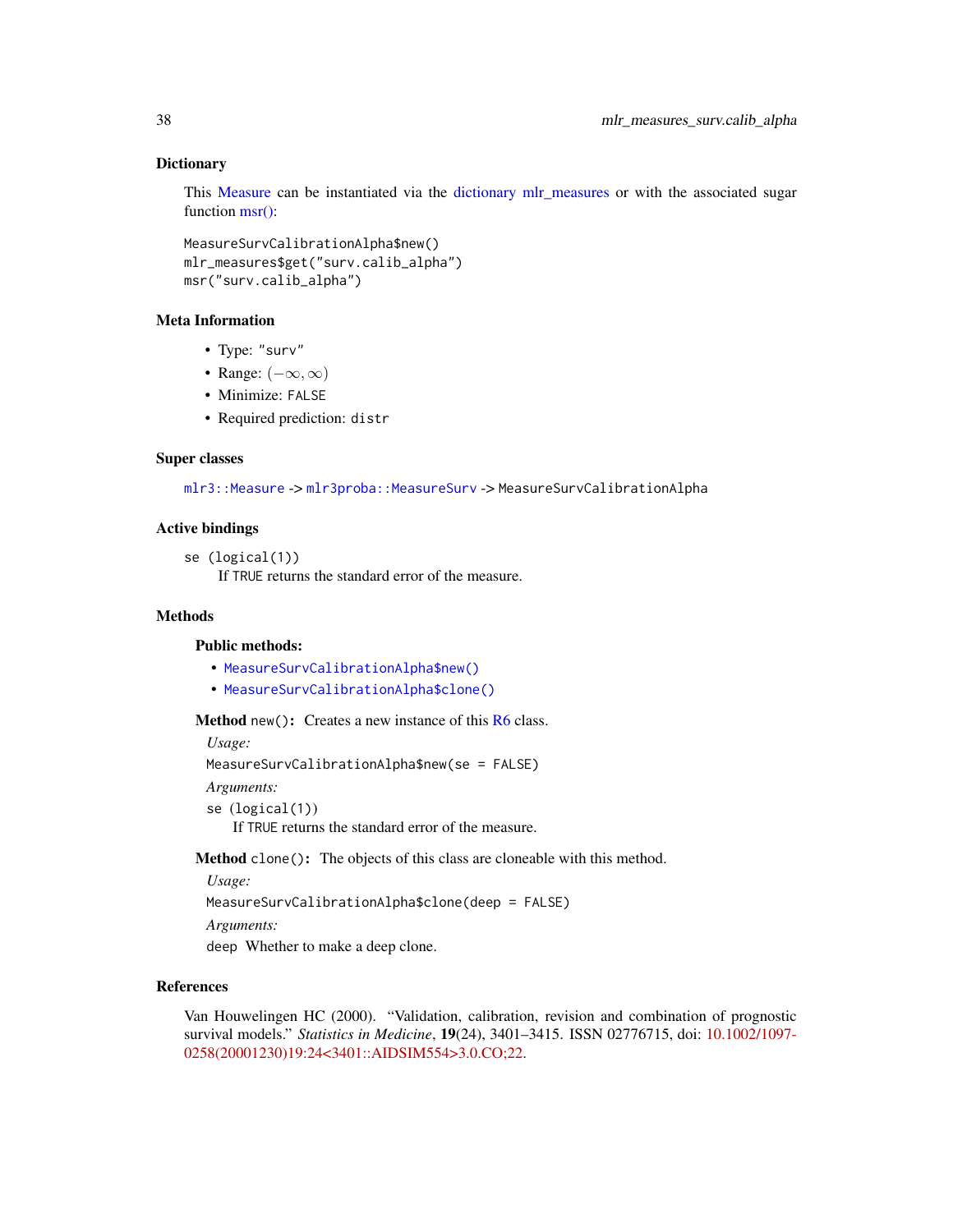### See Also

Other survival measures: [mlr\\_measures\\_surv.beggC](#page-35-0), [mlr\\_measures\\_surv.calib\\_beta](#page-38-0), [mlr\\_measures\\_surv.chambless\\_auc](#page-40-0), [mlr\\_measures\\_surv.cindex](#page-42-0), [mlr\\_measures\\_surv.gonenC](#page-44-0), [mlr\\_measures\\_surv.grafSE](#page-48-0), [mlr\\_measures\\_surv.graf](#page-46-0), [mlr\\_measures\\_surv.harrellC](#page-50-0), [mlr\\_measures\\_surv.hung\\_auc](#page-51-0), [mlr\\_measures\\_surv.intloglossSE](#page-56-0), [mlr\\_measures\\_surv.intlogloss](#page-53-0), [mlr\\_measures\\_surv.loglossSE](#page-60-0), [mlr\\_measures\\_surv.logloss](#page-58-0), [mlr\\_measures\\_surv.maeSE](#page-63-0), [mlr\\_measures\\_surv.mae](#page-61-0), [mlr\\_measures\\_surv.mseSE](#page-66-0), [mlr\\_measures\\_surv.mse](#page-64-0),

[mlr\\_measures\\_surv.nagelk\\_r2](#page-67-0), [mlr\\_measures\\_surv.oquigley\\_r2](#page-69-0), [mlr\\_measures\\_surv.rmseSE](#page-72-0),

[mlr\\_measures\\_surv.rmse](#page-70-0), [mlr\\_measures\\_surv.schmid](#page-73-0), [mlr\\_measures\\_surv.song\\_auc](#page-76-0), mlr\_measures\_surv.song\_tn [mlr\\_measures\\_surv.song\\_tpr](#page-80-0), [mlr\\_measures\\_surv.unoC](#page-82-0), [mlr\\_measures\\_surv.uno\\_auc](#page-83-0), mlr\_measures\_surv.uno\_tn

[mlr\\_measures\\_surv.uno\\_tpr](#page-87-0), [mlr\\_measures\\_surv.xu\\_r2](#page-89-0)

Other calibration survival measures: [mlr\\_measures\\_surv.calib\\_beta](#page-38-0)

Other distr survival measures: [mlr\\_measures\\_surv.grafSE](#page-48-0), [mlr\\_measures\\_surv.graf](#page-46-0), mlr\_measures\_surv.intloglos [mlr\\_measures\\_surv.intlogloss](#page-53-0), [mlr\\_measures\\_surv.loglossSE](#page-60-0), [mlr\\_measures\\_surv.logloss](#page-58-0), [mlr\\_measures\\_surv.schmid](#page-73-0)

<span id="page-38-0"></span>mlr\_measures\_surv.calib\_beta

*Van Houwelingen's Beta Survival Measure*

#### Description

This calibration method fits the predicted linear predictor from a Cox PH model as the only predictor in a new Cox PH model with the test data as the response.

$$
h(t|x) = h_0(t)exp(l\beta)
$$

where  $l$  is the predicted linear predictor.

The model is well calibrated if the estimated  $\beta$  coefficient is equal to 1.

Assumes fitted model is Cox PH.

# **Dictionary**

This [Measure](#page-0-0) can be instantiated via the [dictionary](#page-0-0) [mlr\\_measures](#page-0-0) or with the associated sugar function [msr\(\):](#page-0-0)

MeasureSurvCalibrationBeta\$new() mlr\_measures\$get("surv.calib\_beta") msr("surv.calib\_beta")

# Meta Information

- Type: "surv"
- Range:  $(-\infty, \infty)$
- Minimize: FALSE
- Required prediction: lp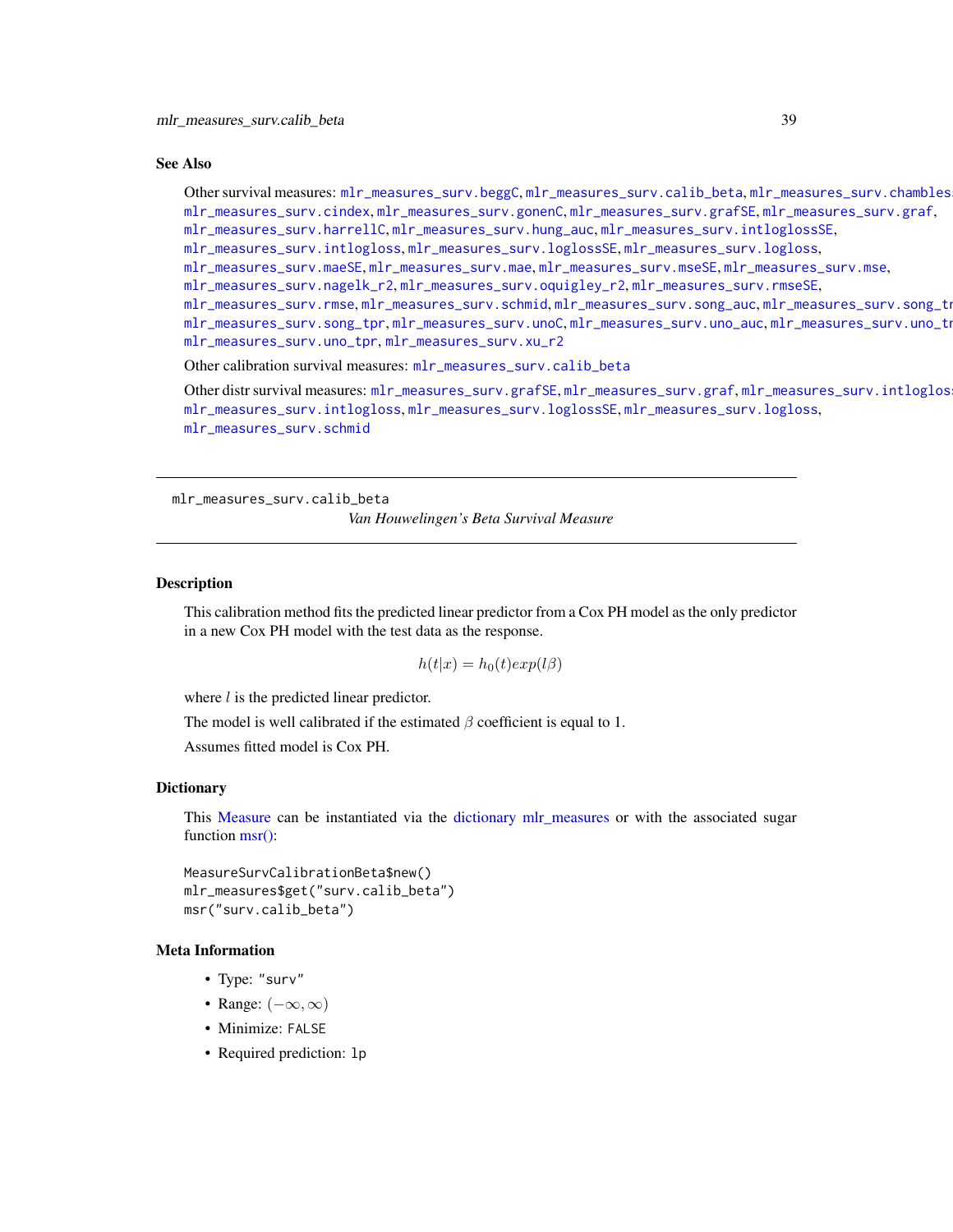#### Super classes

[mlr3::Measure](#page-0-0) -> [mlr3proba::MeasureSurv](#page-0-0) -> MeasureSurvCalibrationBeta

#### Active bindings

se (logical(1)) If TRUE returns the standard error of the measure.

#### **Methods**

# Public methods:

- [MeasureSurvCalibrationBeta\\$new\(\)](#page-7-0)
- [MeasureSurvCalibrationBeta\\$clone\(\)](#page-8-0)

Method new(): Creates a new instance of this [R6](#page-0-0) class.

*Usage:*

MeasureSurvCalibrationBeta\$new(se = FALSE)

*Arguments:*

```
se (logical(1))
   If TRUE returns the standard error of the measure.
```
Method clone(): The objects of this class are cloneable with this method.

*Usage:*

MeasureSurvCalibrationBeta\$clone(deep = FALSE)

*Arguments:*

deep Whether to make a deep clone.

#### References

Van Houwelingen HC (2000). "Validation, calibration, revision and combination of prognostic survival models." *Statistics in Medicine*, 19(24), 3401–3415. ISSN 02776715, doi: [10.1002/1097-](https://doi.org/10.1002/1097-0258(20001230)19:24<3401::AID-SIM554>3.0.CO;2-2) [0258\(20001230\)19:24<3401::AIDSIM554>3.0.CO;22.](https://doi.org/10.1002/1097-0258(20001230)19:24<3401::AID-SIM554>3.0.CO;2-2)

### See Also

Other survival measures: [mlr\\_measures\\_surv.beggC](#page-35-0), [mlr\\_measures\\_surv.calib\\_alpha](#page-36-0), mlr\_measures\_surv.chamble [mlr\\_measures\\_surv.cindex](#page-42-0), [mlr\\_measures\\_surv.gonenC](#page-44-0), [mlr\\_measures\\_surv.grafSE](#page-48-0), [mlr\\_measures\\_surv.graf](#page-46-0), [mlr\\_measures\\_surv.harrellC](#page-50-0), [mlr\\_measures\\_surv.hung\\_auc](#page-51-0), [mlr\\_measures\\_surv.intloglossSE](#page-56-0),

[mlr\\_measures\\_surv.intlogloss](#page-53-0), [mlr\\_measures\\_surv.loglossSE](#page-60-0), [mlr\\_measures\\_surv.logloss](#page-58-0),

[mlr\\_measures\\_surv.maeSE](#page-63-0), [mlr\\_measures\\_surv.mae](#page-61-0), [mlr\\_measures\\_surv.mseSE](#page-66-0), [mlr\\_measures\\_surv.mse](#page-64-0),

```
mlr_measures_surv.nagelk_r2, mlr_measures_surv.oquigley_r2, mlr_measures_surv.rmseSE,
```
[mlr\\_measures\\_surv.rmse](#page-70-0), [mlr\\_measures\\_surv.schmid](#page-73-0), [mlr\\_measures\\_surv.song\\_auc](#page-76-0), mlr\_measures\_surv.song\_tn [mlr\\_measures\\_surv.song\\_tpr](#page-80-0),[mlr\\_measures\\_surv.unoC](#page-82-0),[mlr\\_measures\\_surv.uno\\_auc](#page-83-0),mlr\_measures\_surv.uno\_tn [mlr\\_measures\\_surv.uno\\_tpr](#page-87-0), [mlr\\_measures\\_surv.xu\\_r2](#page-89-0)

Other calibration survival measures: [mlr\\_measures\\_surv.calib\\_alpha](#page-36-0)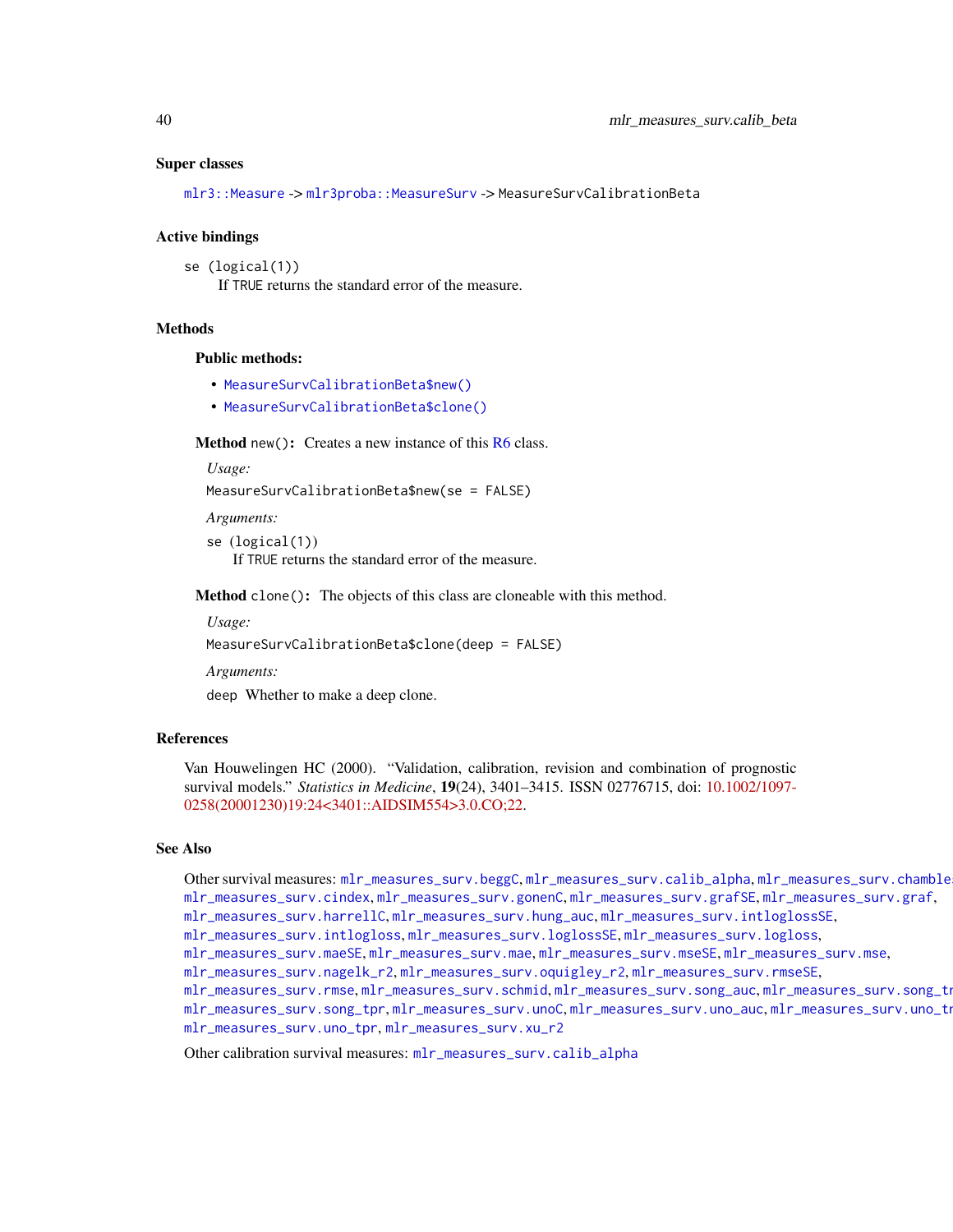Other lp survival measures: [mlr\\_measures\\_surv.beggC](#page-35-0), [mlr\\_measures\\_surv.chambless\\_auc](#page-40-0), [mlr\\_measures\\_surv.gonenC](#page-44-0), [mlr\\_measures\\_surv.hung\\_auc](#page-51-0), [mlr\\_measures\\_surv.nagelk\\_r2](#page-67-0), [mlr\\_measures\\_surv.oquigley\\_r2](#page-69-0), [mlr\\_measures\\_surv.song\\_auc](#page-76-0), [mlr\\_measures\\_surv.song\\_tnr](#page-78-0), [mlr\\_measures\\_surv.song\\_tpr](#page-80-0), [mlr\\_measures\\_surv.uno\\_auc](#page-83-0), [mlr\\_measures\\_surv.uno\\_tnr](#page-85-0), [mlr\\_measures\\_surv.uno\\_tpr](#page-87-0), [mlr\\_measures\\_surv.xu\\_r2](#page-89-0)

<span id="page-40-0"></span>mlr\_measures\_surv.chambless\_auc

*Chambless and Diao's AUC Survival Measure*

### Description

Calls survAUC:: AUC.cd().

Assumes Cox PH model specification.

# Details

All measures implemented from **[survAUC](https://CRAN.R-project.org/package=survAUC)** should be used with care, we are aware of problems in implementation that sometimes cause fatal errors in R. In future updates these measures will all be re-written and implemented directly in mlr3proba.

# **Dictionary**

This [Measure](#page-0-0) can be instantiated via the [dictionary](#page-0-0) [mlr\\_measures](#page-0-0) or with the associated sugar function [msr\(\):](#page-0-0)

```
MeasureSurvChamblessAUC$new()
mlr_measures$get("surv.chambless_auc")
msr("surv.chambless_auc")
```
# Meta Information

- Type: "surv"
- Range:  $[0, 1]$
- Minimize: FALSE
- Required prediction: lp

### Super classes

[mlr3::Measure](#page-0-0) -> [mlr3proba::MeasureSurv](#page-0-0) -> [mlr3proba::MeasureSurvIntegrated](#page-0-0) -> mlr3proba::MeasureSurvAU -> MeasureSurvChamblessAUC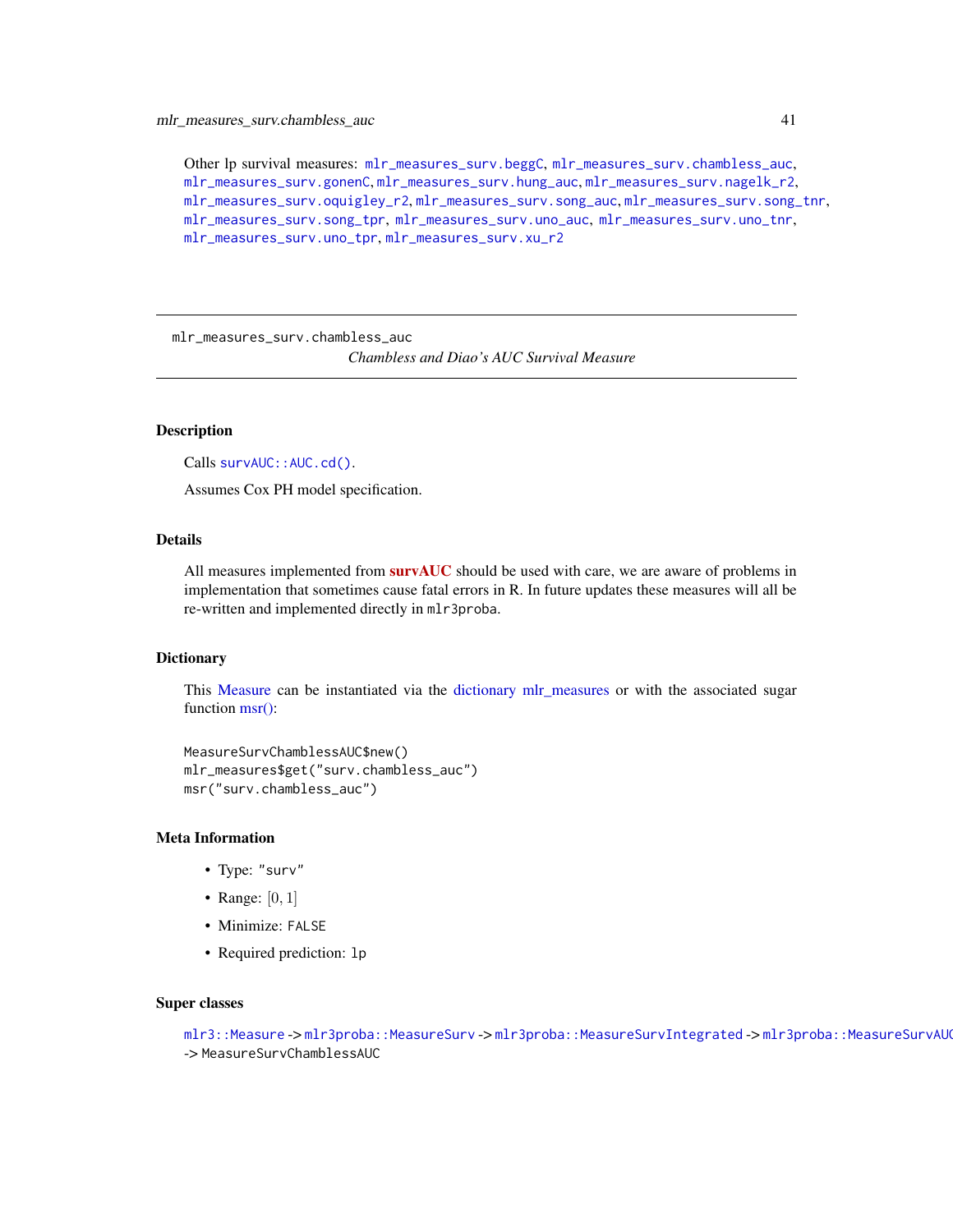# Methods

#### Public methods:

- [MeasureSurvChamblessAUC\\$new\(\)](#page-7-0)
- [MeasureSurvChamblessAUC\\$clone\(\)](#page-8-0)

**Method** new(): Creates a new instance of this  $R6$  class.

*Usage:*

```
MeasureSurvChamblessAUC$new(integrated = TRUE, times)
```
*Arguments:*

```
integrated (logical(1))
```
If TRUE (default), returns the integrated score; otherwise, not integrated.

```
times (numeric())
```
If integrate == TRUE then a vector of time-points over which to integrate the score. If integrate == FALSE then a single time point at which to return the score.

Method clone(): The objects of this class are cloneable with this method.

*Usage:*

MeasureSurvChamblessAUC\$clone(deep = FALSE)

*Arguments:*

deep Whether to make a deep clone.

#### References

Chambless LE, Diao G (2006). "Estimation of time-dependent area under the ROC curve for longterm risk prediction." *Statistics in Medicine*, 25(20), 3474–3486. doi: [10.1002/sim.2299.](https://doi.org/10.1002/sim.2299)

### See Also

Other survival measures: [mlr\\_measures\\_surv.beggC](#page-35-0), [mlr\\_measures\\_surv.calib\\_alpha](#page-36-0), [mlr\\_measures\\_surv.calib\\_beta](#page-38-0), [mlr\\_measures\\_surv.cindex](#page-42-0), [mlr\\_measures\\_surv.gonenC](#page-44-0), [mlr\\_measures\\_surv.grafSE](#page-48-0), [mlr\\_measures\\_surv.graf](#page-46-0), [mlr\\_measures\\_surv.harrellC](#page-50-0), [mlr\\_measures\\_surv.hung\\_auc](#page-51-0), [mlr\\_measures\\_surv.intloglossSE](#page-56-0), [mlr\\_measures\\_surv.intlogloss](#page-53-0), [mlr\\_measures\\_surv.loglossSE](#page-60-0), [mlr\\_measures\\_surv.logloss](#page-58-0), [mlr\\_measures\\_surv.maeSE](#page-63-0), [mlr\\_measures\\_surv.mae](#page-61-0), [mlr\\_measures\\_surv.mseSE](#page-66-0), [mlr\\_measures\\_surv.mse](#page-64-0), [mlr\\_measures\\_surv.nagelk\\_r2](#page-67-0), [mlr\\_measures\\_surv.oquigley\\_r2](#page-69-0), [mlr\\_measures\\_surv.rmseSE](#page-72-0),

```
mlr_measures_surv.rmsemlr_measures_surv.schmidmlr_measures_surv.song_auc, mlr_measures_surv.song_tn
mlr_measures_surv.song_tprmlr_measures_surv.unoCmlr_measures_surv.uno_auc,mlr_measures_surv.uno_tn
mlr_measures_surv.uno_tpr, mlr_measures_surv.xu_r2
```
Other AUC survival measures: [mlr\\_measures\\_surv.hung\\_auc](#page-51-0), [mlr\\_measures\\_surv.song\\_auc](#page-76-0), [mlr\\_measures\\_surv.song\\_tnr](#page-78-0), [mlr\\_measures\\_surv.song\\_tpr](#page-80-0), [mlr\\_measures\\_surv.uno\\_auc](#page-83-0), [mlr\\_measures\\_surv.uno\\_tnr](#page-85-0), [mlr\\_measures\\_surv.uno\\_tpr](#page-87-0)

Other lp survival measures: [mlr\\_measures\\_surv.beggC](#page-35-0), [mlr\\_measures\\_surv.calib\\_beta](#page-38-0), [mlr\\_measures\\_surv.gonenC](#page-44-0), [mlr\\_measures\\_surv.hung\\_auc](#page-51-0), [mlr\\_measures\\_surv.nagelk\\_r2](#page-67-0), [mlr\\_measures\\_surv.oquigley\\_r2](#page-69-0), [mlr\\_measures\\_surv.song\\_auc](#page-76-0), [mlr\\_measures\\_surv.song\\_tnr](#page-78-0), [mlr\\_measures\\_surv.song\\_tpr](#page-80-0), [mlr\\_measures\\_surv.uno\\_auc](#page-83-0), [mlr\\_measures\\_surv.uno\\_tnr](#page-85-0), [mlr\\_measures\\_surv.uno\\_tpr](#page-87-0), [mlr\\_measures\\_surv.xu\\_r2](#page-89-0)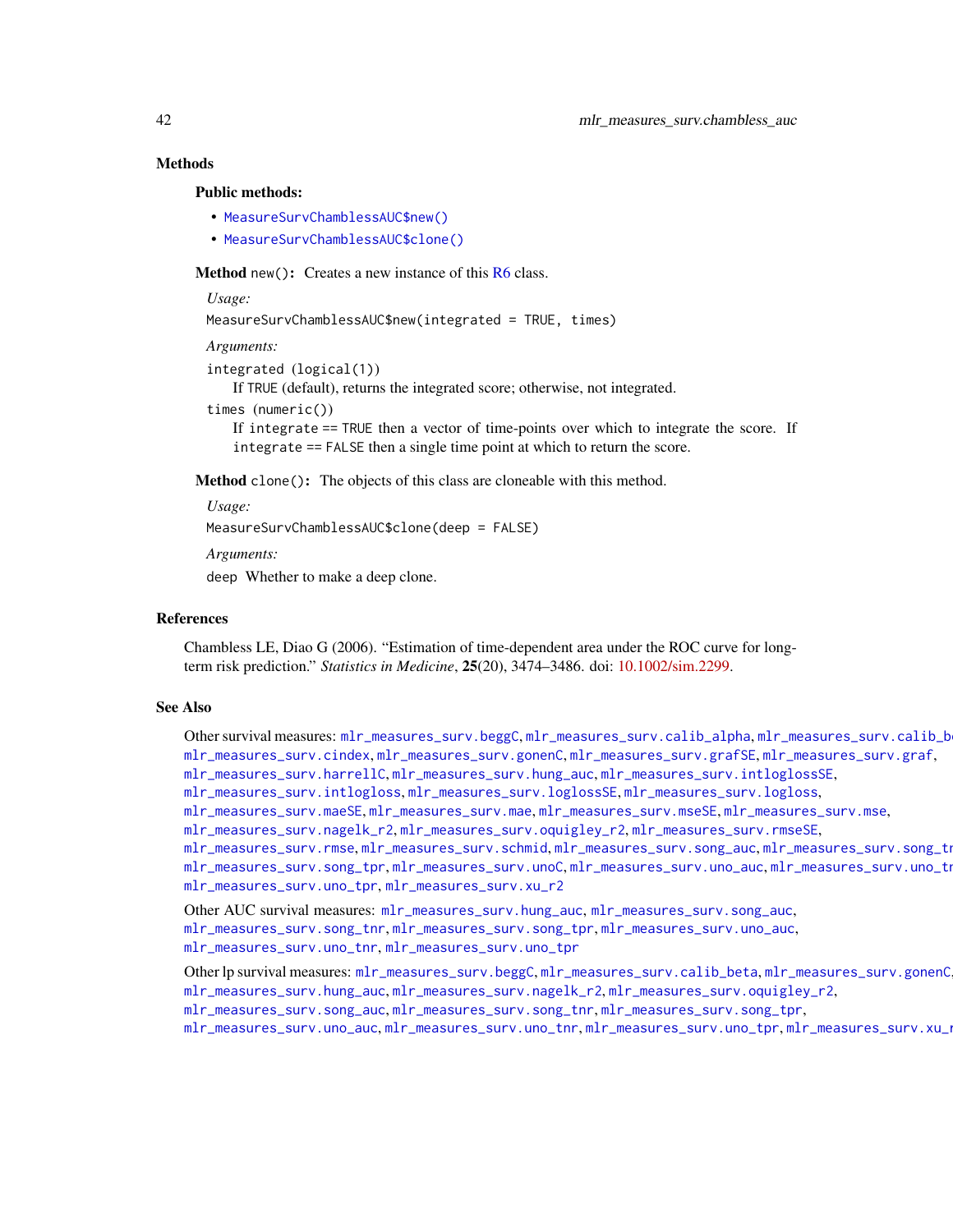<span id="page-42-0"></span>mlr\_measures\_surv.cindex

### *Concordance Statistics Survival Measure*

### Description

Calculates weighted concordance statistics, which, depending on the chosen weighting method and tied times solution, are equivalent to several proposed methods.

For the Kaplan-Meier estimate of the training survival distribution, S, and the Kaplan-Meier estimate of the training censoring distribution, G:

weight\_meth:

- $"I" = No weighting. (Harrell)$
- "GH" = Gonen and Heller's Concordance Index
- " $G''$  = Weights concordance by  $G^{\wedge}$ -1.
- " $G2$ " = Weights concordance by  $G^{\wedge}$ -2. (Uno et al.)
- "SG" = Weights concordance by S/G (Shemper et al.)
- "S" = Weights concordance by S (Peto and Peto)

The last three require training data.

### **Dictionary**

This [Measure](#page-0-0) can be instantiated via the [dictionary](#page-0-0) [mlr\\_measures](#page-0-0) or with the associated sugar function [msr\(\):](#page-0-0)

```
MeasureSurvCindex$new()
mlr_measures$get("surv.cindex")
msr("surv.cindex")
```
# Meta Information

- Type: "surv"
- Range:  $[0, 1]$
- Minimize: FALSE
- Required prediction: crank

### Super classes

[mlr3::Measure](#page-0-0) -> [mlr3proba::MeasureSurv](#page-0-0) -> MeasureSurvCindex

### Active bindings

cutoff (numeric(1)) Cut-off time to evaluate concordance up to. weight\_meth (numeric(1)) Method for weighting concordance. tiex (numeric(1)) Cut-off time to evaluate concordance up to.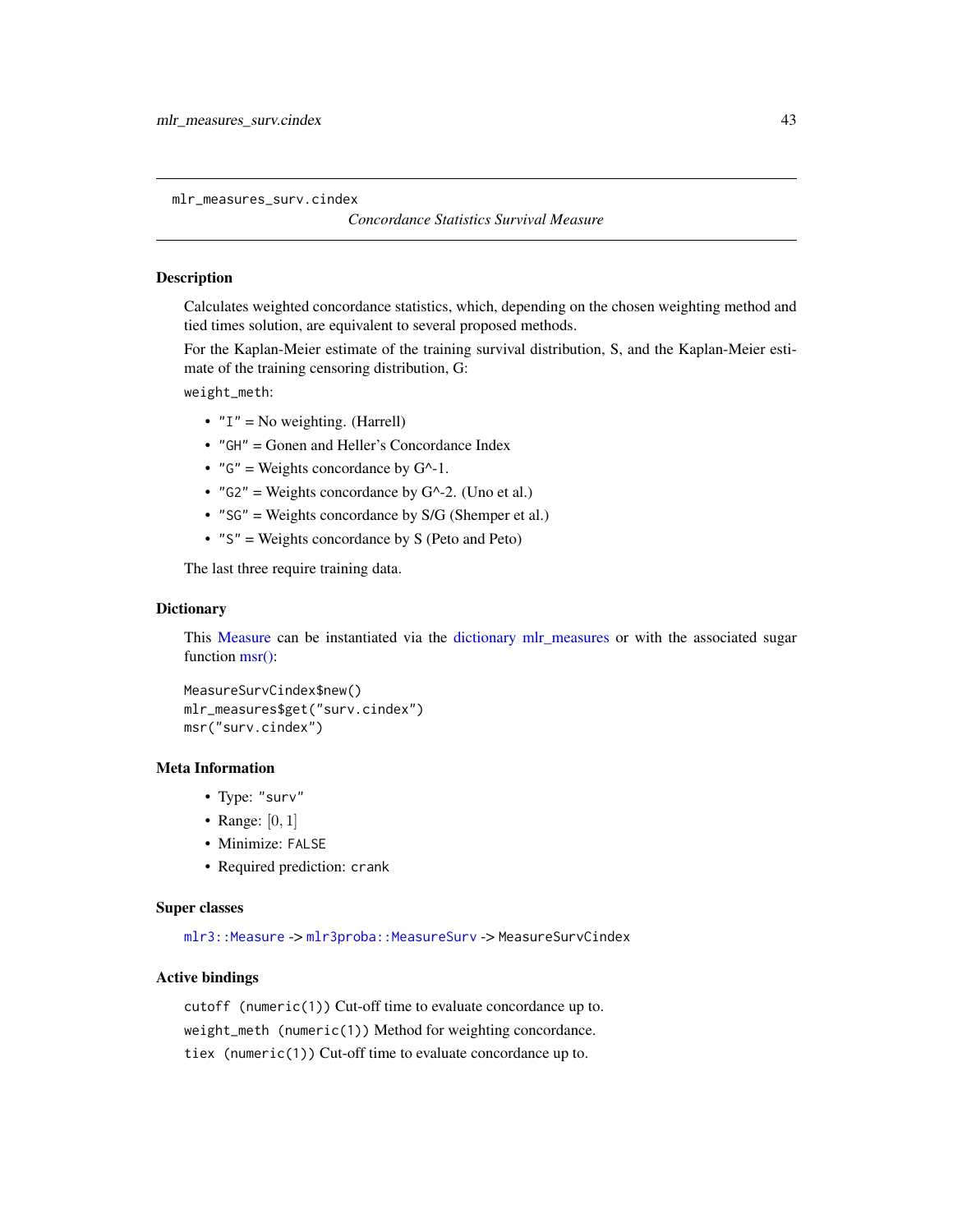# Methods

# Public methods:

- [MeasureSurvCindex\\$new\(\)](#page-7-0)
- [MeasureSurvCindex\\$clone\(\)](#page-8-0)

Method new(): This is an abstract class that should not be constructed directly.

```
Usage:
MeasureSurvCindex$new(
  cutoff = NULL,
  weight_meth = c("I", "G", "G2", "SG", "S", "GH"),
  tiex = 0.5\lambda
```
*Arguments:*

```
cutoff (numeric(1))
   Cut-off time to evaluate concordance up to.
```
weight\_meth (character(1)) Method for weighting concordance. Default "I" is Harrell's C. See details.

```
tiex (numeric(1))
```
Weighting applied to tied rankings, default is to give them half weighting.

Method clone(): The objects of this class are cloneable with this method.

```
Usage:
MeasureSurvCindex$clone(deep = FALSE)
```
*Arguments:*

deep Whether to make a deep clone.

#### References

Peto R, Peto J (1972). "Asymptotically efficient rank invariant test procedures." *Journal of the Royal Statistical Society: Series A (General)*, 135(2), 185–198. ISSN 0035-9238.

Harrell FE, Califf RM, Pryor DB, Lee KL, Rosati RA (1982). "Evaluating the yield of medical tests." *Jama*, 247(18), 2543–2546.

Gönen M, Heller G (2005). "Concordance probability and discriminatory power in proportional hazards regression." *Biometrika*, 92(4), 965–970. doi: [10.1093/biomet/92.4.965.](https://doi.org/10.1093/biomet/92.4.965)

Schemper M, Wakounig S, Heinze G (2009). "The estimation of average hazard ratios by weighted Cox regression." *Statistics in Medicine*, 28(19), 2473–2489. ISSN 0277-6715, doi: [10.1002/](https://doi.org/10.1002/sim.3623) [sim.3623,](https://doi.org/10.1002/sim.3623) <https://doi.org/10.1002/sim.3623>.

Uno H, Cai T, Pencina MJ, D'Agostino RB, Wei LJ (2011). "On the C-statistics for evaluating overall adequacy of risk prediction procedures with censored survival data." *Statistics in Medicine*, n/a–n/a. doi: [10.1002/sim.4154.](https://doi.org/10.1002/sim.4154)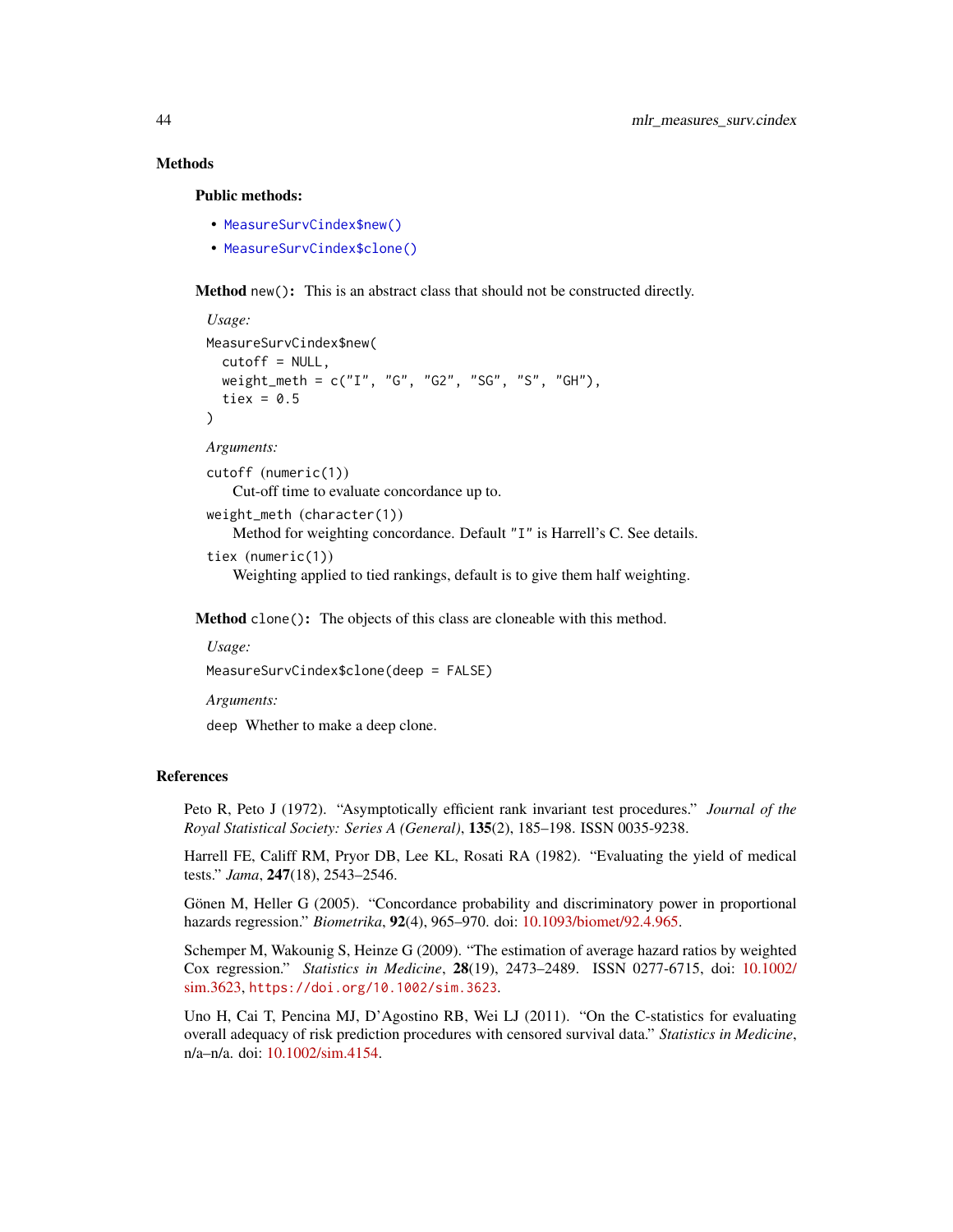#### See Also

Other survival measures: [mlr\\_measures\\_surv.beggC](#page-35-0), [mlr\\_measures\\_surv.calib\\_alpha](#page-36-0), [mlr\\_measures\\_surv.calib\\_beta](#page-38-0), [mlr\\_measures\\_surv.chambless\\_auc](#page-40-0), [mlr\\_measures\\_surv.gonenC](#page-44-0), [mlr\\_measures\\_surv.grafSE](#page-48-0),

[mlr\\_measures\\_surv.graf](#page-46-0), [mlr\\_measures\\_surv.harrellC](#page-50-0), [mlr\\_measures\\_surv.hung\\_auc](#page-51-0), mlr\_measures\_surv.intlo [mlr\\_measures\\_surv.intlogloss](#page-53-0), [mlr\\_measures\\_surv.loglossSE](#page-60-0), [mlr\\_measures\\_surv.logloss](#page-58-0),

[mlr\\_measures\\_surv.maeSE](#page-63-0), [mlr\\_measures\\_surv.mae](#page-61-0), [mlr\\_measures\\_surv.mseSE](#page-66-0), [mlr\\_measures\\_surv.mse](#page-64-0),

[mlr\\_measures\\_surv.nagelk\\_r2](#page-67-0), [mlr\\_measures\\_surv.oquigley\\_r2](#page-69-0), [mlr\\_measures\\_surv.rmseSE](#page-72-0),

[mlr\\_measures\\_surv.rmse](#page-70-0), [mlr\\_measures\\_surv.schmid](#page-73-0), [mlr\\_measures\\_surv.song\\_auc](#page-76-0), mlr\_measures\_surv.song\_tn [mlr\\_measures\\_surv.song\\_tpr](#page-80-0), [mlr\\_measures\\_surv.unoC](#page-82-0), [mlr\\_measures\\_surv.uno\\_auc](#page-83-0), mlr\_measures\_surv.uno\_tn [mlr\\_measures\\_surv.uno\\_tpr](#page-87-0), [mlr\\_measures\\_surv.xu\\_r2](#page-89-0)

<span id="page-44-0"></span>mlr\_measures\_surv.gonenC

*Gonen and Heller's C-Index Survival Measure*

# Description

Calls [survAUC::GHCI\(\)](#page-0-0).

Assumes Cox PH model specification.

# Details

All measures implemented from **[survAUC](https://CRAN.R-project.org/package=survAUC)** should be used with care, we are aware of problems in implementation that sometimes cause fatal errors in R. In future updates these measures will all be re-written and implemented directly in mlr3proba.

### Dictionary

This [Measure](#page-0-0) can be instantiated via the [dictionary](#page-0-0) [mlr\\_measures](#page-0-0) or with the associated sugar function [msr\(\):](#page-0-0)

```
MeasureSurvGonenC$new()
mlr_measures$get("surv.gonenC")
msr("surv.gonenC")
```
#### Meta Information

- Type: "surv"
- Range:  $[0, 1]$
- Minimize: FALSE
- Required prediction: lp

### Super classes

[mlr3::Measure](#page-0-0) -> [mlr3proba::MeasureSurv](#page-0-0) -> MeasureSurvGonenC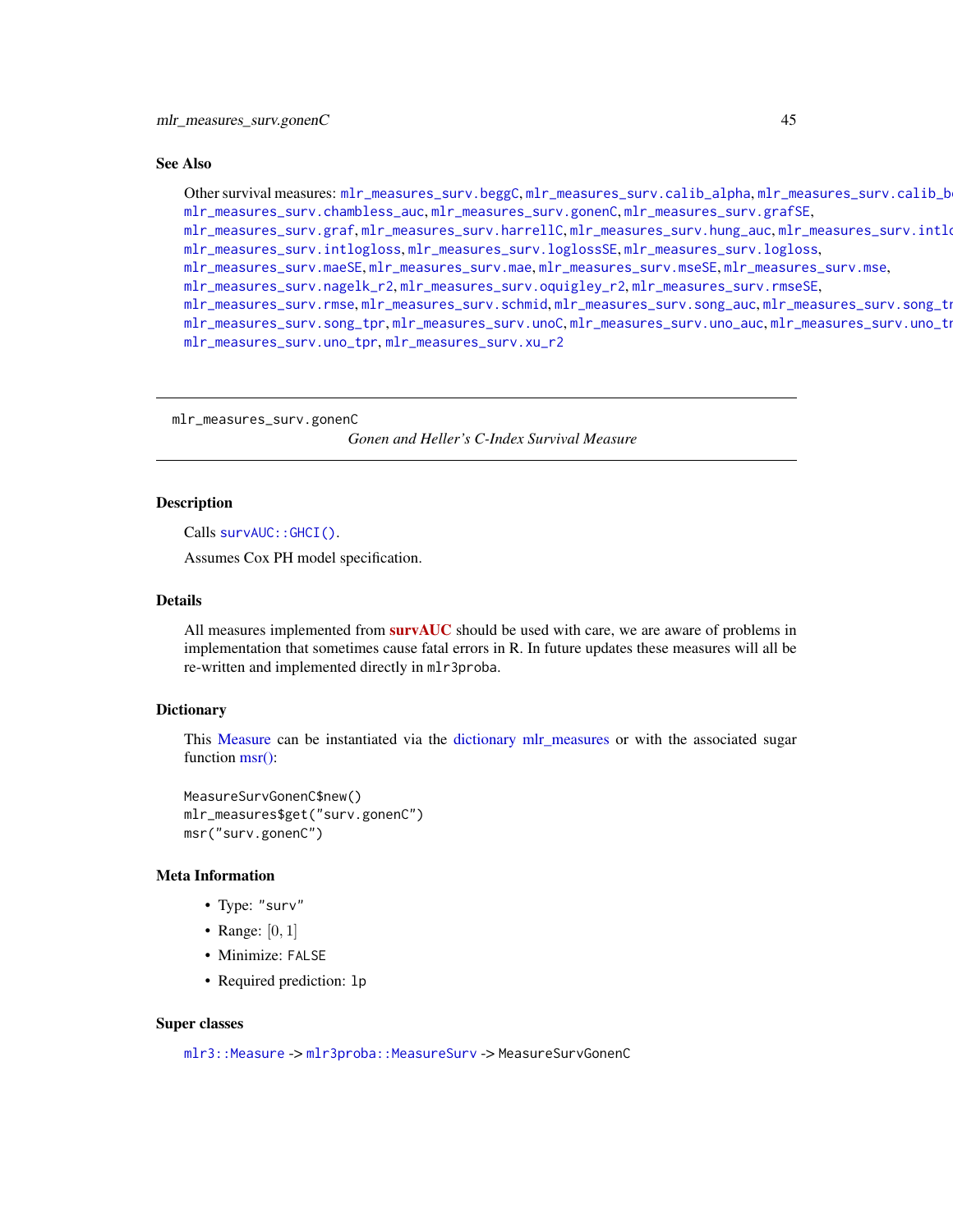# Methods

# Public methods:

- [MeasureSurvGonenC\\$new\(\)](#page-7-0)
- [MeasureSurvGonenC\\$clone\(\)](#page-8-0)

Method new(): Creates a new instance of this  $R6$  class.

*Usage:* MeasureSurvGonenC\$new()

Method clone(): The objects of this class are cloneable with this method.

*Usage:*

MeasureSurvGonenC\$clone(deep = FALSE)

*Arguments:*

deep Whether to make a deep clone.

### References

Gönen M, Heller G (2005). "Concordance probability and discriminatory power in proportional hazards regression." *Biometrika*, 92(4), 965–970. doi: [10.1093/biomet/92.4.965.](https://doi.org/10.1093/biomet/92.4.965)

#### See Also

Other survival measures: [mlr\\_measures\\_surv.beggC](#page-35-0), [mlr\\_measures\\_surv.calib\\_alpha](#page-36-0), mlr\_measures\_surv.calib\_b [mlr\\_measures\\_surv.chambless\\_auc](#page-40-0), [mlr\\_measures\\_surv.cindex](#page-42-0), [mlr\\_measures\\_surv.grafSE](#page-48-0), [mlr\\_measures\\_surv.graf](#page-46-0), [mlr\\_measures\\_surv.harrellC](#page-50-0), [mlr\\_measures\\_surv.hung\\_auc](#page-51-0), mlr\_measures\_surv.intlo [mlr\\_measures\\_surv.intlogloss](#page-53-0), [mlr\\_measures\\_surv.loglossSE](#page-60-0), [mlr\\_measures\\_surv.logloss](#page-58-0), [mlr\\_measures\\_surv.maeSE](#page-63-0), [mlr\\_measures\\_surv.mae](#page-61-0), [mlr\\_measures\\_surv.mseSE](#page-66-0), [mlr\\_measures\\_surv.mse](#page-64-0), [mlr\\_measures\\_surv.nagelk\\_r2](#page-67-0), [mlr\\_measures\\_surv.oquigley\\_r2](#page-69-0), [mlr\\_measures\\_surv.rmseSE](#page-72-0), [mlr\\_measures\\_surv.rmse](#page-70-0), [mlr\\_measures\\_surv.schmid](#page-73-0), [mlr\\_measures\\_surv.song\\_auc](#page-76-0), mlr\_measures\_surv.song\_tn [mlr\\_measures\\_surv.song\\_tpr](#page-80-0),[mlr\\_measures\\_surv.unoC](#page-82-0),[mlr\\_measures\\_surv.uno\\_auc](#page-83-0),mlr\_measures\_surv.uno\_tn [mlr\\_measures\\_surv.uno\\_tpr](#page-87-0), [mlr\\_measures\\_surv.xu\\_r2](#page-89-0)

Other Concordance survival measures: [mlr\\_measures\\_surv.beggC](#page-35-0), [mlr\\_measures\\_surv.harrellC](#page-50-0), [mlr\\_measures\\_surv.unoC](#page-82-0)

Other lp survival measures: [mlr\\_measures\\_surv.beggC](#page-35-0), [mlr\\_measures\\_surv.calib\\_beta](#page-38-0), mlr\_measures\_surv.chambl [mlr\\_measures\\_surv.hung\\_auc](#page-51-0), [mlr\\_measures\\_surv.nagelk\\_r2](#page-67-0), [mlr\\_measures\\_surv.oquigley\\_r2](#page-69-0), [mlr\\_measures\\_surv.song\\_auc](#page-76-0), [mlr\\_measures\\_surv.song\\_tnr](#page-78-0), [mlr\\_measures\\_surv.song\\_tpr](#page-80-0), [mlr\\_measures\\_surv.uno\\_auc](#page-83-0), [mlr\\_measures\\_surv.uno\\_tnr](#page-85-0), [mlr\\_measures\\_surv.uno\\_tpr](#page-87-0), [mlr\\_measures\\_surv.xu\\_r2](#page-89-0)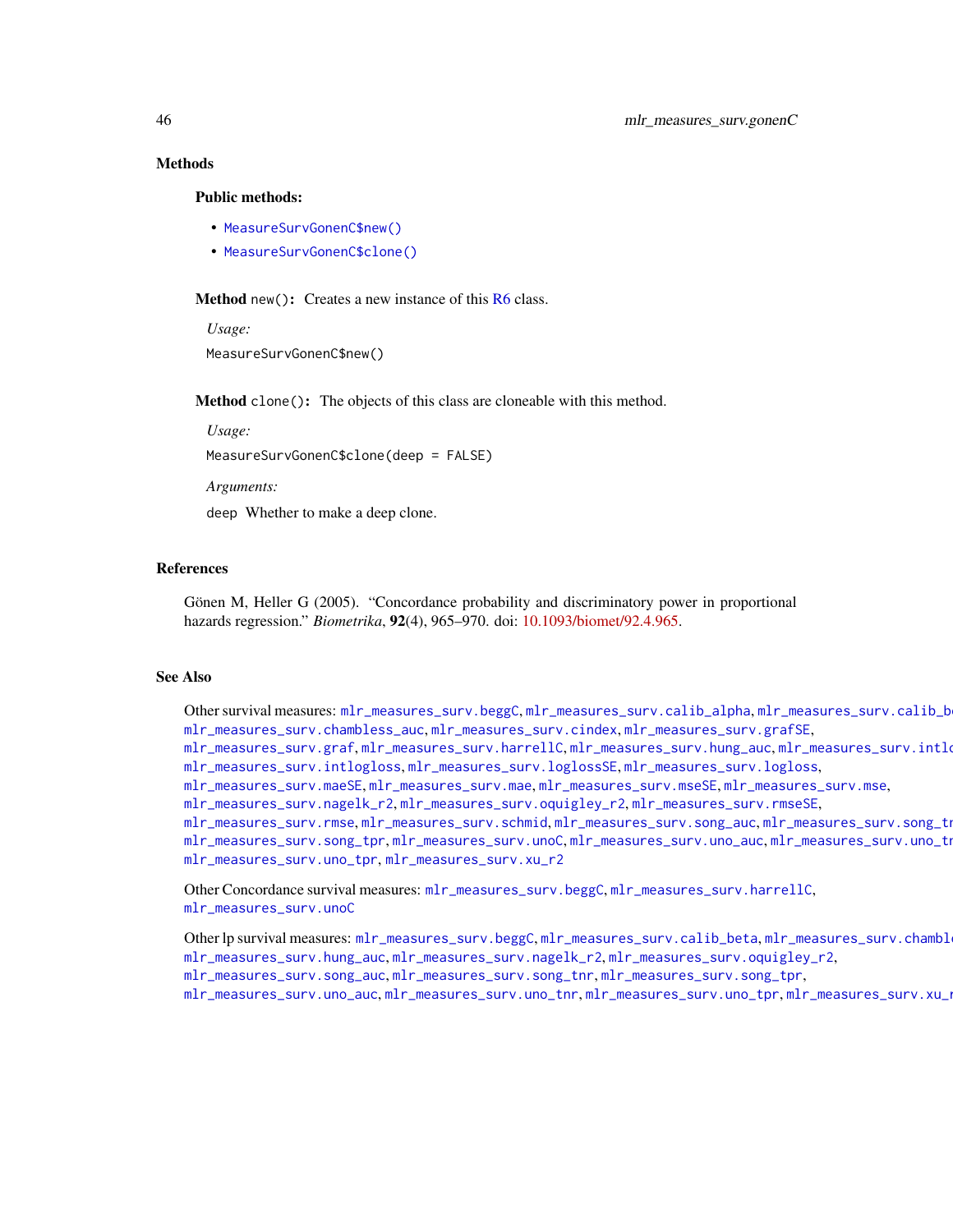<span id="page-46-0"></span>mlr\_measures\_surv.graf

### *Integrated Graf Score Survival Measure*

# <span id="page-46-1"></span>Description

Calculates the Integrated Graf Score, aka integrated Brier score or squared loss.

For an individual who dies at time  $t$ , with predicted Survival function,  $S$ , the Graf Score at time  $t^*$ is given by

$$
L(S, t|t^*) = [(S(t^*)^2)I(t \le t^*, \delta = 1)(1/G(t))] + [(1 - S(t^*))^2)I(t > t^*)(1/G(t^*))]
$$

 $#$  nolint where  $G$  is the Kaplan-Meier estimate of the censoring distribution.

Note: If comparing the integrated graf score to other packages, e.g. **[pec](https://CRAN.R-project.org/package=pec)**, then method  $= 2$  should be used. However the results may still be very slightly different as this package uses survfit to estimate the censoring distribution, in line with the Graf 1999 paper; whereas some other packages use prodlim with reverse = TRUE (meaning Kaplan-Meier is not used).

If integrated == FALSE then the sample mean is taken for the single specified times,  $t^*$ , and the returned score is given by

$$
L(S, t | t^*) = \frac{1}{N} \sum_{i=1}^{N} L(S_i, t_i | t^*)
$$

where N is the number of observations,  $S_i$  is the predicted survival function for individual i and  $t_i$ is their true survival time.

If integrated == TRUE then an approximation to integration is made by either taking the sample mean over all  $T$  unique time-points (method  $== 1$ ), or by taking a mean weighted by the difference between time-points (method  $== 2$ ). Then the sample mean is taken over all N observations.

$$
L(S) = \frac{1}{NT} \sum_{i=1}^{N} \sum_{j=1}^{T} L(S_i, t_i | t_j^*)
$$

# **Dictionary**

This [Measure](#page-0-0) can be instantiated via the [dictionary](#page-0-0) [mlr\\_measures](#page-0-0) or with the associated sugar function [msr\(\):](#page-0-0)

MeasureSurvGraf\$new() mlr\_measures\$get("surv.graf") msr("surv.graf")

# Meta Information

- Type: "surv"
- Range:  $[0, \infty)$
- Minimize: TRUE
- Required prediction: distr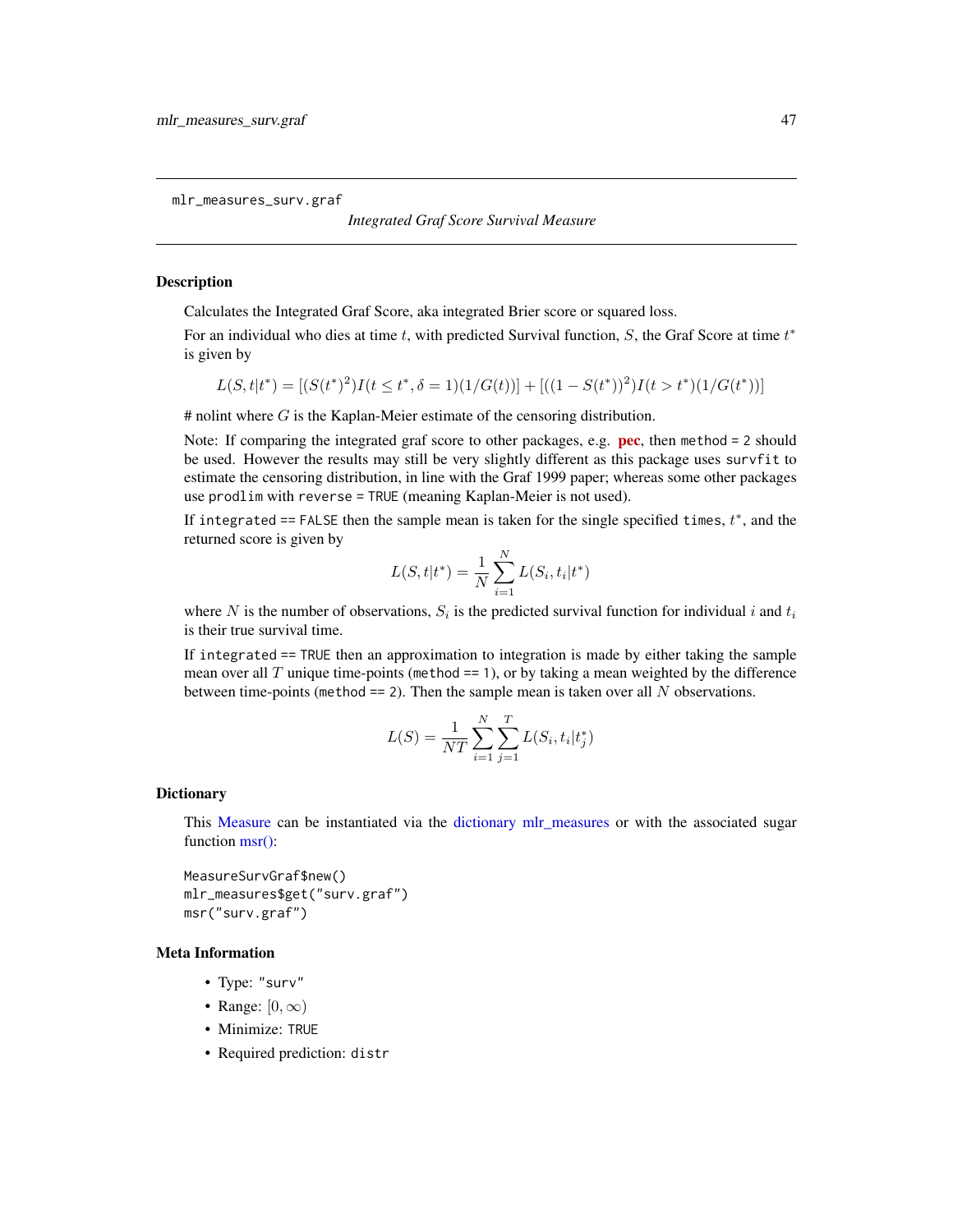### Super classes

[mlr3::Measure](#page-0-0) -> [mlr3proba::MeasureSurv](#page-0-0) -> [mlr3proba::MeasureSurvIntegrated](#page-0-0) -> MeasureSurvGraf

### Active bindings

```
se (logical(1))
     If TRUE returns the standard error of the measure.
```
# **Methods**

# Public methods:

- [MeasureSurvGraf\\$new\(\)](#page-7-0)
- [MeasureSurvGraf\\$clone\(\)](#page-8-0)

**Method** new(): Creates a new instance of this  $R6$  class.

*Usage:*

```
MeasureSurvGraf$new(integrated = TRUE, times, method = 2, se = FALSE)
```
*Arguments:*

```
integrated (logical(1))
```
If TRUE (default), returns the integrated score; otherwise, not integrated.

```
times (numeric())
```
If integrate == TRUE then a vector of time-points over which to integrate the score. If integrate == FALSE then a single time point at which to return the score.

#### method (integer(1))

If integrate == TRUE selects the integration weighting method. method == 1 corresponds to weighting each time-point equally and taking the mean score over discrete time-points. method == 2 corresponds to calculating a mean weighted by the difference between timepoints. method == 2 is default to be in line with other packages.

se (logical(1))

If TRUE returns the standard error of the measure.

Method clone(): The objects of this class are cloneable with this method.

#### *Usage:*

MeasureSurvGraf\$clone(deep = FALSE)

*Arguments:*

deep Whether to make a deep clone.

# References

Graf E, Schmoor C, Sauerbrei W, Schumacher M (1999). "Assessment and comparison of prognostic classification schemes for survival data." *Statistics in Medicine*, 18(17-18), 2529–2545. doi: [10.1002/\(sici\)10970258\(19990915/30\)18:17/18<2529::aidsim274>3.0.co;25.](https://doi.org/10.1002/(sici)1097-0258(19990915/30)18:17/18<2529::aid-sim274>3.0.co;2-5)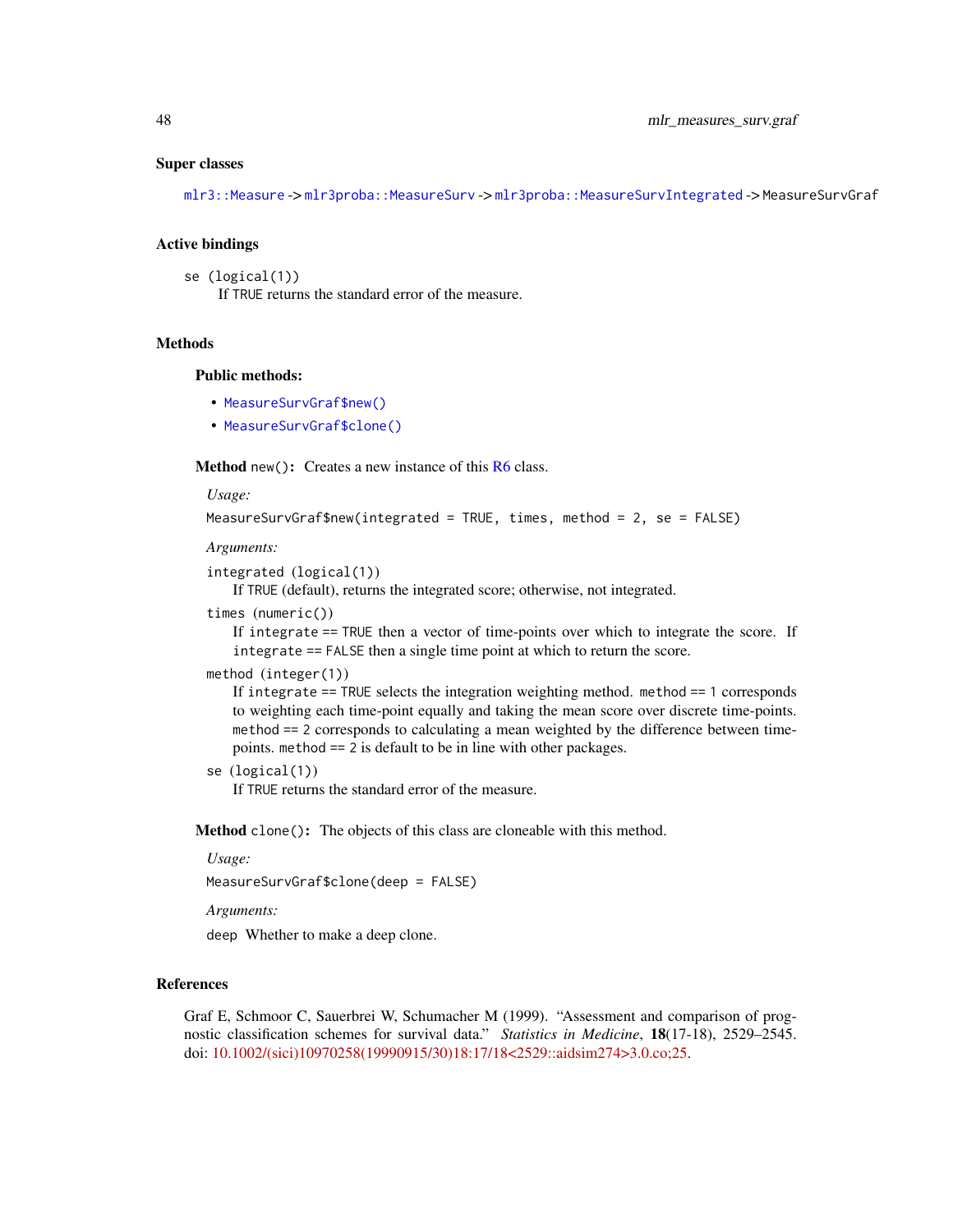#### See Also

Other survival measures: [mlr\\_measures\\_surv.beggC](#page-35-0), [mlr\\_measures\\_surv.calib\\_alpha](#page-36-0), [mlr\\_measures\\_surv.calib\\_beta](#page-38-0), [mlr\\_measures\\_surv.chambless\\_auc](#page-40-0), [mlr\\_measures\\_surv.cindex](#page-42-0), [mlr\\_measures\\_surv.gonenC](#page-44-0), [mlr\\_measures\\_surv.grafSE](#page-48-0), [mlr\\_measures\\_surv.harrellC](#page-50-0), [mlr\\_measures\\_surv.hung\\_auc](#page-51-0), [mlr\\_measures\\_surv.intloglossSE](#page-56-0), [mlr\\_measures\\_surv.intlogloss](#page-53-0), [mlr\\_measures\\_surv.loglossSE](#page-60-0), [mlr\\_measures\\_surv.logloss](#page-58-0), [mlr\\_measures\\_surv.maeSE](#page-63-0), [mlr\\_measures\\_surv.mae](#page-61-0), [mlr\\_measures\\_surv.mseSE](#page-66-0), [mlr\\_measures\\_surv.mse](#page-64-0), [mlr\\_measures\\_surv.nagelk\\_r2](#page-67-0), [mlr\\_measures\\_surv.oquigley\\_r2](#page-69-0), [mlr\\_measures\\_surv.rmseSE](#page-72-0), [mlr\\_measures\\_surv.rmse](#page-70-0), [mlr\\_measures\\_surv.schmid](#page-73-0), [mlr\\_measures\\_surv.song\\_auc](#page-76-0), [mlr\\_measures\\_surv.song\\_tnr](#page-78-0), [mlr\\_measures\\_surv.song\\_tpr](#page-80-0), [mlr\\_measures\\_surv.unoC](#page-82-0), [mlr\\_measures\\_surv.uno\\_auc](#page-83-0), [mlr\\_measures\\_surv.uno\\_tnr](#page-85-0), [mlr\\_measures\\_surv.uno\\_tpr](#page-87-0), [mlr\\_measures\\_surv.xu\\_r2](#page-89-0)

```
Other Probabilistic survival measures: mlr_measures_surv.grafSE, mlr_measures_surv.intloglossSE,
mlr_measures_surv.intlogloss, mlr_measures_surv.loglossSE, mlr_measures_surv.logloss,
mlr_measures_surv.schmid
```

```
Other distr survival measures: mlr_measures_surv.calib_alpha, mlr_measures_surv.grafSE,
mlr_measures_surv.intloglossSE, mlr_measures_surv.intlogloss, mlr_measures_surv.loglossSE,
mlr_measures_surv.logloss, mlr_measures_surv.schmid
```
<span id="page-48-0"></span>mlr\_measures\_surv.grafSE

*Standard Error of Integrated Graf Score Survival Measure*

# **Description**

Calculates the standard error of [MeasureSurvGraf.](#page-46-1)

If integrated == FALSE then the standard error of the loss, L, is approximated via,

$$
se(L) = sd(L)/\sqrt{N}
$$

where N are the number of observations in the test set, and  $sd$  is the standard deviation.

If integrated == TRUE then correlations between time-points need to be taken into account, therefore

$$
se(L) = \sqrt{\frac{\sum_{i=1}^{M} \sum_{j=1}^{M} \Sigma_{i,j}}{NT^2}}
$$

where  $\Sigma_{i,j}$  is the sample covariance matrix over M distinct time-points.

# **Dictionary**

This [Measure](#page-0-0) can be instantiated via the [dictionary](#page-0-0) [mlr\\_measures](#page-0-0) or with the associated sugar function [msr\(\):](#page-0-0)

```
MeasureSurvGrafSE$new()
mlr_measures$get("surv.grafSE")
msr("surv.grafSE")
```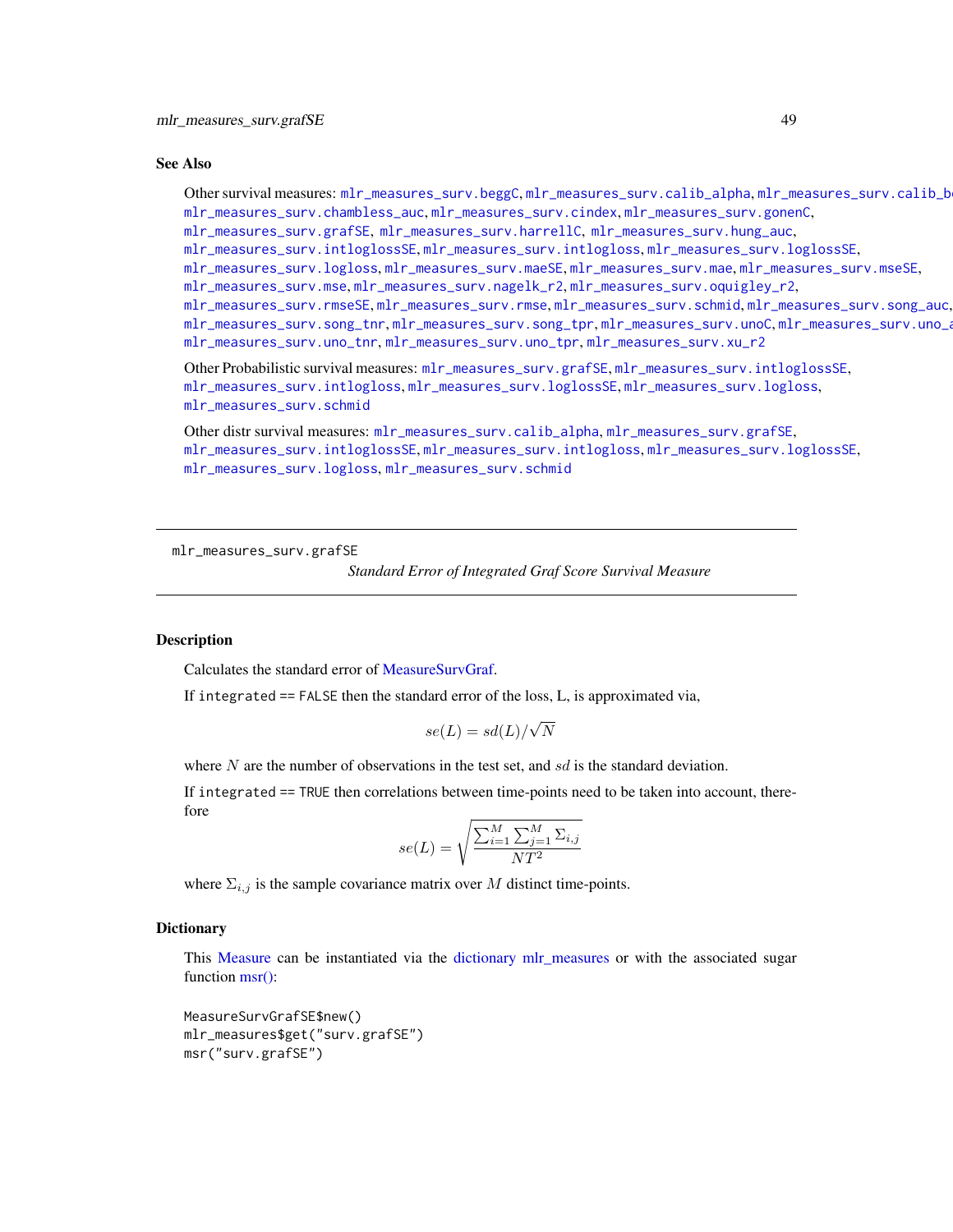#### Meta Information

- Type: "surv"
- Range:  $[0, \infty)$
- Minimize: TRUE
- Required prediction: distr

### Super classes

[mlr3::Measure](#page-0-0) -> [mlr3proba::MeasureSurv](#page-0-0) -> [mlr3proba::MeasureSurvIntegrated](#page-0-0) -> MeasureSurvGrafSE

# Methods

### Public methods:

- [MeasureSurvGrafSE\\$new\(\)](#page-7-0)
- [MeasureSurvGrafSE\\$clone\(\)](#page-8-0)

**Method** new( $)$ : Creates a new instance of this  $R6$  class.

*Usage:*

MeasureSurvGrafSE\$new(integrated = TRUE, times)

*Arguments:*

```
integrated (logical(1))
```
If TRUE (default), returns the integrated score; otherwise, not integrated.

```
times (numeric())
```
If integrate == TRUE then a vector of time-points over which to integrate the score. If integrate == FALSE then a single time point at which to return the score.

Method clone(): The objects of this class are cloneable with this method.

#### *Usage:*

MeasureSurvGrafSE\$clone(deep = FALSE)

*Arguments:*

deep Whether to make a deep clone.

### References

Graf E, Schmoor C, Sauerbrei W, Schumacher M (1999). "Assessment and comparison of prognostic classification schemes for survival data." *Statistics in Medicine*, 18(17-18), 2529–2545. doi: [10.1002/\(sici\)10970258\(19990915/30\)18:17/18<2529::aidsim274>3.0.co;25.](https://doi.org/10.1002/(sici)1097-0258(19990915/30)18:17/18<2529::aid-sim274>3.0.co;2-5)

#### See Also

Other survival measures: [mlr\\_measures\\_surv.beggC](#page-35-0), [mlr\\_measures\\_surv.calib\\_alpha](#page-36-0), [mlr\\_measures\\_surv.calib\\_beta](#page-38-0), [mlr\\_measures\\_surv.chambless\\_auc](#page-40-0), [mlr\\_measures\\_surv.cindex](#page-42-0), [mlr\\_measures\\_surv.gonenC](#page-44-0),

[mlr\\_measures\\_surv.graf](#page-46-0).[mlr\\_measures\\_surv.harrellC](#page-50-0).[mlr\\_measures\\_surv.hung\\_auc](#page-51-0).mlr\_measures\_surv.intlo [mlr\\_measures\\_surv.intlogloss](#page-53-0), [mlr\\_measures\\_surv.loglossSE](#page-60-0), [mlr\\_measures\\_surv.logloss](#page-58-0),

[mlr\\_measures\\_surv.maeSE](#page-63-0), [mlr\\_measures\\_surv.mae](#page-61-0), [mlr\\_measures\\_surv.mseSE](#page-66-0), [mlr\\_measures\\_surv.mse](#page-64-0),

[mlr\\_measures\\_surv.nagelk\\_r2](#page-67-0), [mlr\\_measures\\_surv.oquigley\\_r2](#page-69-0), [mlr\\_measures\\_surv.rmseSE](#page-72-0),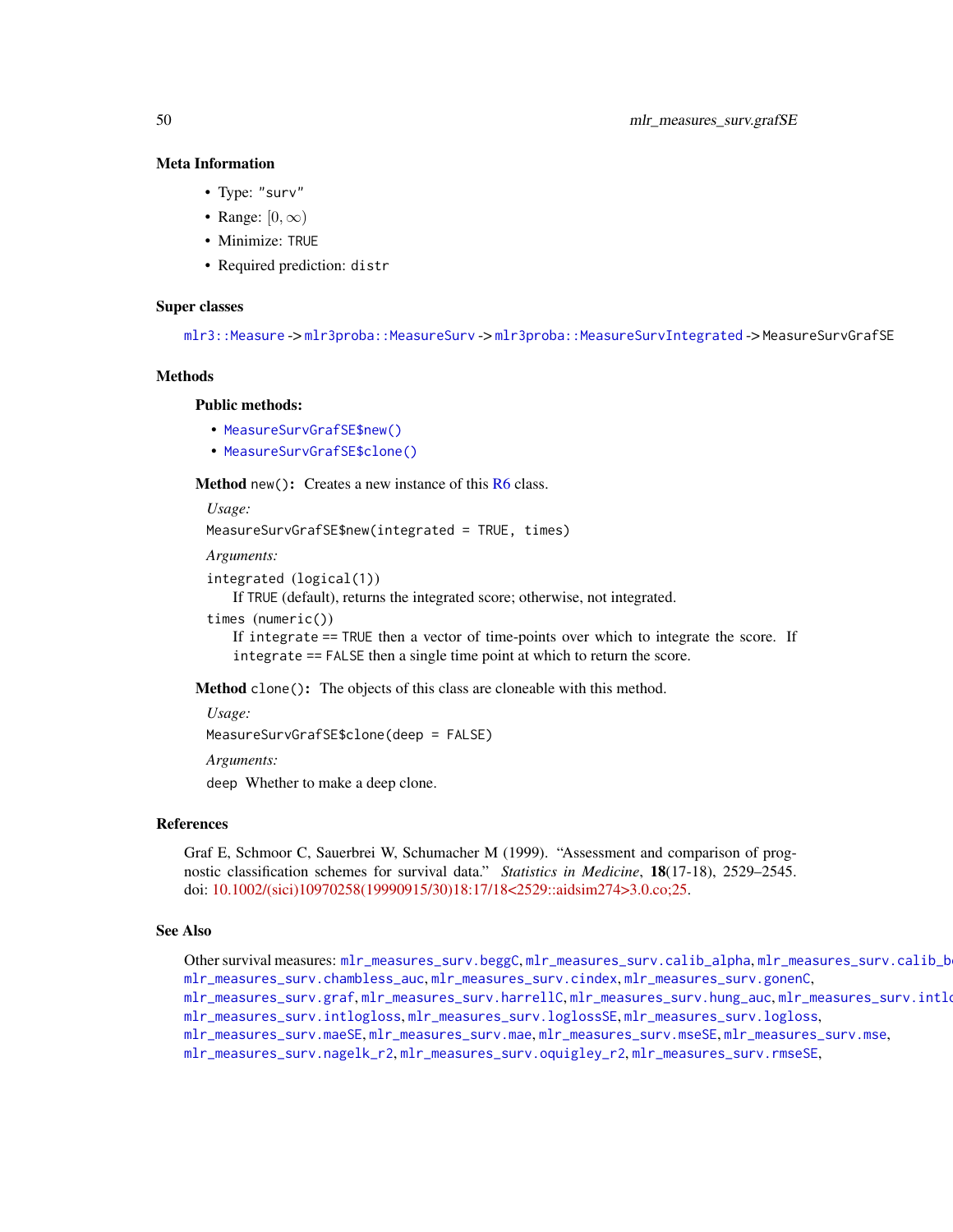[mlr\\_measures\\_surv.rmse](#page-70-0), [mlr\\_measures\\_surv.schmid](#page-73-0), [mlr\\_measures\\_surv.song\\_auc](#page-76-0), mlr\_measures\_surv.song\_tn [mlr\\_measures\\_surv.song\\_tpr](#page-80-0), [mlr\\_measures\\_surv.unoC](#page-82-0), [mlr\\_measures\\_surv.uno\\_auc](#page-83-0), mlr\_measures\_surv.uno\_tn [mlr\\_measures\\_surv.uno\\_tpr](#page-87-0), [mlr\\_measures\\_surv.xu\\_r2](#page-89-0)

Other Probabilistic survival measures: [mlr\\_measures\\_surv.graf](#page-46-0), [mlr\\_measures\\_surv.intloglossSE](#page-56-0), [mlr\\_measures\\_surv.intlogloss](#page-53-0), [mlr\\_measures\\_surv.loglossSE](#page-60-0), [mlr\\_measures\\_surv.logloss](#page-58-0), [mlr\\_measures\\_surv.schmid](#page-73-0)

Other distr survival measures: [mlr\\_measures\\_surv.calib\\_alpha](#page-36-0), [mlr\\_measures\\_surv.graf](#page-46-0), [mlr\\_measures\\_surv.intloglossSE](#page-56-0), [mlr\\_measures\\_surv.intlogloss](#page-53-0), [mlr\\_measures\\_surv.loglossSE](#page-60-0), [mlr\\_measures\\_surv.logloss](#page-58-0), [mlr\\_measures\\_surv.schmid](#page-73-0)

<span id="page-50-0"></span>mlr\_measures\_surv.harrellC

*Harrell's C-Index Survival Measure*

# Description

Calculates Harrell's C, equivalent to the Fortran implementation in **[Hmisc](https://CRAN.R-project.org/package=Hmisc)**.

# Dictionary

This [Measure](#page-0-0) can be instantiated via the [dictionary](#page-0-0) [mlr\\_measures](#page-0-0) or with the associated sugar function [msr\(\):](#page-0-0)

MeasureSurvHarrellC\$new() mlr\_measures\$get("surv.harrellC") msr("surv.harrellC")

# Meta Information

- Type: "surv"
- Range:  $[0, 1]$
- Minimize: FALSE
- Required prediction: crank

#### Super classes

[mlr3::Measure](#page-0-0) -> [mlr3proba::MeasureSurv](#page-0-0) -> MeasureSurvHarrellC

# **Methods**

# Public methods:

- [MeasureSurvHarrellC\\$new\(\)](#page-7-0)
- [MeasureSurvHarrellC\\$clone\(\)](#page-8-0)

Method new(): Creates a new instance of this [R6](#page-0-0) class.

*Usage:*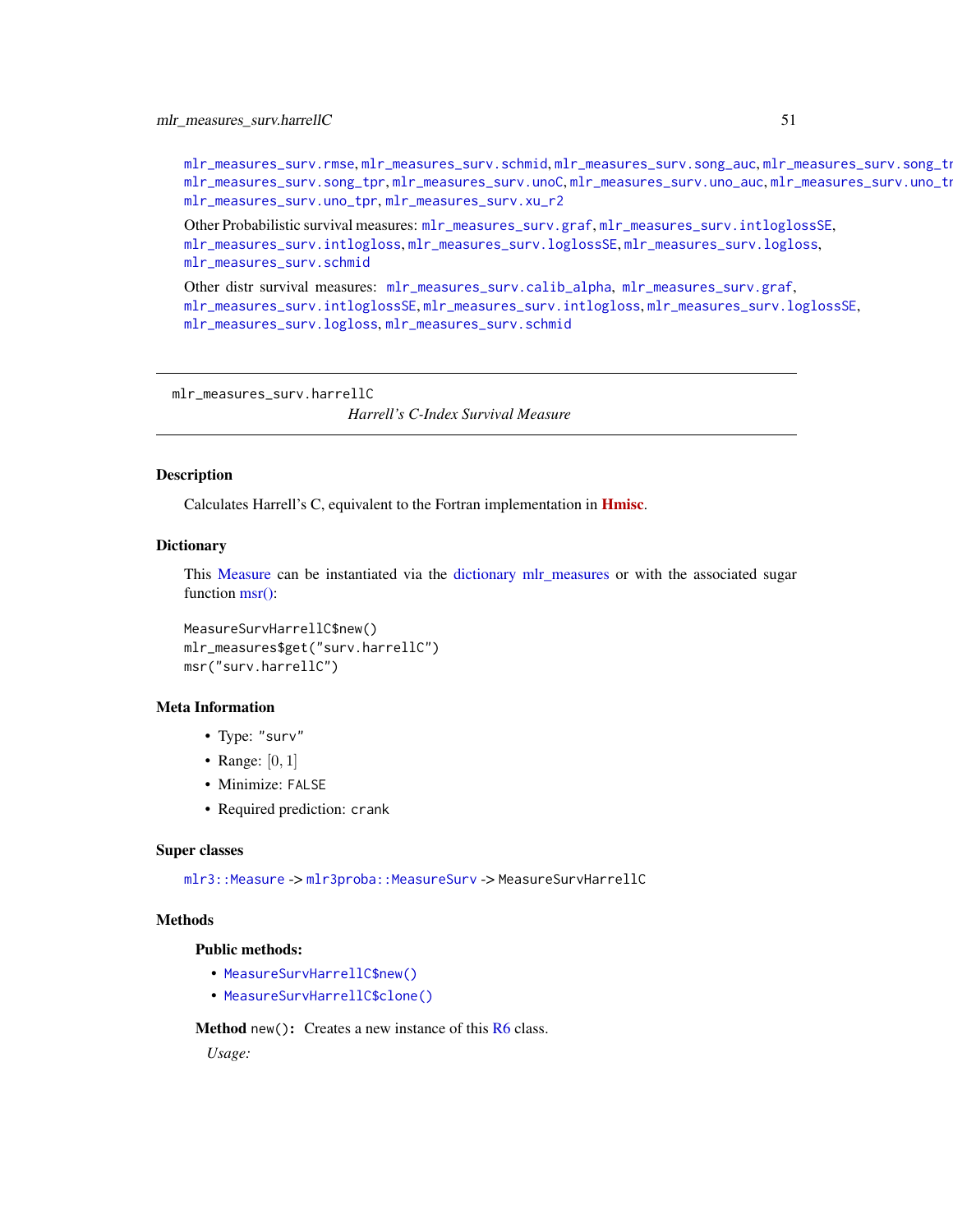```
MeasureSurvHarrellC$new()
```
Method clone(): The objects of this class are cloneable with this method.

*Usage:*

MeasureSurvHarrellC\$clone(deep = FALSE)

*Arguments:*

deep Whether to make a deep clone.

# References

Harrell FE, Califf RM, Pryor DB, Lee KL, Rosati RA (1982). "Evaluating the yield of medical tests." *Jama*, 247(18), 2543–2546.

### See Also

Other survival measures: [mlr\\_measures\\_surv.beggC](#page-35-0), [mlr\\_measures\\_surv.calib\\_alpha](#page-36-0), mlr\_measures\_surv.calib\_b [mlr\\_measures\\_surv.chambless\\_auc](#page-40-0), [mlr\\_measures\\_surv.cindex](#page-42-0), [mlr\\_measures\\_surv.gonenC](#page-44-0), [mlr\\_measures\\_surv.grafSE](#page-48-0),[mlr\\_measures\\_surv.graf](#page-46-0),[mlr\\_measures\\_surv.hung\\_auc](#page-51-0),mlr\_measures\_surv.intlog [mlr\\_measures\\_surv.intlogloss](#page-53-0), [mlr\\_measures\\_surv.loglossSE](#page-60-0), [mlr\\_measures\\_surv.logloss](#page-58-0), [mlr\\_measures\\_surv.maeSE](#page-63-0), [mlr\\_measures\\_surv.mae](#page-61-0), [mlr\\_measures\\_surv.mseSE](#page-66-0), [mlr\\_measures\\_surv.mse](#page-64-0), [mlr\\_measures\\_surv.nagelk\\_r2](#page-67-0), [mlr\\_measures\\_surv.oquigley\\_r2](#page-69-0), [mlr\\_measures\\_surv.rmseSE](#page-72-0), [mlr\\_measures\\_surv.rmse](#page-70-0), [mlr\\_measures\\_surv.schmid](#page-73-0), [mlr\\_measures\\_surv.song\\_auc](#page-76-0), mlr\_measures\_surv.song\_tn [mlr\\_measures\\_surv.song\\_tpr](#page-80-0), [mlr\\_measures\\_surv.unoC](#page-82-0), [mlr\\_measures\\_surv.uno\\_auc](#page-83-0), mlr\_measures\_surv.uno\_tn [mlr\\_measures\\_surv.uno\\_tpr](#page-87-0), [mlr\\_measures\\_surv.xu\\_r2](#page-89-0)

Other Concordance survival measures: [mlr\\_measures\\_surv.beggC](#page-35-0), [mlr\\_measures\\_surv.gonenC](#page-44-0), [mlr\\_measures\\_surv.unoC](#page-82-0)

Other crank survival measures: [mlr\\_measures\\_surv.unoC](#page-82-0)

<span id="page-51-0"></span>mlr\_measures\_surv.hung\_auc

*Hung and Chiang's AUC Survival Measure*

### Description

Calls survAUC:: AUC.hc().

Assumes random censoring.

#### Details

All measures implemented from **[survAUC](https://CRAN.R-project.org/package=survAUC)** should be used with care, we are aware of problems in implementation that sometimes cause fatal errors in R. In future updates these measures will all be re-written and implemented directly in mlr3proba.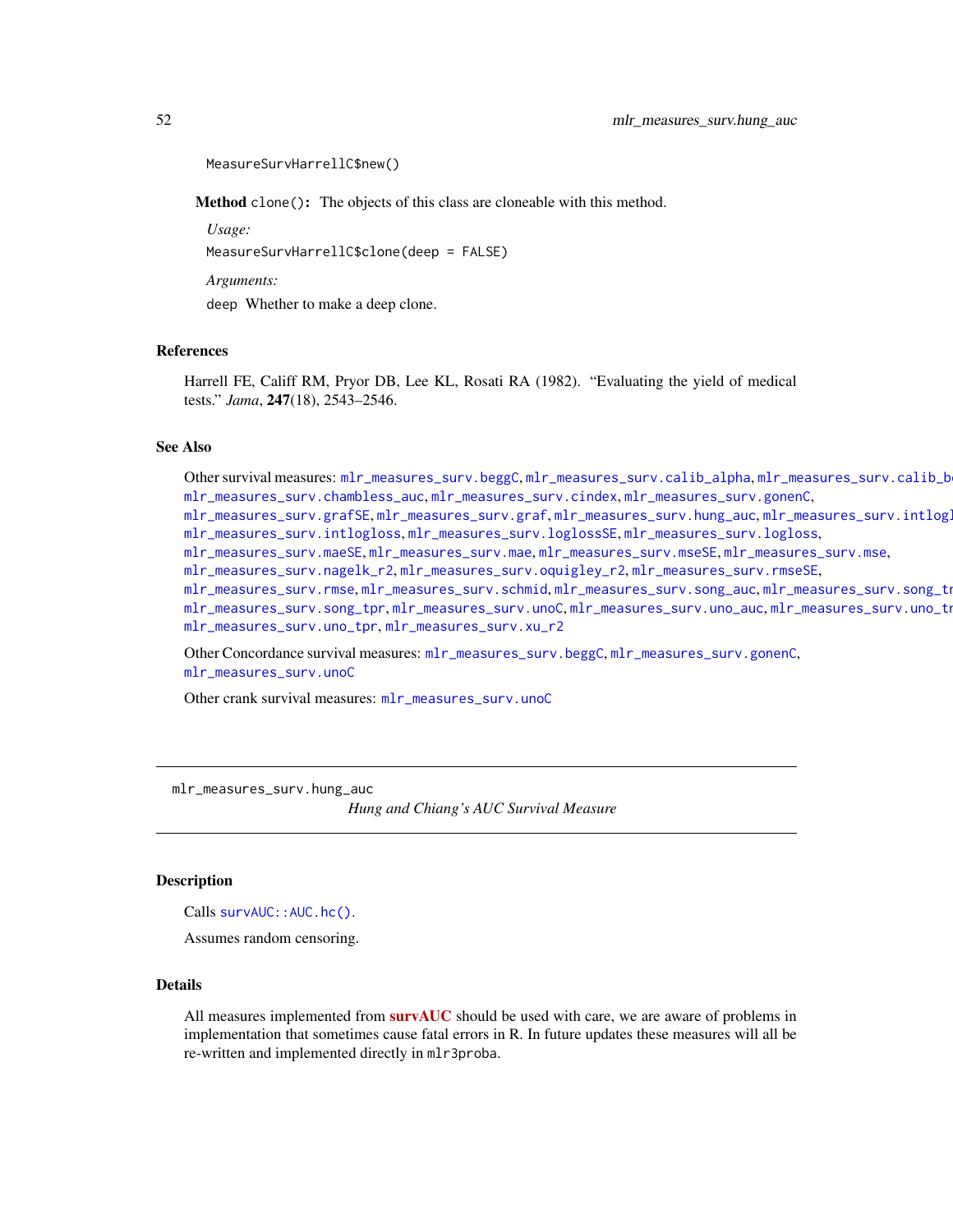### **Dictionary**

This [Measure](#page-0-0) can be instantiated via the [dictionary](#page-0-0) [mlr\\_measures](#page-0-0) or with the associated sugar function [msr\(\):](#page-0-0)

```
MeasureSurvHungAUC$new()
mlr_measures$get("surv.hung_auc")
msr("surv.hung_auc")
```
#### Meta Information

- Type: "surv"
- Range:  $[0, 1]$
- Minimize: FALSE
- Required prediction: lp

### Super classes

```
mlr3::Measuremlr3proba::MeasureSurvmlr3proba::MeasureSurvIntegrated -> mlr3proba::MeasureSurvAU
-> MeasureSurvHungAUC
```
# **Methods**

#### Public methods:

- [MeasureSurvHungAUC\\$new\(\)](#page-7-0)
- [MeasureSurvHungAUC\\$clone\(\)](#page-8-0)

Method new(): Creates a new instance of this [R6](#page-0-0) class.

*Usage:*

```
MeasureSurvHungAUC$new(integrated = TRUE, times)
```
*Arguments:*

```
integrated (logical(1))
```
If TRUE (default), returns the integrated score; otherwise, not integrated.

times (numeric())

If integrate == TRUE then a vector of time-points over which to integrate the score. If integrate == FALSE then a single time point at which to return the score.

Method clone(): The objects of this class are cloneable with this method.

*Usage:*

MeasureSurvHungAUC\$clone(deep = FALSE)

*Arguments:*

deep Whether to make a deep clone.

### References

Hung H, Chiang C (2010). "Estimation methods for time-dependent AUC models with survival data." *The Canadian Journal of Statistics / La Revue Canadienne de Statistique*, 38(1), 8–26. <http://www.jstor.org/stable/27805213>.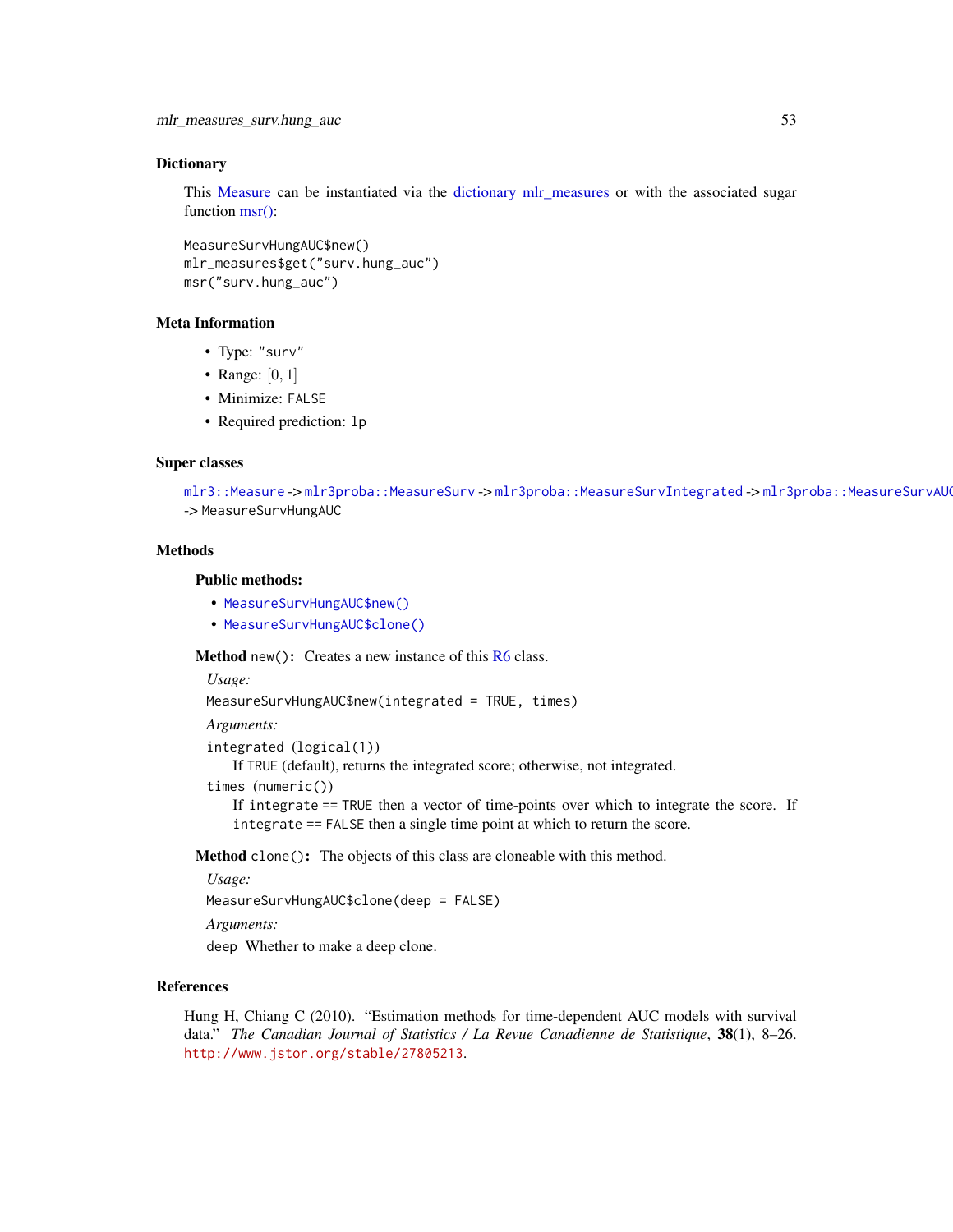### See Also

Other survival measures: [mlr\\_measures\\_surv.beggC](#page-35-0), [mlr\\_measures\\_surv.calib\\_alpha](#page-36-0), [mlr\\_measures\\_surv.calib\\_beta](#page-38-0), [mlr\\_measures\\_surv.chambless\\_auc](#page-40-0), [mlr\\_measures\\_surv.cindex](#page-42-0), [mlr\\_measures\\_surv.gonenC](#page-44-0), [mlr\\_measures\\_surv.grafSE](#page-48-0), [mlr\\_measures\\_surv.graf](#page-46-0), [mlr\\_measures\\_surv.harrellC](#page-50-0), mlr\_measures\_surv.intlog [mlr\\_measures\\_surv.intlogloss](#page-53-0), [mlr\\_measures\\_surv.loglossSE](#page-60-0), [mlr\\_measures\\_surv.logloss](#page-58-0), [mlr\\_measures\\_surv.maeSE](#page-63-0), [mlr\\_measures\\_surv.mae](#page-61-0), [mlr\\_measures\\_surv.mseSE](#page-66-0), [mlr\\_measures\\_surv.mse](#page-64-0), [mlr\\_measures\\_surv.nagelk\\_r2](#page-67-0), [mlr\\_measures\\_surv.oquigley\\_r2](#page-69-0), [mlr\\_measures\\_surv.rmseSE](#page-72-0), [mlr\\_measures\\_surv.rmse](#page-70-0), [mlr\\_measures\\_surv.schmid](#page-73-0), [mlr\\_measures\\_surv.song\\_auc](#page-76-0), mlr\_measures\_surv.song\_tn [mlr\\_measures\\_surv.song\\_tpr](#page-80-0),[mlr\\_measures\\_surv.unoC](#page-82-0),[mlr\\_measures\\_surv.uno\\_auc](#page-83-0),mlr\_measures\_surv.uno\_tn [mlr\\_measures\\_surv.uno\\_tpr](#page-87-0), [mlr\\_measures\\_surv.xu\\_r2](#page-89-0) Other AUC survival measures: [mlr\\_measures\\_surv.chambless\\_auc](#page-40-0), [mlr\\_measures\\_surv.song\\_auc](#page-76-0), [mlr\\_measures\\_surv.song\\_tnr](#page-78-0), [mlr\\_measures\\_surv.song\\_tpr](#page-80-0), [mlr\\_measures\\_surv.uno\\_auc](#page-83-0), [mlr\\_measures\\_surv.uno\\_tnr](#page-85-0), [mlr\\_measures\\_surv.uno\\_tpr](#page-87-0) Other lp survival measures: [mlr\\_measures\\_surv.beggC](#page-35-0), [mlr\\_measures\\_surv.calib\\_beta](#page-38-0), mlr\_measures\_surv.chambl [mlr\\_measures\\_surv.gonenC](#page-44-0), [mlr\\_measures\\_surv.nagelk\\_r2](#page-67-0), [mlr\\_measures\\_surv.oquigley\\_r2](#page-69-0), [mlr\\_measures\\_surv.song\\_auc](#page-76-0), [mlr\\_measures\\_surv.song\\_tnr](#page-78-0), [mlr\\_measures\\_surv.song\\_tpr](#page-80-0),

[mlr\\_measures\\_surv.uno\\_auc](#page-83-0), [mlr\\_measures\\_surv.uno\\_tnr](#page-85-0), [mlr\\_measures\\_surv.uno\\_tpr](#page-87-0), [mlr\\_measures\\_surv.xu\\_r2](#page-89-0)

<span id="page-53-0"></span>mlr\_measures\_surv.intlogloss

*Integrated Log loss Survival Measure*

# <span id="page-53-1"></span>Description

Calculates the integrated logarithmic (log), loss, aka integrated cross entropy.

For an individual who dies at time  $t$ , with predicted Survival function,  $S$ , the probabilistic log loss at time  $t^*$  is given by

$$
L(S, t|t^*) = -[log(1 - S(t^*))I(t \le t^*, \delta = 1)(1/G(t))] - [log(S(t^*))I(t > t^*)(1/G(t^*))]
$$

 $#$  nolint where  $G$  is the Kaplan-Meier estimate of the censoring distribution.

If integrated == FALSE then the sample mean is taken for the single specified times,  $t^*$ , and the returned score is given by

$$
L(S, t | t^*) = \frac{1}{N} \sum_{i=1}^{N} L(S_i, t_i | t^*)
$$

where N is the number of observations,  $S_i$  is the predicted survival function for individual i and  $t_i$ is their true survival time.

If integrated == TRUE then an approximation to integration is made by either taking the sample mean over all T unique time-points (method  $== 1$ ), or by taking a mean weighted by the difference between time-points (method  $== 2$ ). Then the sample mean is taken over all N observations.

$$
L(S) = \frac{1}{NT} \sum_{i=1}^{N} \sum_{j=1}^{T} L(S_i, t_i | t_j^*)
$$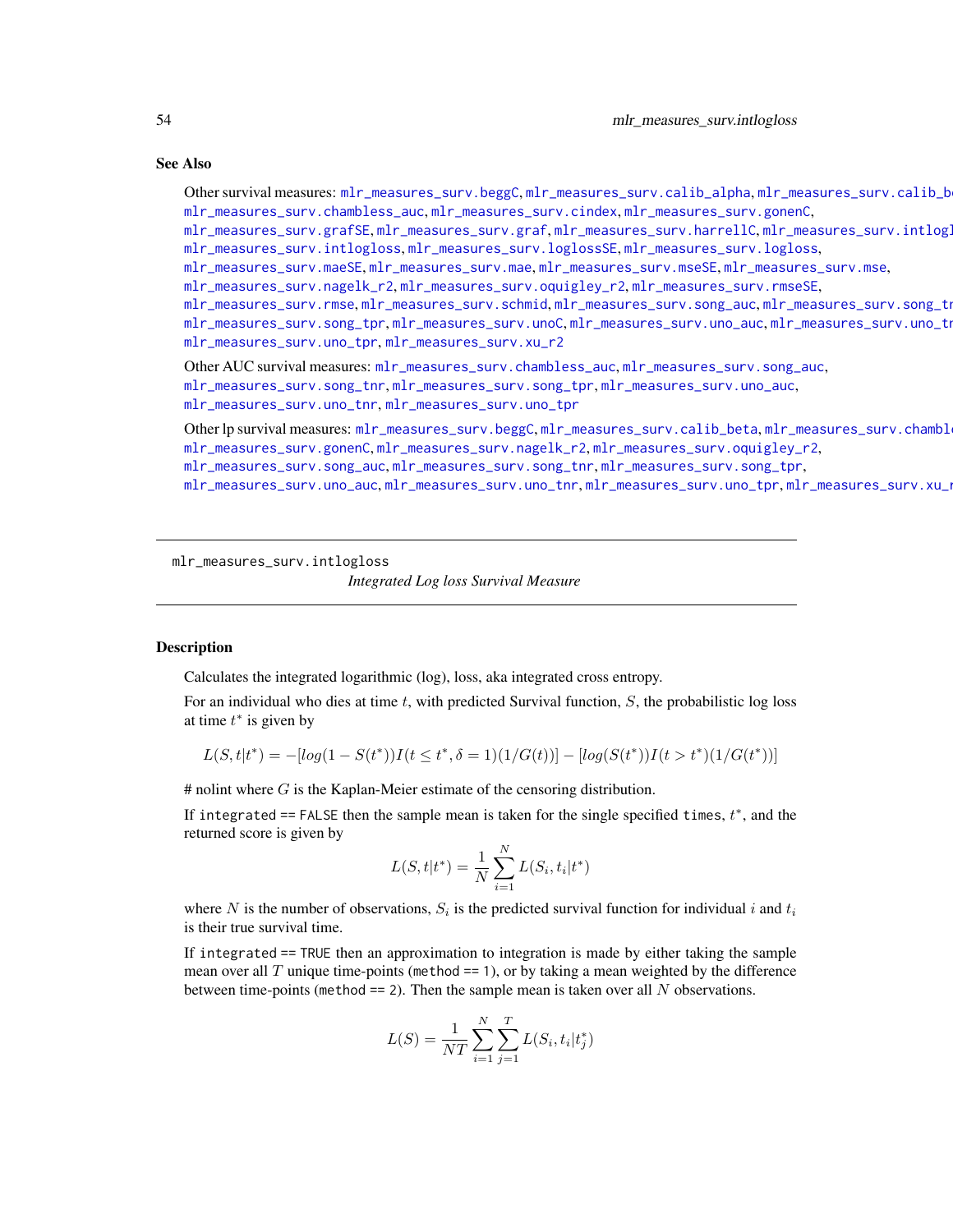### **Dictionary**

This [Measure](#page-0-0) can be instantiated via the [dictionary](#page-0-0) [mlr\\_measures](#page-0-0) or with the associated sugar function [msr\(\):](#page-0-0)

```
MeasureSurvIntLogloss$new()
mlr_measures$get("surv.intlogloss")
msr("surv.intlogloss")
```
# Meta Information

- Type: "surv"
- Range:  $[0, \infty)$
- Minimize: TRUE
- Required prediction: distr

### Super classes

[mlr3::Measure](#page-0-0) -> [mlr3proba::MeasureSurv](#page-0-0) -> [mlr3proba::MeasureSurvIntegrated](#page-0-0) -> MeasureSurvIntLogloss

### Active bindings

```
eps (numeric(1))
     Very small number used to prevent log(0) error.
```
se (logical(1))

If TRUE returns the standard error of the measure.

# Methods

# Public methods:

- [MeasureSurvIntLogloss\\$new\(\)](#page-7-0)
- [MeasureSurvIntLogloss\\$clone\(\)](#page-8-0)

**Method** new(): Creates a new instance of this  $R6$  class.

```
Usage:
MeasureSurvIntLogloss$new(
  integrated = TRUE,
  times,
  eps = 1e-15,
  method = 2,
  se = FALSE)
```
# *Arguments:*

integrated (logical(1))

If TRUE (default), returns the integrated score; otherwise, not integrated.

```
times (numeric())
```
If integrate == TRUE then a vector of time-points over which to integrate the score. If integrate == FALSE then a single time point at which to return the score.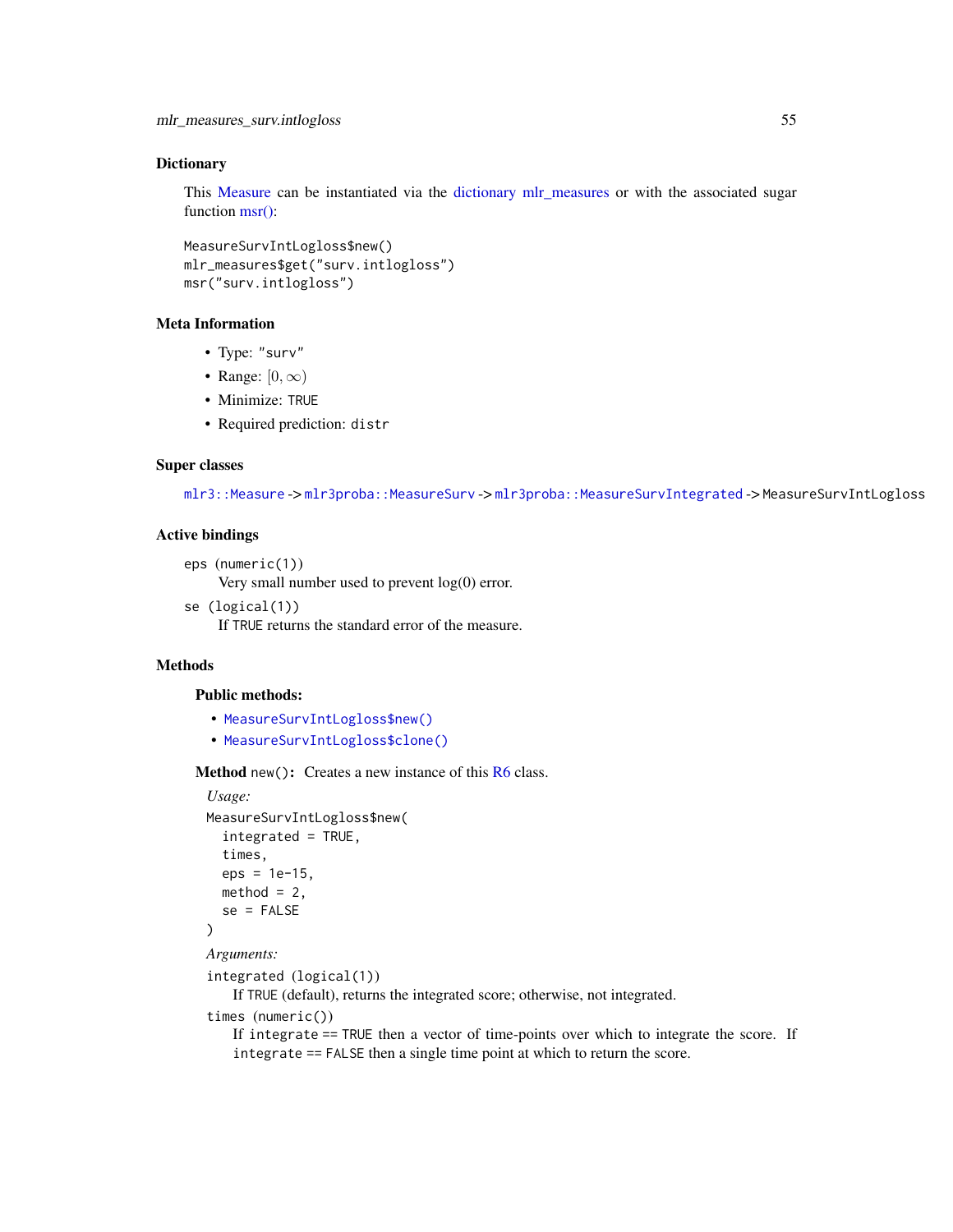#### eps (numeric(1))

Very small number to set zero-valued predicted probabilities to in order to prevent errors in log(0) calculation.

#### method (integer(1))

If integrate == TRUE selects the integration weighting method. method == 1 corresponds to weighting each time-point equally and taking the mean score over discrete time-points. method == 2 corresponds to calculating a mean weighted by the difference between timepoints. method == 2 is default to be in line with other packages.

```
se (logical(1))
```
If TRUE returns the standard error of the measure.

Method clone(): The objects of this class are cloneable with this method.

*Usage:*

MeasureSurvIntLogloss\$clone(deep = FALSE)

*Arguments:*

deep Whether to make a deep clone.

### References

Graf E, Schmoor C, Sauerbrei W, Schumacher M (1999). "Assessment and comparison of prognostic classification schemes for survival data." *Statistics in Medicine*, 18(17-18), 2529–2545. doi: [10.1002/\(sici\)10970258\(19990915/30\)18:17/18<2529::aidsim274>3.0.co;25.](https://doi.org/10.1002/(sici)1097-0258(19990915/30)18:17/18<2529::aid-sim274>3.0.co;2-5)

#### See Also

Other survival measures: [mlr\\_measures\\_surv.beggC](#page-35-0), [mlr\\_measures\\_surv.calib\\_alpha](#page-36-0), [mlr\\_measures\\_surv.calib\\_beta](#page-38-0), [mlr\\_measures\\_surv.chambless\\_auc](#page-40-0), [mlr\\_measures\\_surv.cindex](#page-42-0), [mlr\\_measures\\_surv.gonenC](#page-44-0), [mlr\\_measures\\_surv.grafSE](#page-48-0), [mlr\\_measures\\_surv.graf](#page-46-0), [mlr\\_measures\\_surv.harrellC](#page-50-0), [mlr\\_measures\\_surv.hung\\_auc](#page-51-0), [mlr\\_measures\\_surv.intloglossSE](#page-56-0), [mlr\\_measures\\_surv.loglossSE](#page-60-0), [mlr\\_measures\\_surv.logloss](#page-58-0), [mlr\\_measures\\_surv.maeSE](#page-63-0), [mlr\\_measures\\_surv.mae](#page-61-0), [mlr\\_measures\\_surv.mseSE](#page-66-0), [mlr\\_measures\\_surv.mse](#page-64-0), [mlr\\_measures\\_surv.nagelk\\_r2](#page-67-0), [mlr\\_measures\\_surv.oquigley\\_r2](#page-69-0), [mlr\\_measures\\_surv.rmseSE](#page-72-0), [mlr\\_measures\\_surv.rmse](#page-70-0), [mlr\\_measures\\_surv.schmid](#page-73-0), [mlr\\_measures\\_surv.song\\_auc](#page-76-0), mlr\_measures\_surv.song\_tn [mlr\\_measures\\_surv.song\\_tpr](#page-80-0),[mlr\\_measures\\_surv.unoC](#page-82-0),[mlr\\_measures\\_surv.uno\\_auc](#page-83-0),mlr\_measures\_surv.uno\_tn [mlr\\_measures\\_surv.uno\\_tpr](#page-87-0), [mlr\\_measures\\_surv.xu\\_r2](#page-89-0)

Other Probabilistic survival measures: [mlr\\_measures\\_surv.grafSE](#page-48-0), [mlr\\_measures\\_surv.graf](#page-46-0), [mlr\\_measures\\_surv.intloglossSE](#page-56-0), [mlr\\_measures\\_surv.loglossSE](#page-60-0), [mlr\\_measures\\_surv.logloss](#page-58-0), [mlr\\_measures\\_surv.schmid](#page-73-0)

Other distr survival measures: [mlr\\_measures\\_surv.calib\\_alpha](#page-36-0), [mlr\\_measures\\_surv.grafSE](#page-48-0), [mlr\\_measures\\_surv.graf](#page-46-0), [mlr\\_measures\\_surv.intloglossSE](#page-56-0), [mlr\\_measures\\_surv.loglossSE](#page-60-0), [mlr\\_measures\\_surv.logloss](#page-58-0), [mlr\\_measures\\_surv.schmid](#page-73-0)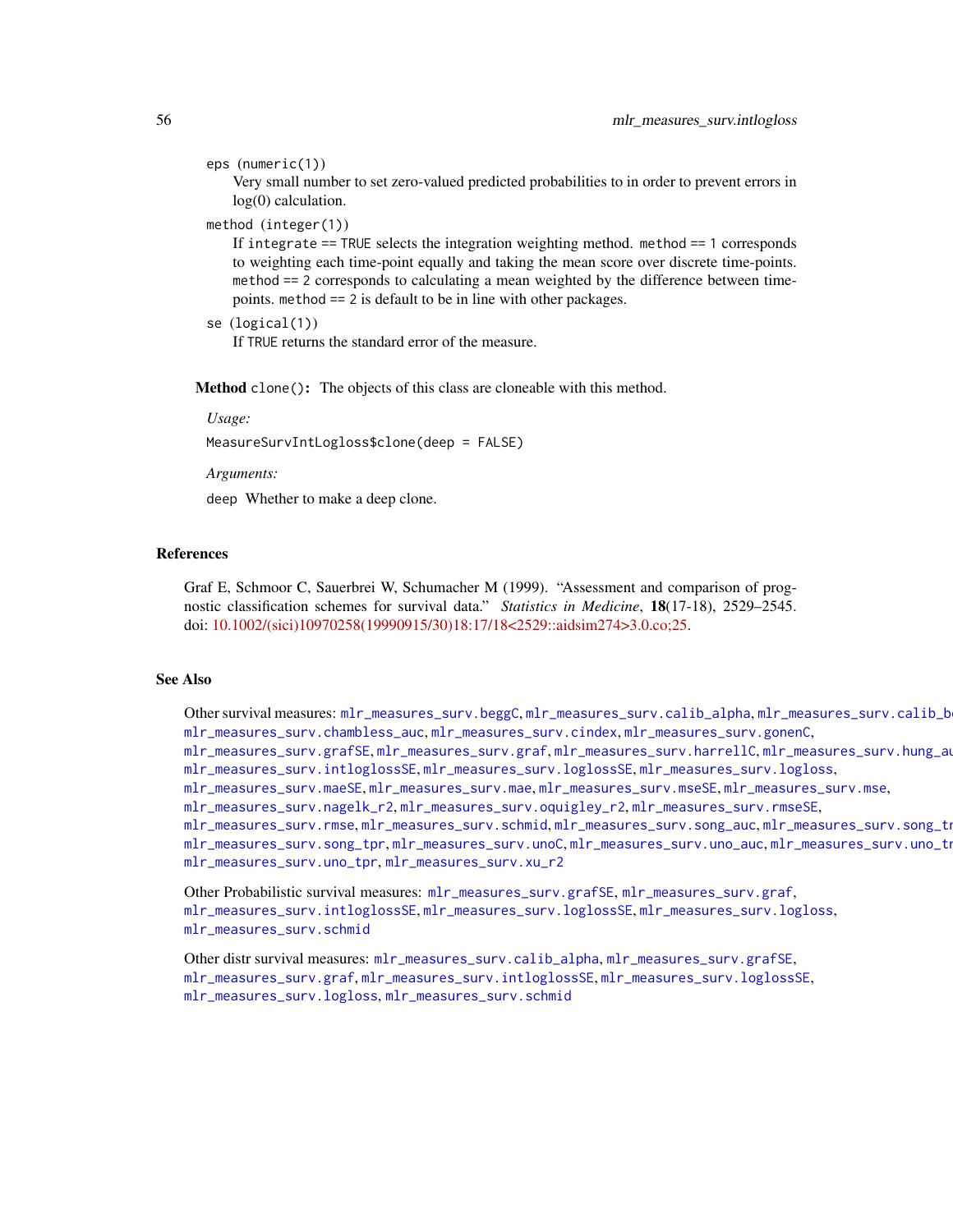<span id="page-56-0"></span>mlr\_measures\_surv.intloglossSE

*Standard Error of Integrated Log loss Survival Measure*

# Description

Calculates the standard error of [MeasureSurvIntLogloss.](#page-53-1)

If integrated == FALSE then the standard error of the loss, L, is approximated via,

$$
se(L) = sd(L)/\sqrt{N}
$$

where  $N$  are the number of observations in the test set, and  $sd$  is the standard deviation.

If integrated == TRUE then correlations between time-points need to be taken into account, therefore

$$
se(L) = \sqrt{\frac{\sum_{i=1}^{M} \sum_{j=1}^{M} \Sigma_{i,j}}{NT^2}}
$$

where  $\Sigma_{i,j}$  is the sample covariance matrix over M distinct time-points.

# Dictionary

This [Measure](#page-0-0) can be instantiated via the [dictionary](#page-0-0) [mlr\\_measures](#page-0-0) or with the associated sugar function [msr\(\):](#page-0-0)

```
MeasureSurvIntLoglossSE$new()
mlr_measures$get("surv.intloglossSE")
msr("surv.intloglossSE")
```
# Meta Information

- Type: "surv"
- Range:  $[0, \infty)$
- Minimize: TRUE
- Required prediction: distr

# Super classes

[mlr3::Measure](#page-0-0) -> [mlr3proba::MeasureSurv](#page-0-0) -> [mlr3proba::MeasureSurvIntegrated](#page-0-0) -> MeasureSurvIntLoglossSE

# Active bindings

```
eps (numeric(1))
```
Very small number used to prevent log(0) error.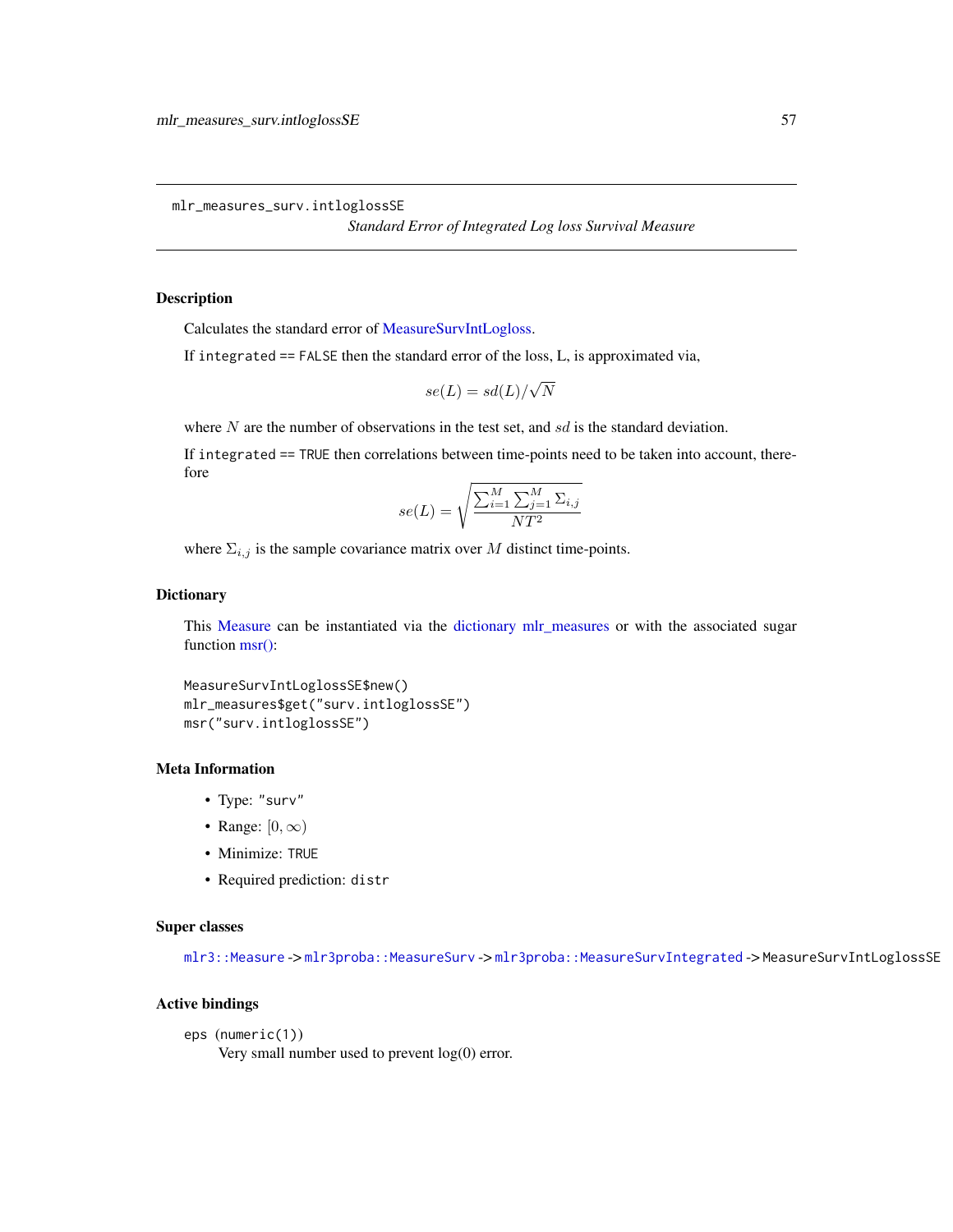# **Methods**

#### Public methods:

- [MeasureSurvIntLoglossSE\\$new\(\)](#page-7-0)
- [MeasureSurvIntLoglossSE\\$clone\(\)](#page-8-0)

Method new(): Creates a new instance of this [R6](#page-0-0) class.

*Usage:*

```
MeasureSurvIntLoglossSE$new(integrated = TRUE, times, eps = 1e-15)
```

```
Arguments:
```

```
integrated (logical(1))
```
If TRUE (default), returns the integrated score; otherwise, not integrated.

```
times (numeric())
```
If integrate == TRUE then a vector of time-points over which to integrate the score. If integrate == FALSE then a single time point at which to return the score.

```
eps (numeric(1))
```
Very small number to set zero-valued predicted probabilities to in order to prevent errors in log(0) calculation.

Method clone(): The objects of this class are cloneable with this method.

*Usage:*

```
MeasureSurvIntLoglossSE$clone(deep = FALSE)
```
*Arguments:*

deep Whether to make a deep clone.

#### References

Graf E, Schmoor C, Sauerbrei W, Schumacher M (1999). "Assessment and comparison of prognostic classification schemes for survival data." *Statistics in Medicine*, 18(17-18), 2529–2545. doi: [10.1002/\(sici\)10970258\(19990915/30\)18:17/18<2529::aidsim274>3.0.co;25.](https://doi.org/10.1002/(sici)1097-0258(19990915/30)18:17/18<2529::aid-sim274>3.0.co;2-5)

# See Also

Other survival measures: [mlr\\_measures\\_surv.beggC](#page-35-0), [mlr\\_measures\\_surv.calib\\_alpha](#page-36-0), [mlr\\_measures\\_surv.calib\\_beta](#page-38-0), [mlr\\_measures\\_surv.chambless\\_auc](#page-40-0), [mlr\\_measures\\_surv.cindex](#page-42-0), [mlr\\_measures\\_surv.gonenC](#page-44-0),

[mlr\\_measures\\_surv.grafSE](#page-48-0), [mlr\\_measures\\_surv.graf](#page-46-0), [mlr\\_measures\\_surv.harrellC](#page-50-0), [mlr\\_measures\\_surv.hung\\_auc](#page-51-0), [mlr\\_measures\\_surv.intlogloss](#page-53-0), [mlr\\_measures\\_surv.loglossSE](#page-60-0), [mlr\\_measures\\_surv.logloss](#page-58-0),

```
mlr_measures_surv.maeSE, mlr_measures_surv.mae, mlr_measures_surv.mseSE, mlr_measures_surv.mse,
```

```
mlr_measures_surv.nagelk_r2, mlr_measures_surv.oquigley_r2, mlr_measures_surv.rmseSE,
```
[mlr\\_measures\\_surv.rmse](#page-70-0), [mlr\\_measures\\_surv.schmid](#page-73-0), [mlr\\_measures\\_surv.song\\_auc](#page-76-0), mlr\_measures\_surv.song\_tn [mlr\\_measures\\_surv.song\\_tpr](#page-80-0), [mlr\\_measures\\_surv.unoC](#page-82-0), [mlr\\_measures\\_surv.uno\\_auc](#page-83-0), [mlr\\_measures\\_surv.uno\\_tnr](#page-85-0), [mlr\\_measures\\_surv.uno\\_tpr](#page-87-0), [mlr\\_measures\\_surv.xu\\_r2](#page-89-0)

Other Probabilistic survival measures: [mlr\\_measures\\_surv.grafSE](#page-48-0), [mlr\\_measures\\_surv.graf](#page-46-0), [mlr\\_measures\\_surv.intlogloss](#page-53-0), [mlr\\_measures\\_surv.loglossSE](#page-60-0), [mlr\\_measures\\_surv.logloss](#page-58-0), [mlr\\_measures\\_surv.schmid](#page-73-0)

Other distr survival measures: [mlr\\_measures\\_surv.calib\\_alpha](#page-36-0), [mlr\\_measures\\_surv.grafSE](#page-48-0), [mlr\\_measures\\_surv.graf](#page-46-0), [mlr\\_measures\\_surv.intlogloss](#page-53-0), [mlr\\_measures\\_surv.loglossSE](#page-60-0), [mlr\\_measures\\_surv.logloss](#page-58-0), [mlr\\_measures\\_surv.schmid](#page-73-0)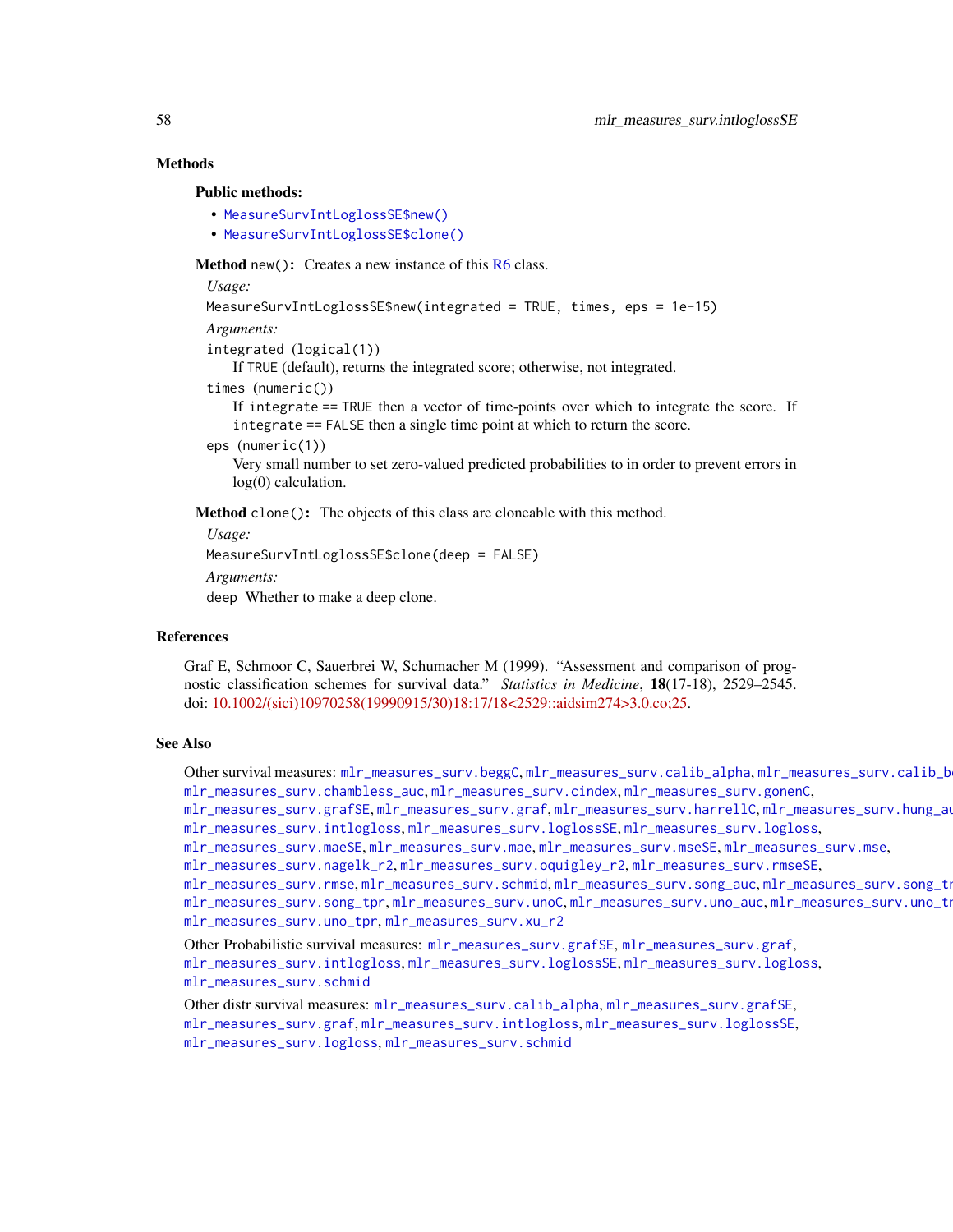<span id="page-58-0"></span>mlr\_measures\_surv.logloss

*Log loss Survival Measure*

# <span id="page-58-1"></span>Description

Calculates the cross-entropy, or logarithmic (log), loss.

The logloss, in the context of probabilistic predictions, is defined as the negative log probability density function,  $f$ , evaluated at the observation time,  $t$ ,

$$
L(f, t) = -\log(f(t))
$$

The standard error of the Logloss, L, is approximated via,

$$
se(L) = sd(L)/\sqrt{N}
$$

where N are the number of observations in the test set, and  $sd$  is the standard deviation.

Censored observations in the test set are ignored.

# **Dictionary**

This [Measure](#page-0-0) can be instantiated via the [dictionary](#page-0-0) [mlr\\_measures](#page-0-0) or with the associated sugar function [msr\(\):](#page-0-0)

```
MeasureSurvLogloss$new()
mlr_measures$get("surv.logloss")
msr("surv.logloss")
```
# Meta Information

- Type: "surv"
- Range:  $[0, \infty)$
- Minimize: TRUE
- Required prediction: distr

#### Super classes

[mlr3::Measure](#page-0-0) -> [mlr3proba::MeasureSurv](#page-0-0) -> MeasureSurvLogloss

# Active bindings

```
eps (numeric(1))
```
Very small number used to prevent log(0) error.

se (logical(1))

If TRUE returns the standard error of the measure.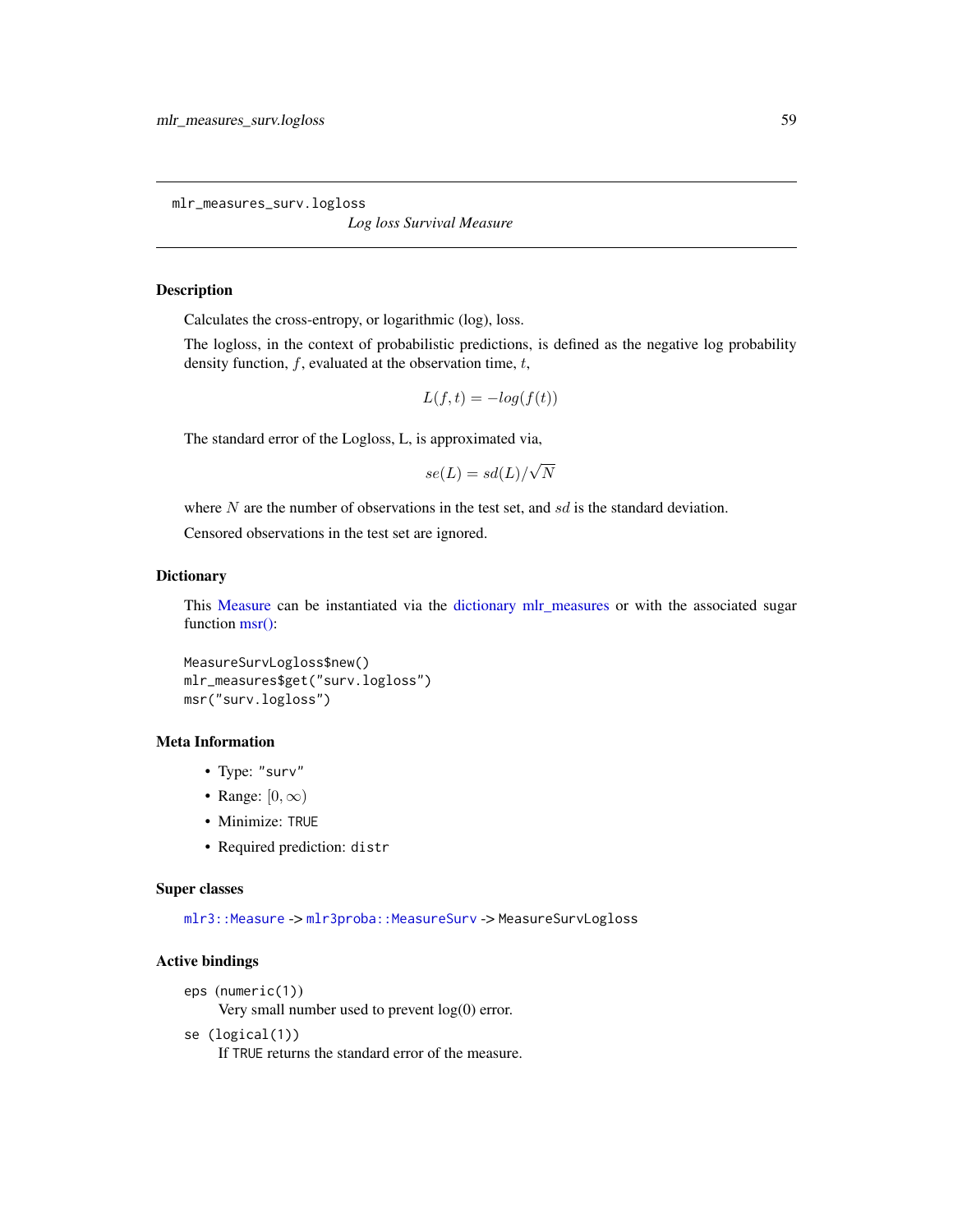# **Methods**

### Public methods:

- [MeasureSurvLogloss\\$new\(\)](#page-7-0)
- [MeasureSurvLogloss\\$clone\(\)](#page-8-0)

**Method** new(): Creates a new instance of this  $R6$  class.

#### *Usage:*

```
MeasureSurvLogloss$new(id = "surv.logloss", eps = 1e-15, se = FALSE)
```
*Arguments:*

- id (character(1)) Identifier for the new instance.
- eps (numeric(1))

Very small number to set zero-valued predicted probabilities to in order to prevent errors in log(0) calculation.

se (logical(1)) If TRUE returns the standard error of the measure.

Method clone(): The objects of this class are cloneable with this method.

*Usage:*

MeasureSurvLogloss\$clone(deep = FALSE)

*Arguments:*

deep Whether to make a deep clone.

#### See Also

Other survival measures: [mlr\\_measures\\_surv.beggC](#page-35-0), [mlr\\_measures\\_surv.calib\\_alpha](#page-36-0), mlr\_measures\_surv.calib\_b [mlr\\_measures\\_surv.chambless\\_auc](#page-40-0), [mlr\\_measures\\_surv.cindex](#page-42-0), [mlr\\_measures\\_surv.gonenC](#page-44-0), [mlr\\_measures\\_surv.grafSE](#page-48-0), [mlr\\_measures\\_surv.graf](#page-46-0), [mlr\\_measures\\_surv.harrellC](#page-50-0), [mlr\\_measures\\_surv.hung\\_auc](#page-51-0), [mlr\\_measures\\_surv.intloglossSE](#page-56-0), [mlr\\_measures\\_surv.intlogloss](#page-53-0), [mlr\\_measures\\_surv.loglossSE](#page-60-0), [mlr\\_measures\\_surv.maeSE](#page-63-0), [mlr\\_measures\\_surv.mae](#page-61-0), [mlr\\_measures\\_surv.mseSE](#page-66-0), [mlr\\_measures\\_surv.mse](#page-64-0), [mlr\\_measures\\_surv.nagelk\\_r2](#page-67-0), [mlr\\_measures\\_surv.oquigley\\_r2](#page-69-0), [mlr\\_measures\\_surv.rmseSE](#page-72-0), [mlr\\_measures\\_surv.rmse](#page-70-0), [mlr\\_measures\\_surv.schmid](#page-73-0), [mlr\\_measures\\_surv.song\\_auc](#page-76-0), mlr\_measures\_surv.song\_tn

```
mlr_measures_surv.song_tprmlr_measures_surv.unoCmlr_measures_surv.uno_auc,mlr_measures_surv.uno_tn
mlr_measures_surv.uno_tpr, mlr_measures_surv.xu_r2
```

```
mlr_measures_surv.grafSEmlr_measures_surv.graf,
mlr_measures_surv.intloglossSE, mlr_measures_surv.intlogloss, mlr_measures_surv.loglossSE,
mlr_measures_surv.schmid
```
Other distr survival measures: [mlr\\_measures\\_surv.calib\\_alpha](#page-36-0), [mlr\\_measures\\_surv.grafSE](#page-48-0), [mlr\\_measures\\_surv.graf](#page-46-0), [mlr\\_measures\\_surv.intloglossSE](#page-56-0), [mlr\\_measures\\_surv.intlogloss](#page-53-0), [mlr\\_measures\\_surv.loglossSE](#page-60-0), [mlr\\_measures\\_surv.schmid](#page-73-0)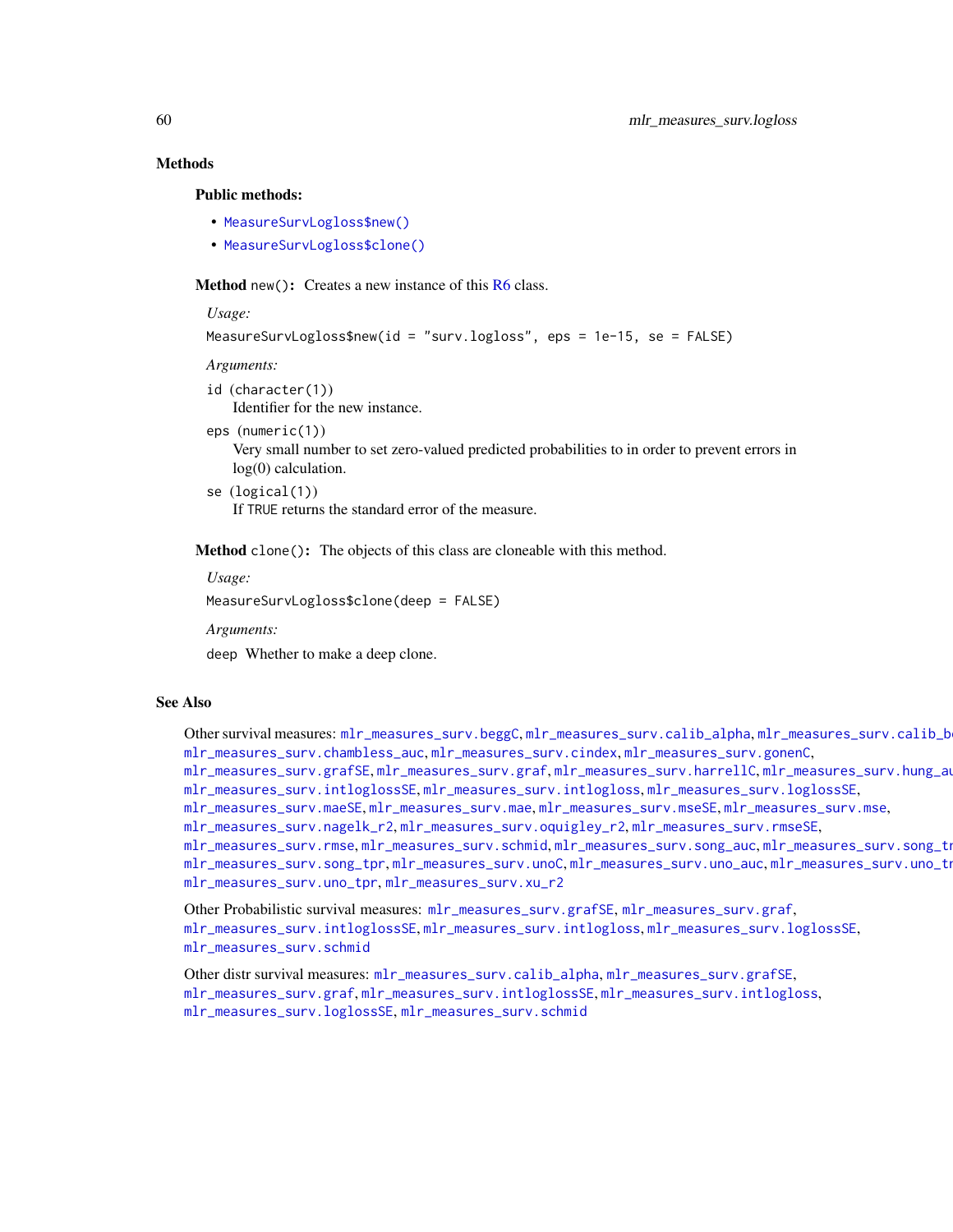<span id="page-60-0"></span>mlr\_measures\_surv.loglossSE

*Standard Error of Log loss Survival Measure*

# Description

Calculates the standard error of [MeasureSurvLogloss.](#page-58-1)

The standard error of the Logloss, L, is approximated via,

 $se(L) = sd(L)/$ √ N

where  $N$  are the number of observations in the test set, and  $sd$  is the standard deviation.

Censored observations in the test set are ignored.

### Dictionary

This [Measure](#page-0-0) can be instantiated via the [dictionary](#page-0-0) [mlr\\_measures](#page-0-0) or with the associated sugar function [msr\(\):](#page-0-0)

```
MeasureSurvLoglossSE$new()
mlr_measures$get("surv.loglossSE")
msr("surv.loglossSE")
```
# Meta Information

- Type: "surv"
- Range:  $[0, \infty)$
- Minimize: TRUE
- Required prediction: distr

# Super classes

[mlr3::Measure](#page-0-0) -> [mlr3proba::MeasureSurv](#page-0-0) -> [mlr3proba::MeasureSurvLogloss](#page-0-0) -> MeasureSurvLoglossSE

# Methods

# Public methods:

- [MeasureSurvLoglossSE\\$new\(\)](#page-7-0)
- [MeasureSurvLoglossSE\\$clone\(\)](#page-8-0)

**Method** new(): Creates a new instance of this  $R6$  class.

*Usage:*

MeasureSurvLoglossSE\$new(eps = 1e-15)

*Arguments:*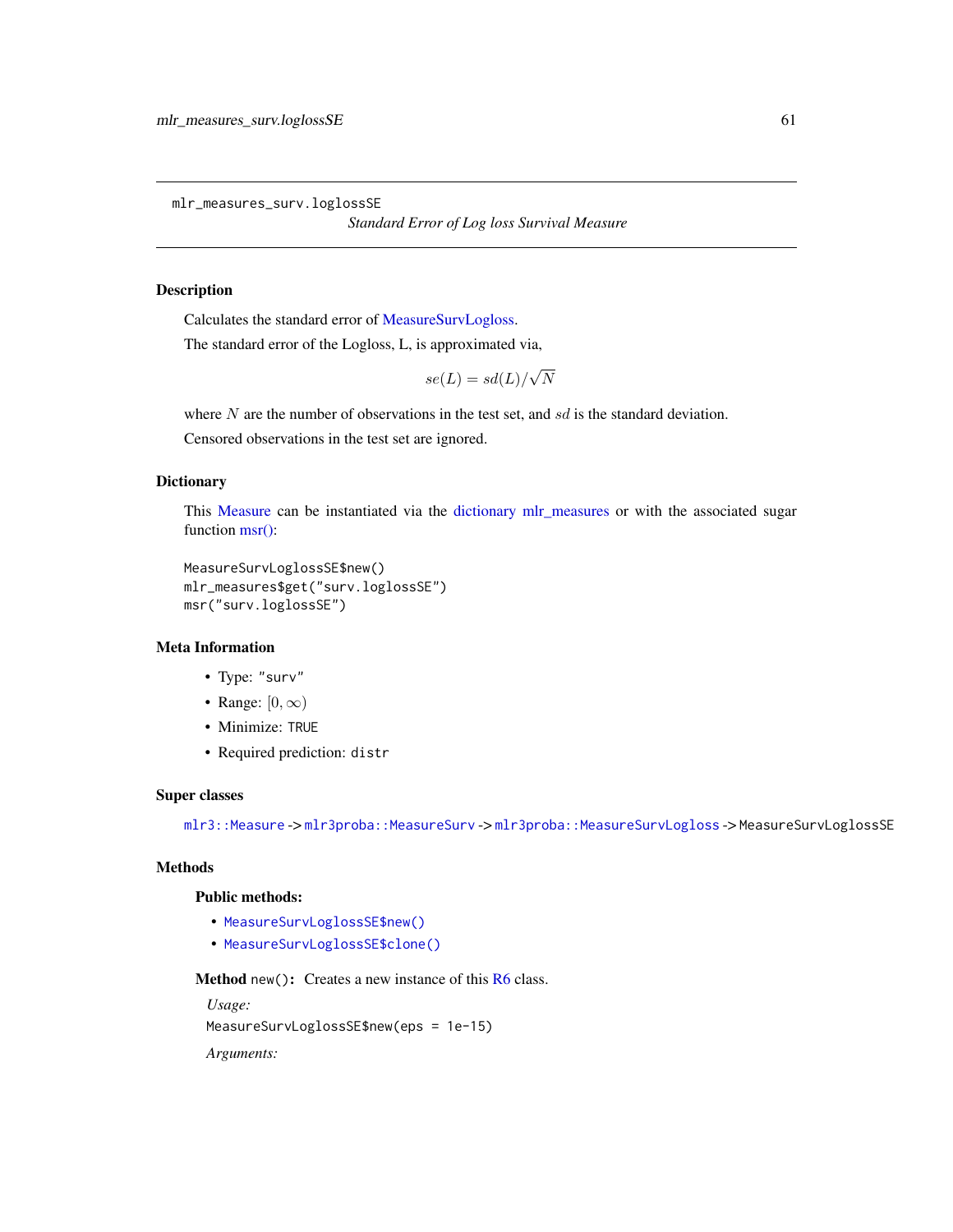eps (numeric(1))

Very small number to set zero-valued predicted probabilities to in order to prevent errors in log(0) calculation.

Method clone(): The objects of this class are cloneable with this method.

*Usage:*

MeasureSurvLoglossSE\$clone(deep = FALSE)

*Arguments:*

deep Whether to make a deep clone.

# See Also

Other survival measures: [mlr\\_measures\\_surv.beggC](#page-35-0), [mlr\\_measures\\_surv.calib\\_alpha](#page-36-0), mlr\_measures\_surv.calib\_b [mlr\\_measures\\_surv.chambless\\_auc](#page-40-0), [mlr\\_measures\\_surv.cindex](#page-42-0), [mlr\\_measures\\_surv.gonenC](#page-44-0), [mlr\\_measures\\_surv.grafSE](#page-48-0), [mlr\\_measures\\_surv.graf](#page-46-0), [mlr\\_measures\\_surv.harrellC](#page-50-0), [mlr\\_measures\\_surv.hung\\_auc](#page-51-0), [mlr\\_measures\\_surv.intloglossSE](#page-56-0), [mlr\\_measures\\_surv.intlogloss](#page-53-0), [mlr\\_measures\\_surv.logloss](#page-58-0), [mlr\\_measures\\_surv.maeSE](#page-63-0), [mlr\\_measures\\_surv.mae](#page-61-0), [mlr\\_measures\\_surv.mseSE](#page-66-0), [mlr\\_measures\\_surv.mse](#page-64-0),

[mlr\\_measures\\_surv.nagelk\\_r2](#page-67-0), [mlr\\_measures\\_surv.oquigley\\_r2](#page-69-0), [mlr\\_measures\\_surv.rmseSE](#page-72-0),

[mlr\\_measures\\_surv.rmse](#page-70-0), [mlr\\_measures\\_surv.schmid](#page-73-0), [mlr\\_measures\\_surv.song\\_auc](#page-76-0), mlr\_measures\_surv.song\_tn

[mlr\\_measures\\_surv.song\\_tpr](#page-80-0),[mlr\\_measures\\_surv.unoC](#page-82-0),[mlr\\_measures\\_surv.uno\\_auc](#page-83-0),mlr\_measures\_surv.uno\_tn [mlr\\_measures\\_surv.uno\\_tpr](#page-87-0), [mlr\\_measures\\_surv.xu\\_r2](#page-89-0)

Other Probabilistic survival measures: [mlr\\_measures\\_surv.grafSE](#page-48-0), [mlr\\_measures\\_surv.graf](#page-46-0), [mlr\\_measures\\_surv.intloglossSE](#page-56-0), [mlr\\_measures\\_surv.intlogloss](#page-53-0), [mlr\\_measures\\_surv.logloss](#page-58-0), [mlr\\_measures\\_surv.schmid](#page-73-0)

Other distr survival measures: [mlr\\_measures\\_surv.calib\\_alpha](#page-36-0), [mlr\\_measures\\_surv.grafSE](#page-48-0), [mlr\\_measures\\_surv.graf](#page-46-0), [mlr\\_measures\\_surv.intloglossSE](#page-56-0), [mlr\\_measures\\_surv.intlogloss](#page-53-0), [mlr\\_measures\\_surv.logloss](#page-58-0), [mlr\\_measures\\_surv.schmid](#page-73-0)

<span id="page-61-0"></span>mlr\_measures\_surv.mae *Mean Absolute Error Survival Measure*

### <span id="page-61-1"></span>Description

Calculates the mean absolute error (MAE).

The MAE is defined by

$$
\frac{1}{n}\sum |t - \hat{t}|
$$

where t is the true value and  $\hat{t}$  is the prediction.

Censored observations in the test set are ignored.

#### **Dictionary**

This [Measure](#page-0-0) can be instantiated via the [dictionary](#page-0-0) [mlr\\_measures](#page-0-0) or with the associated sugar function [msr\(\):](#page-0-0)

MeasureSurvMAE\$new() mlr\_measures\$get("surv.mae") msr("surv.mae")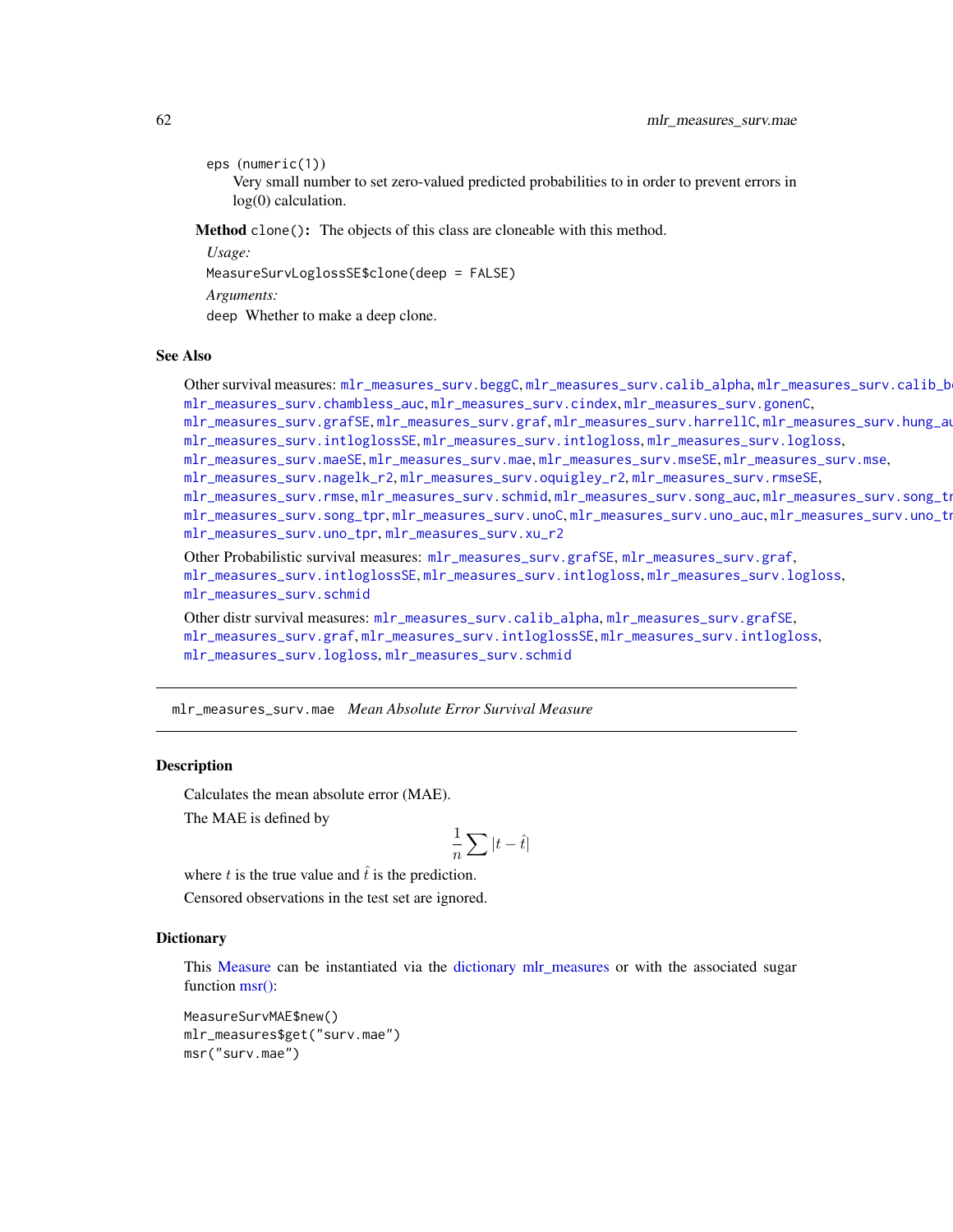#### Meta Information

- Type: "surv"
- Range:  $[0, \infty)$
- Minimize: TRUE
- Required prediction: response

### Super classes

[mlr3::Measure](#page-0-0) -> [mlr3proba::MeasureSurv](#page-0-0) -> MeasureSurvMAE

#### Active bindings

```
se (logical(1))
```
If TRUE returns the standard error of the measure.

# **Methods**

# Public methods:

- [MeasureSurvMAE\\$new\(\)](#page-7-0)
- [MeasureSurvMAE\\$clone\(\)](#page-8-0)

Method new(): Creates a new instance of this [R6](#page-0-0) class.

*Usage:* MeasureSurvMAE\$new(se = FALSE) *Arguments:* se (logical(1))

If TRUE returns the standard error of the measure.

Method clone(): The objects of this class are cloneable with this method.

*Usage:* MeasureSurvMAE\$clone(deep = FALSE) *Arguments:* deep Whether to make a deep clone.

#### See Also

Other survival measures: [mlr\\_measures\\_surv.beggC](#page-35-0), [mlr\\_measures\\_surv.calib\\_alpha](#page-36-0), [mlr\\_measures\\_surv.calib\\_beta](#page-38-0), [mlr\\_measures\\_surv.chambless\\_auc](#page-40-0), [mlr\\_measures\\_surv.cindex](#page-42-0), [mlr\\_measures\\_surv.gonenC](#page-44-0),

[mlr\\_measures\\_surv.grafSE](#page-48-0), [mlr\\_measures\\_surv.graf](#page-46-0), [mlr\\_measures\\_surv.harrellC](#page-50-0), [mlr\\_measures\\_surv.hung\\_auc](#page-51-0), [mlr\\_measures\\_surv.intloglossSE](#page-56-0), [mlr\\_measures\\_surv.intlogloss](#page-53-0), [mlr\\_measures\\_surv.loglossSE](#page-60-0),

[mlr\\_measures\\_surv.logloss](#page-58-0), [mlr\\_measures\\_surv.maeSE](#page-63-0), [mlr\\_measures\\_surv.mseSE](#page-66-0), [mlr\\_measures\\_surv.mse](#page-64-0),

[mlr\\_measures\\_surv.nagelk\\_r2](#page-67-0), [mlr\\_measures\\_surv.oquigley\\_r2](#page-69-0), [mlr\\_measures\\_surv.rmseSE](#page-72-0),

[mlr\\_measures\\_surv.rmse](#page-70-0), [mlr\\_measures\\_surv.schmid](#page-73-0), [mlr\\_measures\\_surv.song\\_auc](#page-76-0), mlr\_measures\_surv.song\_tn [mlr\\_measures\\_surv.song\\_tpr](#page-80-0),[mlr\\_measures\\_surv.unoC](#page-82-0),[mlr\\_measures\\_surv.uno\\_auc](#page-83-0),mlr\_measures\_surv.uno\_tn [mlr\\_measures\\_surv.uno\\_tpr](#page-87-0), [mlr\\_measures\\_surv.xu\\_r2](#page-89-0)

Other response survival measures: [mlr\\_measures\\_surv.maeSE](#page-63-0), [mlr\\_measures\\_surv.mseSE](#page-66-0), [mlr\\_measures\\_surv.mse](#page-64-0), [mlr\\_measures\\_surv.rmseSE](#page-72-0), [mlr\\_measures\\_surv.rmse](#page-70-0)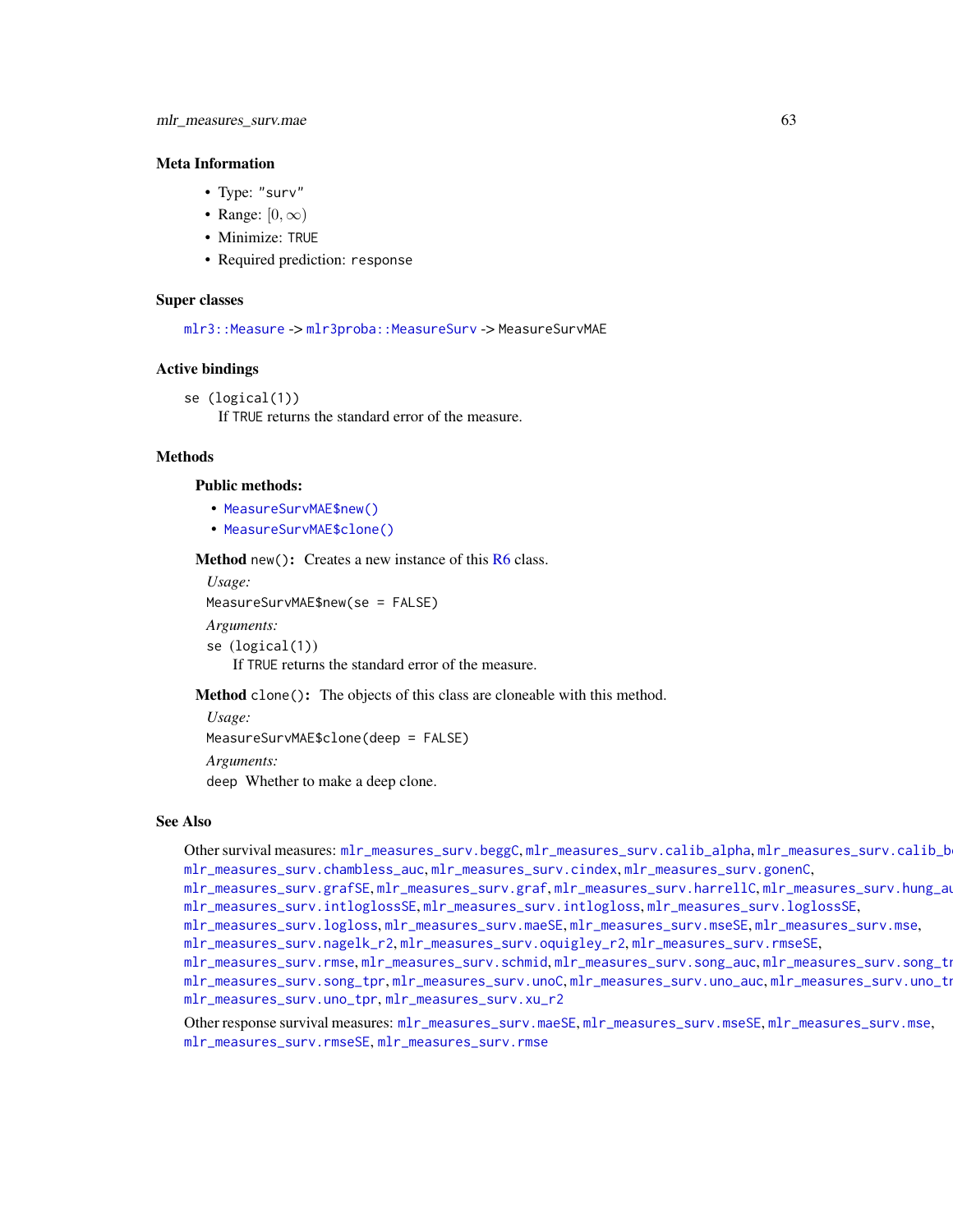```
mlr_measures_surv.maeSE
```
*Standard Error of Mean Absolute Error Survival Measure*

# Description

Calculates the standard error of [MeasureSurvMAE.](#page-61-1)

The standard error of the MAE, L, is approximated via

 $se(L) = sd(L)/$ √ N

Censored observations in the test set are ignored.

#### **Dictionary**

This [Measure](#page-0-0) can be instantiated via the [dictionary](#page-0-0) [mlr\\_measures](#page-0-0) or with the associated sugar function [msr\(\):](#page-0-0)

```
MeasureSurvMAESE$new()
mlr_measures$get("surv.maeSE")
msr("surv.maeSE")
```
### Meta Information

- Type: "surv"
- Range:  $[0, \infty)$
- Minimize: TRUE
- Required prediction: response

# Super classes

[mlr3::Measure](#page-0-0) -> [mlr3proba::MeasureSurv](#page-0-0) -> MeasureSurvMAESE

# **Methods**

# Public methods:

- [MeasureSurvMAESE\\$new\(\)](#page-7-0)
- [MeasureSurvMAESE\\$clone\(\)](#page-8-0)

Method new(): Creates a new instance of this [R6](#page-0-0) class.

*Usage:*

MeasureSurvMAESE\$new()

Method clone(): The objects of this class are cloneable with this method.

*Usage:* MeasureSurvMAESE\$clone(deep = FALSE) *Arguments:* deep Whether to make a deep clone.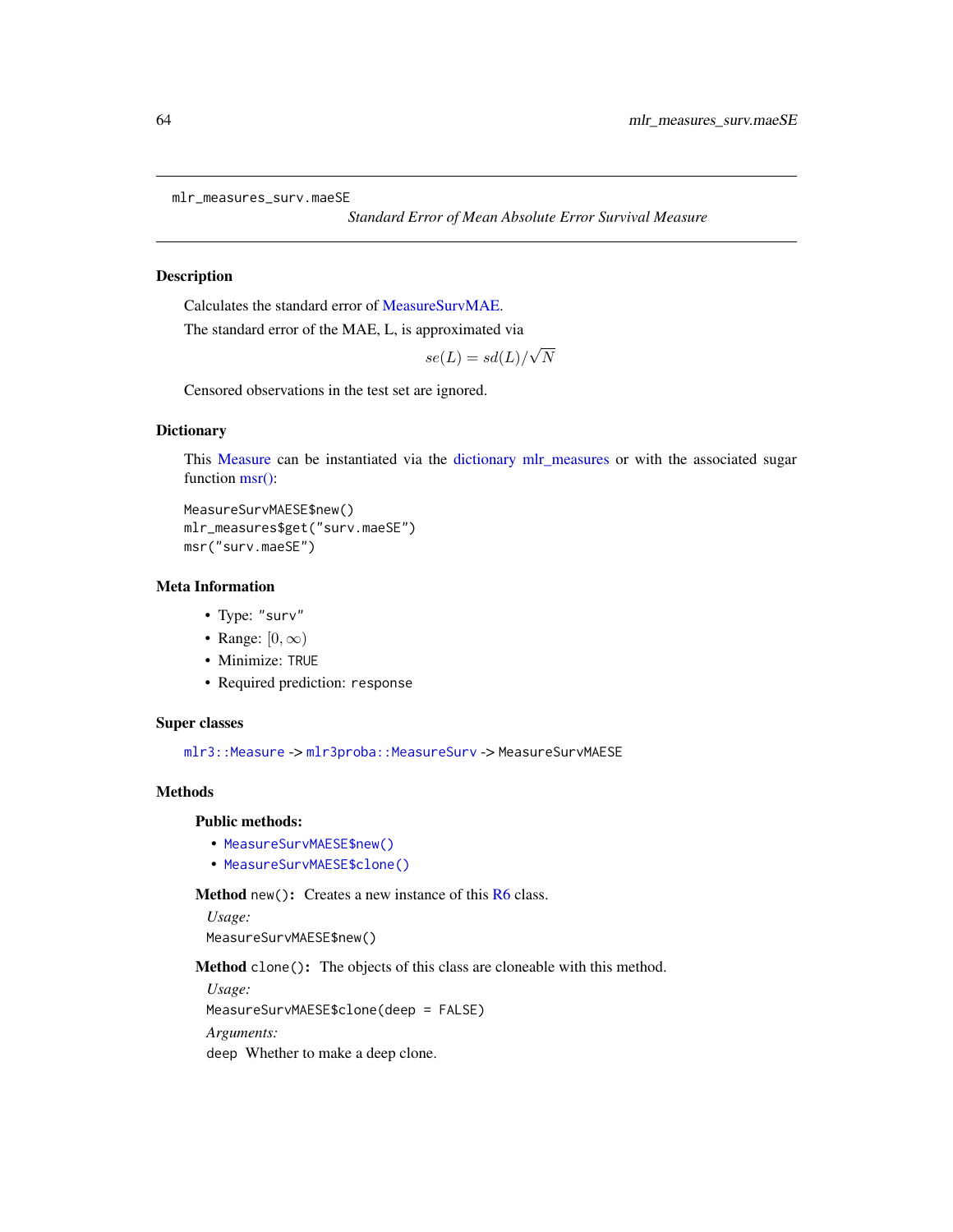#### See Also

Other survival measures: [mlr\\_measures\\_surv.beggC](#page-35-0), [mlr\\_measures\\_surv.calib\\_alpha](#page-36-0), mlr\_measures\_surv.calib\_b [mlr\\_measures\\_surv.chambless\\_auc](#page-40-0), [mlr\\_measures\\_surv.cindex](#page-42-0), [mlr\\_measures\\_surv.gonenC](#page-44-0),

[mlr\\_measures\\_surv.grafSE](#page-48-0), [mlr\\_measures\\_surv.graf](#page-46-0), [mlr\\_measures\\_surv.harrellC](#page-50-0), [mlr\\_measures\\_surv.hung\\_auc](#page-51-0), [mlr\\_measures\\_surv.intloglossSE](#page-56-0), [mlr\\_measures\\_surv.intlogloss](#page-53-0), [mlr\\_measures\\_surv.loglossSE](#page-60-0),

[mlr\\_measures\\_surv.logloss](#page-58-0), [mlr\\_measures\\_surv.mae](#page-61-0), [mlr\\_measures\\_surv.mseSE](#page-66-0), [mlr\\_measures\\_surv.mse](#page-64-0),

[mlr\\_measures\\_surv.nagelk\\_r2](#page-67-0), [mlr\\_measures\\_surv.oquigley\\_r2](#page-69-0), [mlr\\_measures\\_surv.rmseSE](#page-72-0),

[mlr\\_measures\\_surv.rmse](#page-70-0), [mlr\\_measures\\_surv.schmid](#page-73-0), [mlr\\_measures\\_surv.song\\_auc](#page-76-0), mlr\_measures\_surv.song\_tn [mlr\\_measures\\_surv.song\\_tpr](#page-80-0), [mlr\\_measures\\_surv.unoC](#page-82-0), [mlr\\_measures\\_surv.uno\\_auc](#page-83-0), mlr\_measures\_surv.uno\_tn [mlr\\_measures\\_surv.uno\\_tpr](#page-87-0), [mlr\\_measures\\_surv.xu\\_r2](#page-89-0)

Other response survival measures: [mlr\\_measures\\_surv.mae](#page-61-0), [mlr\\_measures\\_surv.mseSE](#page-66-0), [mlr\\_measures\\_surv.mse](#page-64-0), [mlr\\_measures\\_surv.rmseSE](#page-72-0), [mlr\\_measures\\_surv.rmse](#page-70-0)

<span id="page-64-0"></span>mlr\_measures\_surv.mse *Mean Squared Error Survival Measure*

### <span id="page-64-1"></span>**Description**

Calculates the mean squared error (MSE).

The MSE is defined by

$$
\frac{1}{n}\sum ((t-\hat{t})^2)
$$

where t is the true value and  $\hat{t}$  is the prediction.

Censored observations in the test set are ignored.

### **Dictionary**

This [Measure](#page-0-0) can be instantiated via the [dictionary](#page-0-0) [mlr\\_measures](#page-0-0) or with the associated sugar function [msr\(\):](#page-0-0)

MeasureSurvMSE\$new() mlr\_measures\$get("surv.mse") msr("surv.mse")

#### Meta Information

- Type: "surv"
- Range:  $[0, \infty)$
- Minimize: TRUE
- Required prediction: response

### Super classes

[mlr3::Measure](#page-0-0) -> [mlr3proba::MeasureSurv](#page-0-0) -> MeasureSurvMSE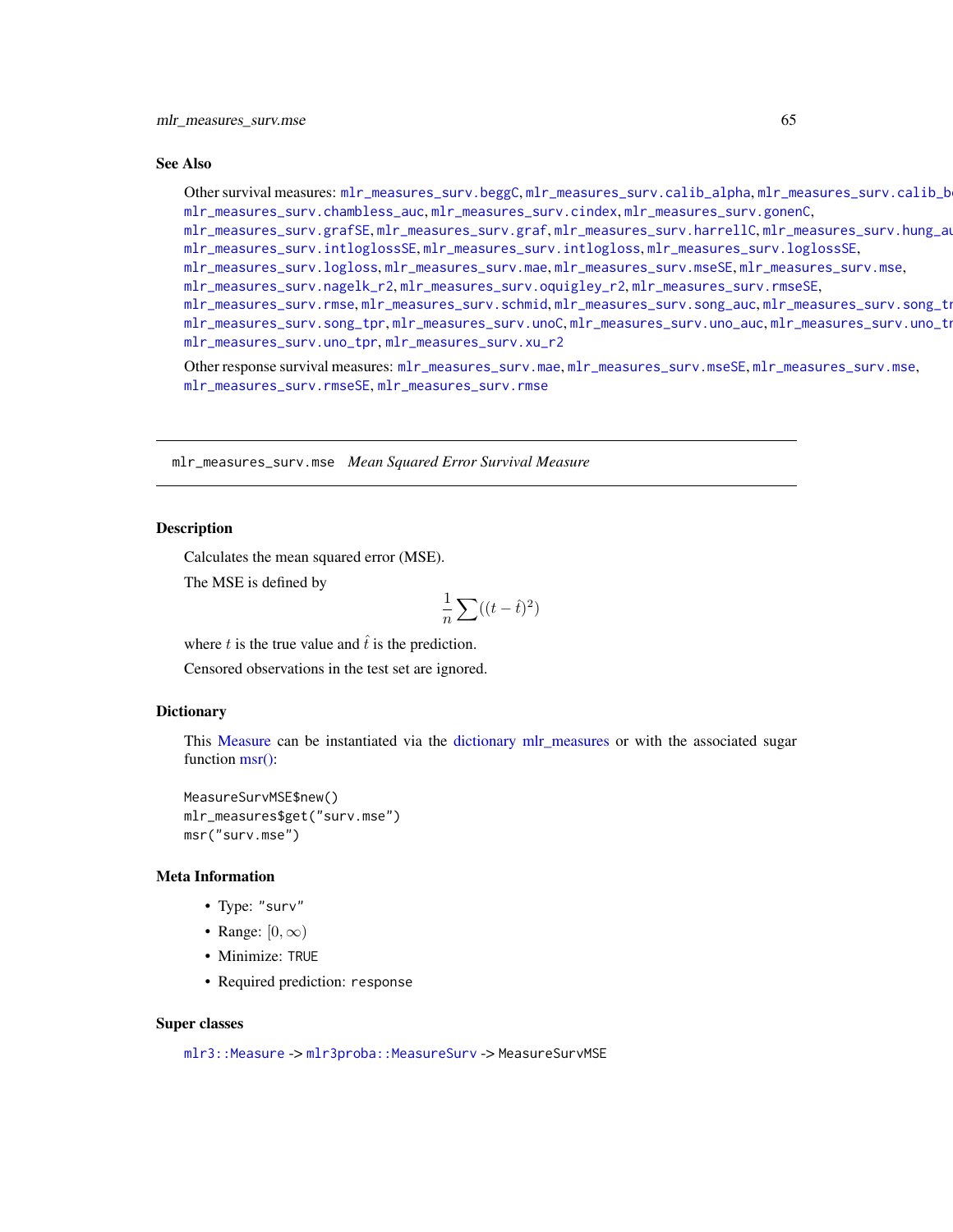### Active bindings

se (logical(1)) If TRUE returns the standard error of the measure.

# **Methods**

# Public methods:

- [MeasureSurvMSE\\$new\(\)](#page-7-0)
- [MeasureSurvMSE\\$clone\(\)](#page-8-0)

Method new(): Creates a new instance of this [R6](#page-0-0) class.

*Usage:*

MeasureSurvMSE\$new(se = FALSE)

*Arguments:*

```
se (logical(1))
   If TRUE returns the standard error of the measure.
```
Method clone(): The objects of this class are cloneable with this method.

*Usage:*

MeasureSurvMSE\$clone(deep = FALSE)

*Arguments:*

deep Whether to make a deep clone.

# See Also

Other survival measures: [mlr\\_measures\\_surv.beggC](#page-35-0), [mlr\\_measures\\_surv.calib\\_alpha](#page-36-0), mlr\_measures\_surv.calib\_b [mlr\\_measures\\_surv.chambless\\_auc](#page-40-0), [mlr\\_measures\\_surv.cindex](#page-42-0), [mlr\\_measures\\_surv.gonenC](#page-44-0),

[mlr\\_measures\\_surv.grafSE](#page-48-0), [mlr\\_measures\\_surv.graf](#page-46-0), [mlr\\_measures\\_surv.harrellC](#page-50-0), [mlr\\_measures\\_surv.hung\\_auc](#page-51-0), [mlr\\_measures\\_surv.intloglossSE](#page-56-0), [mlr\\_measures\\_surv.intlogloss](#page-53-0), [mlr\\_measures\\_surv.loglossSE](#page-60-0),

[mlr\\_measures\\_surv.logloss](#page-58-0), [mlr\\_measures\\_surv.maeSE](#page-63-0), [mlr\\_measures\\_surv.mae](#page-61-0), [mlr\\_measures\\_surv.mseSE](#page-66-0),

[mlr\\_measures\\_surv.nagelk\\_r2](#page-67-0), [mlr\\_measures\\_surv.oquigley\\_r2](#page-69-0), [mlr\\_measures\\_surv.rmseSE](#page-72-0),

[mlr\\_measures\\_surv.rmse](#page-70-0), [mlr\\_measures\\_surv.schmid](#page-73-0), [mlr\\_measures\\_surv.song\\_auc](#page-76-0), mlr\_measures\_surv.song\_tn [mlr\\_measures\\_surv.song\\_tpr](#page-80-0),[mlr\\_measures\\_surv.unoC](#page-82-0),[mlr\\_measures\\_surv.uno\\_auc](#page-83-0),mlr\_measures\_surv.uno\_tn [mlr\\_measures\\_surv.uno\\_tpr](#page-87-0), [mlr\\_measures\\_surv.xu\\_r2](#page-89-0)

Other response survival measures: [mlr\\_measures\\_surv.maeSE](#page-63-0), [mlr\\_measures\\_surv.mae](#page-61-0), [mlr\\_measures\\_surv.mseSE](#page-66-0), [mlr\\_measures\\_surv.rmseSE](#page-72-0), [mlr\\_measures\\_surv.rmse](#page-70-0)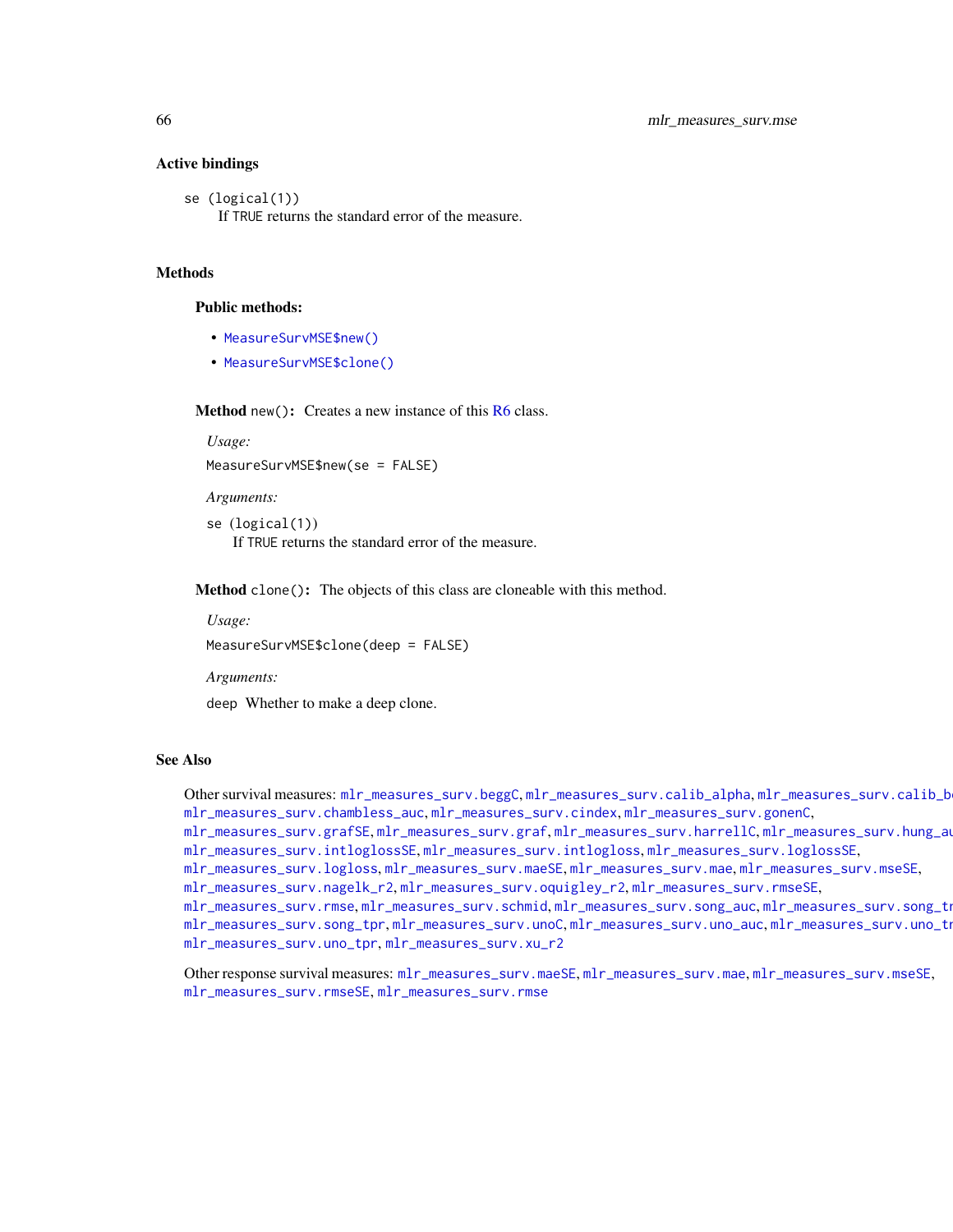<span id="page-66-0"></span>mlr\_measures\_surv.mseSE

*Standard Error of Mean Squared Error Survival Measure*

# Description

Calculates the standard error of [MeasureSurvMSE.](#page-64-1)

The standard error of the MSE, L, is approximated via

 $se(L) = sd(L)/$ √ N

Censored observations in the test set are ignored.

### **Dictionary**

This [Measure](#page-0-0) can be instantiated via the [dictionary](#page-0-0) [mlr\\_measures](#page-0-0) or with the associated sugar function [msr\(\):](#page-0-0)

```
MeasureSurvMSESE$new()
mlr_measures$get("surv.mseSE")
msr("surv.mseSE")
```
#### Meta Information

- Type: "surv"
- Range:  $[0, \infty)$
- Minimize: TRUE
- Required prediction: response

### Super classes

[mlr3::Measure](#page-0-0) -> [mlr3proba::MeasureSurv](#page-0-0) -> MeasureSurvMSESE

# **Methods**

# Public methods:

- [MeasureSurvMSESE\\$new\(\)](#page-7-0)
- [MeasureSurvMSESE\\$clone\(\)](#page-8-0)

Method new(): Creates a new instance of this [R6](#page-0-0) class.

*Usage:*

MeasureSurvMSESE\$new()

Method clone(): The objects of this class are cloneable with this method.

*Usage:* MeasureSurvMSESE\$clone(deep = FALSE) *Arguments:*

deep Whether to make a deep clone.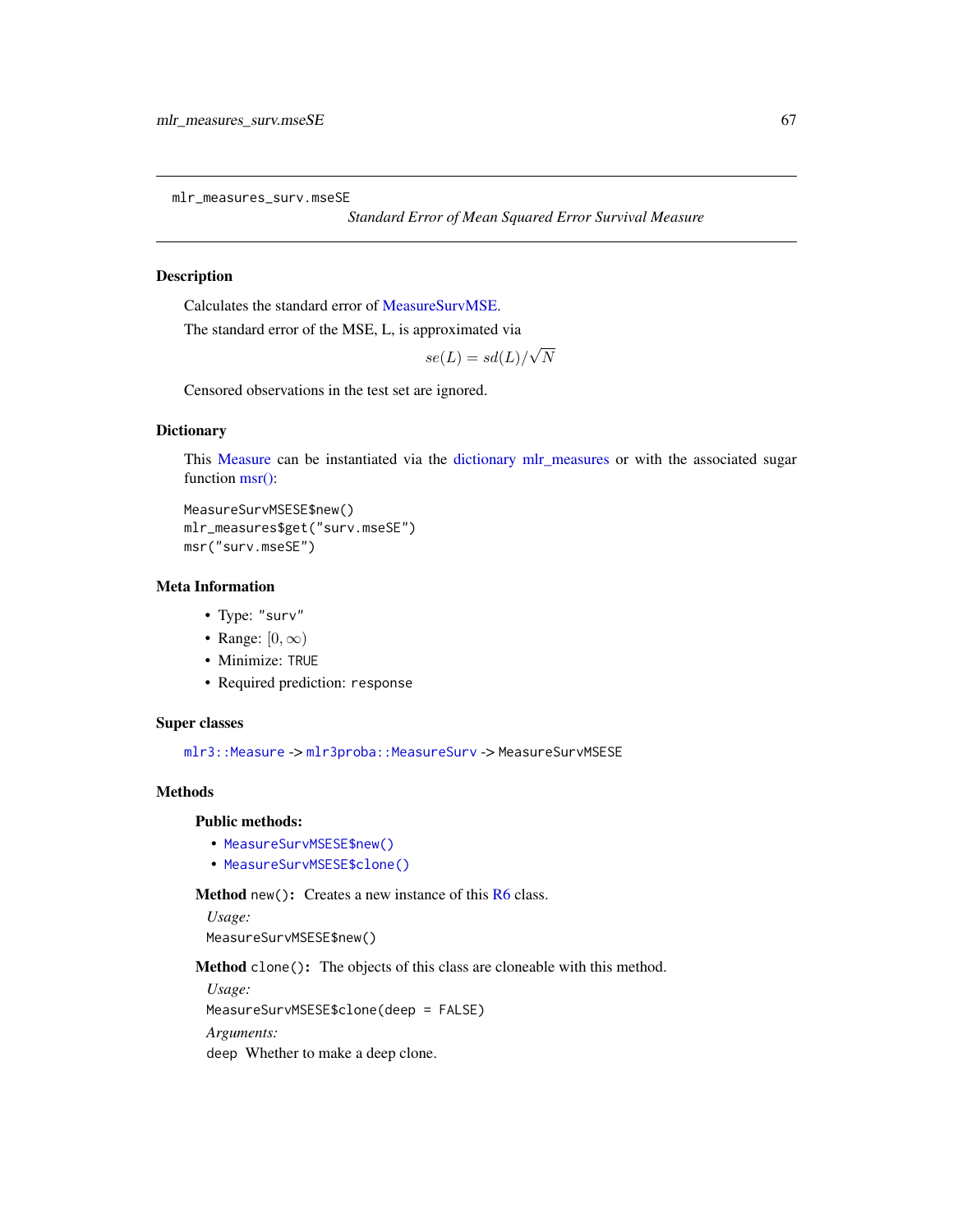# See Also

Other survival measures: [mlr\\_measures\\_surv.beggC](#page-35-0), [mlr\\_measures\\_surv.calib\\_alpha](#page-36-0), mlr\_measures\_surv.calib\_b [mlr\\_measures\\_surv.chambless\\_auc](#page-40-0), [mlr\\_measures\\_surv.cindex](#page-42-0), [mlr\\_measures\\_surv.gonenC](#page-44-0),

[mlr\\_measures\\_surv.grafSE](#page-48-0), [mlr\\_measures\\_surv.graf](#page-46-0), [mlr\\_measures\\_surv.harrellC](#page-50-0), [mlr\\_measures\\_surv.hung\\_auc](#page-51-0), [mlr\\_measures\\_surv.intloglossSE](#page-56-0), [mlr\\_measures\\_surv.intlogloss](#page-53-0), [mlr\\_measures\\_surv.loglossSE](#page-60-0),

[mlr\\_measures\\_surv.logloss](#page-58-0), [mlr\\_measures\\_surv.maeSE](#page-63-0), [mlr\\_measures\\_surv.mae](#page-61-0), [mlr\\_measures\\_surv.mse](#page-64-0),

[mlr\\_measures\\_surv.nagelk\\_r2](#page-67-0), [mlr\\_measures\\_surv.oquigley\\_r2](#page-69-0), [mlr\\_measures\\_surv.rmseSE](#page-72-0),

[mlr\\_measures\\_surv.rmse](#page-70-0), [mlr\\_measures\\_surv.schmid](#page-73-0), [mlr\\_measures\\_surv.song\\_auc](#page-76-0), mlr\_measures\_surv.song\_tn [mlr\\_measures\\_surv.song\\_tpr](#page-80-0), [mlr\\_measures\\_surv.unoC](#page-82-0), [mlr\\_measures\\_surv.uno\\_auc](#page-83-0), mlr\_measures\_surv.uno\_tn [mlr\\_measures\\_surv.uno\\_tpr](#page-87-0), [mlr\\_measures\\_surv.xu\\_r2](#page-89-0)

Other response survival measures: [mlr\\_measures\\_surv.maeSE](#page-63-0), [mlr\\_measures\\_surv.mae](#page-61-0), [mlr\\_measures\\_surv.mse](#page-64-0), [mlr\\_measures\\_surv.rmseSE](#page-72-0), [mlr\\_measures\\_surv.rmse](#page-70-0)

<span id="page-67-0"></span>mlr\_measures\_surv.nagelk\_r2 *Nagelkerke's R2 Survival Measure*

#### Description

Calls survAUC:: Nagelk().

Assumes Cox PH model specification.

#### Details

All measures implemented from **[survAUC](https://CRAN.R-project.org/package=survAUC)** should be used with care, we are aware of problems in implementation that sometimes cause fatal errors in R. In future updates these measures will all be re-written and implemented directly in mlr3proba.

#### **Dictionary**

This [Measure](#page-0-0) can be instantiated via the [dictionary](#page-0-0) [mlr\\_measures](#page-0-0) or with the associated sugar function [msr\(\):](#page-0-0)

```
MeasureSurvNagelkR2$new()
mlr_measures$get("surv.nagelk_r2")
msr("surv.nagelk_r2")
```
#### Meta Information

- Type: "surv"
- Range:  $[0, 1]$
- Minimize: FALSE
- Required prediction: lp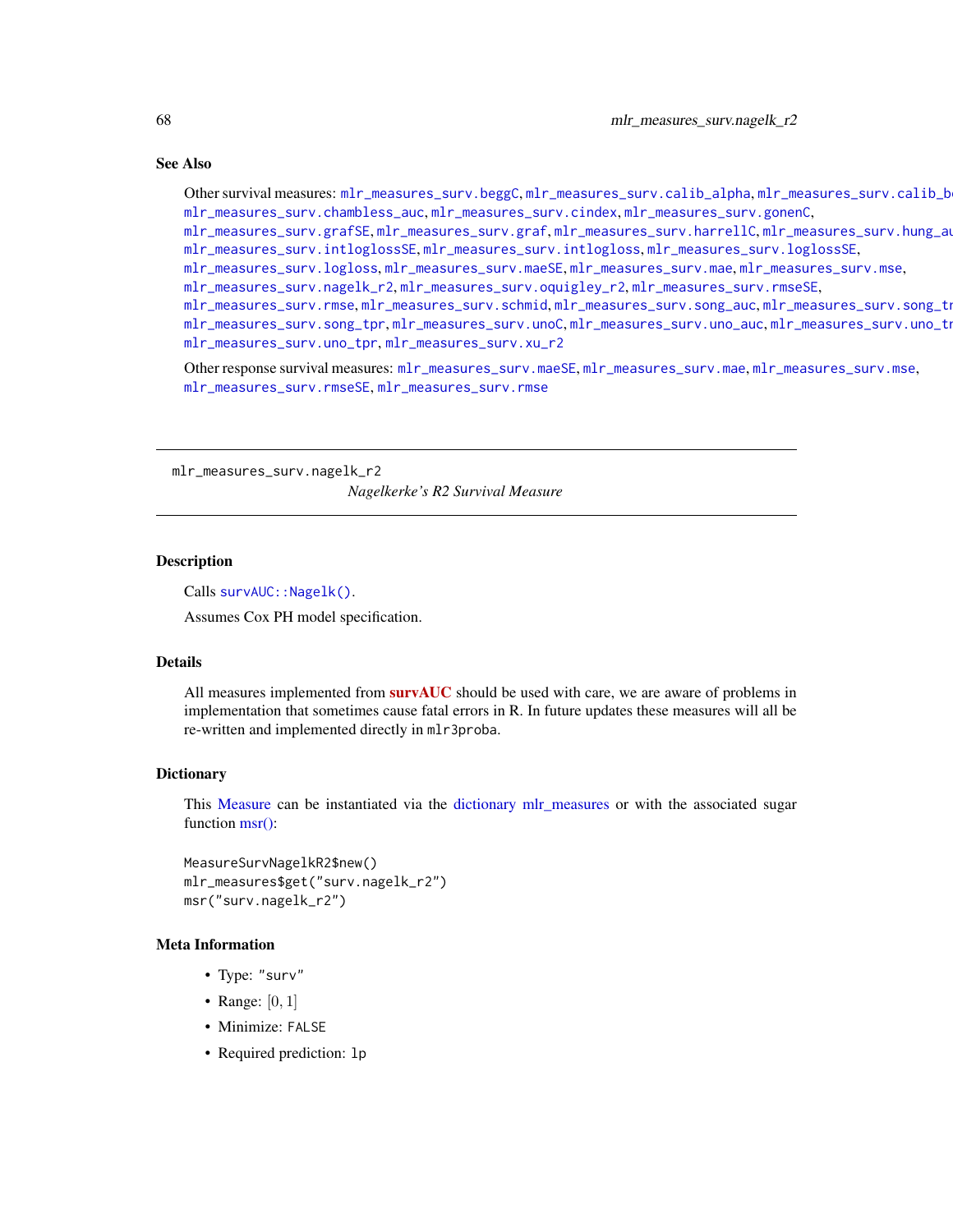#### Super classes

[mlr3::Measure](#page-0-0) -> [mlr3proba::MeasureSurv](#page-0-0) -> MeasureSurvNagelkR2

#### Methods

# Public methods:

- [MeasureSurvNagelkR2\\$new\(\)](#page-7-0)
- [MeasureSurvNagelkR2\\$clone\(\)](#page-8-0)

**Method** new(): Creates a new instance of this  $R6$  class.

*Usage:*

MeasureSurvNagelkR2\$new()

Method clone(): The objects of this class are cloneable with this method.

*Usage:*

```
MeasureSurvNagelkR2$clone(deep = FALSE)
```
*Arguments:*

deep Whether to make a deep clone.

### References

Nagelkerke NJ, others (1991). "A note on a general definition of the coefficient of determination." *Biometrika*, 78(3), 691–692.

### See Also

Other survival measures: [mlr\\_measures\\_surv.beggC](#page-35-0), [mlr\\_measures\\_surv.calib\\_alpha](#page-36-0), mlr\_measures\_surv.calib\_b [mlr\\_measures\\_surv.chambless\\_auc](#page-40-0), [mlr\\_measures\\_surv.cindex](#page-42-0), [mlr\\_measures\\_surv.gonenC](#page-44-0), [mlr\\_measures\\_surv.grafSE](#page-48-0), [mlr\\_measures\\_surv.graf](#page-46-0), [mlr\\_measures\\_surv.harrellC](#page-50-0), [mlr\\_measures\\_surv.hung\\_auc](#page-51-0), [mlr\\_measures\\_surv.intloglossSE](#page-56-0), [mlr\\_measures\\_surv.intlogloss](#page-53-0), [mlr\\_measures\\_surv.loglossSE](#page-60-0), [mlr\\_measures\\_surv.logloss](#page-58-0), [mlr\\_measures\\_surv.maeSE](#page-63-0), [mlr\\_measures\\_surv.mae](#page-61-0), [mlr\\_measures\\_surv.mseSE](#page-66-0), [mlr\\_measures\\_surv.mse](#page-64-0), [mlr\\_measures\\_surv.oquigley\\_r2](#page-69-0), [mlr\\_measures\\_surv.rmseSE](#page-72-0), [mlr\\_measures\\_surv.rmse](#page-70-0), [mlr\\_measures\\_surv.schmid](#page-73-0), [mlr\\_measures\\_surv.song\\_auc](#page-76-0), [mlr\\_measures\\_surv.song\\_tnr](#page-78-0), [mlr\\_measures\\_surv.song\\_tpr](#page-80-0),[mlr\\_measures\\_surv.unoC](#page-82-0),[mlr\\_measures\\_surv.uno\\_auc](#page-83-0),mlr\_measures\_surv.uno\_tn

```
mlr_measures_surv.uno_tpr, mlr_measures_surv.xu_r2
```
Other R2 survival measures: [mlr\\_measures\\_surv.oquigley\\_r2](#page-69-0), [mlr\\_measures\\_surv.xu\\_r2](#page-89-0)

Other lp survival measures: [mlr\\_measures\\_surv.beggC](#page-35-0), [mlr\\_measures\\_surv.calib\\_beta](#page-38-0), mlr\_measures\_surv.chambl [mlr\\_measures\\_surv.gonenC](#page-44-0), [mlr\\_measures\\_surv.hung\\_auc](#page-51-0), [mlr\\_measures\\_surv.oquigley\\_r2](#page-69-0), [mlr\\_measures\\_surv.song\\_auc](#page-76-0), [mlr\\_measures\\_surv.song\\_tnr](#page-78-0), [mlr\\_measures\\_surv.song\\_tpr](#page-80-0), [mlr\\_measures\\_surv.uno\\_auc](#page-83-0), [mlr\\_measures\\_surv.uno\\_tnr](#page-85-0), [mlr\\_measures\\_surv.uno\\_tpr](#page-87-0), [mlr\\_measures\\_surv.xu\\_r2](#page-89-0)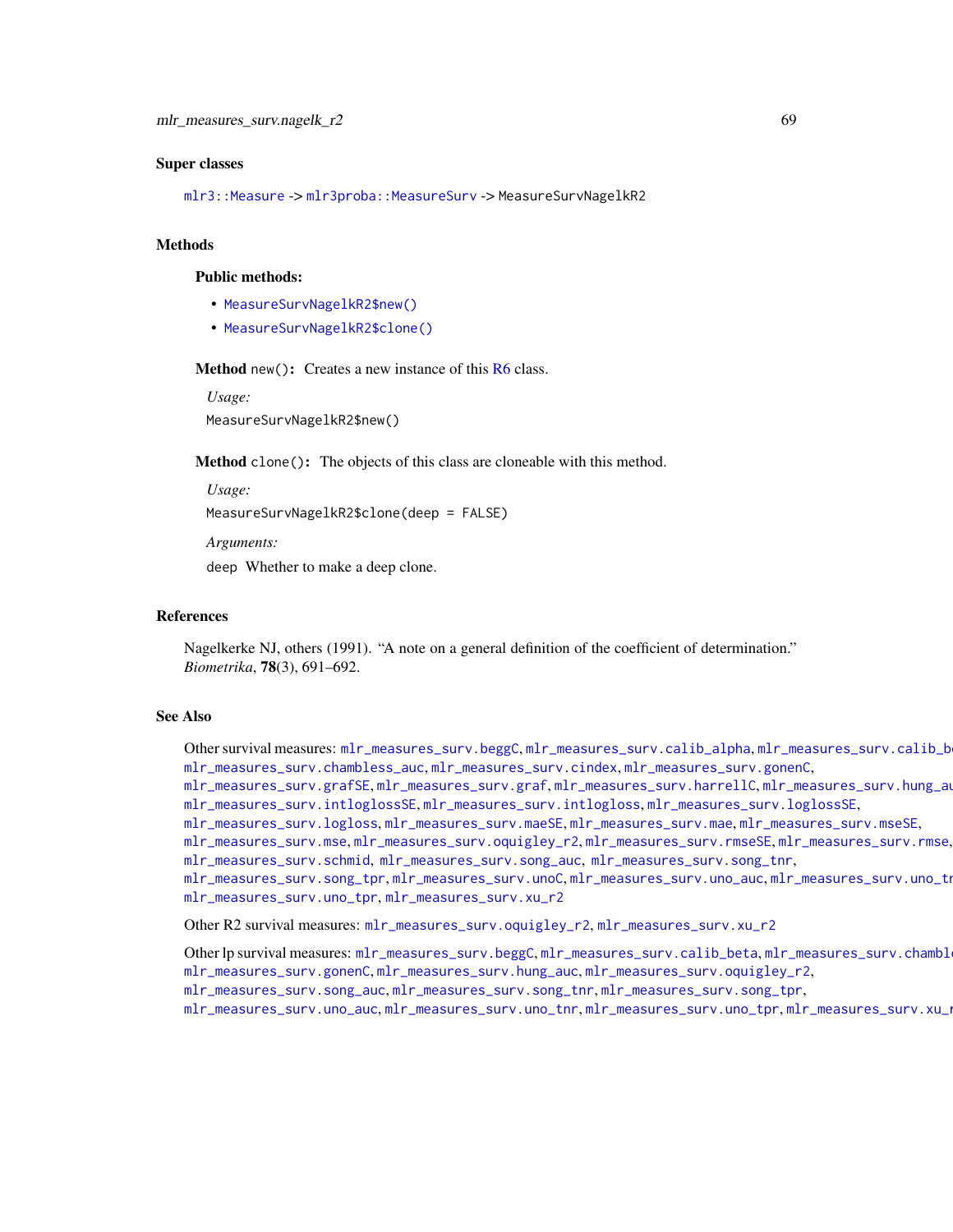<span id="page-69-0"></span>mlr\_measures\_surv.oquigley\_r2

*O'Quigley, Xu, and Stare's R2 Survival Measure*

# Description

Calls survAUC:: 0XS().

Assumes Cox PH model specification.

# Details

All measures implemented from [survAUC](https://CRAN.R-project.org/package=survAUC) should be used with care, we are aware of problems in implementation that sometimes cause fatal errors in R. In future updates these measures will all be re-written and implemented directly in mlr3proba.

### **Dictionary**

This [Measure](#page-0-0) can be instantiated via the [dictionary](#page-0-0) [mlr\\_measures](#page-0-0) or with the associated sugar function [msr\(\):](#page-0-0)

```
MeasureSurvOQuigleyR2$new()
mlr_measures$get("surv.oquigley_r2")
msr("surv.oquigley_r2")
```
# Meta Information

- Type: "surv"
- Range:  $[0, 1]$
- Minimize: FALSE
- Required prediction: lp

# Super classes

[mlr3::Measure](#page-0-0) -> [mlr3proba::MeasureSurv](#page-0-0) -> MeasureSurvOQuigleyR2

# Methods

# Public methods:

- [MeasureSurvOQuigleyR2\\$new\(\)](#page-7-0)
- [MeasureSurvOQuigleyR2\\$clone\(\)](#page-8-0)

Method new(): Creates a new instance of this [R6](#page-0-0) class.

```
Usage:
MeasureSurvOQuigleyR2$new()
```
Method clone(): The objects of this class are cloneable with this method.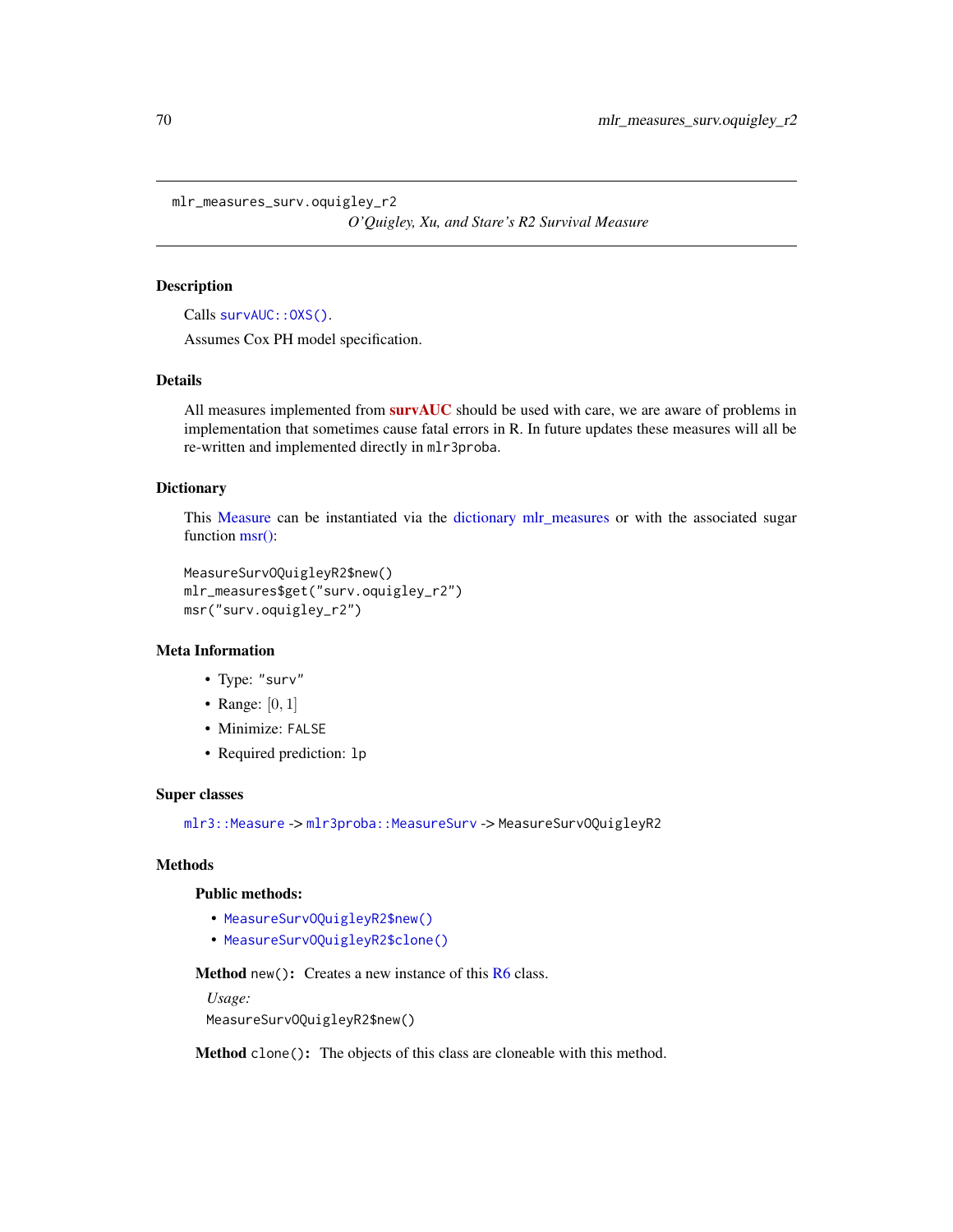*Usage:*

MeasureSurvOQuigleyR2\$clone(deep = FALSE)

*Arguments:*

deep Whether to make a deep clone.

### References

O'Quigley J, Xu R, Stare J (2005). "Explained randomness in proportional hazards models." *Statistics in Medicine*, 24(3), 479–489. doi: [10.1002/sim.1946.](https://doi.org/10.1002/sim.1946)

### See Also

```
mlr_measures_surv.beggCmlr_measures_surv.calib_alpha, mlr_measures_surv.calib_b
mlr_measures_surv.chambless_auc, mlr_measures_surv.cindex, mlr_measures_surv.gonenC,
mlr_measures_surv.grafSE, mlr_measures_surv.graf, mlr_measures_surv.harrellC, mlr_measures_surv.hung_auc,
mlr_measures_surv.intloglossSE, mlr_measures_surv.intlogloss, mlr_measures_surv.loglossSE,
mlr_measures_surv.logloss, mlr_measures_surv.maeSE, mlr_measures_surv.mae, mlr_measures_surv.mseSE,
mlr_measures_surv.mse, mlr_measures_surv.nagelk_r2, mlr_measures_surv.rmseSE, mlr_measures_surv.rmse,
mlr_measures_surv.schmid, mlr_measures_surv.song_auc, mlr_measures_surv.song_tnr,
mlr_measures_surv.song_tprmlr_measures_surv.unoCmlr_measures_surv.uno_auc,mlr_measures_surv.uno_tn
mlr_measures_surv.uno_tpr, mlr_measures_surv.xu_r2
```
Other R2 survival measures: [mlr\\_measures\\_surv.nagelk\\_r2](#page-67-0), [mlr\\_measures\\_surv.xu\\_r2](#page-89-0)

Other lp survival measures: [mlr\\_measures\\_surv.beggC](#page-35-0), [mlr\\_measures\\_surv.calib\\_beta](#page-38-0), mlr\_measures\_surv.chambl [mlr\\_measures\\_surv.gonenC](#page-44-0), [mlr\\_measures\\_surv.hung\\_auc](#page-51-0), [mlr\\_measures\\_surv.nagelk\\_r2](#page-67-0), [mlr\\_measures\\_surv.song\\_auc](#page-76-0), [mlr\\_measures\\_surv.song\\_tnr](#page-78-0), [mlr\\_measures\\_surv.song\\_tpr](#page-80-0), [mlr\\_measures\\_surv.uno\\_auc](#page-83-0), [mlr\\_measures\\_surv.uno\\_tnr](#page-85-0), [mlr\\_measures\\_surv.uno\\_tpr](#page-87-0), [mlr\\_measures\\_surv.xu\\_r2](#page-89-0)

<span id="page-70-0"></span>mlr\_measures\_surv.rmse

*Root Mean Squared Error Survival Measure*

### Description

Calculates the root mean squared error (RMSE).

The RMSE is defined by

$$
\sqrt{\frac{1}{n}\sum((t-\hat{t})^2)}
$$

where t is the true value and  $\hat{t}$  is the prediction.

Censored observations in the test set are ignored.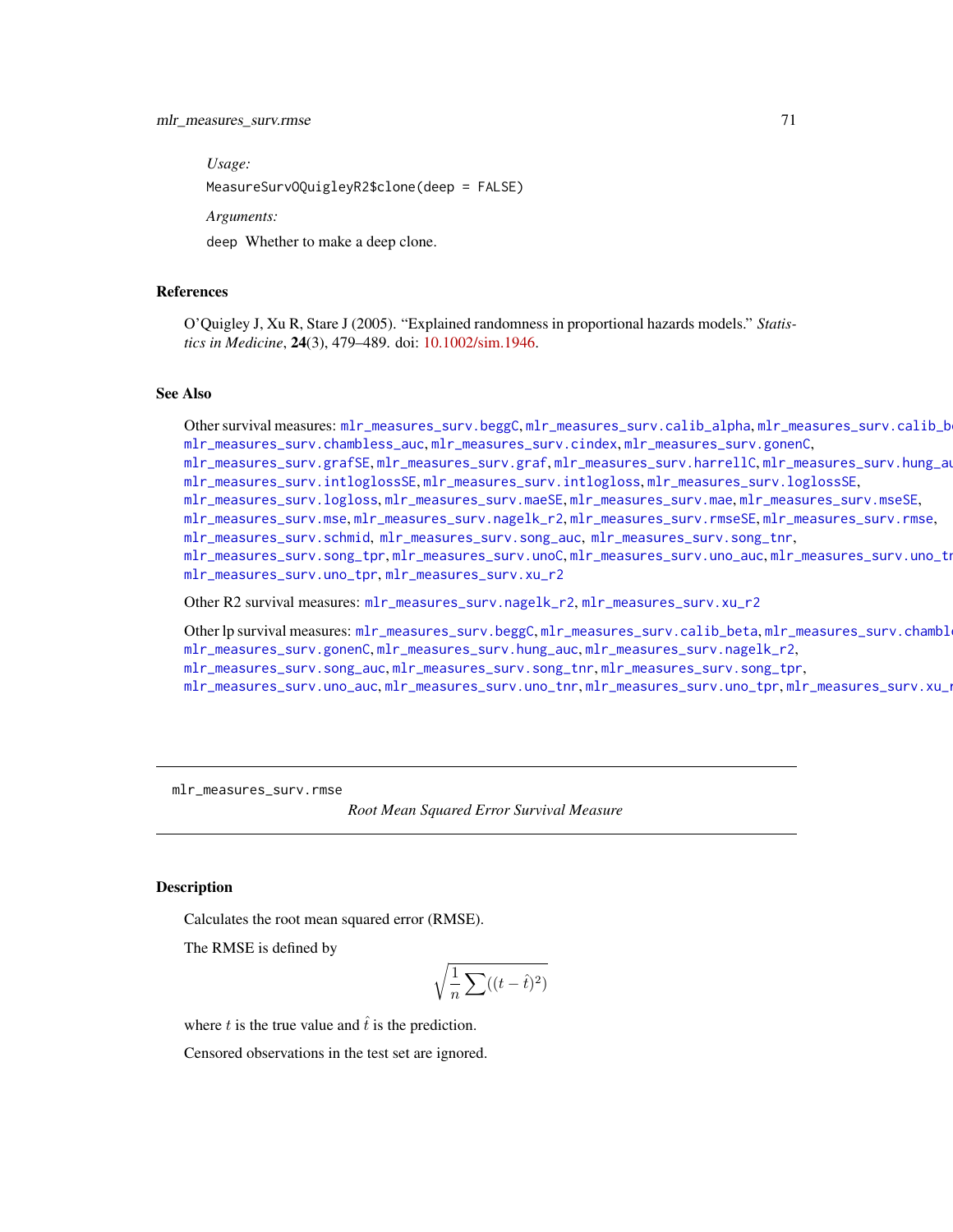### **Dictionary**

This [Measure](#page-0-0) can be instantiated via the [dictionary](#page-0-0) [mlr\\_measures](#page-0-0) or with the associated sugar function [msr\(\):](#page-0-0)

```
MeasureSurvRMSE$new()
mlr_measures$get("surv.rmse")
msr("surv.rmse")
```
# Meta Information

- Type: "surv"
- Range:  $[0, \infty)$
- Minimize: TRUE
- Required prediction: response

# Super classes

[mlr3::Measure](#page-0-0) -> [mlr3proba::MeasureSurv](#page-0-0) -> MeasureSurvRMSE

# Active bindings

```
se (logical(1))
```
If TRUE returns the standard error of the measure.

# Methods

# Public methods:

- [MeasureSurvRMSE\\$new\(\)](#page-7-0)
- [MeasureSurvRMSE\\$clone\(\)](#page-8-0)

Method new(): Creates a new instance of this [R6](#page-0-0) class.

### *Usage:*

MeasureSurvRMSE\$new(se = FALSE)

*Arguments:*

```
se (logical(1))
    If TRUE returns the standard error of the measure.
```
Method clone(): The objects of this class are cloneable with this method.

*Usage:* MeasureSurvRMSE\$clone(deep = FALSE)

*Arguments:*

deep Whether to make a deep clone.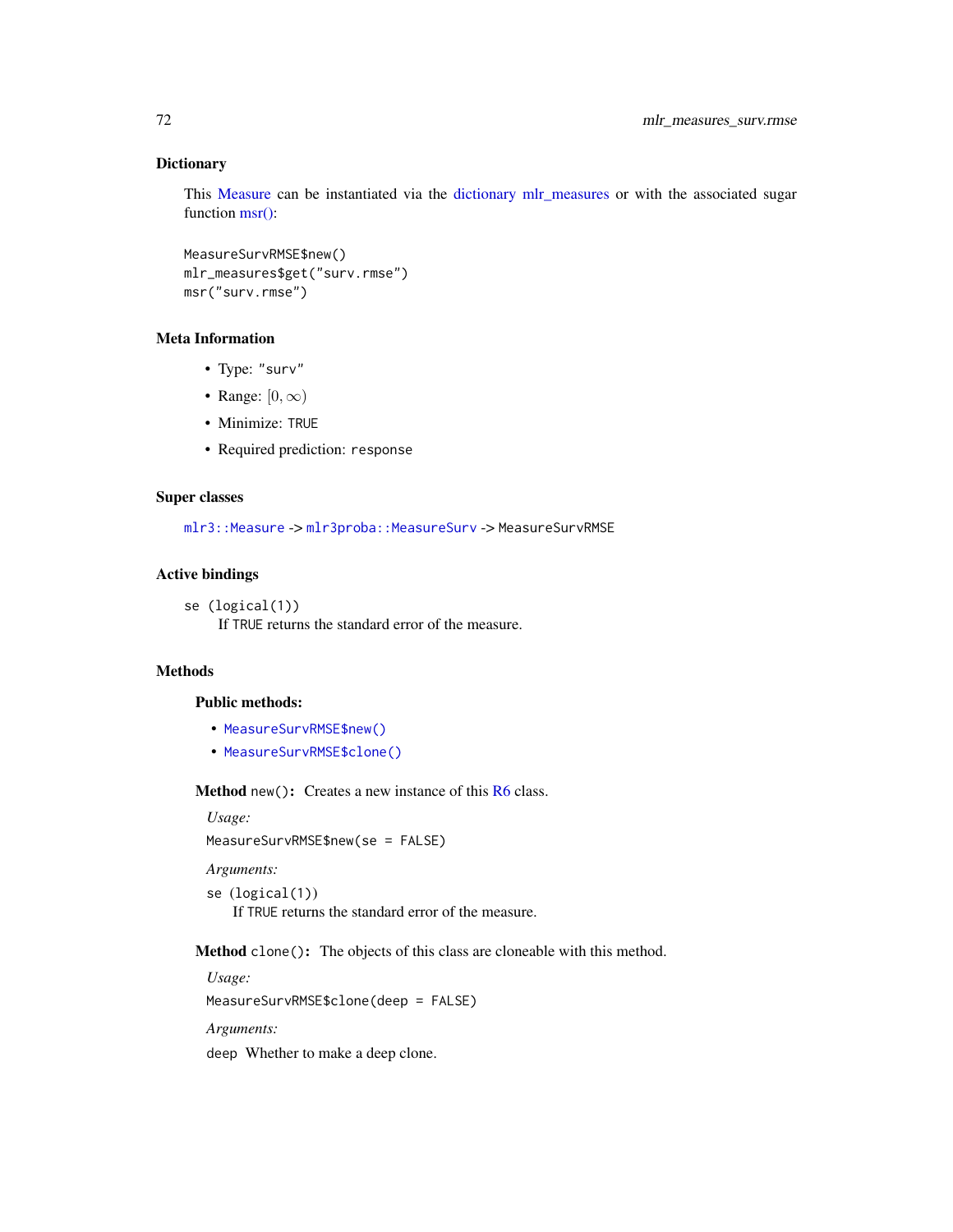#### See Also

Other survival measures: [mlr\\_measures\\_surv.beggC](#page-35-0), [mlr\\_measures\\_surv.calib\\_alpha](#page-36-0), [mlr\\_measures\\_surv.calib\\_beta](#page-38-0), [mlr\\_measures\\_surv.chambless\\_auc](#page-40-0), [mlr\\_measures\\_surv.cindex](#page-42-0), [mlr\\_measures\\_surv.gonenC](#page-44-0),

[mlr\\_measures\\_surv.grafSE](#page-48-0), [mlr\\_measures\\_surv.graf](#page-46-0), [mlr\\_measures\\_surv.harrellC](#page-50-0), [mlr\\_measures\\_surv.hung\\_auc](#page-51-0), [mlr\\_measures\\_surv.intloglossSE](#page-56-0), [mlr\\_measures\\_surv.intlogloss](#page-53-0), [mlr\\_measures\\_surv.loglossSE](#page-60-0),

[mlr\\_measures\\_surv.logloss](#page-58-0), [mlr\\_measures\\_surv.maeSE](#page-63-0), [mlr\\_measures\\_surv.mae](#page-61-0), [mlr\\_measures\\_surv.mseSE](#page-66-0),

[mlr\\_measures\\_surv.mse](#page-64-0), [mlr\\_measures\\_surv.nagelk\\_r2](#page-67-0), [mlr\\_measures\\_surv.oquigley\\_r2](#page-69-0),

[mlr\\_measures\\_surv.rmseSE](#page-72-0), [mlr\\_measures\\_surv.schmid](#page-73-0), [mlr\\_measures\\_surv.song\\_auc](#page-76-0), mlr\_measures\_surv.song [mlr\\_measures\\_surv.song\\_tpr](#page-80-0), [mlr\\_measures\\_surv.unoC](#page-82-0), [mlr\\_measures\\_surv.uno\\_auc](#page-83-0), mlr\_measures\_surv.uno\_tn [mlr\\_measures\\_surv.uno\\_tpr](#page-87-0), [mlr\\_measures\\_surv.xu\\_r2](#page-89-0)

Other response survival measures: [mlr\\_measures\\_surv.maeSE](#page-63-0), [mlr\\_measures\\_surv.mae](#page-61-0), [mlr\\_measures\\_surv.mseSE](#page-66-0), [mlr\\_measures\\_surv.mse](#page-64-0), [mlr\\_measures\\_surv.rmseSE](#page-72-0)

<span id="page-72-0"></span>mlr\_measures\_surv.rmseSE

*Standard Error of Root Mean Squared Error Survival Measure*

#### Description

Calculates the standard error of [MeasureSurvRMSE.](#page-70-0)

The standard error of the RMSE, L, is approximated via first order approximation by

 $sd(RMSE) = Var($ √  $MSE)$ 

Censored observations in the test set are ignored.

#### **Dictionary**

This [Measure](#page-0-0) can be instantiated via the [dictionary](#page-0-0) [mlr\\_measures](#page-0-0) or with the associated sugar function [msr\(\):](#page-0-0)

MeasureSurvRMSESE\$new() mlr\_measures\$get("surv.rmseSE") msr("surv.rmseSE")

#### Meta Information

- Type: "surv"
- Range:  $[0, \infty)$
- Minimize: TRUE
- Required prediction: response

#### Super classes

[mlr3::Measure](#page-0-0) -> [mlr3proba::MeasureSurv](#page-0-0) -> MeasureSurvRMSESE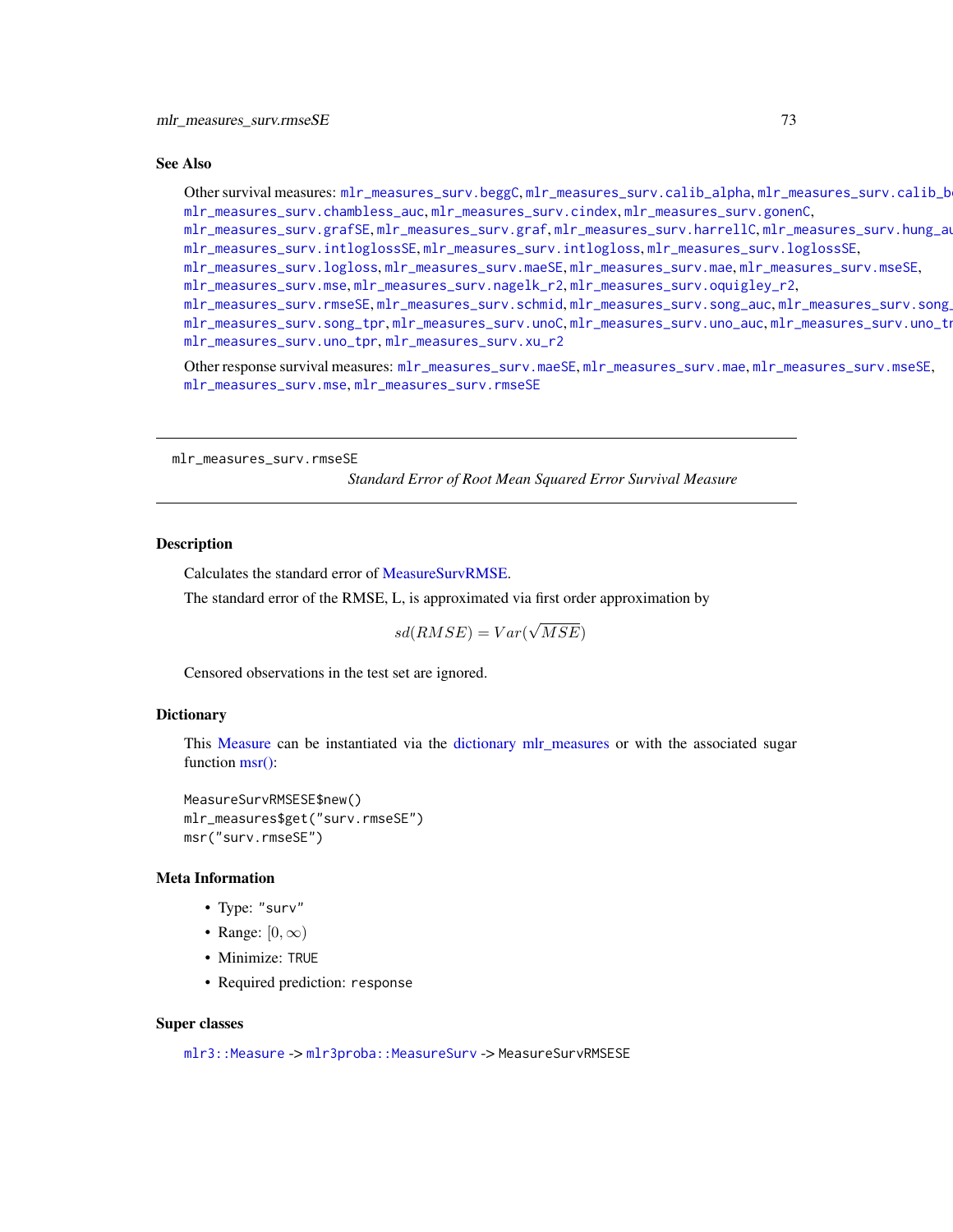## Methods

#### Public methods:

- [MeasureSurvRMSESE\\$new\(\)](#page-7-0)
- [MeasureSurvRMSESE\\$clone\(\)](#page-8-0)

Method new(): Creates a new instance of this [R6](#page-0-0) class.

*Usage:* MeasureSurvRMSESE\$new()

Method clone(): The objects of this class are cloneable with this method.

*Usage:*

MeasureSurvRMSESE\$clone(deep = FALSE)

*Arguments:*

deep Whether to make a deep clone.

## See Also

Other survival measures: [mlr\\_measures\\_surv.beggC](#page-35-0), [mlr\\_measures\\_surv.calib\\_alpha](#page-36-0), mlr\_measures\_surv.calib\_b [mlr\\_measures\\_surv.chambless\\_auc](#page-40-0), [mlr\\_measures\\_surv.cindex](#page-42-0), [mlr\\_measures\\_surv.gonenC](#page-44-0),

[mlr\\_measures\\_surv.grafSE](#page-48-0), [mlr\\_measures\\_surv.graf](#page-46-0), [mlr\\_measures\\_surv.harrellC](#page-50-0), [mlr\\_measures\\_surv.hung\\_auc](#page-51-0), [mlr\\_measures\\_surv.intloglossSE](#page-56-0), [mlr\\_measures\\_surv.intlogloss](#page-53-0), [mlr\\_measures\\_surv.loglossSE](#page-60-0),

[mlr\\_measures\\_surv.logloss](#page-58-0), [mlr\\_measures\\_surv.maeSE](#page-63-0), [mlr\\_measures\\_surv.mae](#page-61-0), [mlr\\_measures\\_surv.mseSE](#page-66-0), [mlr\\_measures\\_surv.mse](#page-64-0), [mlr\\_measures\\_surv.nagelk\\_r2](#page-67-0), [mlr\\_measures\\_surv.oquigley\\_r2](#page-69-0),

[mlr\\_measures\\_surv.rmse](#page-70-1), [mlr\\_measures\\_surv.schmid](#page-73-0), [mlr\\_measures\\_surv.song\\_auc](#page-76-0), mlr\_measures\_surv.song\_tn [mlr\\_measures\\_surv.song\\_tpr](#page-80-0),[mlr\\_measures\\_surv.unoC](#page-82-0),[mlr\\_measures\\_surv.uno\\_auc](#page-83-0),mlr\_measures\_surv.uno\_tn

[mlr\\_measures\\_surv.uno\\_tpr](#page-87-0), [mlr\\_measures\\_surv.xu\\_r2](#page-89-0)

Other response survival measures: [mlr\\_measures\\_surv.maeSE](#page-63-0), [mlr\\_measures\\_surv.mae](#page-61-0), [mlr\\_measures\\_surv.mseSE](#page-66-0), [mlr\\_measures\\_surv.mse](#page-64-0), [mlr\\_measures\\_surv.rmse](#page-70-1)

<span id="page-73-0"></span>mlr\_measures\_surv.schmid

*Integrated Schmid Score Survival Measure*

## **Description**

Calculates the Integrated Schmid Score, aka integrated absolute loss.

For an individual who dies at time  $t$ , with predicted Survival function,  $S$ , the Schmid Score at time  $t^*$  is given by

 $L(S, t|t^*) = [(S(t^*))I(t \le t^*, \delta = 1)(1/G(t))] + [(1 - S(t^*)))I(t > t^*)(1/G(t^*))]$ 

 $#$  nolint where  $G$  is the Kaplan-Meier estimate of the censoring distribution.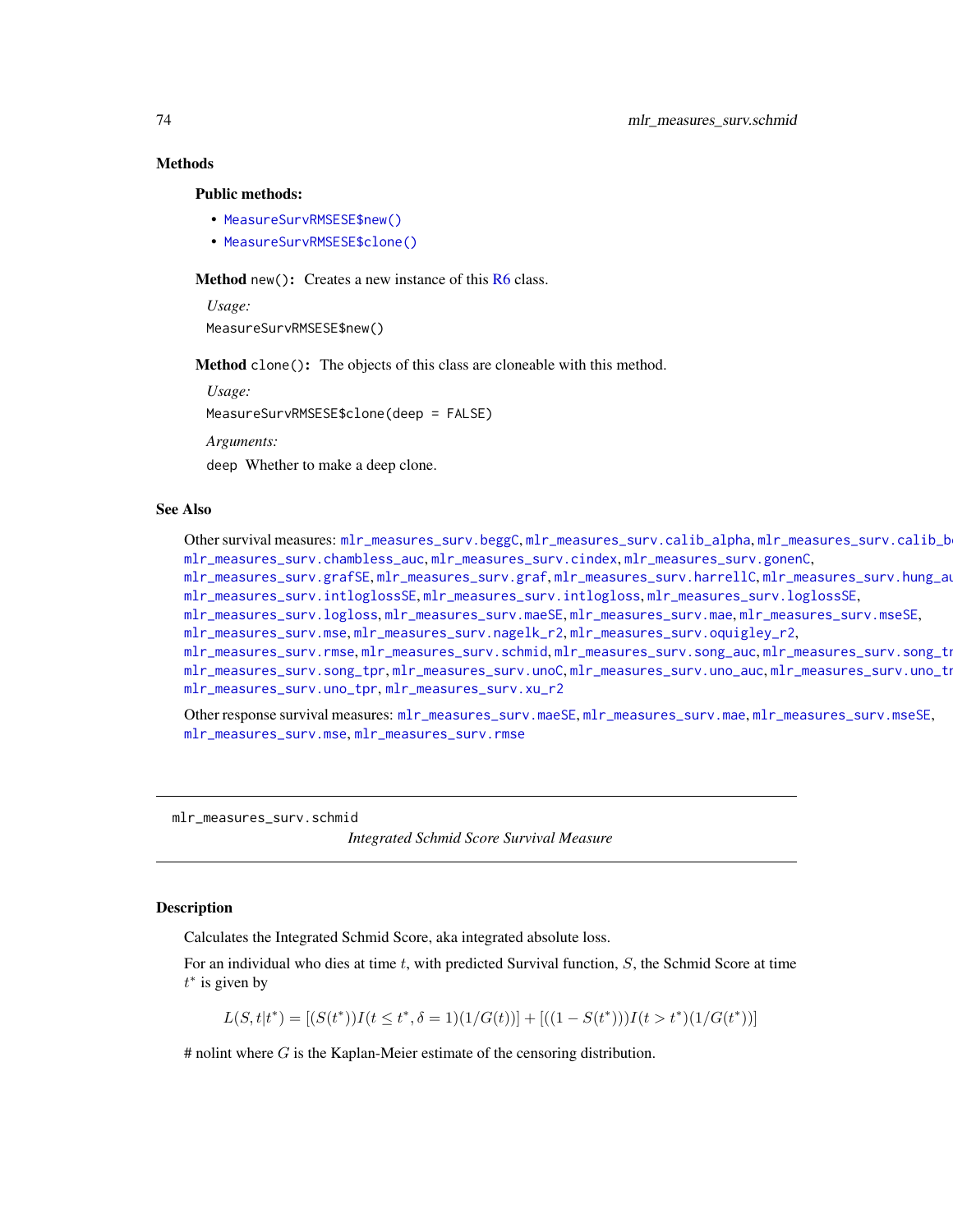If integrated == FALSE then the sample mean is taken for the single specified times,  $t^*$ , and the returned score is given by

$$
L(S, t | t^*) = \frac{1}{N} \sum_{i=1}^{N} L(S_i, t_i | t^*)
$$

where N is the number of observations,  $S_i$  is the predicted survival function for individual i and  $t_i$ is their true survival time.

If integrated == TRUE then an approximation to integration is made by either taking the sample mean over all  $T$  unique time-points (method == 1), or by taking a mean weighted by the difference between time-points (method  $== 2$ ). Then the sample mean is taken over all N observations.

$$
L(S) = \frac{1}{NT} \sum_{i=1}^{N} \sum_{j=1}^{T} L(S_i, t_i | t_j^*)
$$

## **Dictionary**

This [Measure](#page-0-0) can be instantiated via the [dictionary](#page-0-0) [mlr\\_measures](#page-0-0) or with the associated sugar function [msr\(\):](#page-0-0)

```
MeasureSurvSchmid$new()
mlr_measures$get("surv.schmid")
msr("surv.schmid")
```
## Meta Information

- Type: "surv"
- Range:  $[0, \infty)$
- Minimize: TRUE
- Required prediction: distr

#### Super classes

[mlr3::Measure](#page-0-0) -> [mlr3proba::MeasureSurv](#page-0-0) -> [mlr3proba::MeasureSurvIntegrated](#page-0-0) -> MeasureSurvSchmid

#### Active bindings

se (logical(1))

If TRUE returns the standard error of the measure.

## Methods

## Public methods:

- [MeasureSurvSchmid\\$new\(\)](#page-7-0)
- [MeasureSurvSchmid\\$clone\(\)](#page-8-0)

**Method** new( $)$ : Creates a new instance of this  $R6$  class.

*Usage:*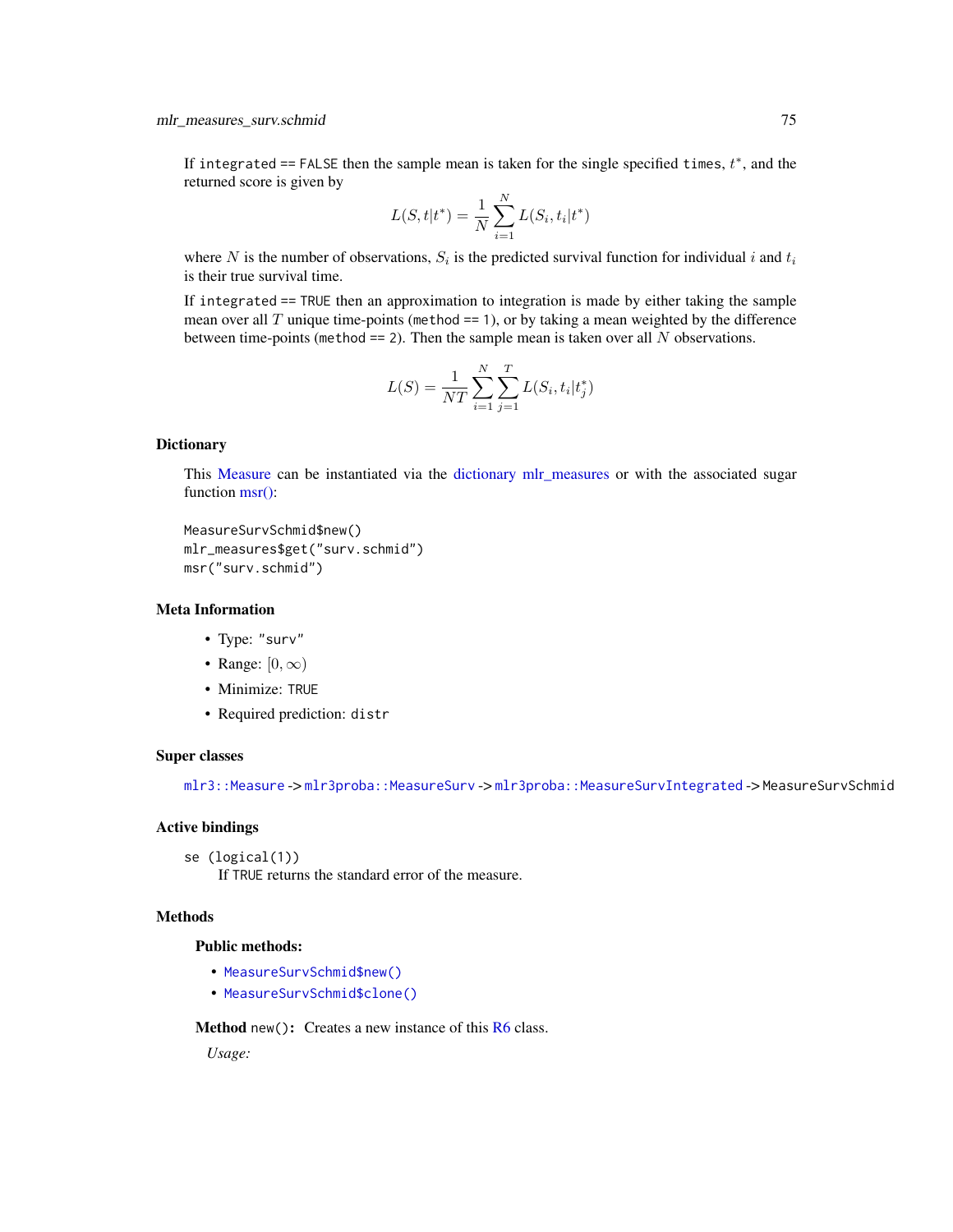```
MeasureSurvSchmid$new(integrated = TRUE, times, method = 2, se = FALSE)
```
#### *Arguments:*

```
integrated (logical(1))
```
If TRUE (default), returns the integrated score; otherwise, not integrated.

times (numeric())

If integrate == TRUE then a vector of time-points over which to integrate the score. If integrate == FALSE then a single time point at which to return the score.

method (integer(1))

If integrate == TRUE selects the integration weighting method. method == 1 corresponds to weighting each time-point equally and taking the mean score over discrete time-points. method == 2 corresponds to calculating a mean weighted by the difference between timepoints. method == 2 is default to be in line with other packages.

se (logical(1))

If TRUE returns the standard error of the measure.

Method clone(): The objects of this class are cloneable with this method.

*Usage:*

MeasureSurvSchmid\$clone(deep = FALSE)

*Arguments:*

deep Whether to make a deep clone.

### References

Schemper M, Henderson R (2000). "Predictive Accuracy and Explained Variation in Cox Regression." *Biometrics*, 56, 249–255. ISSN 02776715, doi: [10.1002/sim.1486.](https://doi.org/10.1002/sim.1486)

Schmid M, Hielscher T, Augustin T, Gefeller O (2011). "A Robust Alternative to the Schemper-Henderson Estimator of Prediction Error." *Biometrics*, 67(2), 524–535. ISSN 0006341X, doi: [10.111](https://doi.org/10.1111/j.1541-0420.2010.01459.x)1/ [j.15410420.2010.01459.x.](https://doi.org/10.1111/j.1541-0420.2010.01459.x)

## See Also

Other survival measures: [mlr\\_measures\\_surv.beggC](#page-35-0), [mlr\\_measures\\_surv.calib\\_alpha](#page-36-0), [mlr\\_measures\\_surv.calib\\_beta](#page-38-0), [mlr\\_measures\\_surv.chambless\\_auc](#page-40-0), [mlr\\_measures\\_surv.cindex](#page-42-0), [mlr\\_measures\\_surv.gonenC](#page-44-0),

[mlr\\_measures\\_surv.grafSE](#page-48-0), [mlr\\_measures\\_surv.graf](#page-46-0), [mlr\\_measures\\_surv.harrellC](#page-50-0), [mlr\\_measures\\_surv.hung\\_auc](#page-51-0), [mlr\\_measures\\_surv.intloglossSE](#page-56-0), [mlr\\_measures\\_surv.intlogloss](#page-53-0), [mlr\\_measures\\_surv.loglossSE](#page-60-0),

[mlr\\_measures\\_surv.logloss](#page-58-0), [mlr\\_measures\\_surv.maeSE](#page-63-0), [mlr\\_measures\\_surv.mae](#page-61-0), [mlr\\_measures\\_surv.mseSE](#page-66-0),

[mlr\\_measures\\_surv.mse](#page-64-0), [mlr\\_measures\\_surv.nagelk\\_r2](#page-67-0), [mlr\\_measures\\_surv.oquigley\\_r2](#page-69-0),

```
mlr_measures_surv.rmseSEmlr_measures_surv.rmsemlr_measures_surv.song_auc,mlr_measures_surv.song_tn
mlr_measures_surv.song_tprmlr_measures_surv.unoCmlr_measures_surv.uno_auc,mlr_measures_surv.uno_tn
mlr_measures_surv.uno_tpr, mlr_measures_surv.xu_r2
```
Other Probabilistic survival measures: [mlr\\_measures\\_surv.grafSE](#page-48-0), [mlr\\_measures\\_surv.graf](#page-46-0), [mlr\\_measures\\_surv.intloglossSE](#page-56-0), [mlr\\_measures\\_surv.intlogloss](#page-53-0), [mlr\\_measures\\_surv.loglossSE](#page-60-0), [mlr\\_measures\\_surv.logloss](#page-58-0)

Other distr survival measures: [mlr\\_measures\\_surv.calib\\_alpha](#page-36-0), [mlr\\_measures\\_surv.grafSE](#page-48-0), [mlr\\_measures\\_surv.graf](#page-46-0), [mlr\\_measures\\_surv.intloglossSE](#page-56-0), [mlr\\_measures\\_surv.intlogloss](#page-53-0), [mlr\\_measures\\_surv.loglossSE](#page-60-0), [mlr\\_measures\\_surv.logloss](#page-58-0)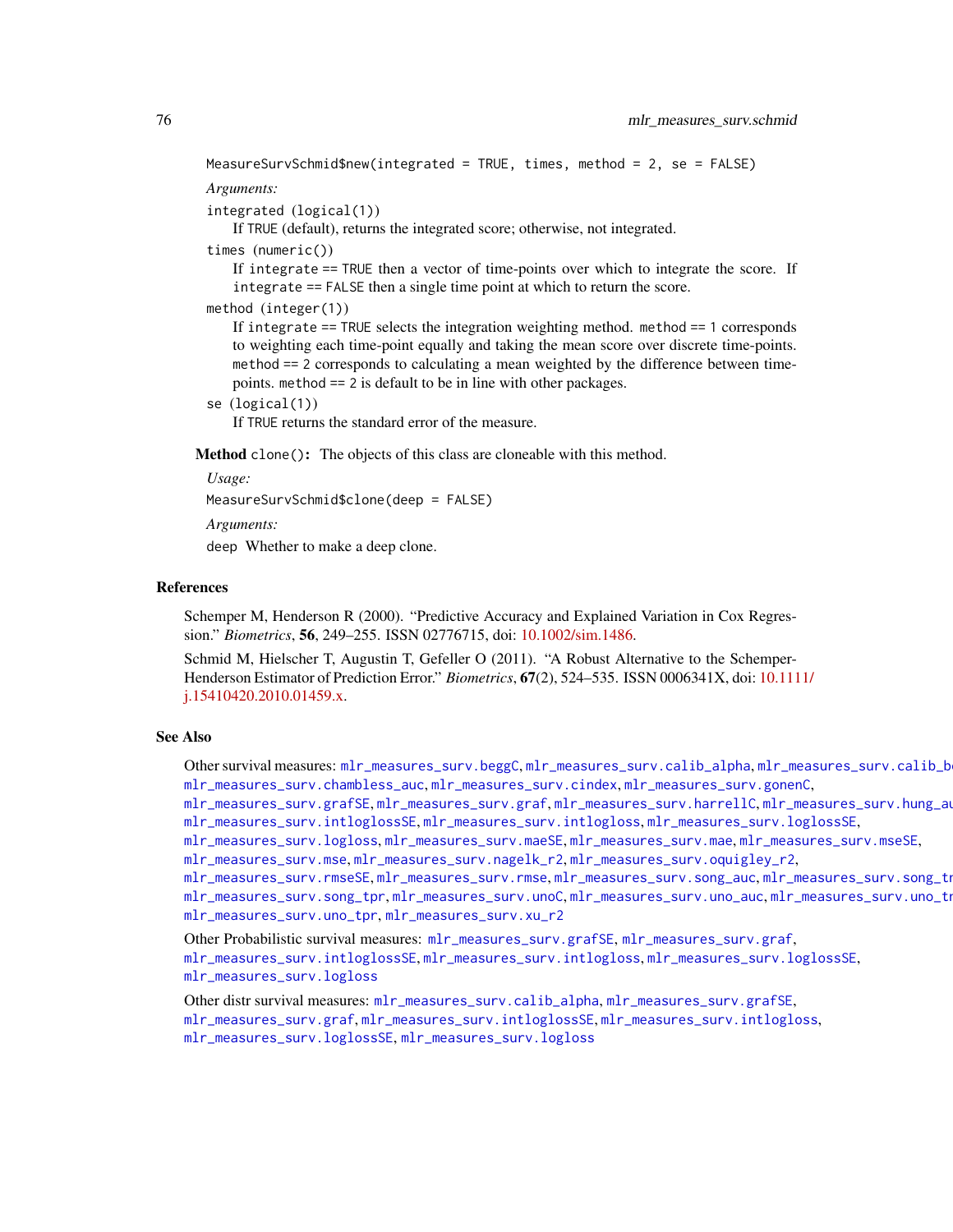<span id="page-76-0"></span>mlr\_measures\_surv.song\_auc

*Song and Zhou's AUC Survival Measure*

## Description

Calls survAUC:: AUC.sh().

Assumes Cox PH model specification.

## Details

All measures implemented from [survAUC](https://CRAN.R-project.org/package=survAUC) should be used with care, we are aware of problems in implementation that sometimes cause fatal errors in R. In future updates these measures will all be re-written and implemented directly in mlr3proba.

#### **Dictionary**

This [Measure](#page-0-0) can be instantiated via the [dictionary](#page-0-0) [mlr\\_measures](#page-0-0) or with the associated sugar function [msr\(\):](#page-0-0)

MeasureSurvSongAUC\$new() mlr\_measures\$get("surv.song\_auc") msr("surv.song\_auc")

## Meta Information

- Type: "surv"
- Range:  $[0, 1]$
- Minimize: FALSE
- Required prediction: lp

## Super classes

[mlr3::Measure](#page-0-0) -> [mlr3proba::MeasureSurv](#page-0-0) -> [mlr3proba::MeasureSurvIntegrated](#page-0-0) -> mlr3proba::MeasureSurvAU -> MeasureSurvSongAUC

## Active bindings

```
type (character(1))
    Type of measure, one of: 'cumulative', 'incident'.
```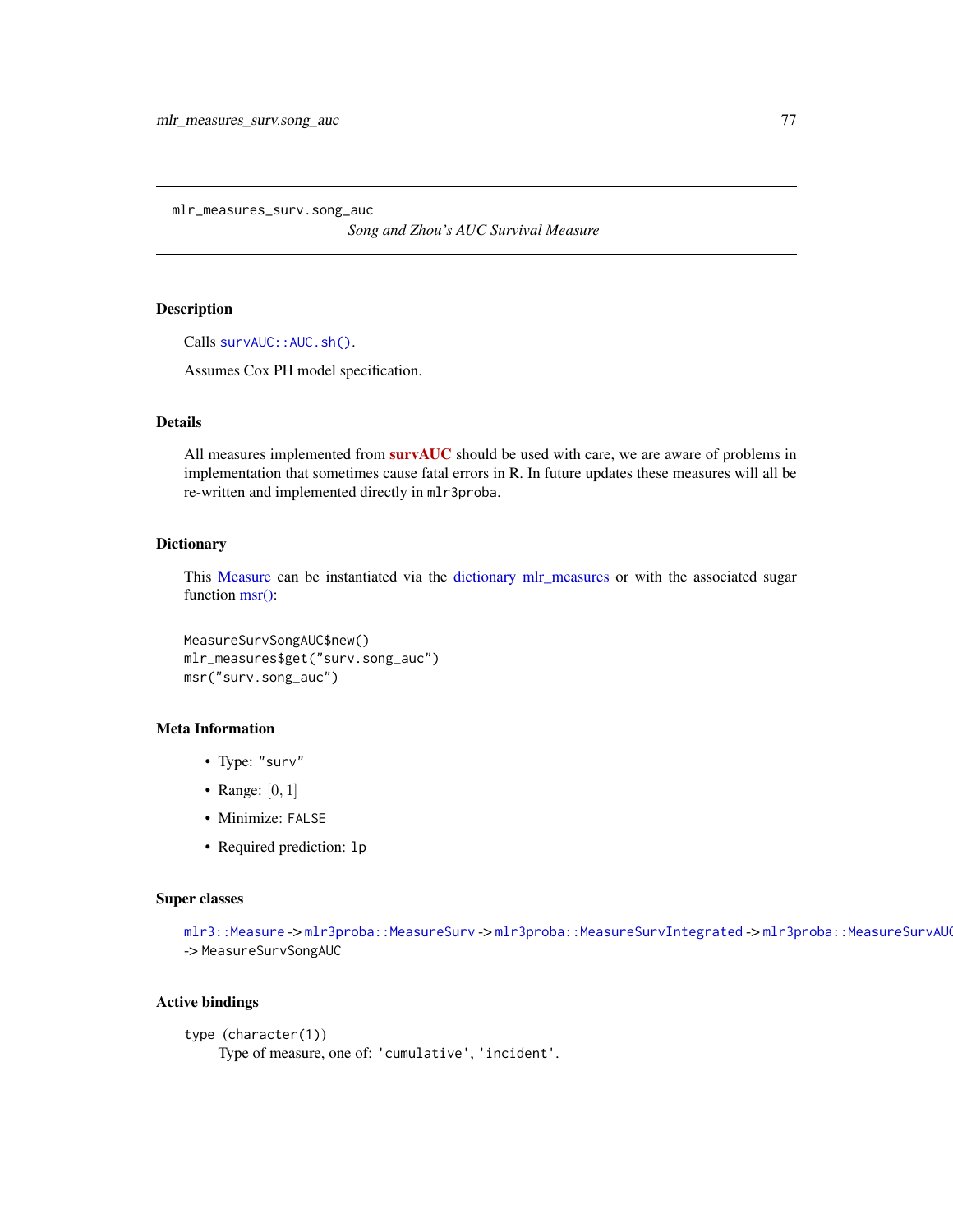## Methods

#### Public methods:

- [MeasureSurvSongAUC\\$new\(\)](#page-7-0)
- [MeasureSurvSongAUC\\$clone\(\)](#page-8-0)

Method new(): Creates a new instance of this [R6](#page-0-0) class.

```
Usage:
MeasureSurvSongAUC$new(
  integrated = TRUE,times,
  type = c("incident", "cumulative")
)
```
#### *Arguments:*

```
integrated (logical(1))
```
If TRUE (default), returns the integrated score; otherwise, not integrated.

```
times (numeric())
```
If integrate == TRUE then a vector of time-points over which to integrate the score. If integrate == FALSE then a single time point at which to return the score.

```
type (character(1))
```
Determines the type of score, one of: 'cumulative', 'incident'.

Method clone(): The objects of this class are cloneable with this method.

*Usage:* MeasureSurvSongAUC\$clone(deep = FALSE) *Arguments:*

deep Whether to make a deep clone.

## References

Song X, Zhou X (2008). "A semiparametric approach for the covariate specific ROC curve with survival outcome." *Statistica Sinica*, 18(3), 947–65. <http://www.jstor.org/stable/24308524>.

## See Also

Other survival measures: [mlr\\_measures\\_surv.beggC](#page-35-0), [mlr\\_measures\\_surv.calib\\_alpha](#page-36-0), [mlr\\_measures\\_surv.calib\\_beta](#page-38-0), [mlr\\_measures\\_surv.chambless\\_auc](#page-40-0), [mlr\\_measures\\_surv.cindex](#page-42-0), [mlr\\_measures\\_surv.gonenC](#page-44-0),

[mlr\\_measures\\_surv.grafSE](#page-48-0), [mlr\\_measures\\_surv.graf](#page-46-0), [mlr\\_measures\\_surv.harrellC](#page-50-0), [mlr\\_measures\\_surv.hung\\_auc](#page-51-0), [mlr\\_measures\\_surv.intloglossSE](#page-56-0), [mlr\\_measures\\_surv.intlogloss](#page-53-0), [mlr\\_measures\\_surv.loglossSE](#page-60-0),

[mlr\\_measures\\_surv.logloss](#page-58-0), [mlr\\_measures\\_surv.maeSE](#page-63-0), [mlr\\_measures\\_surv.mae](#page-61-0), [mlr\\_measures\\_surv.mseSE](#page-66-0),

[mlr\\_measures\\_surv.mse](#page-64-0), [mlr\\_measures\\_surv.nagelk\\_r2](#page-67-0), [mlr\\_measures\\_surv.oquigley\\_r2](#page-69-0),

[mlr\\_measures\\_surv.rmseSE](#page-72-0), [mlr\\_measures\\_surv.rmse](#page-70-1), [mlr\\_measures\\_surv.schmid](#page-73-0), [mlr\\_measures\\_surv.song\\_tnr](#page-78-0), [mlr\\_measures\\_surv.song\\_tpr](#page-80-0),[mlr\\_measures\\_surv.unoC](#page-82-0),[mlr\\_measures\\_surv.uno\\_auc](#page-83-0),mlr\_measures\_surv.uno\_tn [mlr\\_measures\\_surv.uno\\_tpr](#page-87-0), [mlr\\_measures\\_surv.xu\\_r2](#page-89-0)

Other AUC survival measures: [mlr\\_measures\\_surv.chambless\\_auc](#page-40-0), [mlr\\_measures\\_surv.hung\\_auc](#page-51-0),

[mlr\\_measures\\_surv.song\\_tnr](#page-78-0), [mlr\\_measures\\_surv.song\\_tpr](#page-80-0), [mlr\\_measures\\_surv.uno\\_auc](#page-83-0),

[mlr\\_measures\\_surv.uno\\_tnr](#page-85-0), [mlr\\_measures\\_surv.uno\\_tpr](#page-87-0)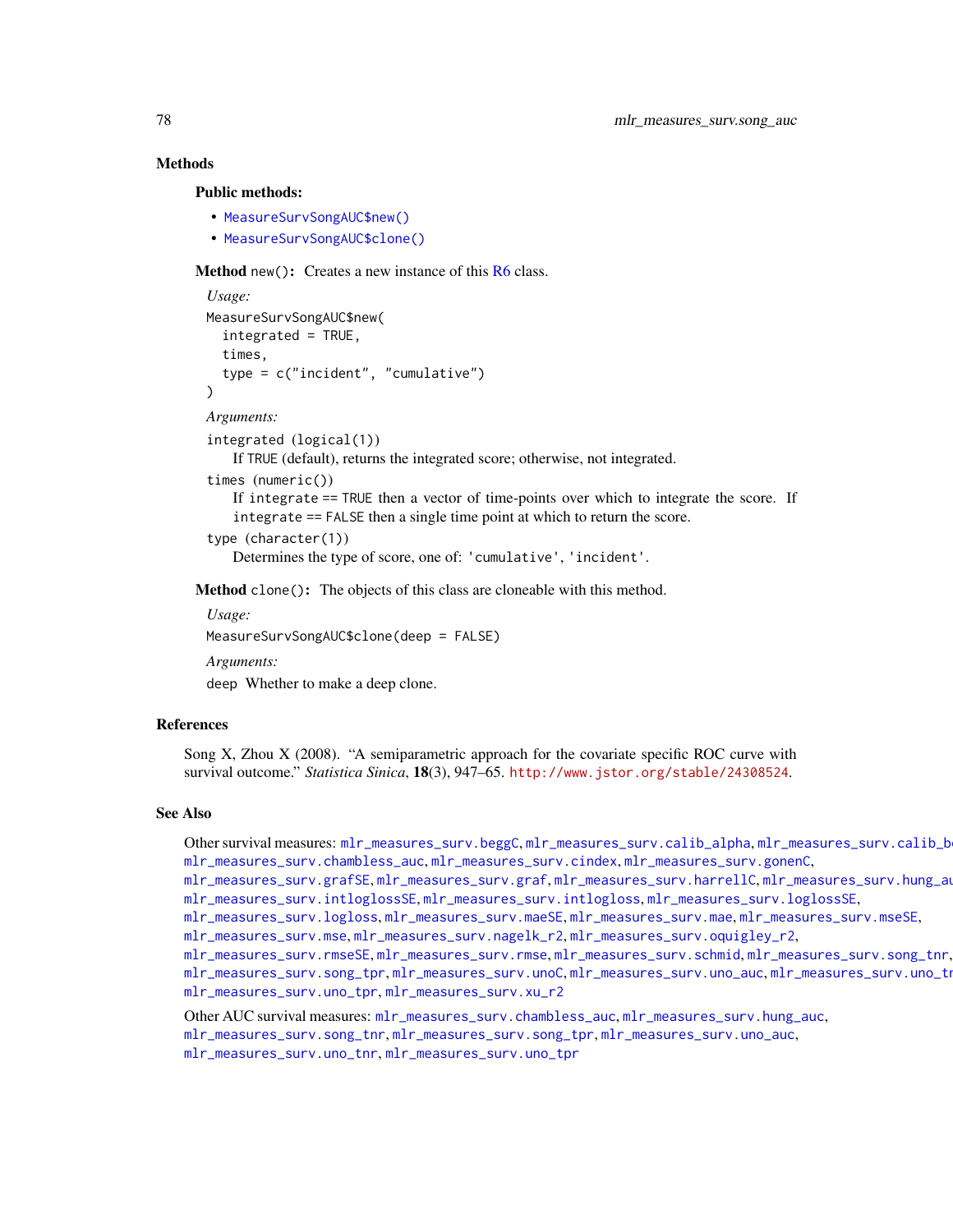Other lp survival measures: [mlr\\_measures\\_surv.beggC](#page-35-0), [mlr\\_measures\\_surv.calib\\_beta](#page-38-0), mlr\_measures\_surv.chambl [mlr\\_measures\\_surv.gonenC](#page-44-0), [mlr\\_measures\\_surv.hung\\_auc](#page-51-0), [mlr\\_measures\\_surv.nagelk\\_r2](#page-67-0), [mlr\\_measures\\_surv.oquigley\\_r2](#page-69-0), [mlr\\_measures\\_surv.song\\_tnr](#page-78-0), [mlr\\_measures\\_surv.song\\_tpr](#page-80-0), [mlr\\_measures\\_surv.uno\\_auc](#page-83-0), [mlr\\_measures\\_surv.uno\\_tnr](#page-85-0), [mlr\\_measures\\_surv.uno\\_tpr](#page-87-0), [mlr\\_measures\\_surv.xu\\_r2](#page-89-0)

<span id="page-78-0"></span>mlr\_measures\_surv.song\_tnr

*Song and Zhou's TNR Survival Measure*

#### Description

Calls survAUC:: spec.sh().

Assumes Cox PH model specification.

times and lp\_thresh are arbitrarily set to 0 to prevent crashing, these should be further specified.

#### Details

All measures implemented from **[survAUC](https://CRAN.R-project.org/package=survAUC)** should be used with care, we are aware of problems in implementation that sometimes cause fatal errors in R. In future updates these measures will all be re-written and implemented directly in mlr3proba.

#### Dictionary

This [Measure](#page-0-0) can be instantiated via the [dictionary](#page-0-0) [mlr\\_measures](#page-0-0) or with the associated sugar function [msr\(\):](#page-0-0)

```
MeasureSurvSongTNR$new()
mlr_measures$get("surv.song_tnr")
msr("surv.song_tnr")
```
#### Meta Information

- Type: "surv"
- Range:  $[0, 1]$
- Minimize: FALSE
- Required prediction: lp

## Super classes

[mlr3::Measure](#page-0-0) -> [mlr3proba::MeasureSurv](#page-0-0) -> [mlr3proba::MeasureSurvIntegrated](#page-0-0) -> mlr3proba::MeasureSurvAU -> MeasureSurvSongTNR

#### Active bindings

```
lp_thresh numeric(1)
```
Threshold for linear predictor when calculating TPR/TNR.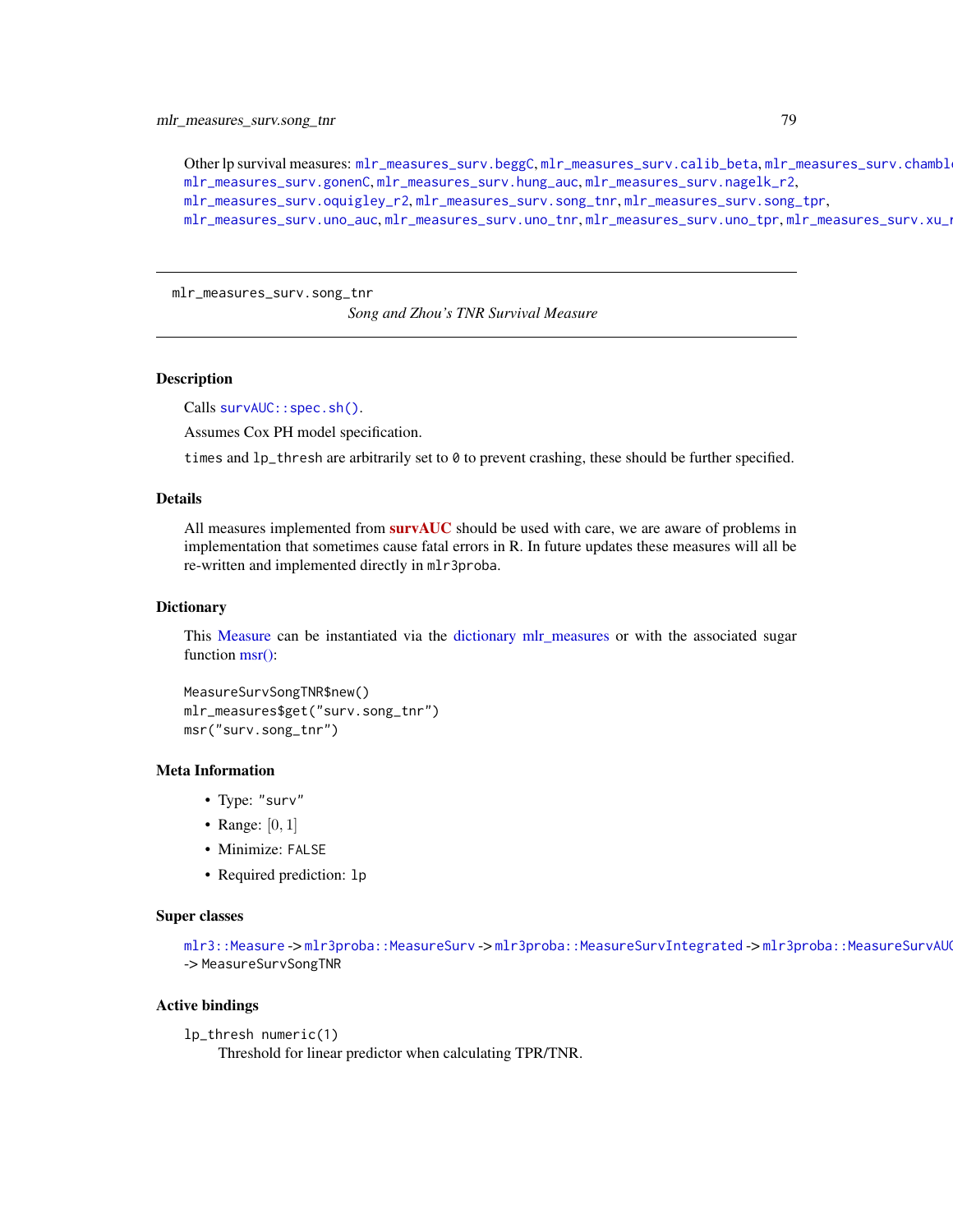## Methods

#### Public methods:

- [MeasureSurvSongTNR\\$new\(\)](#page-7-0)
- [MeasureSurvSongTNR\\$clone\(\)](#page-8-0)

**Method** new(): Creates a new instance of this  $R6$  class.

*Usage:*

```
MeasureSurvSongTNR$new(times = 0, lp_thresh = 0)
```
*Arguments:*

```
times (numeric())
```
If integrate == TRUE then a vector of time-points over which to integrate the score. If integrate == FALSE then a single time point at which to return the score.

lp\_thresh numeric(1)

Determines where to threshold the linear predictor for calculating the TPR/TNR.

Method clone(): The objects of this class are cloneable with this method.

*Usage:*

MeasureSurvSongTNR\$clone(deep = FALSE)

*Arguments:*

deep Whether to make a deep clone.

#### References

Song X, Zhou X (2008). "A semiparametric approach for the covariate specific ROC curve with survival outcome." *Statistica Sinica*, 18(3), 947–65. <http://www.jstor.org/stable/24308524>.

#### See Also

Other survival measures: [mlr\\_measures\\_surv.beggC](#page-35-0), [mlr\\_measures\\_surv.calib\\_alpha](#page-36-0), [mlr\\_measures\\_surv.calib\\_beta](#page-38-0), [mlr\\_measures\\_surv.chambless\\_auc](#page-40-0), [mlr\\_measures\\_surv.cindex](#page-42-0), [mlr\\_measures\\_surv.gonenC](#page-44-0), [mlr\\_measures\\_surv.grafSE](#page-48-0), [mlr\\_measures\\_surv.graf](#page-46-0), [mlr\\_measures\\_surv.harrellC](#page-50-0), [mlr\\_measures\\_surv.hung\\_auc](#page-51-0), [mlr\\_measures\\_surv.intloglossSE](#page-56-0), [mlr\\_measures\\_surv.intlogloss](#page-53-0), [mlr\\_measures\\_surv.loglossSE](#page-60-0), [mlr\\_measures\\_surv.logloss](#page-58-0), [mlr\\_measures\\_surv.maeSE](#page-63-0), [mlr\\_measures\\_surv.mae](#page-61-0), [mlr\\_measures\\_surv.mseSE](#page-66-0),

[mlr\\_measures\\_surv.mse](#page-64-0), [mlr\\_measures\\_surv.nagelk\\_r2](#page-67-0), [mlr\\_measures\\_surv.oquigley\\_r2](#page-69-0),

```
mlr_measures_surv.rmseSE, mlr_measures_surv.rmse, mlr_measures_surv.schmid, mlr_measures_surv.song_auc,
mlr_measures_surv.song_tprmlr_measures_surv.unoCmlr_measures_surv.uno_auc,mlr_measures_surv.uno_tn
mlr_measures_surv.uno_tpr, mlr_measures_surv.xu_r2
```
Other AUC survival measures: [mlr\\_measures\\_surv.chambless\\_auc](#page-40-0), [mlr\\_measures\\_surv.hung\\_auc](#page-51-0), [mlr\\_measures\\_surv.song\\_auc](#page-76-0), [mlr\\_measures\\_surv.song\\_tpr](#page-80-0), [mlr\\_measures\\_surv.uno\\_auc](#page-83-0), [mlr\\_measures\\_surv.uno\\_tnr](#page-85-0), [mlr\\_measures\\_surv.uno\\_tpr](#page-87-0)

Other lp survival measures: [mlr\\_measures\\_surv.beggC](#page-35-0), [mlr\\_measures\\_surv.calib\\_beta](#page-38-0), mlr\_measures\_surv.chambl [mlr\\_measures\\_surv.gonenC](#page-44-0), [mlr\\_measures\\_surv.hung\\_auc](#page-51-0), [mlr\\_measures\\_surv.nagelk\\_r2](#page-67-0), [mlr\\_measures\\_surv.oquigley\\_r2](#page-69-0), [mlr\\_measures\\_surv.song\\_auc](#page-76-0), [mlr\\_measures\\_surv.song\\_tpr](#page-80-0),

[mlr\\_measures\\_surv.uno\\_auc](#page-83-0), [mlr\\_measures\\_surv.uno\\_tnr](#page-85-0), [mlr\\_measures\\_surv.uno\\_tpr](#page-87-0), [mlr\\_measures\\_surv.xu\\_r2](#page-89-0)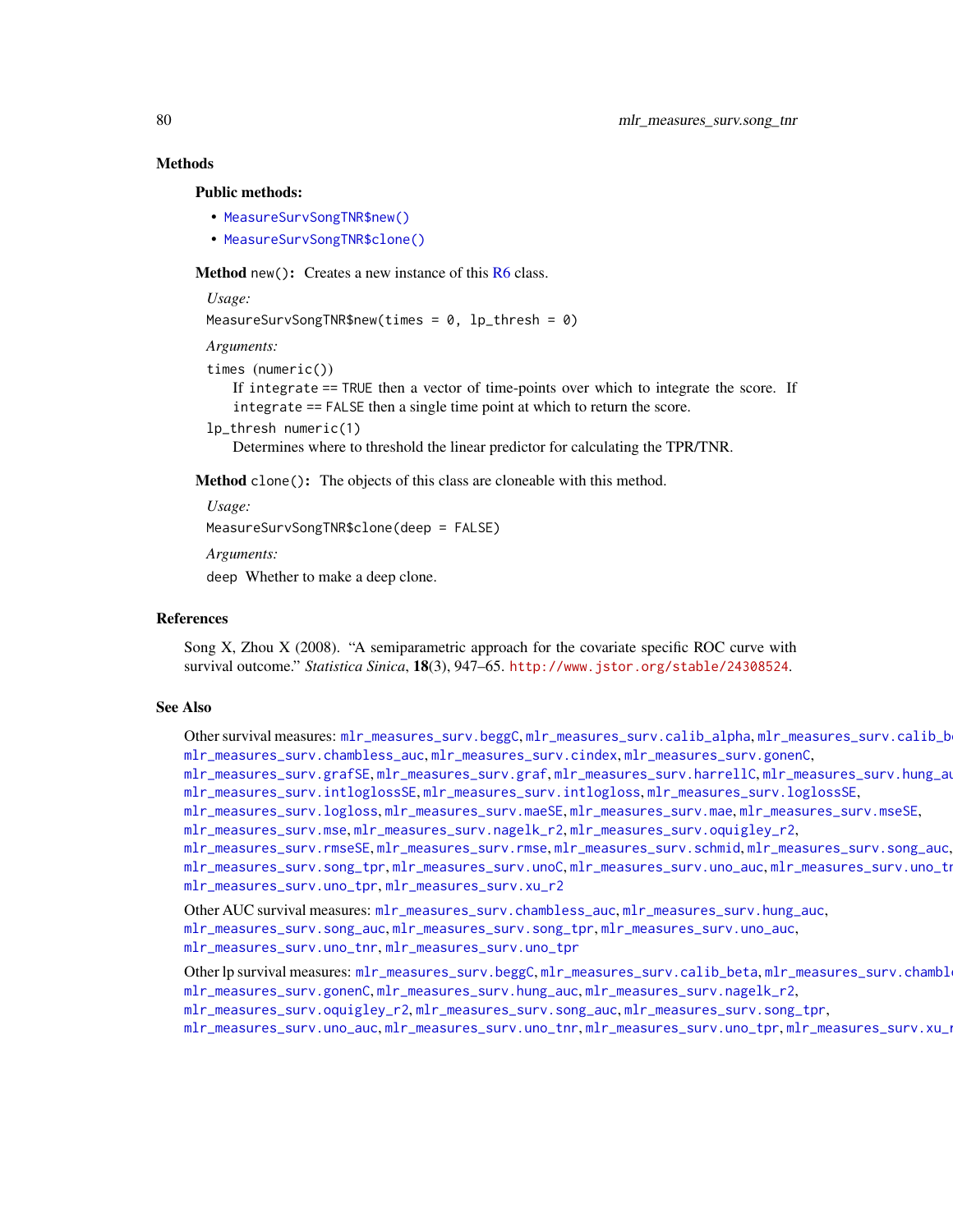<span id="page-80-0"></span>mlr\_measures\_surv.song\_tpr

*Song and Zhou's TPR Survival Measure*

## Description

Calls [survAUC::sens.sh\(\)](#page-0-0).

Assumes Cox PH model specification.

times and  $lp_t$  thresh are arbitrarily set to  $\theta$  to prevent crashing, these should be further specified.

## **Details**

All measures implemented from [survAUC](https://CRAN.R-project.org/package=survAUC) should be used with care, we are aware of problems in implementation that sometimes cause fatal errors in R. In future updates these measures will all be re-written and implemented directly in mlr3proba.

#### **Dictionary**

This [Measure](#page-0-0) can be instantiated via the [dictionary](#page-0-0) [mlr\\_measures](#page-0-0) or with the associated sugar function [msr\(\):](#page-0-0)

MeasureSurvSongTPR\$new() mlr\_measures\$get("surv.song\_tpr") msr("surv.song\_tpr")

## Meta Information

- Type: "surv"
- Range:  $[0, 1]$
- Minimize: FALSE
- Required prediction: lp

## Super classes

[mlr3::Measure](#page-0-0) -> [mlr3proba::MeasureSurv](#page-0-0) -> [mlr3proba::MeasureSurvIntegrated](#page-0-0) -> mlr3proba::MeasureSurvAU -> MeasureSurvSongTPR

#### Active bindings

```
lp_thresh numeric(1)
```
Threshold for linear predictor when calculating TPR/TNR.

```
type (character(1))
```

```
Type of measure, one of: 'cumulative', 'incident'.
```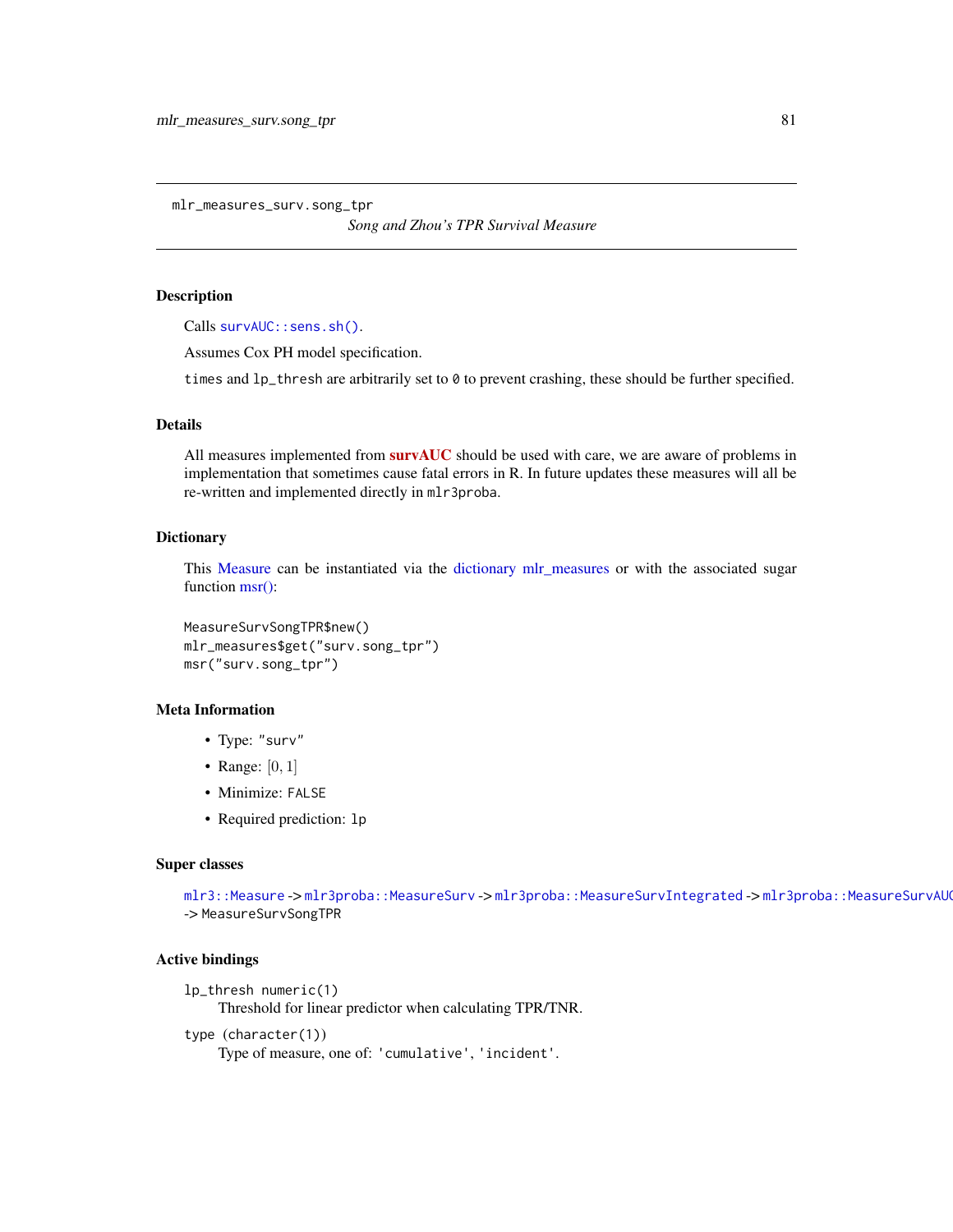## Methods

#### Public methods:

- [MeasureSurvSongTPR\\$new\(\)](#page-7-0)
- [MeasureSurvSongTPR\\$clone\(\)](#page-8-0)

Method new(): Creates a new instance of this [R6](#page-0-0) class.

```
Usage:
MeasureSurvSongTPR$new(
  times = 0,
  lp_{th}resh = 0,
  type = c("incident", "cumulative")
)
```
*Arguments:*

```
times (numeric())
```
If integrate == TRUE then a vector of time-points over which to integrate the score. If integrate == FALSE then a single time point at which to return the score.

```
lp_thresh numeric(1)
```
Determines where to threshold the linear predictor for calculating the TPR/TNR.

```
type (character(1))
```
Determines the type of score, one of: 'cumulative', 'incident'.

Method clone(): The objects of this class are cloneable with this method.

*Usage:*

MeasureSurvSongTPR\$clone(deep = FALSE)

*Arguments:*

deep Whether to make a deep clone.

## References

Song X, Zhou X (2008). "A semiparametric approach for the covariate specific ROC curve with survival outcome." *Statistica Sinica*, 18(3), 947–65. <http://www.jstor.org/stable/24308524>.

## See Also

Other survival measures: [mlr\\_measures\\_surv.beggC](#page-35-0), [mlr\\_measures\\_surv.calib\\_alpha](#page-36-0), [mlr\\_measures\\_surv.calib\\_beta](#page-38-0), [mlr\\_measures\\_surv.chambless\\_auc](#page-40-0), [mlr\\_measures\\_surv.cindex](#page-42-0), [mlr\\_measures\\_surv.gonenC](#page-44-0),

[mlr\\_measures\\_surv.grafSE](#page-48-0), [mlr\\_measures\\_surv.graf](#page-46-0), [mlr\\_measures\\_surv.harrellC](#page-50-0), [mlr\\_measures\\_surv.hung\\_auc](#page-51-0), [mlr\\_measures\\_surv.intloglossSE](#page-56-0), [mlr\\_measures\\_surv.intlogloss](#page-53-0), [mlr\\_measures\\_surv.loglossSE](#page-60-0),

[mlr\\_measures\\_surv.logloss](#page-58-0), [mlr\\_measures\\_surv.maeSE](#page-63-0), [mlr\\_measures\\_surv.mae](#page-61-0), [mlr\\_measures\\_surv.mseSE](#page-66-0),

[mlr\\_measures\\_surv.mse](#page-64-0), [mlr\\_measures\\_surv.nagelk\\_r2](#page-67-0), [mlr\\_measures\\_surv.oquigley\\_r2](#page-69-0),

[mlr\\_measures\\_surv.rmseSE](#page-72-0), [mlr\\_measures\\_surv.rmse](#page-70-1), [mlr\\_measures\\_surv.schmid](#page-73-0), [mlr\\_measures\\_surv.song\\_auc](#page-76-0), [mlr\\_measures\\_surv.song\\_tnr](#page-78-0),[mlr\\_measures\\_surv.unoC](#page-82-0),[mlr\\_measures\\_surv.uno\\_auc](#page-83-0),mlr\_measures\_surv.uno\_tn [mlr\\_measures\\_surv.uno\\_tpr](#page-87-0), [mlr\\_measures\\_surv.xu\\_r2](#page-89-0)

Other AUC survival measures: [mlr\\_measures\\_surv.chambless\\_auc](#page-40-0), [mlr\\_measures\\_surv.hung\\_auc](#page-51-0), [mlr\\_measures\\_surv.song\\_auc](#page-76-0), [mlr\\_measures\\_surv.song\\_tnr](#page-78-0), [mlr\\_measures\\_surv.uno\\_auc](#page-83-0),

[mlr\\_measures\\_surv.uno\\_tnr](#page-85-0), [mlr\\_measures\\_surv.uno\\_tpr](#page-87-0)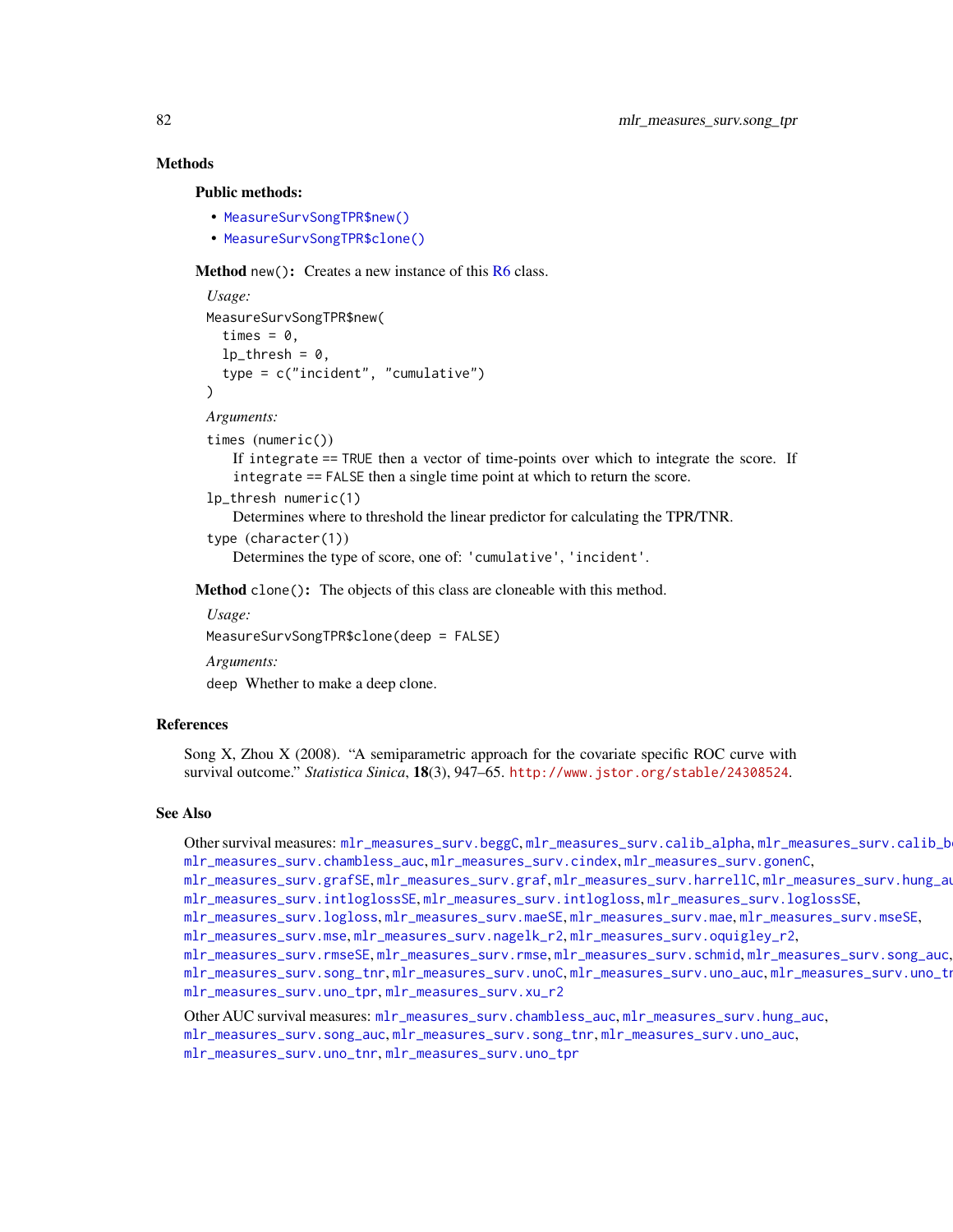## mlr\_measures\_surv.unoC 83

Other lp survival measures: [mlr\\_measures\\_surv.beggC](#page-35-0), [mlr\\_measures\\_surv.calib\\_beta](#page-38-0), mlr\_measures\_surv.chambl [mlr\\_measures\\_surv.gonenC](#page-44-0), [mlr\\_measures\\_surv.hung\\_auc](#page-51-0), [mlr\\_measures\\_surv.nagelk\\_r2](#page-67-0), [mlr\\_measures\\_surv.oquigley\\_r2](#page-69-0), [mlr\\_measures\\_surv.song\\_auc](#page-76-0), [mlr\\_measures\\_surv.song\\_tnr](#page-78-0), [mlr\\_measures\\_surv.uno\\_auc](#page-83-0), [mlr\\_measures\\_surv.uno\\_tnr](#page-85-0), [mlr\\_measures\\_surv.uno\\_tpr](#page-87-0), [mlr\\_measures\\_surv.xu\\_r2](#page-89-0)

<span id="page-82-0"></span>mlr\_measures\_surv.unoC

*Uno's C-Index Survival Measure*

## Description

Calls survAUC:: UnoC().

Assumes random censoring.

## Details

All measures implemented from **[survAUC](https://CRAN.R-project.org/package=survAUC)** should be used with care, we are aware of problems in implementation that sometimes cause fatal errors in R. In future updates these measures will all be re-written and implemented directly in mlr3proba.

#### Dictionary

This [Measure](#page-0-0) can be instantiated via the [dictionary](#page-0-0) [mlr\\_measures](#page-0-0) or with the associated sugar function [msr\(\):](#page-0-0)

```
MeasureSurvUnoC$new()
mlr_measures$get("surv.unoC")
msr("surv.unoC")
```
## Meta Information

- Type: "surv"
- Range:  $[0, 1]$
- Minimize: FALSE
- Required prediction: crank

#### Super classes

[mlr3::Measure](#page-0-0) -> [mlr3proba::MeasureSurv](#page-0-0) -> MeasureSurvUnoC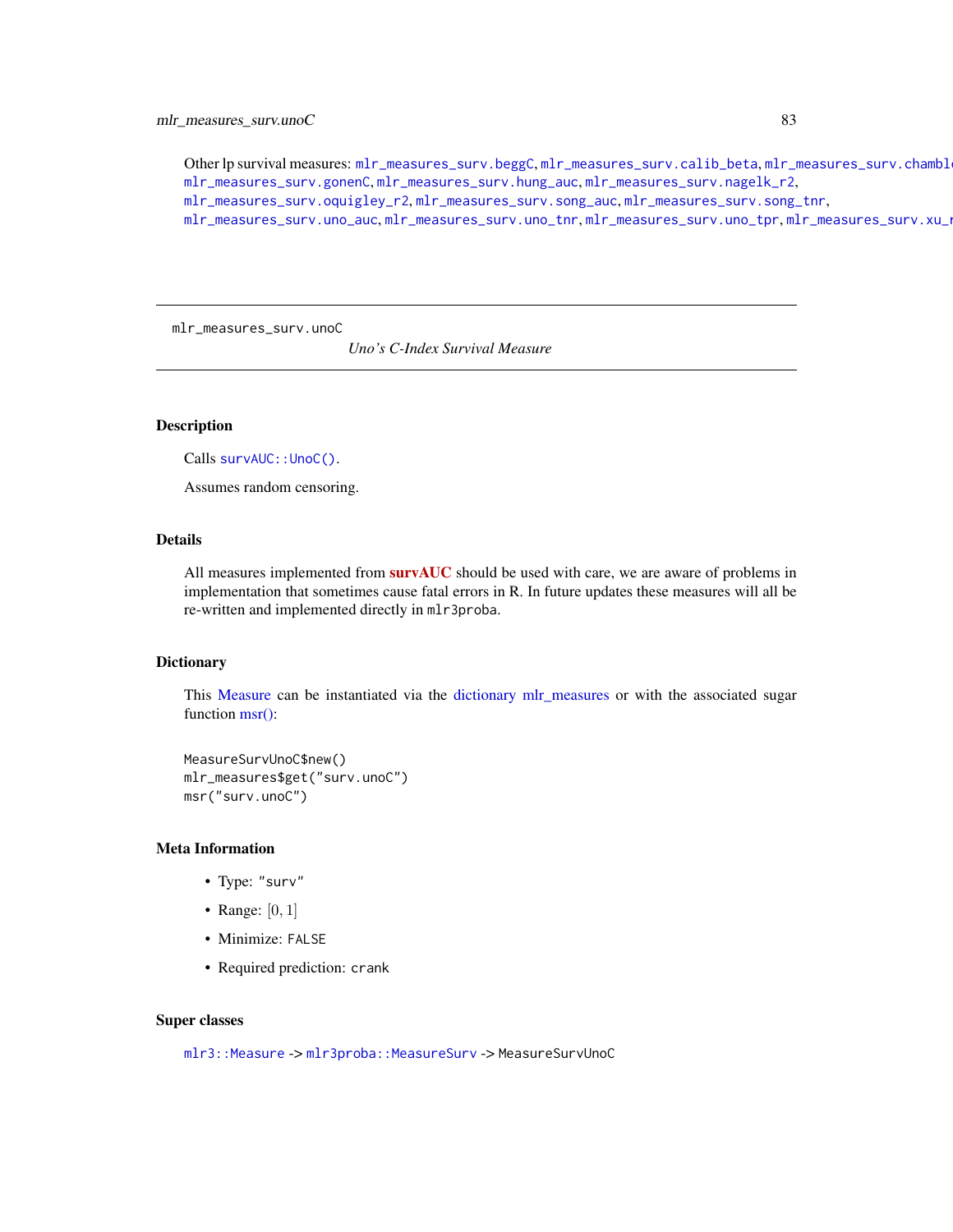#### Methods

#### Public methods:

- [MeasureSurvUnoC\\$new\(\)](#page-7-0)
- [MeasureSurvUnoC\\$clone\(\)](#page-8-0)

Method new(): Creates a new instance of this [R6](#page-0-0) class.

*Usage:*

MeasureSurvUnoC\$new()

Method clone(): The objects of this class are cloneable with this method.

*Usage:*

MeasureSurvUnoC\$clone(deep = FALSE)

*Arguments:*

deep Whether to make a deep clone.

#### References

Uno H, Cai T, Pencina MJ, D'Agostino RB, Wei LJ (2011). "On the C-statistics for evaluating overall adequacy of risk prediction procedures with censored survival data." *Statistics in Medicine*, n/a–n/a. doi: [10.1002/sim.4154.](https://doi.org/10.1002/sim.4154)

#### See Also

Other survival measures: [mlr\\_measures\\_surv.beggC](#page-35-0), [mlr\\_measures\\_surv.calib\\_alpha](#page-36-0), [mlr\\_measures\\_surv.calib\\_beta](#page-38-0), [mlr\\_measures\\_surv.chambless\\_auc](#page-40-0), [mlr\\_measures\\_surv.cindex](#page-42-0), [mlr\\_measures\\_surv.gonenC](#page-44-0), [mlr\\_measures\\_surv.grafSE](#page-48-0), [mlr\\_measures\\_surv.graf](#page-46-0), [mlr\\_measures\\_surv.harrellC](#page-50-0), [mlr\\_measures\\_surv.hung\\_auc](#page-51-0), [mlr\\_measures\\_surv.intloglossSE](#page-56-0), [mlr\\_measures\\_surv.intlogloss](#page-53-0), [mlr\\_measures\\_surv.loglossSE](#page-60-0), [mlr\\_measures\\_surv.logloss](#page-58-0), [mlr\\_measures\\_surv.maeSE](#page-63-0), [mlr\\_measures\\_surv.mae](#page-61-0), [mlr\\_measures\\_surv.mseSE](#page-66-0), [mlr\\_measures\\_surv.mse](#page-64-0), [mlr\\_measures\\_surv.nagelk\\_r2](#page-67-0), [mlr\\_measures\\_surv.oquigley\\_r2](#page-69-0), [mlr\\_measures\\_surv.rmseSE](#page-72-0), [mlr\\_measures\\_surv.rmse](#page-70-1), [mlr\\_measures\\_surv.schmid](#page-73-0), [mlr\\_measures\\_surv.song\\_auc](#page-76-0), [mlr\\_measures\\_surv.song\\_tnr](#page-78-0), [mlr\\_measures\\_surv.song\\_tpr](#page-80-0), [mlr\\_measures\\_surv.uno\\_auc](#page-83-0), [mlr\\_measures\\_surv.uno\\_tnr](#page-85-0), [mlr\\_measures\\_surv.uno\\_tpr](#page-87-0), [mlr\\_measures\\_surv.xu\\_r2](#page-89-0)

Other Concordance survival measures: [mlr\\_measures\\_surv.beggC](#page-35-0), [mlr\\_measures\\_surv.gonenC](#page-44-0), [mlr\\_measures\\_surv.harrellC](#page-50-0)

Other crank survival measures: [mlr\\_measures\\_surv.harrellC](#page-50-0)

<span id="page-83-0"></span>mlr\_measures\_surv.uno\_auc

*Uno's AUC Survival Measure*

## Description

Calls survAUC:: AUC.uno().

Assumes random censoring.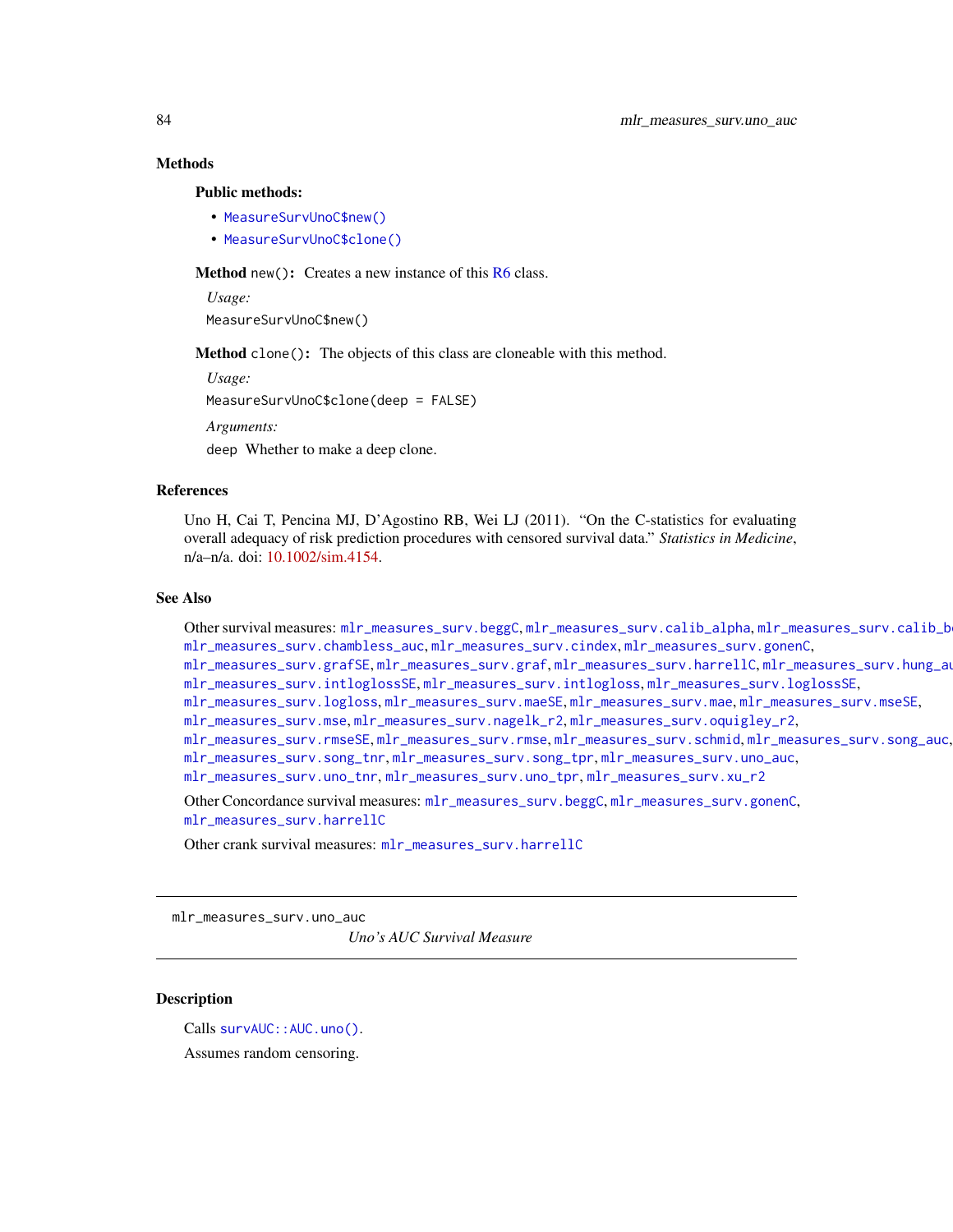## Details

All measures implemented from  $survAUC$  should be used with care, we are aware of problems in implementation that sometimes cause fatal errors in R. In future updates these measures will all be re-written and implemented directly in mlr3proba.

#### **Dictionary**

This [Measure](#page-0-0) can be instantiated via the [dictionary](#page-0-0) [mlr\\_measures](#page-0-0) or with the associated sugar function [msr\(\):](#page-0-0)

```
MeasureSurvUnoAUC$new()
mlr_measures$get("surv.uno_auc")
msr("surv.uno_auc")
```
#### Meta Information

- Type: "surv"
- Range:  $[0, 1]$
- Minimize: FALSE
- Required prediction: lp

#### Super classes

[mlr3::Measure](#page-0-0) -> [mlr3proba::MeasureSurv](#page-0-0) -> [mlr3proba::MeasureSurvIntegrated](#page-0-0) -> mlr3proba::MeasureSurvAU -> MeasureSurvUnoAUC

## **Methods**

## Public methods:

- [MeasureSurvUnoAUC\\$new\(\)](#page-7-0)
- [MeasureSurvUnoAUC\\$clone\(\)](#page-8-0)

**Method** new(): Creates a new instance of this  $R6$  class.

*Usage:*

MeasureSurvUnoAUC\$new(integrated = TRUE, times)

*Arguments:*

```
integrated (logical(1))
```
If TRUE (default), returns the integrated score; otherwise, not integrated.

times (numeric())

If integrate == TRUE then a vector of time-points over which to integrate the score. If integrate == FALSE then a single time point at which to return the score.

Method clone(): The objects of this class are cloneable with this method.

*Usage:* MeasureSurvUnoAUC\$clone(deep = FALSE) *Arguments:* deep Whether to make a deep clone.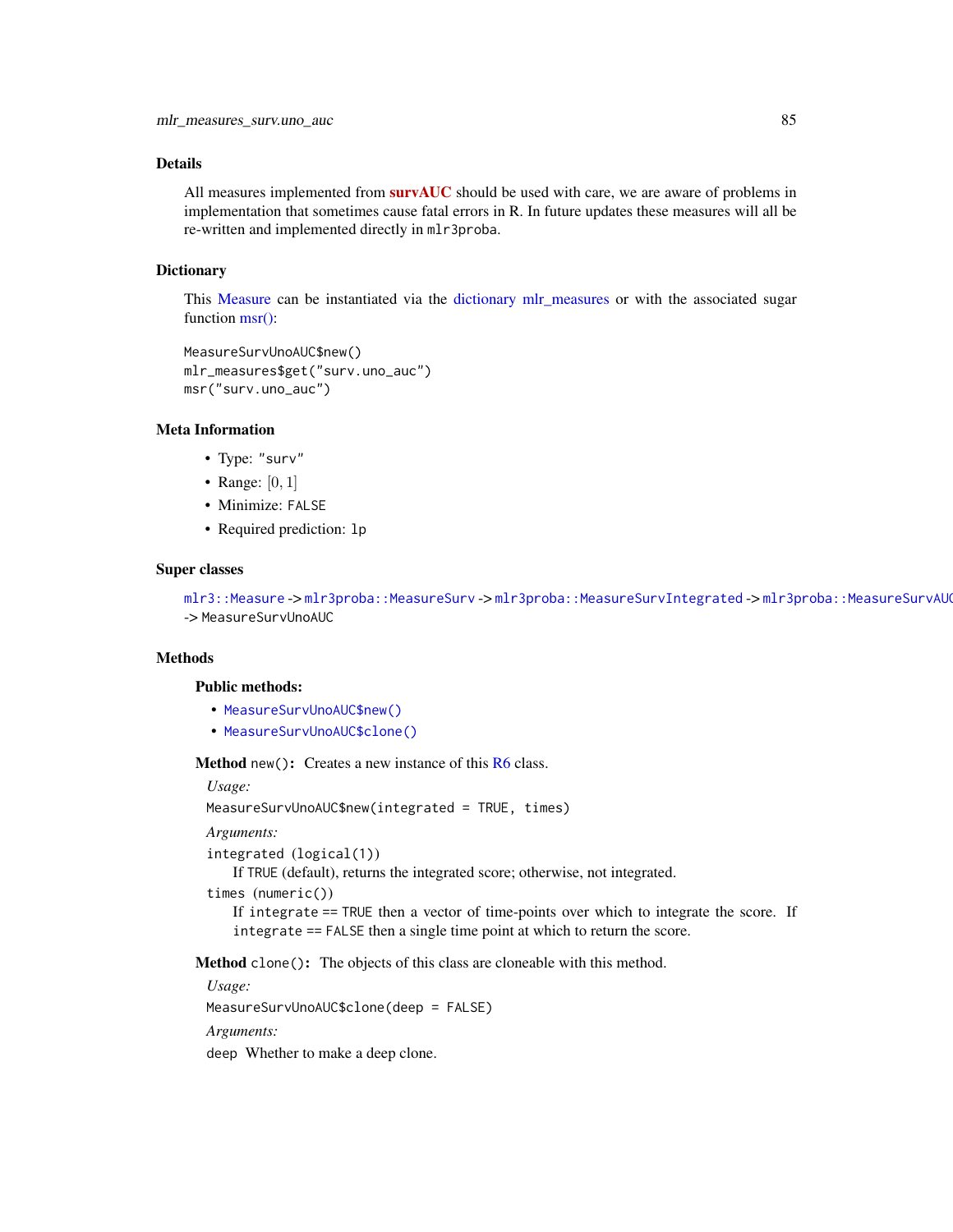#### References

Uno H, Cai T, Tian L, Wei LJ (2007). "Evaluating Prediction Rules fort-Year Survivors With Censored Regression Models." *Journal of the American Statistical Association*, 102(478), 527– 537. doi: [10.1198/016214507000000149.](https://doi.org/10.1198/016214507000000149)

#### See Also

Other survival measures: [mlr\\_measures\\_surv.beggC](#page-35-0), [mlr\\_measures\\_surv.calib\\_alpha](#page-36-0), mlr\_measures\_surv.calib\_b [mlr\\_measures\\_surv.chambless\\_auc](#page-40-0), [mlr\\_measures\\_surv.cindex](#page-42-0), [mlr\\_measures\\_surv.gonenC](#page-44-0),

[mlr\\_measures\\_surv.grafSE](#page-48-0), [mlr\\_measures\\_surv.graf](#page-46-0), [mlr\\_measures\\_surv.harrellC](#page-50-0), [mlr\\_measures\\_surv.hung\\_auc](#page-51-0), [mlr\\_measures\\_surv.intloglossSE](#page-56-0), [mlr\\_measures\\_surv.intlogloss](#page-53-0), [mlr\\_measures\\_surv.loglossSE](#page-60-0),

[mlr\\_measures\\_surv.logloss](#page-58-0), [mlr\\_measures\\_surv.maeSE](#page-63-0), [mlr\\_measures\\_surv.mae](#page-61-0), [mlr\\_measures\\_surv.mseSE](#page-66-0),

[mlr\\_measures\\_surv.mse](#page-64-0), [mlr\\_measures\\_surv.nagelk\\_r2](#page-67-0), [mlr\\_measures\\_surv.oquigley\\_r2](#page-69-0),

[mlr\\_measures\\_surv.rmseSE](#page-72-0), [mlr\\_measures\\_surv.rmse](#page-70-1), [mlr\\_measures\\_surv.schmid](#page-73-0), [mlr\\_measures\\_surv.song\\_auc](#page-76-0), [mlr\\_measures\\_surv.song\\_tnr](#page-78-0), [mlr\\_measures\\_surv.song\\_tpr](#page-80-0), [mlr\\_measures\\_surv.unoC](#page-82-0), [mlr\\_measures\\_surv.uno\\_tnr](#page-85-0), [mlr\\_measures\\_surv.uno\\_tpr](#page-87-0), [mlr\\_measures\\_surv.xu\\_r2](#page-89-0)

Other AUC survival measures: [mlr\\_measures\\_surv.chambless\\_auc](#page-40-0), [mlr\\_measures\\_surv.hung\\_auc](#page-51-0), [mlr\\_measures\\_surv.song\\_auc](#page-76-0), [mlr\\_measures\\_surv.song\\_tnr](#page-78-0), [mlr\\_measures\\_surv.song\\_tpr](#page-80-0), [mlr\\_measures\\_surv.uno\\_tnr](#page-85-0), [mlr\\_measures\\_surv.uno\\_tpr](#page-87-0)

Other lp survival measures: [mlr\\_measures\\_surv.beggC](#page-35-0), [mlr\\_measures\\_surv.calib\\_beta](#page-38-0), mlr\_measures\_surv.chambl [mlr\\_measures\\_surv.gonenC](#page-44-0), [mlr\\_measures\\_surv.hung\\_auc](#page-51-0), [mlr\\_measures\\_surv.nagelk\\_r2](#page-67-0), [mlr\\_measures\\_surv.oquigley\\_r2](#page-69-0), [mlr\\_measures\\_surv.song\\_auc](#page-76-0), [mlr\\_measures\\_surv.song\\_tnr](#page-78-0), [mlr\\_measures\\_surv.song\\_tpr](#page-80-0), [mlr\\_measures\\_surv.uno\\_tnr](#page-85-0), [mlr\\_measures\\_surv.uno\\_tpr](#page-87-0), [mlr\\_measures\\_surv.xu\\_r2](#page-89-0)

<span id="page-85-0"></span>mlr\_measures\_surv.uno\_tnr *Uno's TNR Survival Measure*

#### **Description**

Calls [survAUC::spec.uno\(\)](#page-0-0).

Assumes random censoring.

times and  $lp_t$ thresh are arbitrarily set to 0 to prevent crashing, these should be further specified.

## Details

All measures implemented from **[survAUC](https://CRAN.R-project.org/package=survAUC)** should be used with care, we are aware of problems in implementation that sometimes cause fatal errors in R. In future updates these measures will all be re-written and implemented directly in mlr3proba.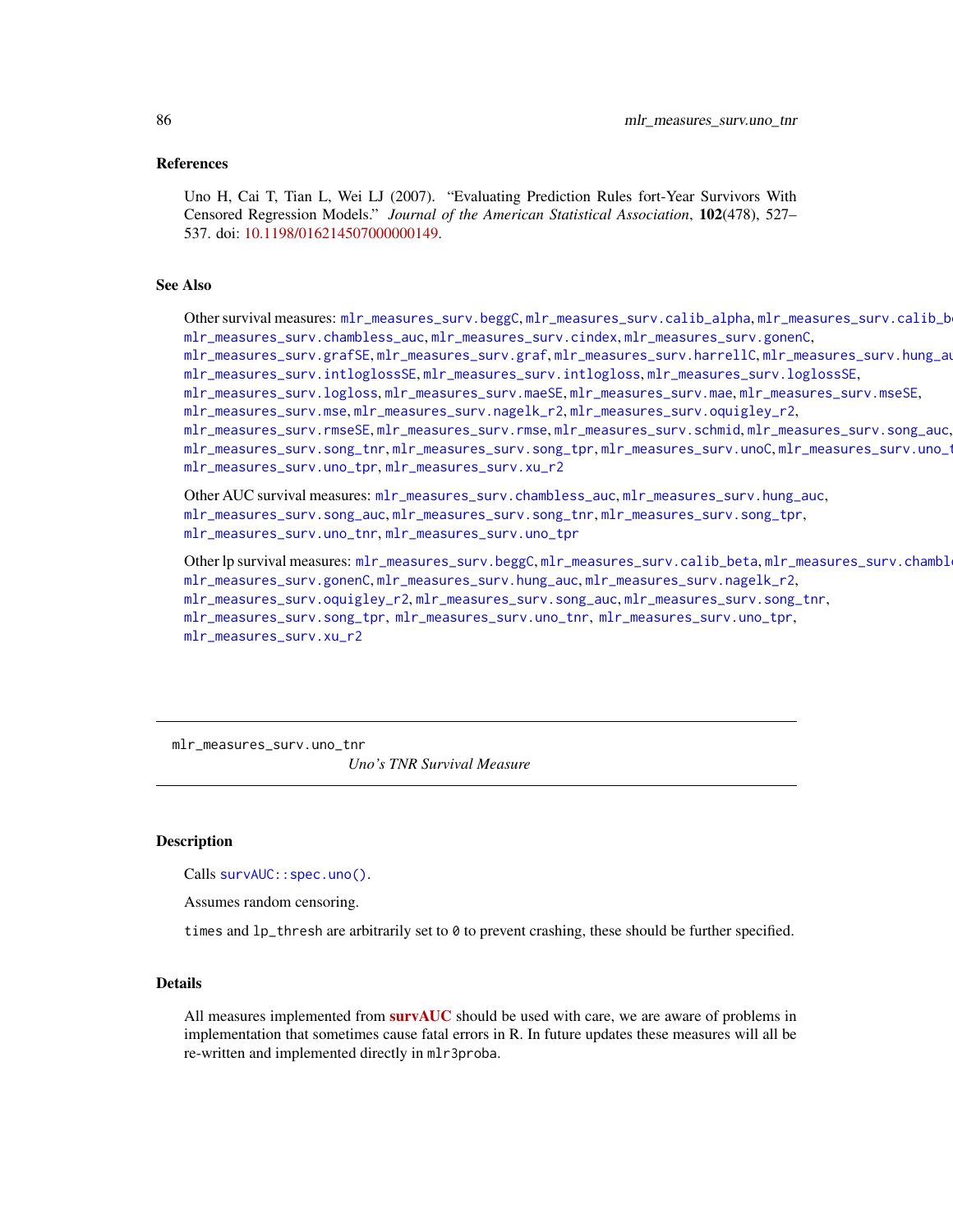## **Dictionary**

This [Measure](#page-0-0) can be instantiated via the [dictionary](#page-0-0) [mlr\\_measures](#page-0-0) or with the associated sugar function [msr\(\):](#page-0-0)

```
MeasureSurvUnoTNR$new()
mlr_measures$get("surv.uno_tnr")
msr("surv.uno_tnr")
```
## Meta Information

- Type: "surv"
- Range:  $[0, 1]$
- Minimize: FALSE
- Required prediction: lp

#### Super classes

[mlr3::Measure](#page-0-0) -> [mlr3proba::MeasureSurv](#page-0-0) -> [mlr3proba::MeasureSurvIntegrated](#page-0-0) -> mlr3proba::MeasureSurvAU -> MeasureSurvUnoTNR

#### Active bindings

```
lp_thresh numeric(1)
    Threshold for linear predictor when calculating TPR/TNR.
```
## **Methods**

#### Public methods:

- [MeasureSurvUnoTNR\\$new\(\)](#page-7-0)
- [MeasureSurvUnoTNR\\$clone\(\)](#page-8-0)

**Method** new(): Creates a new instance of this  $R6$  class.

*Usage:*

```
MeasureSurvUnoTNR$new(times = 0, lp_thresh = 0)
```
*Arguments:*

```
times (numeric())
```
If integrate == TRUE then a vector of time-points over which to integrate the score. If integrate == FALSE then a single time point at which to return the score.

```
lp_thresh numeric(1)
```
Determines where to threshold the linear predictor for calculating the TPR/TNR.

Method clone(): The objects of this class are cloneable with this method.

*Usage:*

MeasureSurvUnoTNR\$clone(deep = FALSE)

*Arguments:*

deep Whether to make a deep clone.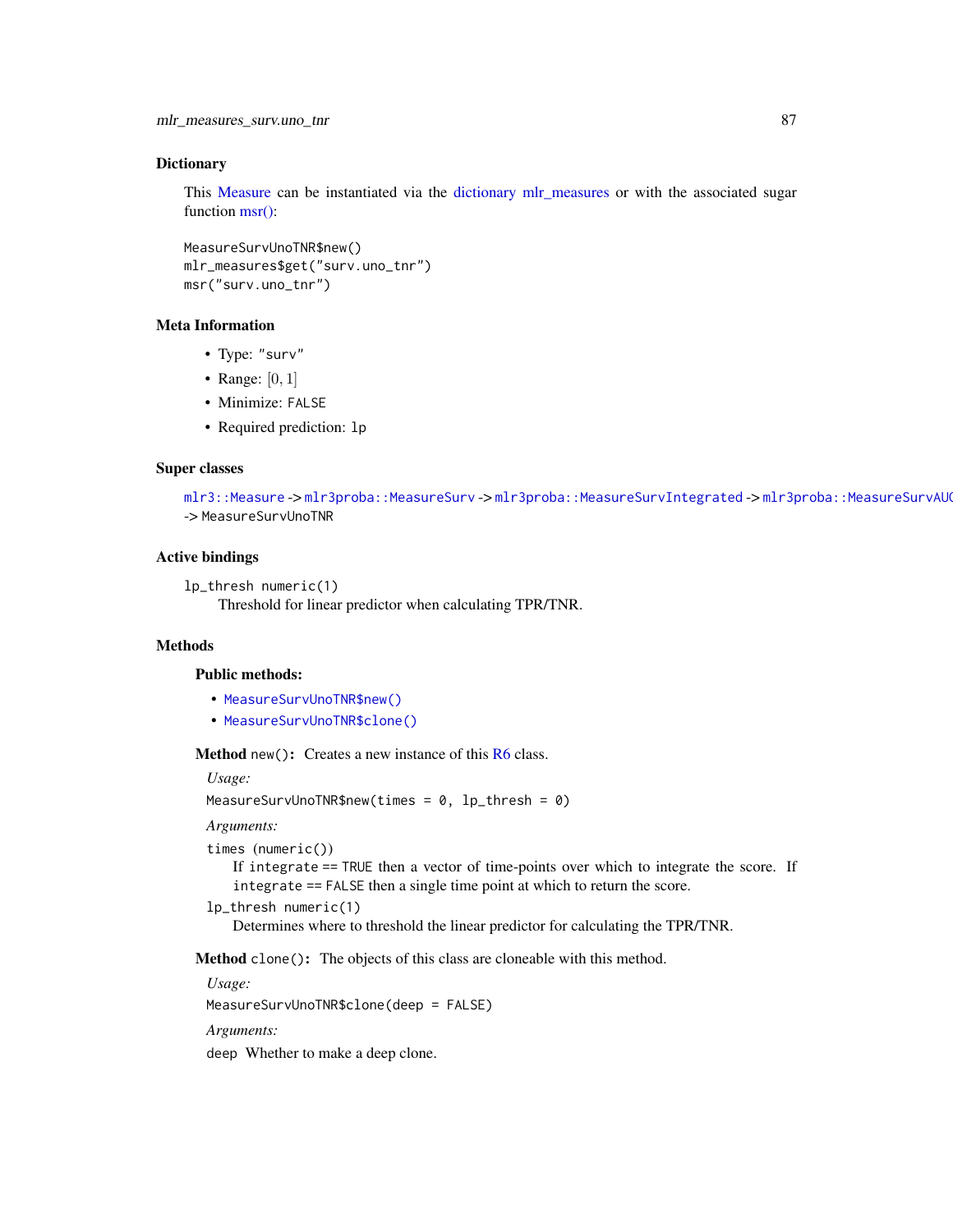#### References

Uno H, Cai T, Tian L, Wei LJ (2007). "Evaluating Prediction Rules fort-Year Survivors With Censored Regression Models." *Journal of the American Statistical Association*, 102(478), 527– 537. doi: [10.1198/016214507000000149.](https://doi.org/10.1198/016214507000000149)

#### See Also

Other survival measures: [mlr\\_measures\\_surv.beggC](#page-35-0), [mlr\\_measures\\_surv.calib\\_alpha](#page-36-0), [mlr\\_measures\\_surv.calib\\_beta](#page-38-0), [mlr\\_measures\\_surv.chambless\\_auc](#page-40-0), [mlr\\_measures\\_surv.cindex](#page-42-0), [mlr\\_measures\\_surv.gonenC](#page-44-0), [mlr\\_measures\\_surv.grafSE](#page-48-0), [mlr\\_measures\\_surv.graf](#page-46-0), [mlr\\_measures\\_surv.harrellC](#page-50-0), [mlr\\_measures\\_surv.hung\\_auc](#page-51-0), [mlr\\_measures\\_surv.intloglossSE](#page-56-0), [mlr\\_measures\\_surv.intlogloss](#page-53-0), [mlr\\_measures\\_surv.loglossSE](#page-60-0), [mlr\\_measures\\_surv.logloss](#page-58-0), [mlr\\_measures\\_surv.maeSE](#page-63-0), [mlr\\_measures\\_surv.mae](#page-61-0), [mlr\\_measures\\_surv.mseSE](#page-66-0), [mlr\\_measures\\_surv.mse](#page-64-0), [mlr\\_measures\\_surv.nagelk\\_r2](#page-67-0), [mlr\\_measures\\_surv.oquigley\\_r2](#page-69-0), [mlr\\_measures\\_surv.rmseSE](#page-72-0), [mlr\\_measures\\_surv.rmse](#page-70-1), [mlr\\_measures\\_surv.schmid](#page-73-0), [mlr\\_measures\\_surv.song\\_auc](#page-76-0), [mlr\\_measures\\_surv.song\\_tnr](#page-78-0), [mlr\\_measures\\_surv.song\\_tpr](#page-80-0), [mlr\\_measures\\_surv.unoC](#page-82-0), [mlr\\_measures\\_surv.uno\\_auc](#page-83-0),

[mlr\\_measures\\_surv.uno\\_tpr](#page-87-0), [mlr\\_measures\\_surv.xu\\_r2](#page-89-0)

Other lp survival measures: [mlr\\_measures\\_surv.beggC](#page-35-0), [mlr\\_measures\\_surv.calib\\_beta](#page-38-0), mlr\_measures\_surv.chambl [mlr\\_measures\\_surv.gonenC](#page-44-0), [mlr\\_measures\\_surv.hung\\_auc](#page-51-0), [mlr\\_measures\\_surv.nagelk\\_r2](#page-67-0), [mlr\\_measures\\_surv.oquigley\\_r2](#page-69-0), [mlr\\_measures\\_surv.song\\_auc](#page-76-0), [mlr\\_measures\\_surv.song\\_tnr](#page-78-0), [mlr\\_measures\\_surv.song\\_tpr](#page-80-0), [mlr\\_measures\\_surv.uno\\_auc](#page-83-0), [mlr\\_measures\\_surv.uno\\_tpr](#page-87-0), [mlr\\_measures\\_surv.xu\\_r2](#page-89-0)

Other AUC survival measures: [mlr\\_measures\\_surv.chambless\\_auc](#page-40-0), [mlr\\_measures\\_surv.hung\\_auc](#page-51-0), [mlr\\_measures\\_surv.song\\_auc](#page-76-0), [mlr\\_measures\\_surv.song\\_tnr](#page-78-0), [mlr\\_measures\\_surv.song\\_tpr](#page-80-0), [mlr\\_measures\\_surv.uno\\_auc](#page-83-0), [mlr\\_measures\\_surv.uno\\_tpr](#page-87-0)

<span id="page-87-0"></span>mlr\_measures\_surv.uno\_tpr *Uno's TPR Survival Measure*

#### **Description**

Calls [survAUC::sens.uno\(\)](#page-0-0).

Assumes random censoring.

times and  $lp_t$ thresh are arbitrarily set to 0 to prevent crashing, these should be further specified.

## Details

All measures implemented from **[survAUC](https://CRAN.R-project.org/package=survAUC)** should be used with care, we are aware of problems in implementation that sometimes cause fatal errors in R. In future updates these measures will all be re-written and implemented directly in mlr3proba.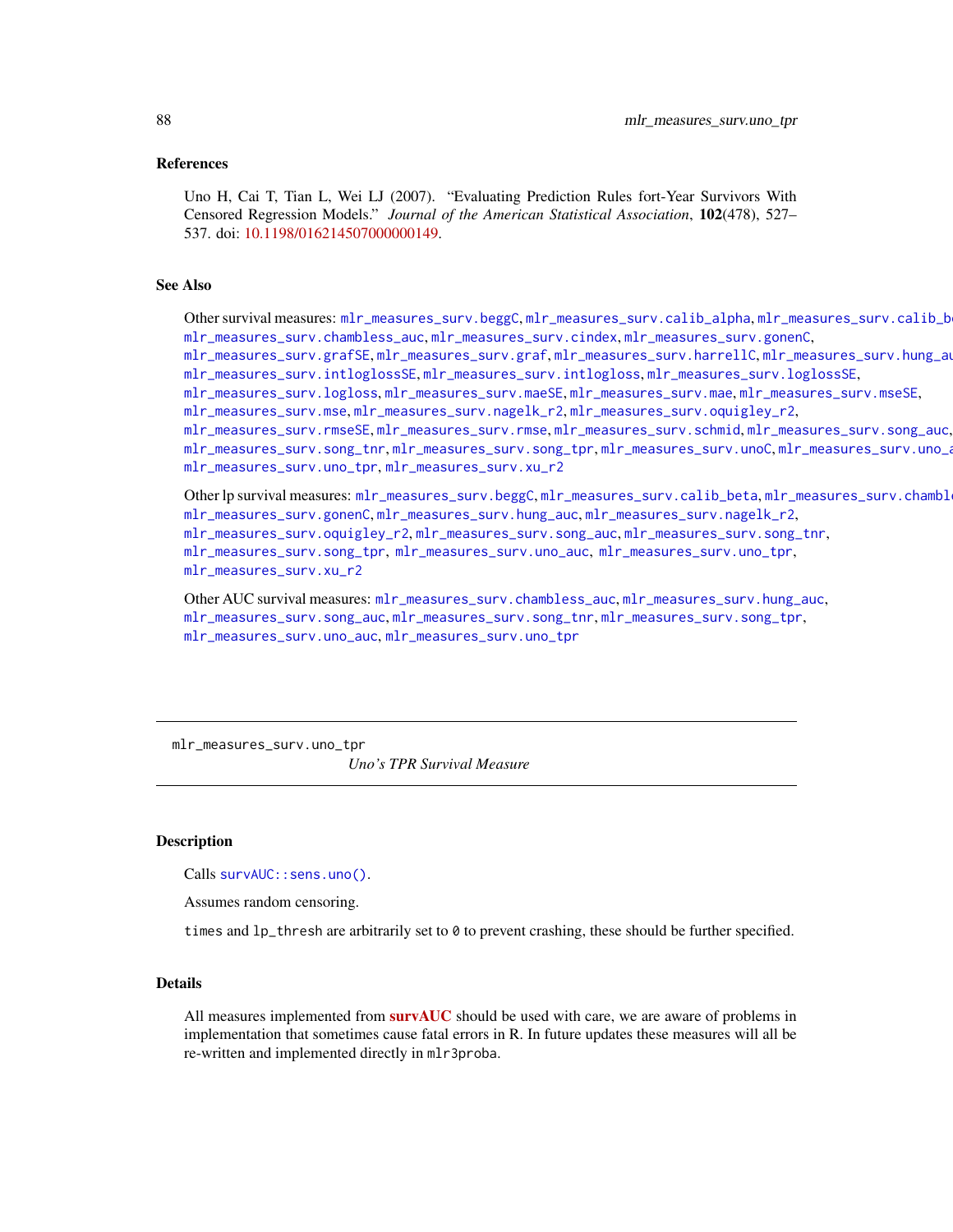### **Dictionary**

This [Measure](#page-0-0) can be instantiated via the [dictionary](#page-0-0) [mlr\\_measures](#page-0-0) or with the associated sugar function [msr\(\):](#page-0-0)

```
MeasureSurvUnoTPR$new()
mlr_measures$get("surv.uno_tpr")
msr("surv.uno_tpr")
```
## Meta Information

- Type: "surv"
- Range:  $[0, 1]$
- Minimize: FALSE
- Required prediction: lp

#### Super classes

[mlr3::Measure](#page-0-0) -> [mlr3proba::MeasureSurv](#page-0-0) -> [mlr3proba::MeasureSurvIntegrated](#page-0-0) -> mlr3proba::MeasureSurvAU -> MeasureSurvUnoTPR

#### Active bindings

```
lp_thresh numeric(1)
    Threshold for linear predictor when calculating TPR/TNR.
```
## **Methods**

#### Public methods:

- [MeasureSurvUnoTPR\\$new\(\)](#page-7-0)
- [MeasureSurvUnoTPR\\$clone\(\)](#page-8-0)

**Method** new(): Creates a new instance of this  $R6$  class.

*Usage:*

```
MeasureSurvUnoTPR$new(times = 0, lp_thresh = 0)
```
*Arguments:*

```
times (numeric())
```
If integrate == TRUE then a vector of time-points over which to integrate the score. If integrate == FALSE then a single time point at which to return the score.

```
lp_thresh numeric(1)
```
Determines where to threshold the linear predictor for calculating the TPR/TNR.

Method clone(): The objects of this class are cloneable with this method.

*Usage:*

MeasureSurvUnoTPR\$clone(deep = FALSE)

*Arguments:*

deep Whether to make a deep clone.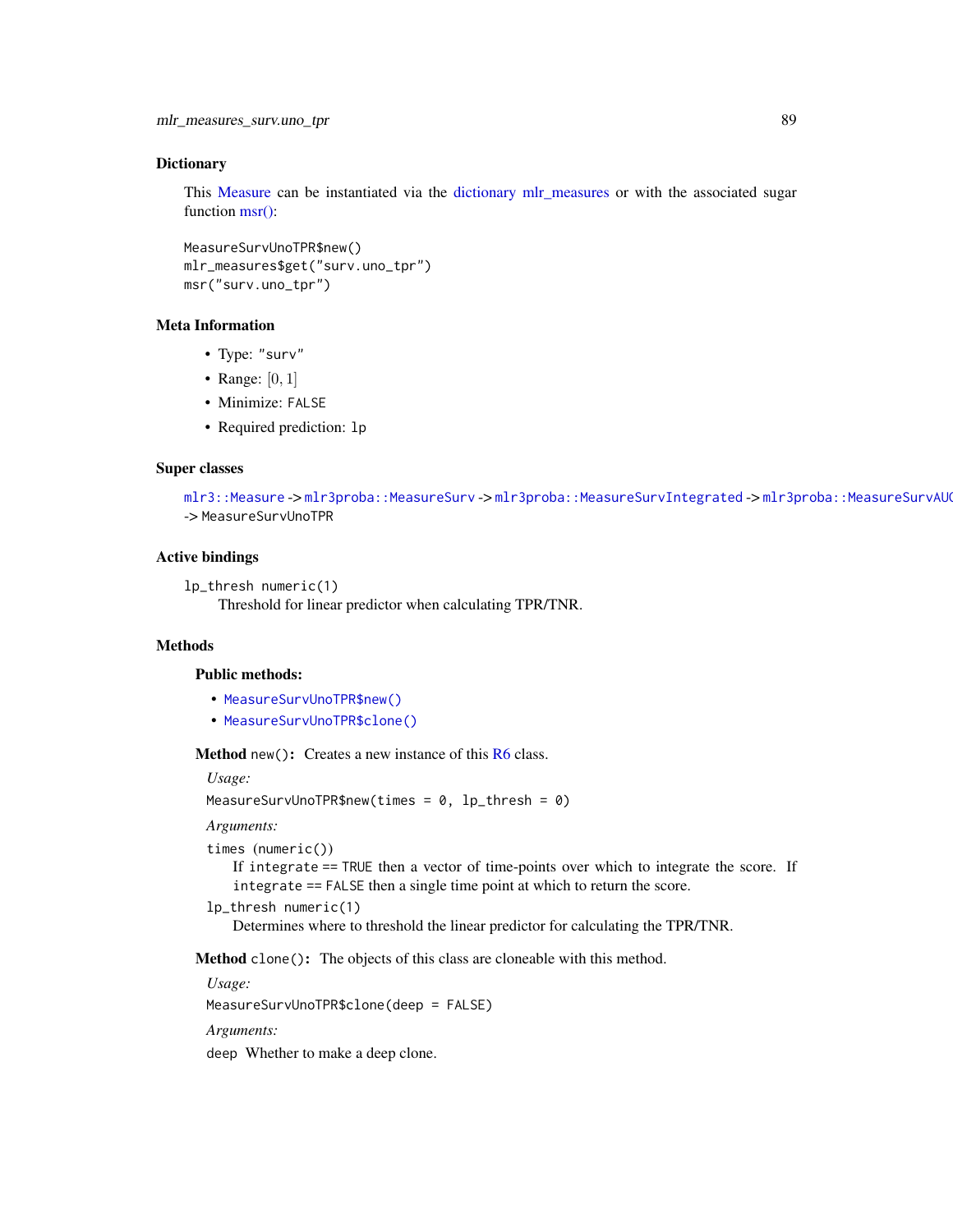#### References

Uno H, Cai T, Tian L, Wei LJ (2007). "Evaluating Prediction Rules fort-Year Survivors With Censored Regression Models." *Journal of the American Statistical Association*, 102(478), 527– 537. doi: [10.1198/016214507000000149.](https://doi.org/10.1198/016214507000000149)

#### See Also

Other survival measures: [mlr\\_measures\\_surv.beggC](#page-35-0), [mlr\\_measures\\_surv.calib\\_alpha](#page-36-0), mlr\_measures\_surv.calib\_b [mlr\\_measures\\_surv.chambless\\_auc](#page-40-0), [mlr\\_measures\\_surv.cindex](#page-42-0), [mlr\\_measures\\_surv.gonenC](#page-44-0), [mlr\\_measures\\_surv.grafSE](#page-48-0), [mlr\\_measures\\_surv.graf](#page-46-0), [mlr\\_measures\\_surv.harrellC](#page-50-0), [mlr\\_measures\\_surv.hung\\_auc](#page-51-0),

[mlr\\_measures\\_surv.intloglossSE](#page-56-0), [mlr\\_measures\\_surv.intlogloss](#page-53-0), [mlr\\_measures\\_surv.loglossSE](#page-60-0),

[mlr\\_measures\\_surv.logloss](#page-58-0), [mlr\\_measures\\_surv.maeSE](#page-63-0), [mlr\\_measures\\_surv.mae](#page-61-0), [mlr\\_measures\\_surv.mseSE](#page-66-0),

[mlr\\_measures\\_surv.mse](#page-64-0), [mlr\\_measures\\_surv.nagelk\\_r2](#page-67-0), [mlr\\_measures\\_surv.oquigley\\_r2](#page-69-0),

```
mlr_measures_surv.rmseSE, mlr_measures_surv.rmse, mlr_measures_surv.schmid, mlr_measures_surv.song_auc,
mlr_measures_surv.song_tnr, mlr_measures_surv.song_tpr, mlr_measures_surv.unoC, mlr_measures_surv.uno_auc,
mlr_measures_surv.uno_tnr, mlr_measures_surv.xu_r2
```
Other AUC survival measures: [mlr\\_measures\\_surv.chambless\\_auc](#page-40-0), [mlr\\_measures\\_surv.hung\\_auc](#page-51-0), [mlr\\_measures\\_surv.song\\_auc](#page-76-0), [mlr\\_measures\\_surv.song\\_tnr](#page-78-0), [mlr\\_measures\\_surv.song\\_tpr](#page-80-0), [mlr\\_measures\\_surv.uno\\_auc](#page-83-0), [mlr\\_measures\\_surv.uno\\_tnr](#page-85-0)

Other lp survival measures: [mlr\\_measures\\_surv.beggC](#page-35-0), [mlr\\_measures\\_surv.calib\\_beta](#page-38-0), mlr\_measures\_surv.chambl [mlr\\_measures\\_surv.gonenC](#page-44-0), [mlr\\_measures\\_surv.hung\\_auc](#page-51-0), [mlr\\_measures\\_surv.nagelk\\_r2](#page-67-0), [mlr\\_measures\\_surv.oquigley\\_r2](#page-69-0), [mlr\\_measures\\_surv.song\\_auc](#page-76-0), [mlr\\_measures\\_surv.song\\_tnr](#page-78-0), [mlr\\_measures\\_surv.song\\_tpr](#page-80-0), [mlr\\_measures\\_surv.uno\\_auc](#page-83-0), [mlr\\_measures\\_surv.uno\\_tnr](#page-85-0), [mlr\\_measures\\_surv.xu\\_r2](#page-89-0)

```
mlr_measures_surv.xu_r2
```
*Xu and O'Quigley's R2 Survival Measure*

#### **Description**

Calls survAUC:: XO().

Assumes Cox PH model specification.

## Details

All measures implemented from  $survAUC$  should be used with care, we are aware of problems in implementation that sometimes cause fatal errors in R. In future updates these measures will all be re-written and implemented directly in mlr3proba.

#### **Dictionary**

This [Measure](#page-0-0) can be instantiated via the [dictionary](#page-0-0) [mlr\\_measures](#page-0-0) or with the associated sugar function [msr\(\):](#page-0-0)

MeasureSurvXuR2\$new() mlr\_measures\$get("surv.xu\_r2") msr("surv.xu\_r2")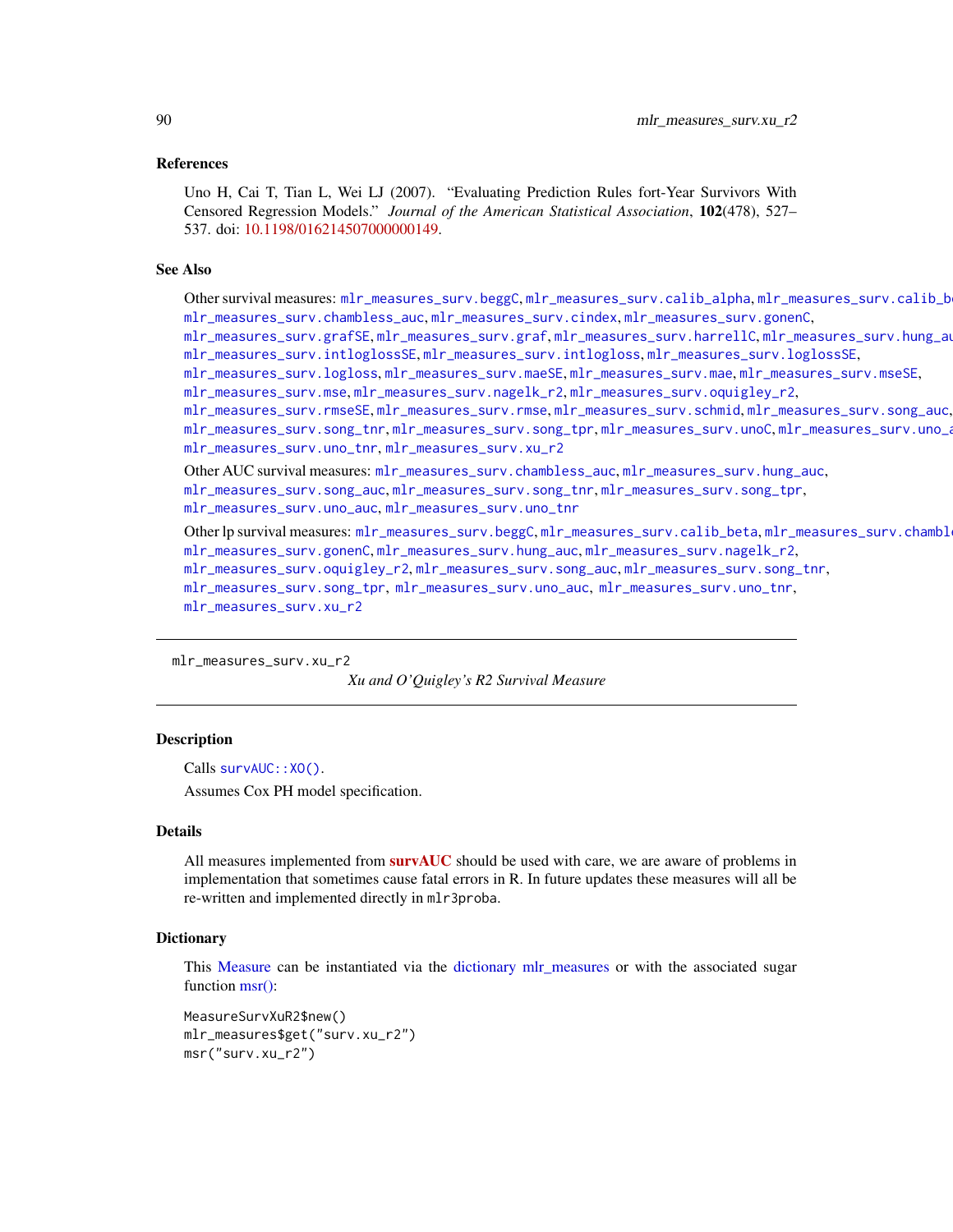#### Meta Information

- Type: "surv"
- Range:  $[0, 1]$
- Minimize: FALSE
- Required prediction: lp

#### Super classes

[mlr3::Measure](#page-0-0) -> [mlr3proba::MeasureSurv](#page-0-0) -> MeasureSurvXuR2

### Methods

#### Public methods:

- [MeasureSurvXuR2\\$new\(\)](#page-7-0)
- [MeasureSurvXuR2\\$clone\(\)](#page-8-0)

Method new(): Creates a new instance of this [R6](#page-0-0) class.

*Usage:* MeasureSurvXuR2\$new()

Method clone(): The objects of this class are cloneable with this method.

*Usage:*

MeasureSurvXuR2\$clone(deep = FALSE)

*Arguments:*

deep Whether to make a deep clone.

## References

Xu R, O'Quigley J (1999). "A R2 type measure of dependence for proportional hazards models." *Journal of Nonparametric Statistics*, 12(1), 83–107. doi: [10.1080/10485259908832799.](https://doi.org/10.1080/10485259908832799)

#### See Also

Other survival measures: [mlr\\_measures\\_surv.beggC](#page-35-0), [mlr\\_measures\\_surv.calib\\_alpha](#page-36-0), mlr\_measures\_surv.calib\_b [mlr\\_measures\\_surv.chambless\\_auc](#page-40-0), [mlr\\_measures\\_surv.cindex](#page-42-0), [mlr\\_measures\\_surv.gonenC](#page-44-0),

[mlr\\_measures\\_surv.grafSE](#page-48-0), [mlr\\_measures\\_surv.graf](#page-46-0), [mlr\\_measures\\_surv.harrellC](#page-50-0), [mlr\\_measures\\_surv.hung\\_auc](#page-51-0), [mlr\\_measures\\_surv.intloglossSE](#page-56-0), [mlr\\_measures\\_surv.intlogloss](#page-53-0), [mlr\\_measures\\_surv.loglossSE](#page-60-0),

[mlr\\_measures\\_surv.logloss](#page-58-0), [mlr\\_measures\\_surv.maeSE](#page-63-0), [mlr\\_measures\\_surv.mae](#page-61-0), [mlr\\_measures\\_surv.mseSE](#page-66-0),

[mlr\\_measures\\_surv.mse](#page-64-0), [mlr\\_measures\\_surv.nagelk\\_r2](#page-67-0), [mlr\\_measures\\_surv.oquigley\\_r2](#page-69-0),

[mlr\\_measures\\_surv.rmseSE](#page-72-0), [mlr\\_measures\\_surv.rmse](#page-70-1), [mlr\\_measures\\_surv.schmid](#page-73-0), [mlr\\_measures\\_surv.song\\_auc](#page-76-0), [mlr\\_measures\\_surv.song\\_tnr](#page-78-0), [mlr\\_measures\\_surv.song\\_tpr](#page-80-0), [mlr\\_measures\\_surv.unoC](#page-82-0), [mlr\\_measures\\_surv.uno\\_auc](#page-83-0),

[mlr\\_measures\\_surv.uno\\_tnr](#page-85-0), [mlr\\_measures\\_surv.uno\\_tpr](#page-87-0)

Other R2 survival measures: [mlr\\_measures\\_surv.nagelk\\_r2](#page-67-0), [mlr\\_measures\\_surv.oquigley\\_r2](#page-69-0)

Other lp survival measures: [mlr\\_measures\\_surv.beggC](#page-35-0), [mlr\\_measures\\_surv.calib\\_beta](#page-38-0), mlr\_measures\_surv.chambl [mlr\\_measures\\_surv.gonenC](#page-44-0), [mlr\\_measures\\_surv.hung\\_auc](#page-51-0), [mlr\\_measures\\_surv.nagelk\\_r2](#page-67-0),

[mlr\\_measures\\_surv.oquigley\\_r2](#page-69-0), [mlr\\_measures\\_surv.song\\_auc](#page-76-0), [mlr\\_measures\\_surv.song\\_tnr](#page-78-0),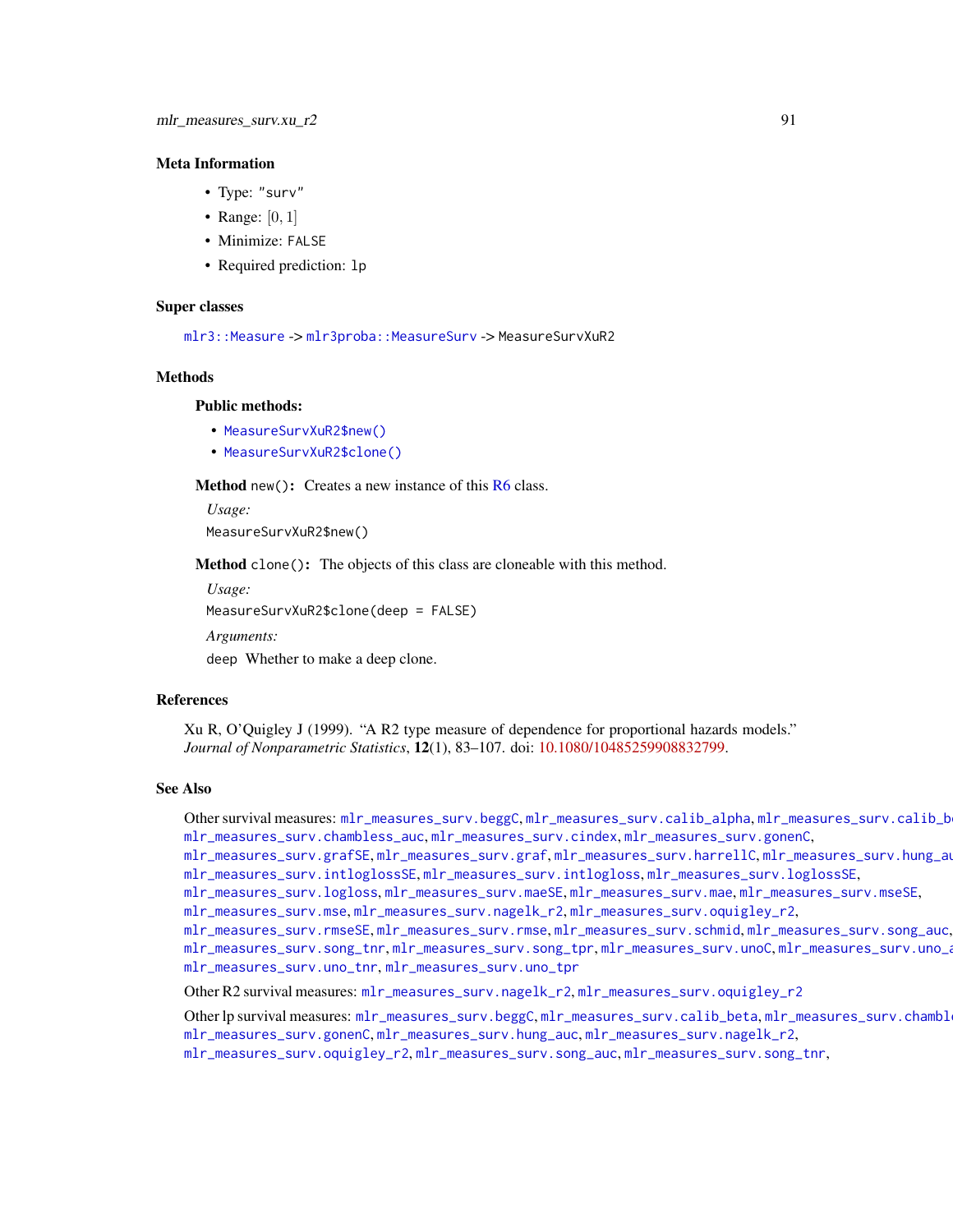[mlr\\_measures\\_surv.song\\_tpr](#page-80-0), [mlr\\_measures\\_surv.uno\\_auc](#page-83-0), [mlr\\_measures\\_surv.uno\\_tnr](#page-85-0), [mlr\\_measures\\_surv.uno\\_tpr](#page-87-0)

<span id="page-91-0"></span>mlr\_pipeops\_survavg *PipeOpSurvAvg*

## Description

Perform (weighted) prediction averaging from survival [PredictionSurvs](#page-122-0) by connecting PipeOpSurvAvg to multiple [PipeOpLearner](#page-0-0) outputs.

The resulting prediction will aggregate any predict types that are contained within all inputs. Any predict types missing from at least one input will be set to NULL. These are aggregated as follows:

- "response", "crank", and "lp" are all a weighted average from the incoming predictions.
- "distr" is a [distr6::VectorDistribution](#page-0-0) containing [distr6::MixtureDistributions](#page-0-0).

Weights can be set as a parameter; if none are provided, defaults to equal weights for each prediction.

## Input and Output Channels

Input and output channels are inherited from [PipeOpEnsemble](#page-0-0) with a [PredictionSurv](#page-122-0) for inputs and outputs.

## **State**

```
The $state is left empty (list()).
```
#### Parameters

The parameters are the parameters inherited from the [PipeOpEnsemble.](#page-0-0)

#### Internals

Inherits from [PipeOpEnsemble](#page-0-0) by implementing the private\$weighted\_avg\_predictions() method.

#### Super classes

[mlr3pipelines::PipeOp](#page-0-0) -> [mlr3pipelines::PipeOpEnsemble](#page-0-0) -> PipeOpSurvAvg

## Methods

## Public methods:

- [PipeOpSurvAvg\\$new\(\)](#page-7-0)
- [PipeOpSurvAvg\\$clone\(\)](#page-8-0)

Method new(): Creates a new instance of this [R6](#page-0-0) class.

*Usage:*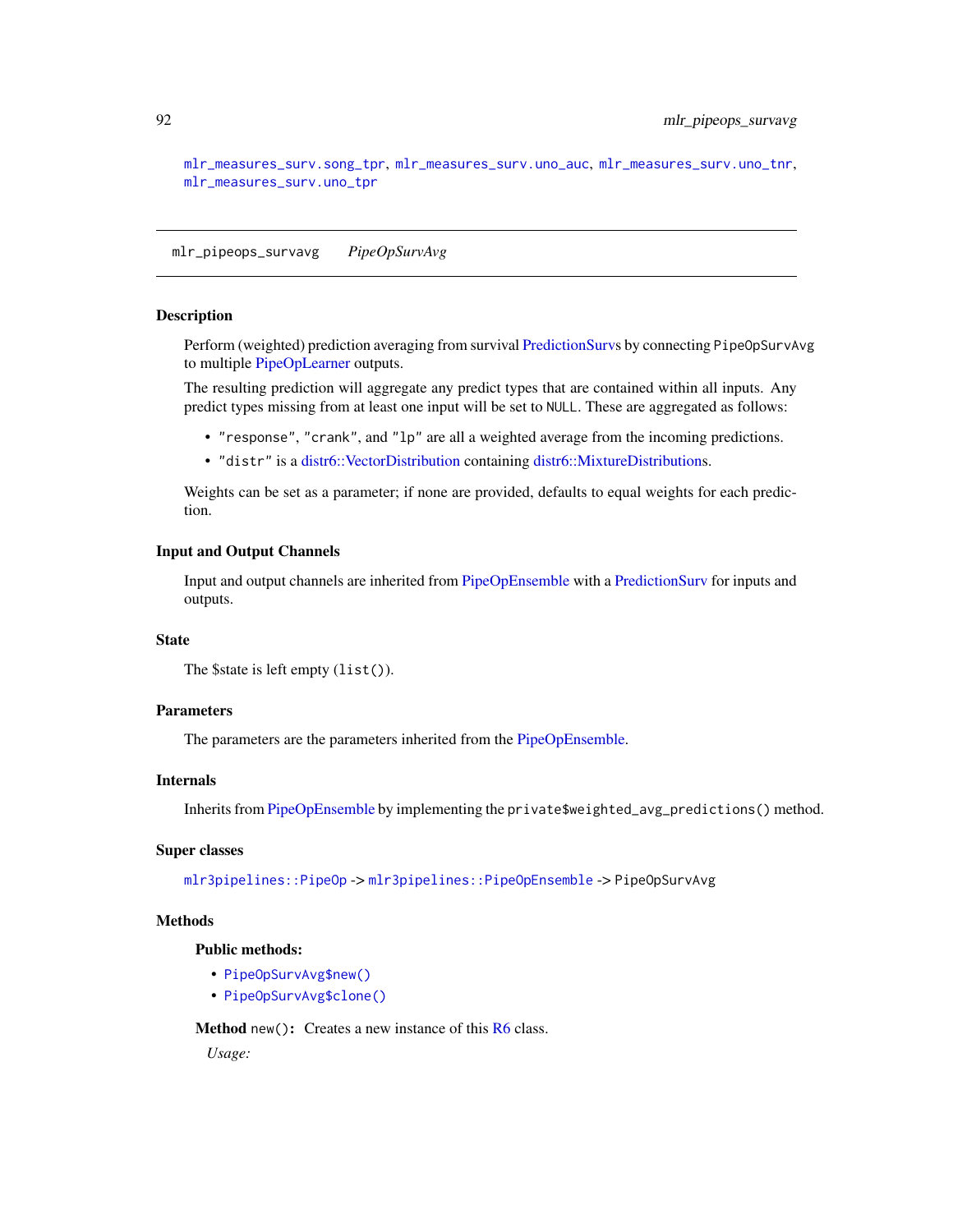```
PipeOpSurvAvg$new(innum = 0, id = "survavg", param_vals = list(), ...)
```
*Arguments:*

```
innum (numeric(1))
```
Determines the number of input channels. If innum is 0 (default), a vararg input channel is created that can take an arbitrary number of inputs.

id (character(1))

Identifier of the resulting object.

```
param_vals (list())
```
List of hyperparameter settings, overwriting the hyperparameter settings that would otherwise be set during construction.

```
... ANY
```
Additional arguments passed to [mlr3pipelines::PipeOpEnsemble.](#page-0-0)

Method clone(): The objects of this class are cloneable with this method.

*Usage:*

PipeOpSurvAvg\$clone(deep = FALSE)

*Arguments:*

deep Whether to make a deep clone.

## See Also

Other PipeOps: [PipeOpPredTransformer](#page-113-0), [PipeOpTaskTransformer](#page-117-0), [PipeOpTransformer](#page-118-0), mlr\_pipeops\_trafopred\_reg [mlr\\_pipeops\\_trafopred\\_survregr](#page-94-0), [mlr\\_pipeops\\_trafotask\\_regrsurv](#page-96-0), [mlr\\_pipeops\\_trafotask\\_survregr](#page-97-0)

## Examples

```
## Not run:
library(mlr3)
library(mlr3pipelines)
set.seed(1)
task = tgen("simsurv")$generate(10)
p1 = lrn("surv.coxph")$train(task)$predict(task)
p2 = lrn("surv.kaplan")$train(task)$predict(task)
poc = po("survavg", param_values = list(weights = c(0.2, 0.8)))poc$predict(list(p1, p2))
```
## End(Not run)

<span id="page-92-0"></span>mlr\_pipeops\_trafopred\_regrsurv *PipeOpPredRegrSurv*

## **Description**

Transform [PredictionRegr](#page-0-0) to [PredictionSurv.](#page-122-0)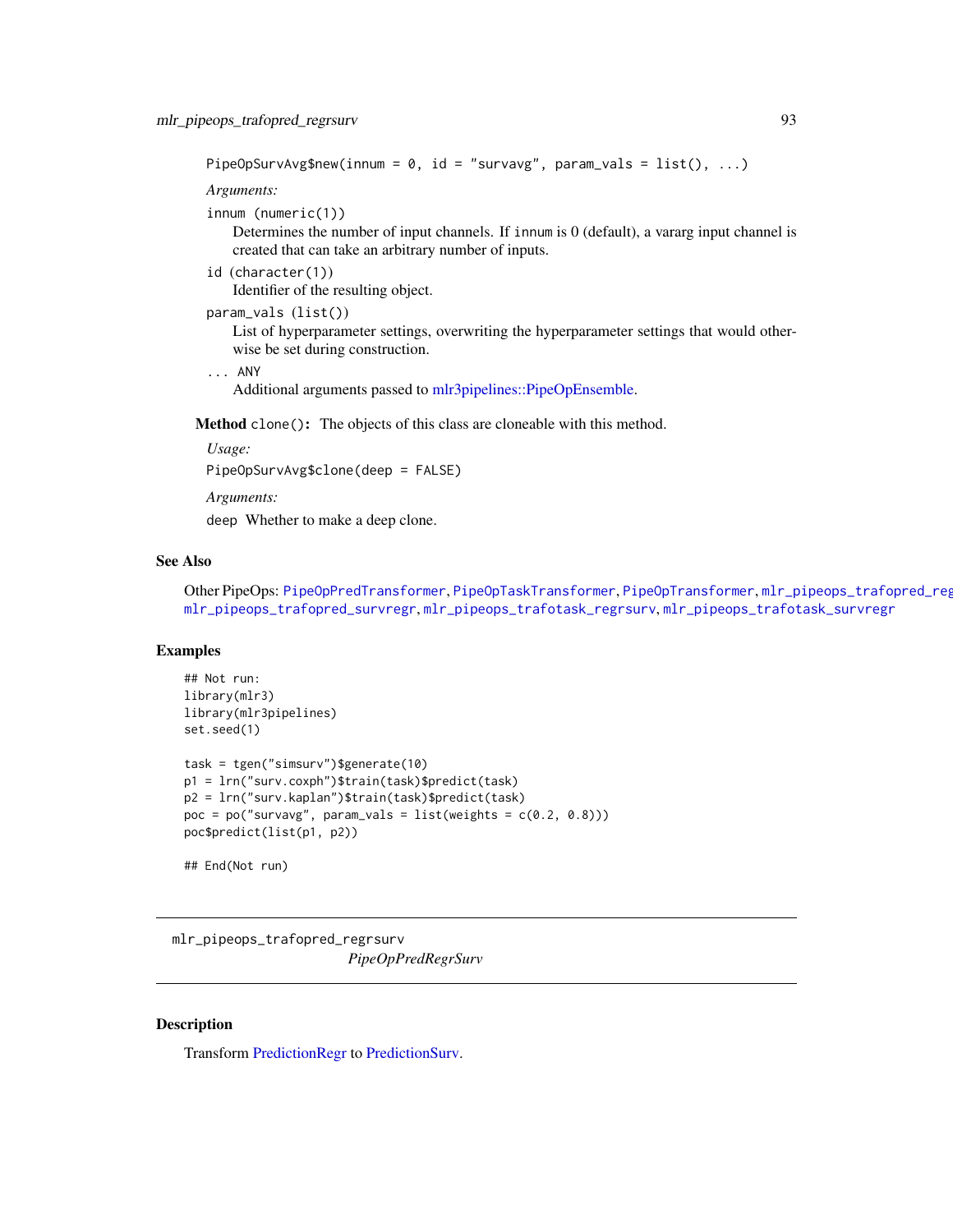#### Input and Output Channels

Input and output channels are inherited from [PipeOpPredTransformer.](#page-113-0)

The output is the input [PredictionRegr](#page-0-0) transformed to a [PredictionSurv.](#page-122-0) Censoring can be added with the status hyper-parameter. se is ignored.

#### State

The \$state is a named list with the \$state elements inherited from [PipeOpPredTransformer](#page-113-0).

#### Parameters

The parameters are

• status ::  $(numeric(1))$ 

If NULL then assumed no censoring in the dataset. Otherwise should be a vector of 0/1s of same length as the prediction object, where 1 is dead and 0 censored.

## Super classes

[mlr3pipelines::PipeOp](#page-0-0) -> [mlr3proba::PipeOpTransformer](#page-0-0) -> [mlr3proba::PipeOpPredTransformer](#page-0-0) -> PipeOpPredRegrSurv

#### Methods

## Public methods:

- [PipeOpPredRegrSurv\\$new\(\)](#page-7-0)
- [PipeOpPredRegrSurv\\$clone\(\)](#page-8-0)

**Method** new(): Creates a new instance of this  $R6$  class.

*Usage:*

```
PipeOpPredRegrSurv$new(id = "trafopred_regrsurv", param_vals = list())
```
*Arguments:*

- id (character(1)) Identifier of the resulting object.
- param\_vals (list())

List of hyperparameter settings, overwriting the hyperparameter settings that would otherwise be set during construction.

Method clone(): The objects of this class are cloneable with this method.

*Usage:*

PipeOpPredRegrSurv\$clone(deep = FALSE)

*Arguments:*

deep Whether to make a deep clone.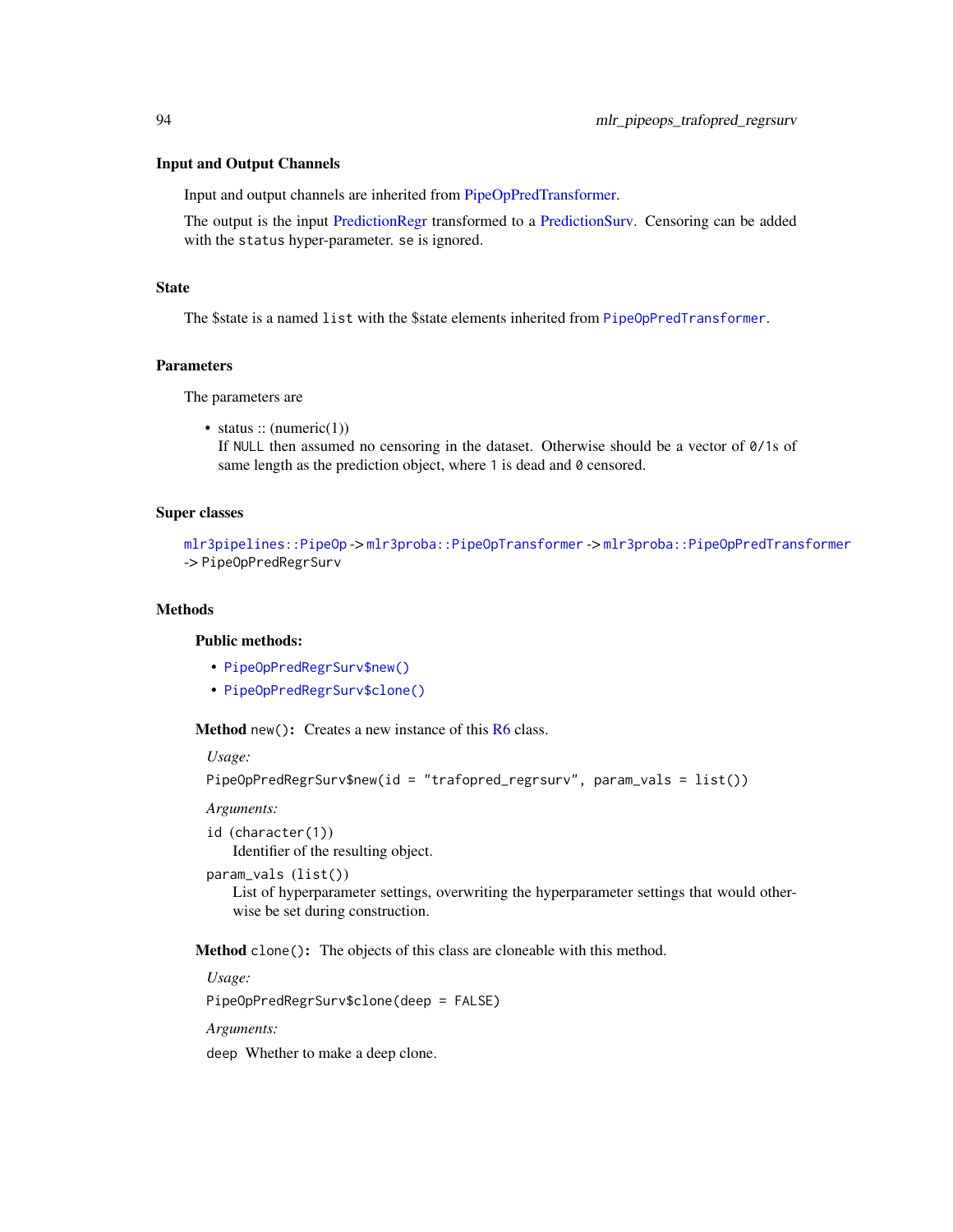## See Also

```
Other PipeOps: PipeOpPredTransformer, PipeOpTaskTransformer, PipeOpTransformer, mlr_pipeops_survavg,
mlr_pipeops_trafopred_survregr, mlr_pipeops_trafotask_regrsurv, mlr_pipeops_trafotask_survregr
```

```
Other Transformation PipeOps: mlr_pipeops_trafopred_survregr, mlr_pipeops_trafotask_regrsurv,
mlr_pipeops_trafotask_survregr
```
#### Examples

```
## Not run:
library(mlr3)
library(mlr3pipelines)
# simple example
pred = PredictionRegr$new(row_ids = 1:10, truth = 1:10, response = 1:10)
po = po("trafopred_regrsurv")
# assume no censoring
new\_pred = po$predict(list(pred = pred, task = NULL))[[1]]po$train(list(NULL, NULL))
print(new_pred)
# add censoring
task_surv = tsk("rats")
task_regr = po("trafotask_survregr", method = "omit")$train(list(task_surv, NULL))[[1]]
learn = lrn("regr.featureless")
pred = learn$train(task_regr)$predict(task_regr)
po = po("trafopred_regrsurv")
new_pred = po$predict(list(pred = pred, task = task_surv))[[1]]
all.equal(new_pred$truth, task_surv$truth())
```
## End(Not run)

<span id="page-94-0"></span>mlr\_pipeops\_trafopred\_survregr

*PipeOpPredSurvRegr*

#### **Description**

Transform [PredictionSurv](#page-122-0) to [PredictionRegr.](#page-0-0)

#### Input and Output Channels

Input and output channels are inherited from [PipeOpPredTransformer.](#page-113-0)

The output is the input [PredictionSurv](#page-122-0) transformed to a [PredictionRegr.](#page-0-0) Censoring is ignored. crank and lp predictions are also ignored.

## State

The \$state is a named list with the \$state elements inherited from [PipeOpPredTransformer.](#page-113-0)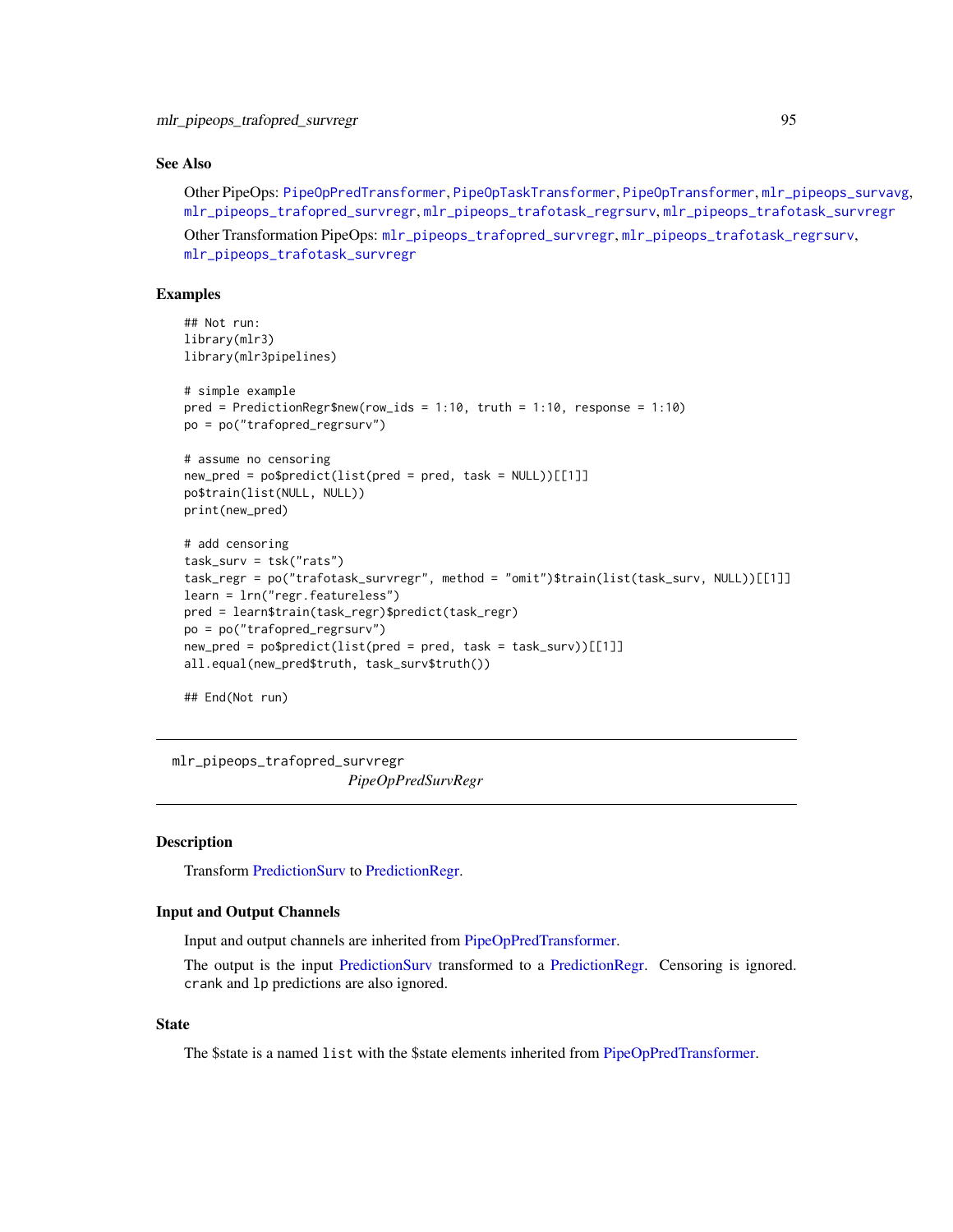#### Super classes

[mlr3pipelines::PipeOp](#page-0-0) -> [mlr3proba::PipeOpTransformer](#page-0-0) -> [mlr3proba::PipeOpPredTransformer](#page-0-0) -> PipeOpPredSurvRegr

#### Methods

## Public methods:

- [PipeOpPredSurvRegr\\$new\(\)](#page-7-0)
- [PipeOpPredSurvRegr\\$clone\(\)](#page-8-0)

Method new(): Creates a new instance of this [R6](#page-0-0) class.

*Usage:*

PipeOpPredSurvRegr\$new(id = "trafopred\_survregr")

*Arguments:*

id (character(1)) Identifier of the resulting object.

Method clone(): The objects of this class are cloneable with this method.

*Usage:* PipeOpPredSurvRegr\$clone(deep = FALSE) *Arguments:*

deep Whether to make a deep clone.

## See Also

Other PipeOps: [PipeOpPredTransformer](#page-113-0), [PipeOpTaskTransformer](#page-117-0), [PipeOpTransformer](#page-118-0), [mlr\\_pipeops\\_survavg](#page-91-0), [mlr\\_pipeops\\_trafopred\\_regrsurv](#page-92-0), [mlr\\_pipeops\\_trafotask\\_regrsurv](#page-96-0), [mlr\\_pipeops\\_trafotask\\_survregr](#page-97-0)

Other Transformation PipeOps: [mlr\\_pipeops\\_trafopred\\_regrsurv](#page-92-0), [mlr\\_pipeops\\_trafotask\\_regrsurv](#page-96-0), [mlr\\_pipeops\\_trafotask\\_survregr](#page-97-0)

## Examples

```
## Not run:
library(mlr3)
library(mlr3pipelines)
library(survival)
# simple example
pred = PredictionSurv$new(row_ids = 1:10, truth = Surv(1:10, rbinom(10, 1, 0.5)),
   response = 1:10)
po = po("trafopred_survregr")
new_pred = po$predict(list(pred = pred))[[1]]
print(new_pred)
```
## End(Not run)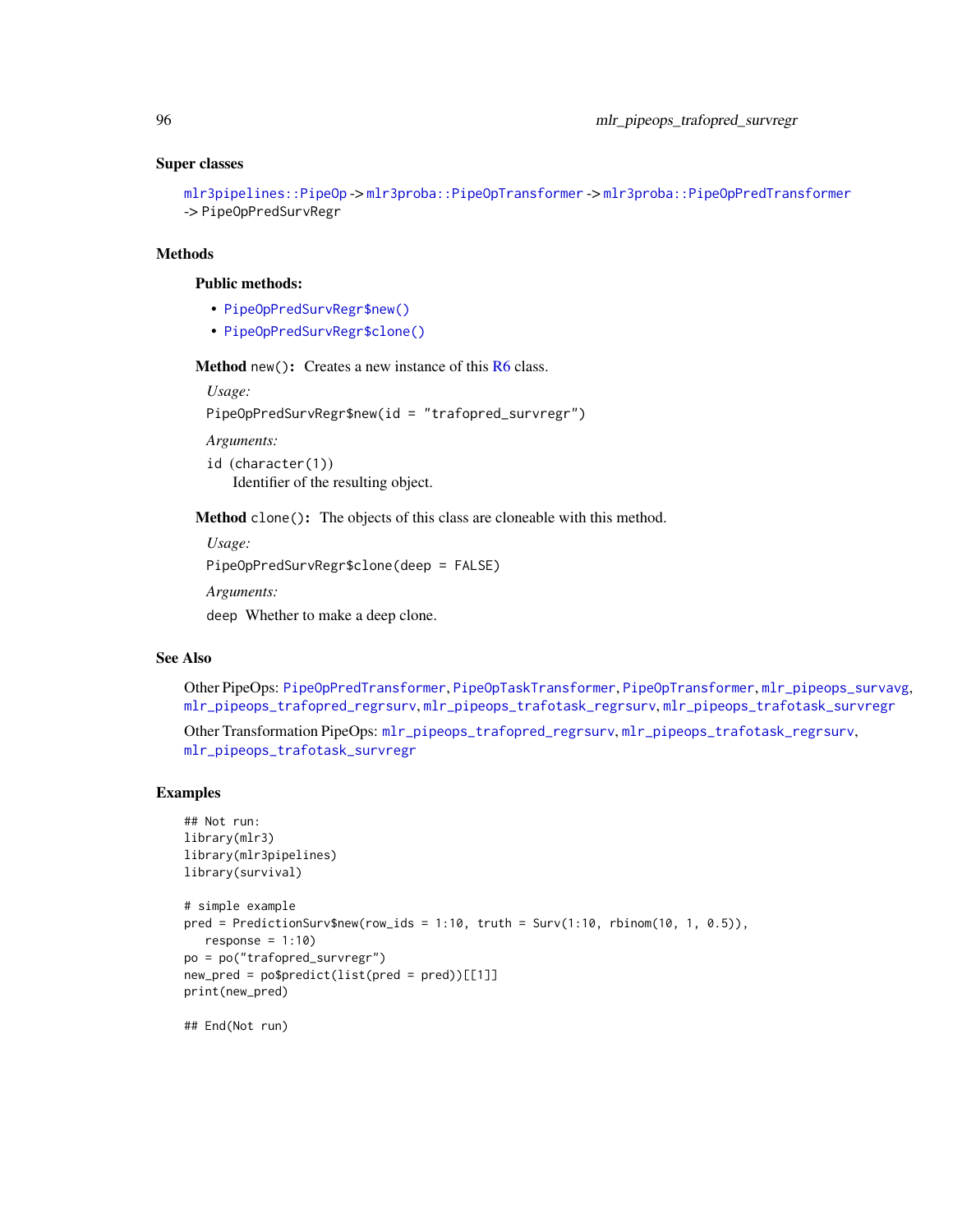<span id="page-96-0"></span>mlr\_pipeops\_trafotask\_regrsurv *PipeOpTaskRegrSurv*

## Description

Transform [TaskRegr](#page-0-0) to [TaskSurv.](#page-125-0)

## Input and Output Channels

Input and output channels are inherited from [PipeOpTaskTransformer.](#page-117-0) The output is the input [TaskRegr](#page-0-0) transformed to a [TaskSurv.](#page-125-0)

#### State

The \$state is a named list with the \$state elements inherited from [PipeOpTaskTransformer.](#page-117-0)

#### Parameters

The parameters are

• status  $::$  (numeric(1))

If NULL then assumed no censoring in the dataset. Otherwise should be a vector of 0/1s of same length as the prediction object, where 1 is dead and 0 censored.

## Super classes

```
mlr3pipelines::PipeOp -> mlr3proba::PipeOpTransformer -> mlr3proba::PipeOpTaskTransformer
-> PipeOpTaskRegrSurv
```
## Methods

#### Public methods:

- [PipeOpTaskRegrSurv\\$new\(\)](#page-7-0)
- [PipeOpTaskRegrSurv\\$clone\(\)](#page-8-0)

Method new(): Creates a new instance of this [R6](#page-0-0) class.

```
Usage:
PipeOpTaskRegrSurv$new(id = "trafotask_regrsurv")
Arguments:
id (character(1))
   Identifier of the resulting object.
```
Method clone(): The objects of this class are cloneable with this method.

*Usage:* PipeOpTaskRegrSurv\$clone(deep = FALSE) *Arguments:* deep Whether to make a deep clone.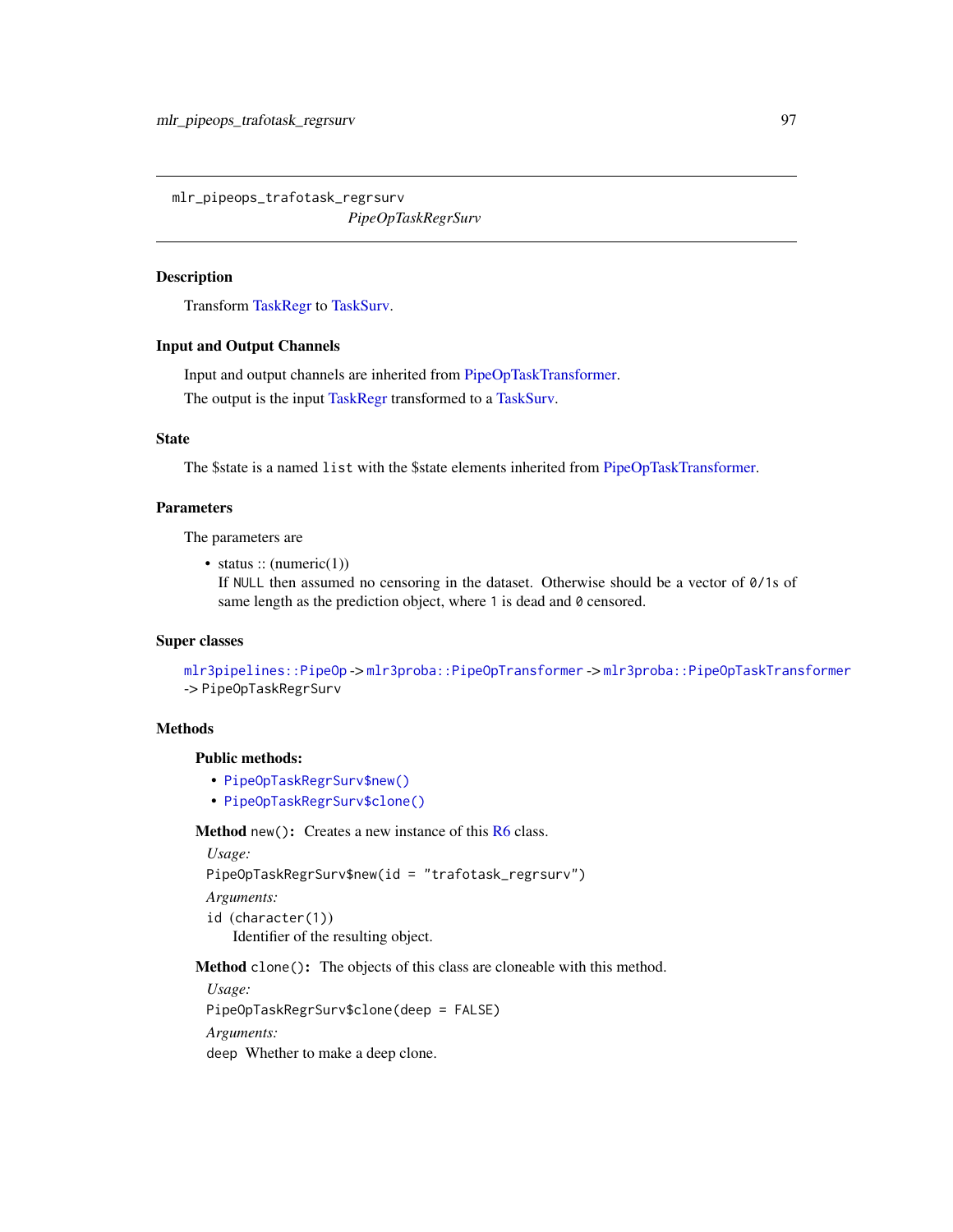## See Also

Other PipeOps: [PipeOpPredTransformer](#page-113-0), [PipeOpTaskTransformer](#page-117-0), [PipeOpTransformer](#page-118-0), [mlr\\_pipeops\\_survavg](#page-91-0), [mlr\\_pipeops\\_trafopred\\_regrsurv](#page-92-0), [mlr\\_pipeops\\_trafopred\\_survregr](#page-94-0), [mlr\\_pipeops\\_trafotask\\_survregr](#page-97-0)

Other Transformation PipeOps: [mlr\\_pipeops\\_trafopred\\_regrsurv](#page-92-0), [mlr\\_pipeops\\_trafopred\\_survregr](#page-94-0), [mlr\\_pipeops\\_trafotask\\_survregr](#page-97-0)

## Examples

```
## Not run:
library(mlr3)
library(mlr3pipelines)
task = tsk("boston_housing")
po = po("trafotask_regrsurv")
# assume no censoring
new_task = po$train(list(task_regr = task, task_surv = NULL))[[1]]
print(new_task)
# add censoring
task_surv = tsk("rats")
task_regr = po("trafotask_survregr", method = "omit")$train(list(task_surv, NULL))[[1]]
print(task_regr)
new_task = po$train(list(task_regr = task_regr, task_surv = task_surv))[[1]]
new_task$truth()
task_surv$truth()
## End(Not run)
```
<span id="page-97-0"></span>mlr\_pipeops\_trafotask\_survregr *PipeOpTaskSurvRegr*

## Description

Transform [TaskSurv](#page-125-0) to [TaskRegr.](#page-0-0)

#### Input and Output Channels

Input and output channels are inherited from [PipeOpTaskTransformer.](#page-117-0) The output is the input [TaskSurv](#page-125-0) transformed to a [TaskRegr.](#page-0-0)

#### State

The \$state is a named list with the \$state elements

- instatus: Censoring status from input training task.
- outstatus : Censoring status from input prediction task.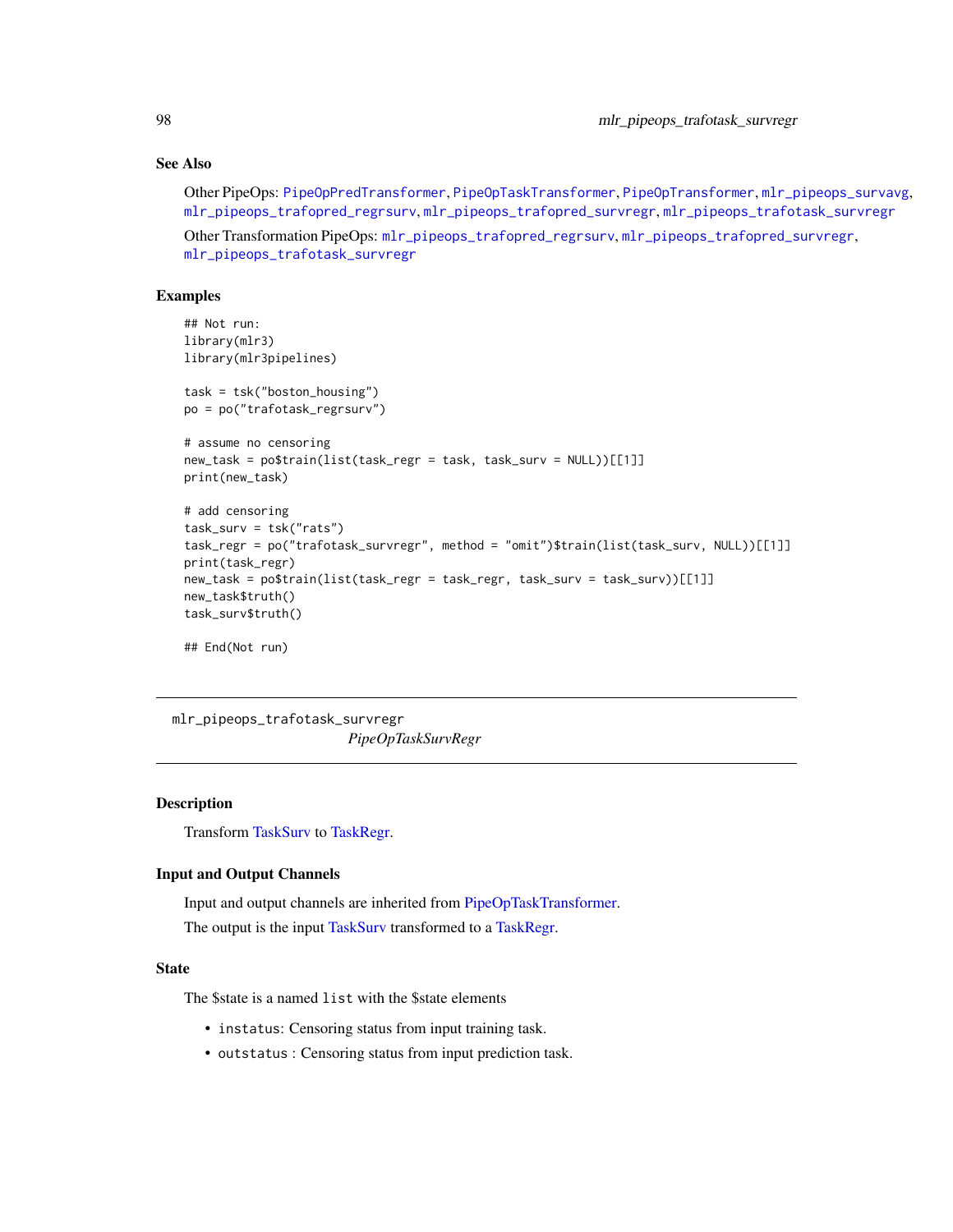#### **Parameters**

The parameters are

• method::character(1))

Method to use for dealing with censoring. Options are "ipcw" (Vock et al., 2016): censoring is column is removed and a weights column is added, weights are inverse estimated survival probability of the censoring distribution evaluated at survival time; "mrl" (Klein and Moeschberger, 2003): survival time of censored observations is transformed to the observed time plus the mean residual life-time at the moment of censoring; "bj" (Buckley and James, 1979): Buckley-James imputation assuming an AFT model form, calls [bujar::bujar;](#page-0-0) "delete": censored observations are deleted from the data-set - should be used with caution if censoring is informative; "omit": the censoring status column is deleted - again should be used with caution; "reorder": selects features and targets and sets the target in the new task object. Note that "mrl" and "ipcw" will perform worse with Type I censoring.

• estimator::(character(1))

Method for calculating censoring weights or mean residual lifetime in "mrl", current options are: "kaplan": unconditional Kaplan-Meier estimator; "akritas": conditional nonparameteric nearest-neighbours estimator; "cox".

• alpha:: $(numeric(1))$ 

When ipcw is used, optional hyper-parameter that adds an extra penalty to the weighting for censored observations. If set to  $\theta$  then censored observations are given zero weight and deleted, weighting only the non-censored observations. A weight for an observation is then  $(\delta + \alpha(1 - \delta))/G(t)$  where  $\delta$  is the censoring indicator.

• eps::numeric(1)

Small value to replace 0 survival probabilities with in IPCW to prevent infinite weights.

- lambda:: $(numeric(1))$ Nearest neighbours parameter for mlr3learners.proba::akritas estimator, default 0.5.
- features, target :: character()) For "reorder" method, specify which columns become features and targets.
- learner cneter, mimpu, iter.bj, max.cycle, mstop, nu Passed to bujar: : bujar.

#### Super classes

[mlr3pipelines::PipeOp](#page-0-0) -> [mlr3proba::PipeOpTransformer](#page-0-0) -> [mlr3proba::PipeOpTaskTransformer](#page-0-0) -> PipeOpTaskSurvRegr

## **Methods**

## Public methods:

- [PipeOpTaskSurvRegr\\$new\(\)](#page-7-0)
- [PipeOpTaskSurvRegr\\$clone\(\)](#page-8-0)

**Method** new( $)$ : Creates a new instance of this  $R6$  class.

*Usage:*

```
PipeOpTaskSurvRegr$new(id = "trafotask_survregr", param_vals = list())
```
*Arguments:*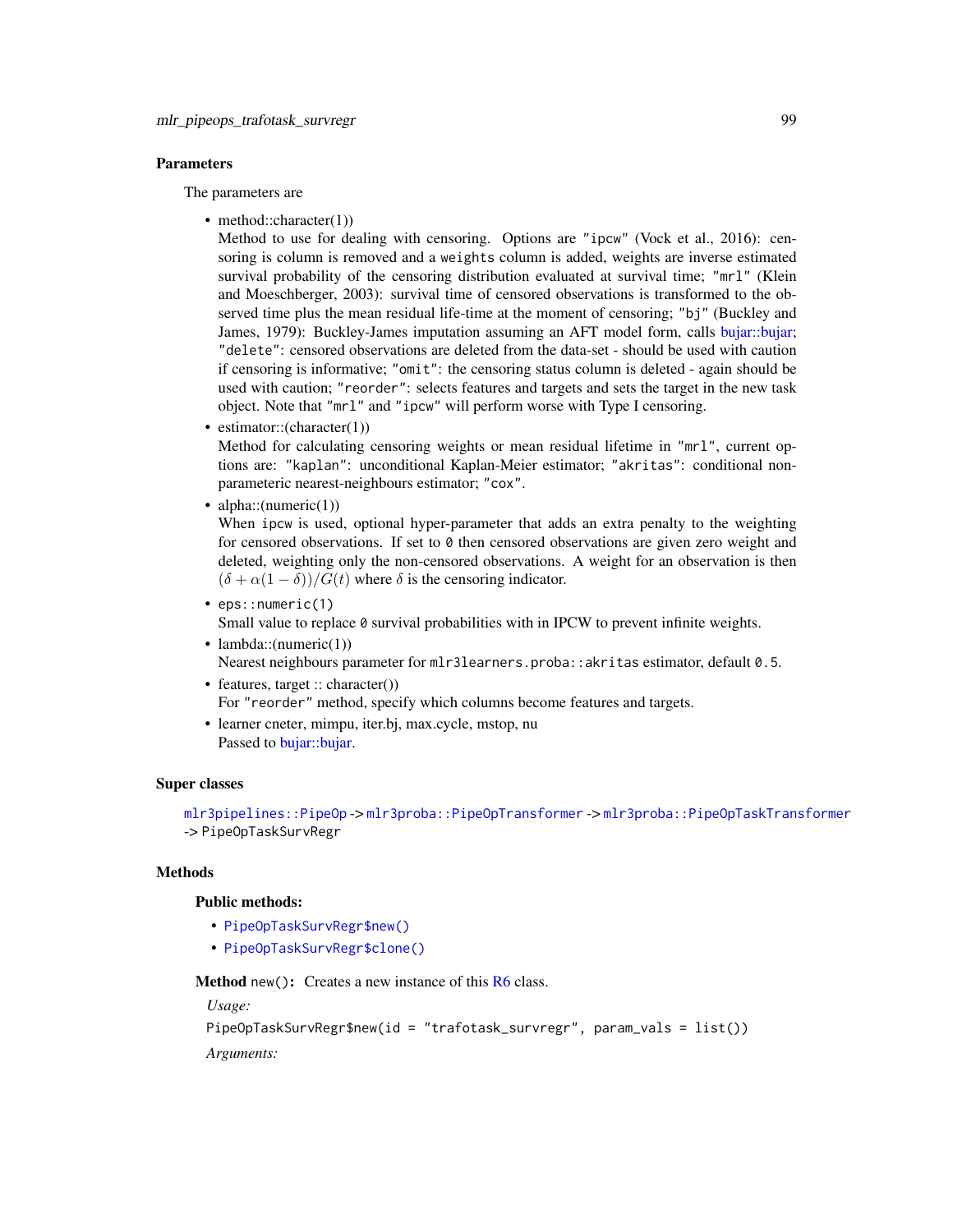- id (character(1)) Identifier of the resulting object.
- param\_vals (list())

List of hyperparameter settings, overwriting the hyperparameter settings that would otherwise be set during construction.

Method clone(): The objects of this class are cloneable with this method.

*Usage:*

PipeOpTaskSurvRegr\$clone(deep = FALSE)

*Arguments:*

deep Whether to make a deep clone.

## References

Buckley J, James I (1979). "Linear Regression with Censored Data." *Biometrika*, 66(3), 429–436. ISSN 00063444, doi: [10.2307/2335161,](https://doi.org/10.2307/2335161) <http://www.jstor.org/stable/2335161>.

Klein JP, Moeschberger ML (2003). *Survival analysis: techniques for censored and truncated data*, 2 edition. Springer Science \& Business Media. ISBN 0387216456.

Vock DM, Wolfson J, Bandyopadhyay S, Adomavicius G, Johnson PE, Vazquez-Benitez G, O'Connor PJ (2016). "Adapting machine learning techniques to censored time-to-event health record data: A general-purpose approach using inverse probability of censoring weighting." *Journal of Biomedical Informatics*, 61, 119–131. ISSN 1532-0464, doi: [10.1016/j.jbi.2016.03.009,](https://doi.org/10.1016/j.jbi.2016.03.009) [https://www.](https://www.sciencedirect.com/science/article/pii/S1532046416000496) [sciencedirect.com/science/article/pii/S1532046416000496](https://www.sciencedirect.com/science/article/pii/S1532046416000496).

## See Also

Other PipeOps: [PipeOpPredTransformer](#page-113-0), [PipeOpTaskTransformer](#page-117-0), [PipeOpTransformer](#page-118-0), [mlr\\_pipeops\\_survavg](#page-91-0), [mlr\\_pipeops\\_trafopred\\_regrsurv](#page-92-0), [mlr\\_pipeops\\_trafopred\\_survregr](#page-94-0), [mlr\\_pipeops\\_trafotask\\_regrsurv](#page-96-0)

Other Transformation PipeOps: [mlr\\_pipeops\\_trafopred\\_regrsurv](#page-92-0), [mlr\\_pipeops\\_trafopred\\_survregr](#page-94-0), [mlr\\_pipeops\\_trafotask\\_regrsurv](#page-96-0)

## Examples

```
## Not run:
library(mlr3)
library(mlr3pipelines)
# these methods are generally only successful if censoring is not too high
# create survival task by undersampling
set.seed(1)
task = tsk("rats")$filter(
  c(\text{which}(tsk("rats")$truth()[,2]==1),
   sample(which(tsk("rats")$truth()[,2]==0), 42))
   )
# deletion
po = po("trafotask_survregr", method = "delete")
po$train(list(task, NULL))[[1]] # 42 deleted
```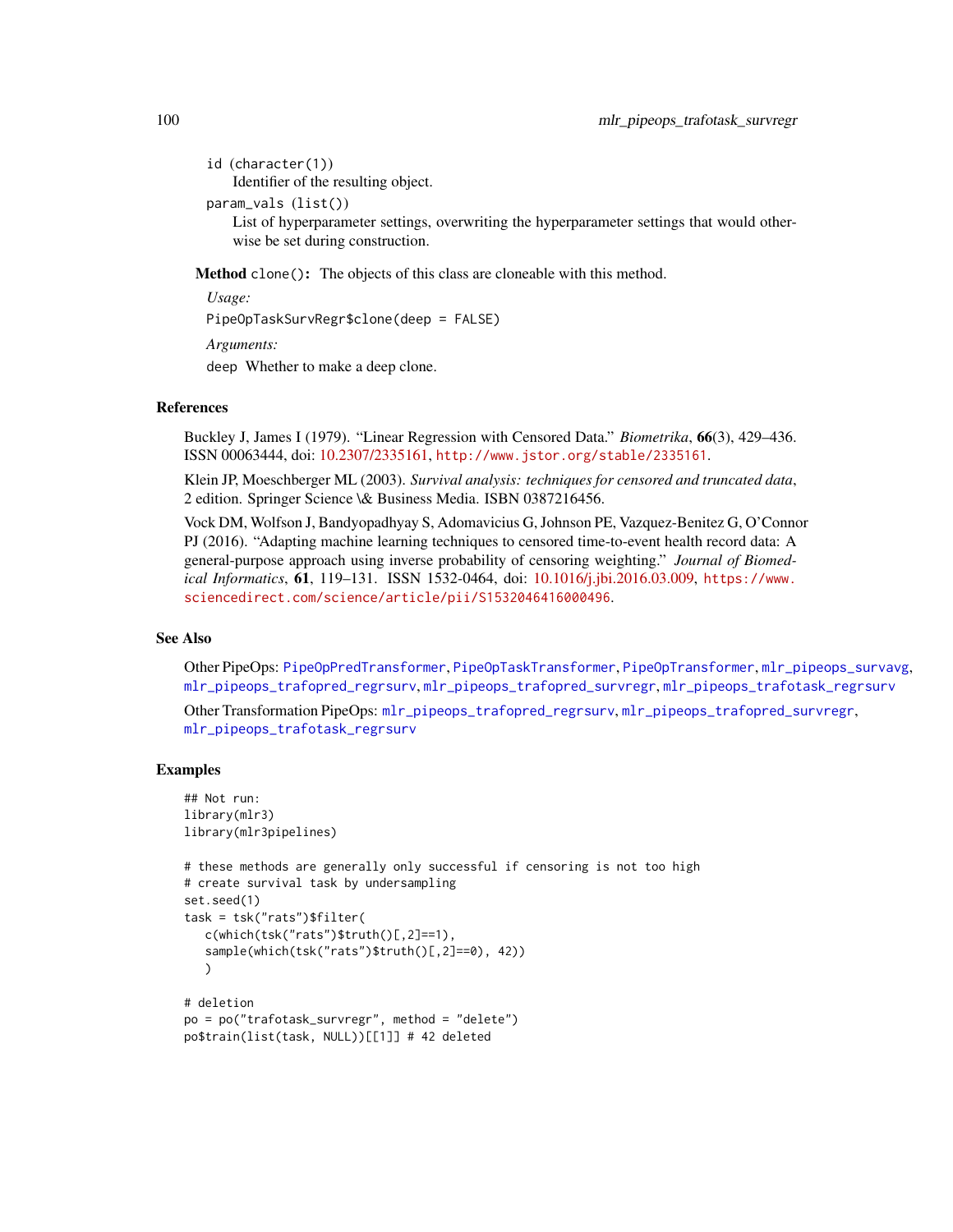mlr\_tasks\_actg 101

```
# omission
po = po("trafotask_survregr", method = "omit")
po$train(list(task, NULL))[[1]]
# ipcw with Akritas
po = po("trafotask_survregr", method = "ipcw", estimator = "akritas", lambda = 0.4, alpha = 0)
new_task = po$train(list(task, NULL))[[1]]
print(new_task)
new_task$weights
# mrl with Kaplan-Meier
po = po("trafotask_survregr", method = "mrl")
new_task = po$train(list(task, NULL))[[1]]
data.frame(new = new_task$truth(), old = task$truth())
# Buckley-James imputation
po = po("trafotask_survregr", method = "bj")
new_task = po$train(list(task, NULL))[[1]]
data.frame(new = new_task$truth(), old = task$truth())
# reorder - in practice this will be only be used in a few graphs
po = po("trafotask_survregr", method = "reorder", features = c("sex", "rx", "time", "status"),
       target = "litter")
new_task = po$train(list(task, NULL))[[1]]
print(new_task)
# reorder using another task for feature names
po = po("trafotask_survregr", method = "reorder", target = "litter")
new_task = po$train(list(task, task))[[1]]
print(new_task)
## End(Not run)
```
mlr\_tasks\_actg *ACTG 320 Survival Task*

#### Description

A survival task for the [actg](#page-4-0) data set.

#### Format

[R6::R6Class](#page-0-0) inheriting from [TaskSurv.](#page-125-0)

#### Details

Column "sex" has been renamed to "sexF" and "censor" has been renamed to "status". Columns "id", "time\_d", and "censor\_d" have been removed so target is time to AIDS diagnosis or death.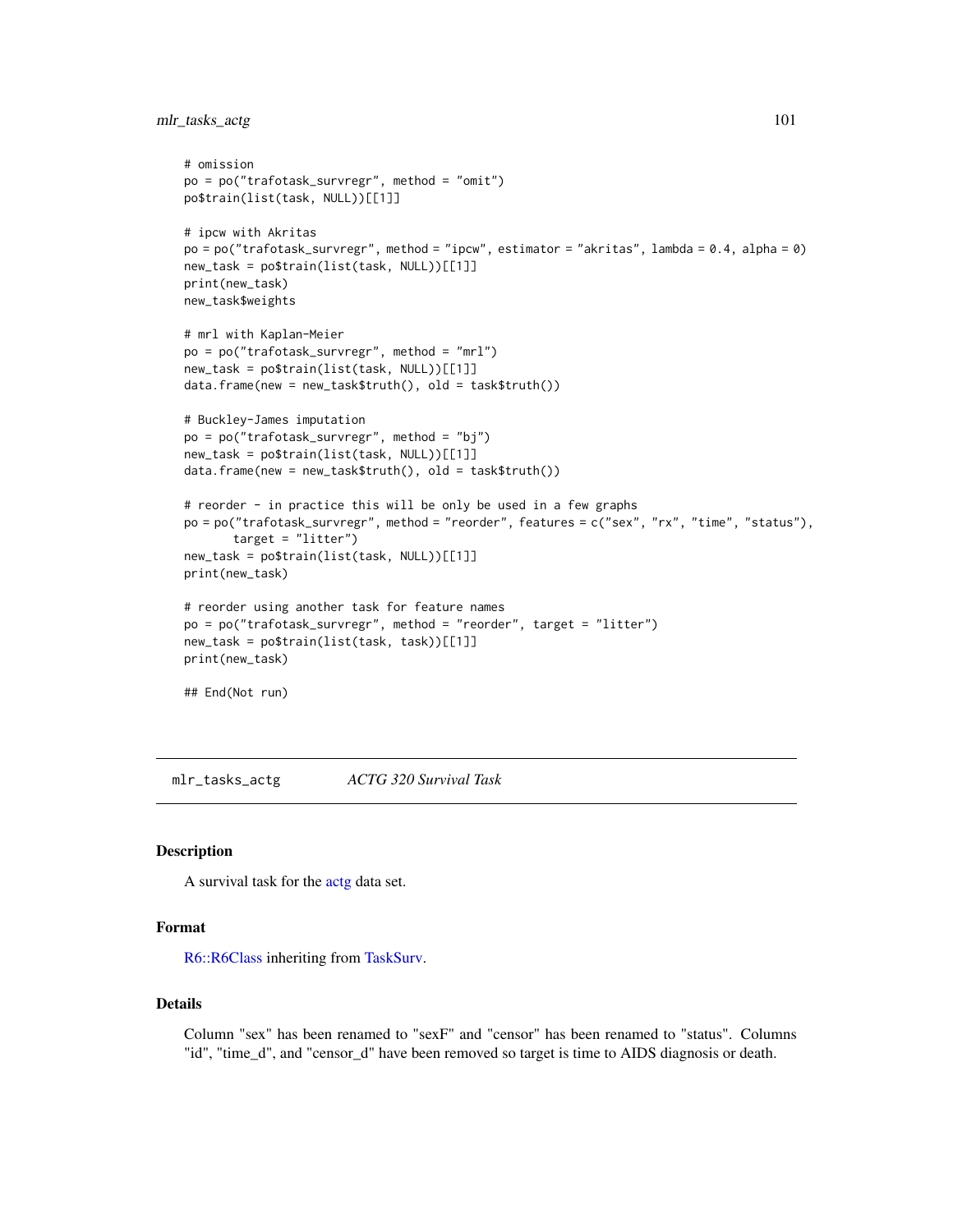## Construction

```
mlr3::mlr_tasks$get("actg")
mlr3::tsk("actg")
```
mlr\_tasks\_faithful *Old Faithful Eruptions Density Task*

## Description

A density task for the [faithful](#page-0-0) data set.

## Format

[R6::R6Class](#page-0-0) inheriting from [TaskDens.](#page-124-0)

#### Details

Only the eruptions column is kept in this task.

#### Construction

```
mlr3::mlr_tasks$get("faithful")
mlr3::tsk("faithful")
```
mlr\_tasks\_gbcs *German Breast Cancer Study Survival Task*

## Description

A survival task for the [gbcs](#page-5-0) data set.

## Format

[R6::R6Class](#page-0-0) inheriting from [TaskSurv.](#page-125-0)

#### Details

Column "id" and all date columns removed, as well as "rectime" and "censrec". Target is time to death.

## Construction

mlr3::mlr\_tasks\$get("gbcs") mlr3::tsk("gbcs")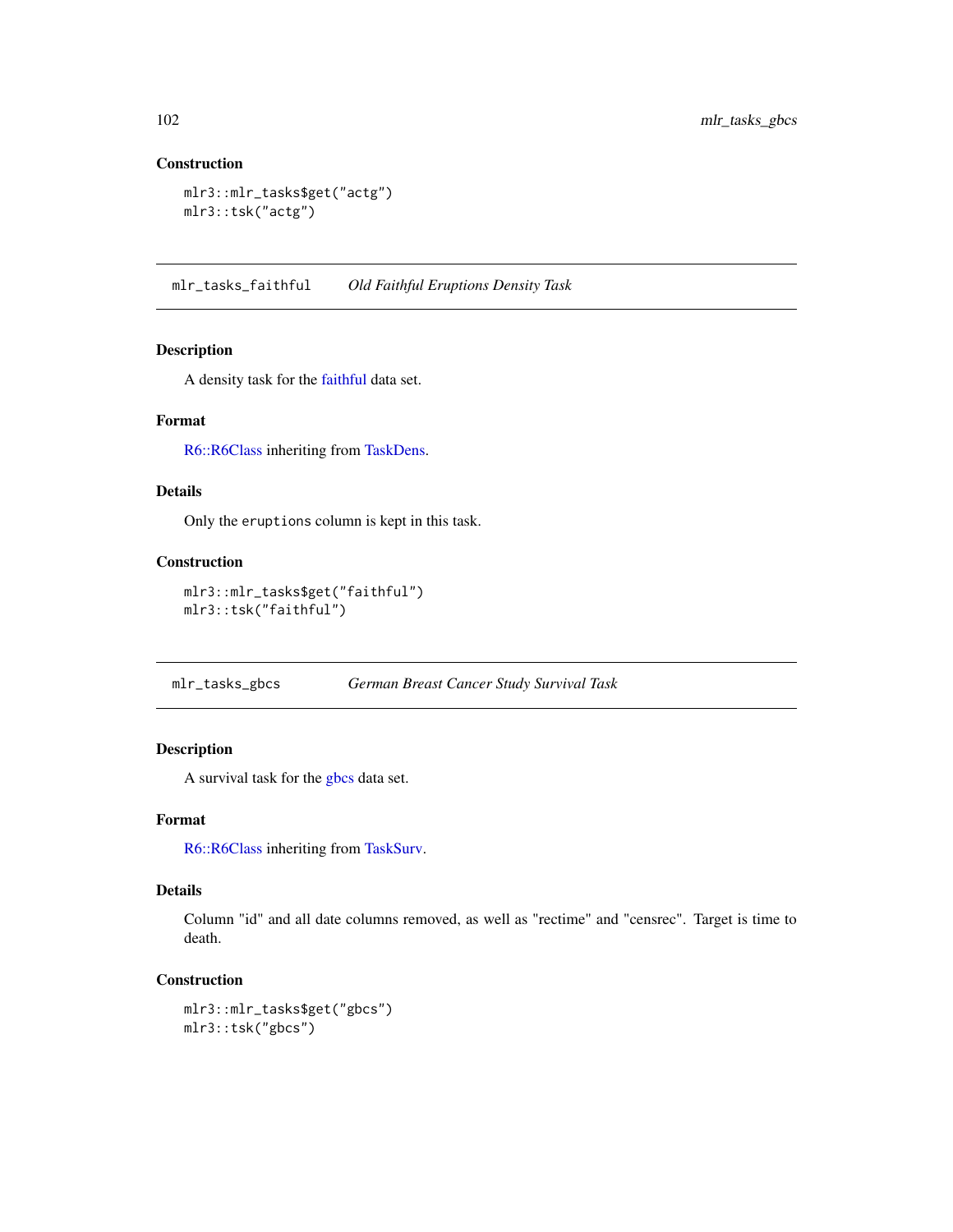## Description

A survival task for the [grace](#page-6-0) data set.

## Format

[R6::R6Class](#page-0-0) inheriting from [TaskSurv.](#page-125-0)

## Details

Column "id" is removed. Columns "days" and "death" renamed to "time" and "status" resp.

## Construction

```
mlr3::mlr_tasks$get("grace")
mlr3::tsk("grace")
```
mlr\_tasks\_lung *Lung Cancer Survival Task*

## Description

A survival task for the [lung](#page-0-0) data set.

#### Format

[R6::R6Class](#page-0-0) inheriting from [TaskSurv.](#page-125-0)

## Details

Column "sex" has been converted to a factor, all others have been converted to integer.

## Construction

mlr3::mlr\_tasks\$get("lung") mlr3::tsk("lung")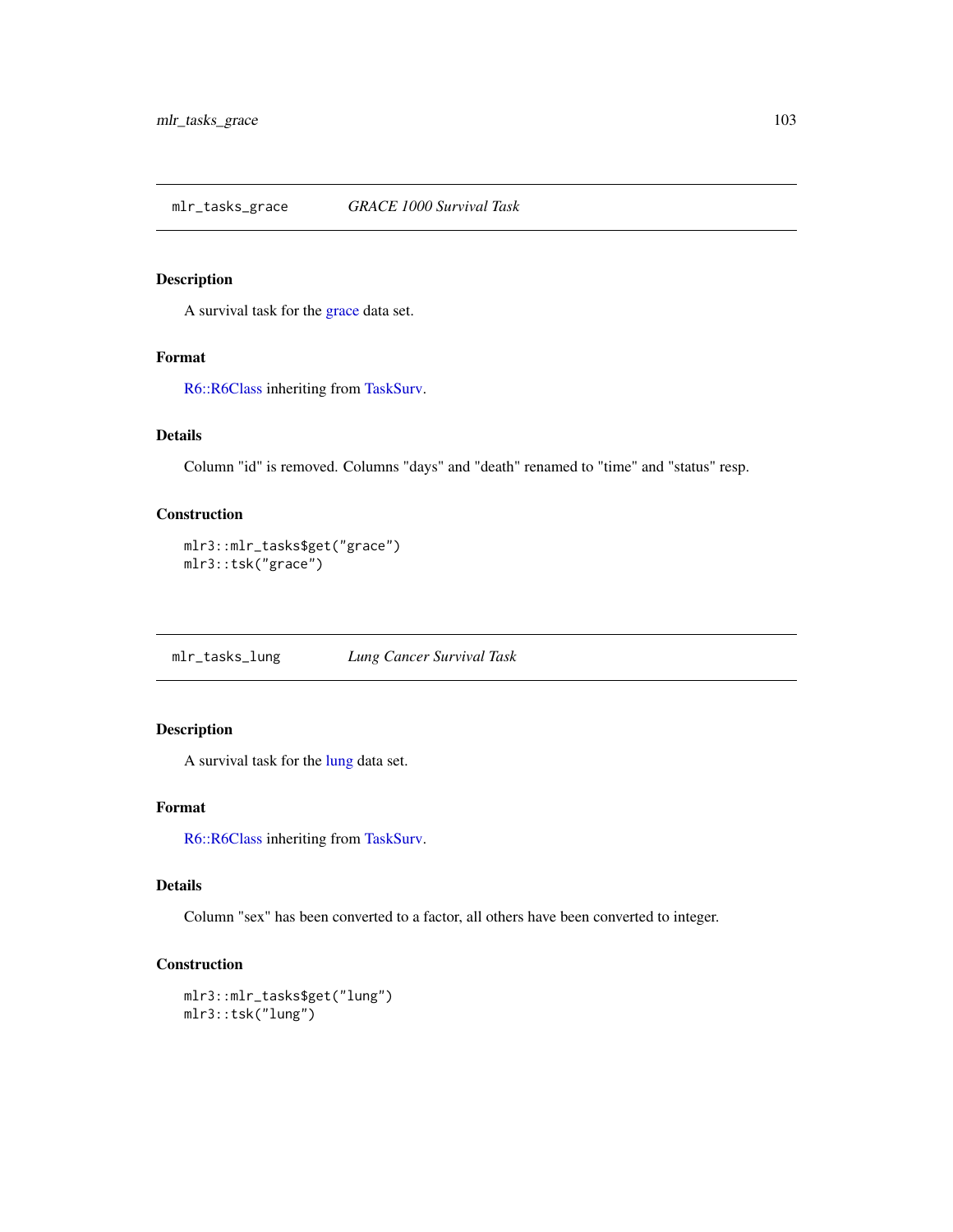mlr\_tasks\_precip *Annual Precipitation Density Task*

## Description

A density task for the [precip](#page-0-0) data set.

## Format

[R6::R6Class](#page-0-0) inheriting from [TaskDens.](#page-124-0)

## Construction

mlr3::mlr\_tasks\$get("precip") mlr3::tsk("precip")

mlr\_tasks\_rats *Rats Survival Task*

## Description

A survival task for the [rats](#page-0-0) data set.

### Format

[R6::R6Class](#page-0-0) inheriting from [TaskSurv.](#page-125-0)

## Details

Column "sex" has been converted to a factor, all others have been converted to integer.

## Construction

mlr3::mlr\_tasks\$get("rats") mlr3::tsk("rats")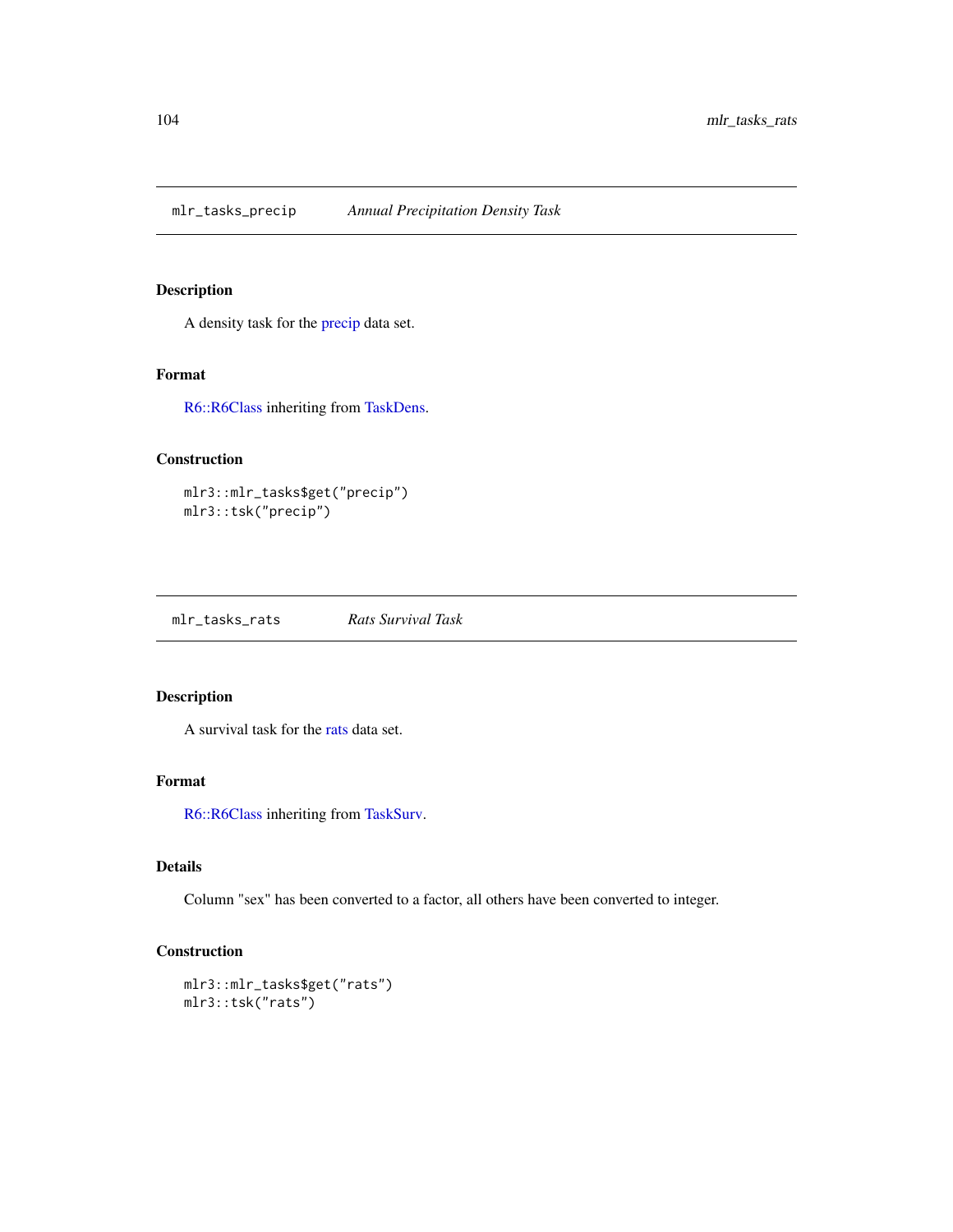mlr\_tasks\_unemployment

*Unemployment Duration Survival Task*

## Description

A survival task for the UnempDur data set.

## Format

[R6::R6Class](#page-0-0) inheriting from [TaskSurv.](#page-125-0)

## Details

A survival task for the "UnempDur" data set in package [Ecdat](https://CRAN.R-project.org/package=Ecdat). Contains the following columns of the original data set: "spell" (time), "censor1" (status), "age", "ui", "logwage", and "tenure".

## Construction

mlr3::mlr\_tasks\$get("unemployment") mlr3::tsk("unemployment")

## See Also

[Dictionary](#page-0-0) of [Tasks:](#page-0-0) [mlr3::mlr\\_tasks](#page-0-0)

mlr\_tasks\_whas *Worcester Heart Attack Study (WHAS) Survival Task*

## Description

A survival task for the [whas](#page-128-0) data set.

## Format

[R6::R6Class](#page-0-0) inheriting from [TaskSurv.](#page-125-0)

## Details

Columns "id", "yrgrp", and "dstat" are removed so target is status at last follow-up. Column "sex" renamed to "sexF", "lenfol" to "time", and "fstat" to "status".

#### Construction

mlr3::mlr\_tasks\$get("whas") mlr3::tsk("whas")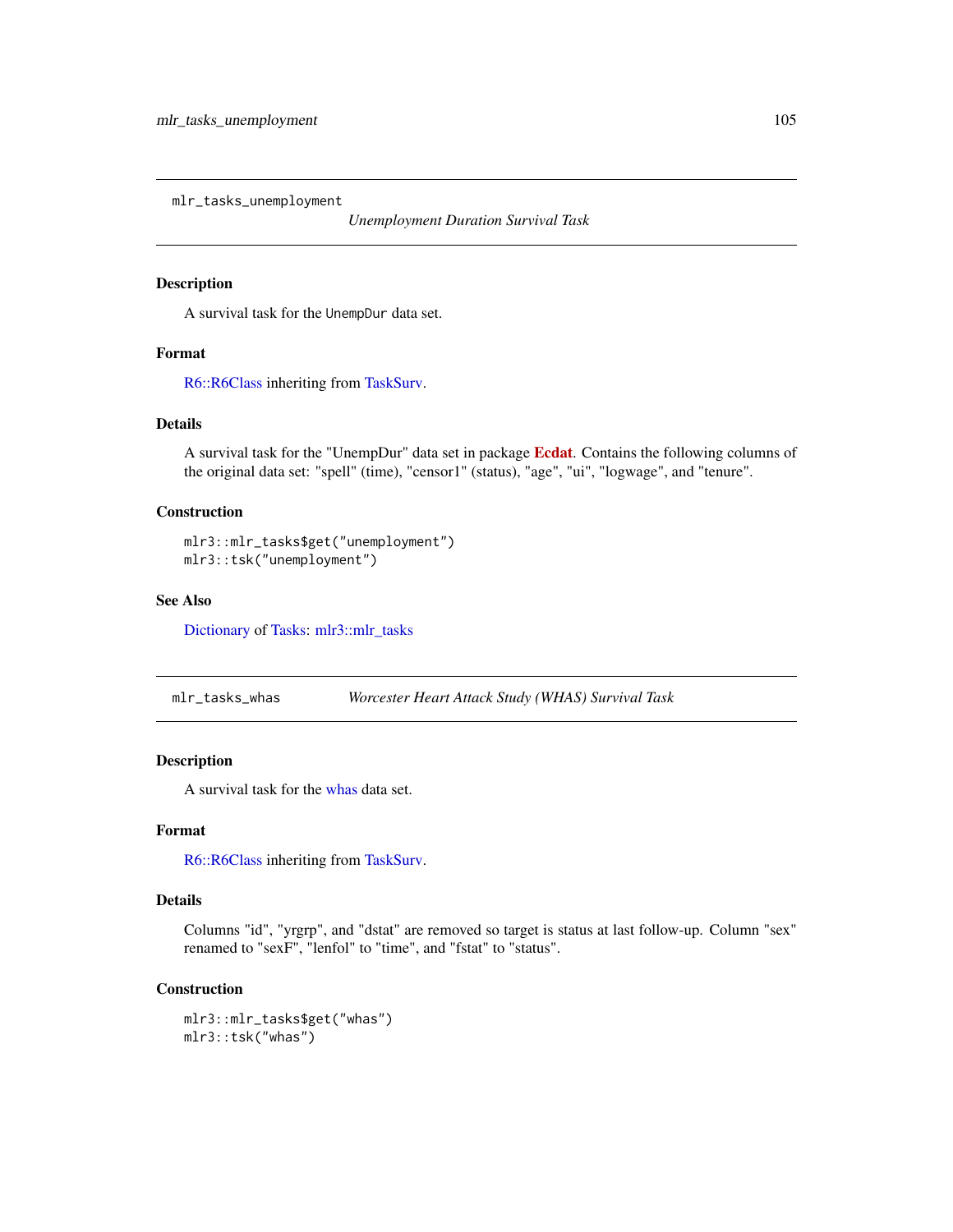mlr\_task\_generators\_simdens

*Density Task Generator for Package 'distr6'*

## Description

A [mlr3::TaskGenerator](#page-0-0) calling [distr6::distrSimulate\(\)](#page-0-0) from package [simsurv](https://CRAN.R-project.org/package=simsurv). See [distr6::distrSimulate\(\)](#page-0-0) for an explanation of the hyperparameters.

#### Dictionary

This [TaskGenerator](#page-0-0) can be instantiated via the [dictionary](#page-0-0) [mlr\\_task\\_generators](#page-0-0) or with the associated sugar function [tgen\(\)](#page-0-0):

```
mlr_task_generators$get("simdens")
tgen("simdens")
```
## Super class

[mlr3::TaskGenerator](#page-0-0) -> TaskGeneratorSimdens

## Methods

## Public methods:

- [TaskGeneratorSimdens\\$new\(\)](#page-7-0)
- [TaskGeneratorSimdens\\$clone\(\)](#page-8-0)

Method new(): Creates a new instance of this [R6](#page-0-0) class.

*Usage:* TaskGeneratorSimdens\$new()

Method clone(): The objects of this class are cloneable with this method.

*Usage:*

TaskGeneratorSimdens\$clone(deep = FALSE)

*Arguments:*

deep Whether to make a deep clone.

#### See Also

[Dictionary](#page-0-0) of [TaskGenerators:](#page-0-0) [mlr3::mlr\\_task\\_generators](#page-0-0)

## Examples

```
generator = mlr3::mlr_task_generators$get("simdens")
task = generator$generate(20)
task$head()
```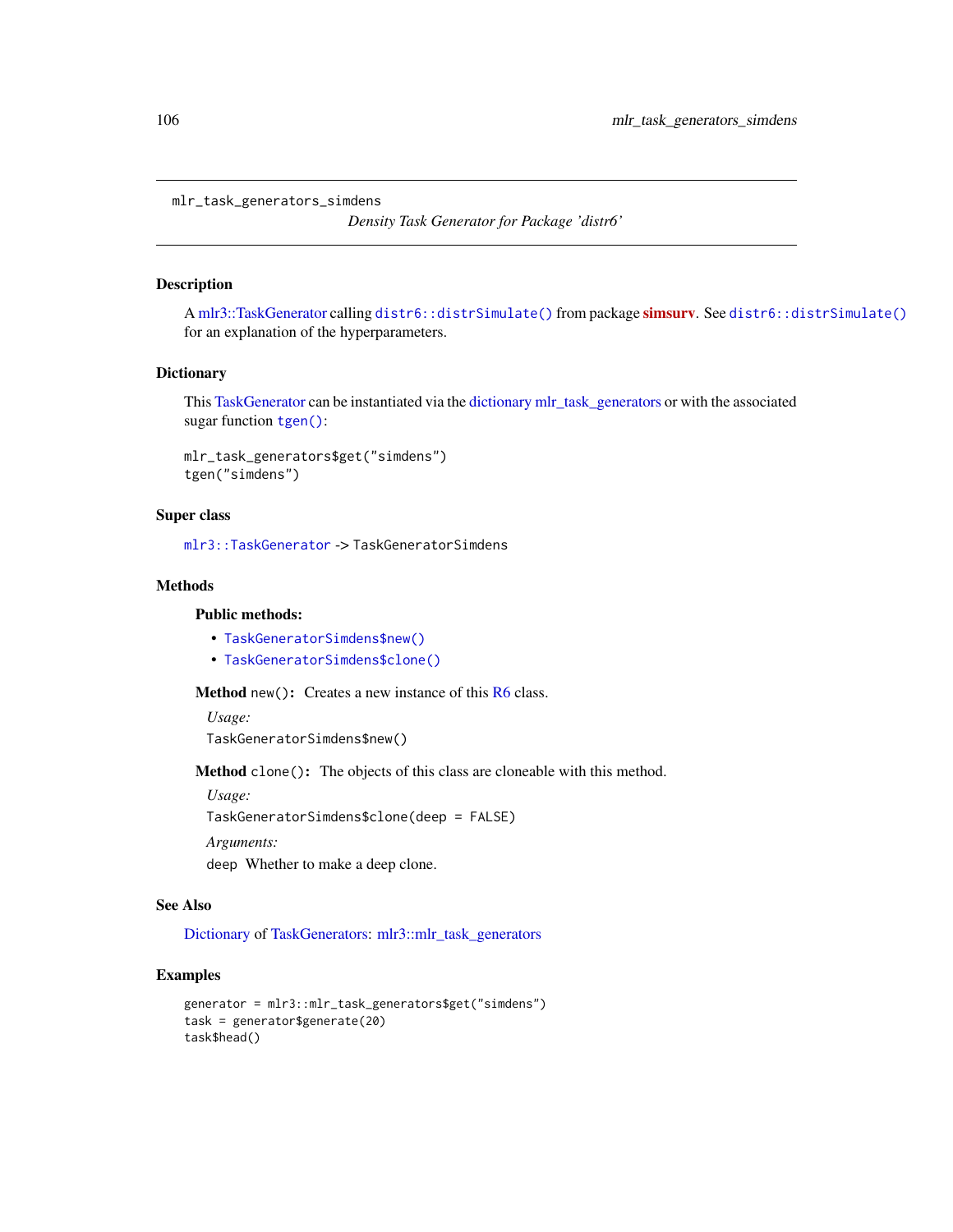mlr\_task\_generators\_simsurv

*Survival Task Generator for Package 'simsurv'*

#### Description

A [mlr3::TaskGenerator](#page-0-0) calling [simsurv::simsurv\(\)](#page-0-0) from package [simsurv](https://CRAN.R-project.org/package=simsurv).

This generator currently only exposes a small subset of the flexibility of **[simsurv](https://CRAN.R-project.org/package=simsurv)**, and just creates a small data set with the following numerical covariates:

- treatment: Bernoulli distributed with log hazard ratio -0.5.
- height: Normally distributed with log hazard ratio 1.
- weight: normally distributed with log hazard ratio 0.

See [simsurv::simsurv\(\)](#page-0-0) for an explanation of the hyperparameters.

#### **Dictionary**

This [TaskGenerator](#page-0-0) can be instantiated via the [dictionary](#page-0-0) [mlr\\_task\\_generators](#page-0-0) or with the associated sugar function [tgen\(\)](#page-0-0):

```
mlr_task_generators$get("simsurv")
tgen("simsurv")
```
#### Super class

[mlr3::TaskGenerator](#page-0-0) -> TaskGeneratorSimsurv

## **Methods**

#### Public methods:

- [TaskGeneratorSimsurv\\$new\(\)](#page-7-0)
- [TaskGeneratorSimsurv\\$clone\(\)](#page-8-0)

Method new(): Creates a new instance of this [R6](#page-0-0) class.

*Usage:* TaskGeneratorSimsurv\$new()

Method clone(): The objects of this class are cloneable with this method.

*Usage:* TaskGeneratorSimsurv\$clone(deep = FALSE)

*Arguments:*

deep Whether to make a deep clone.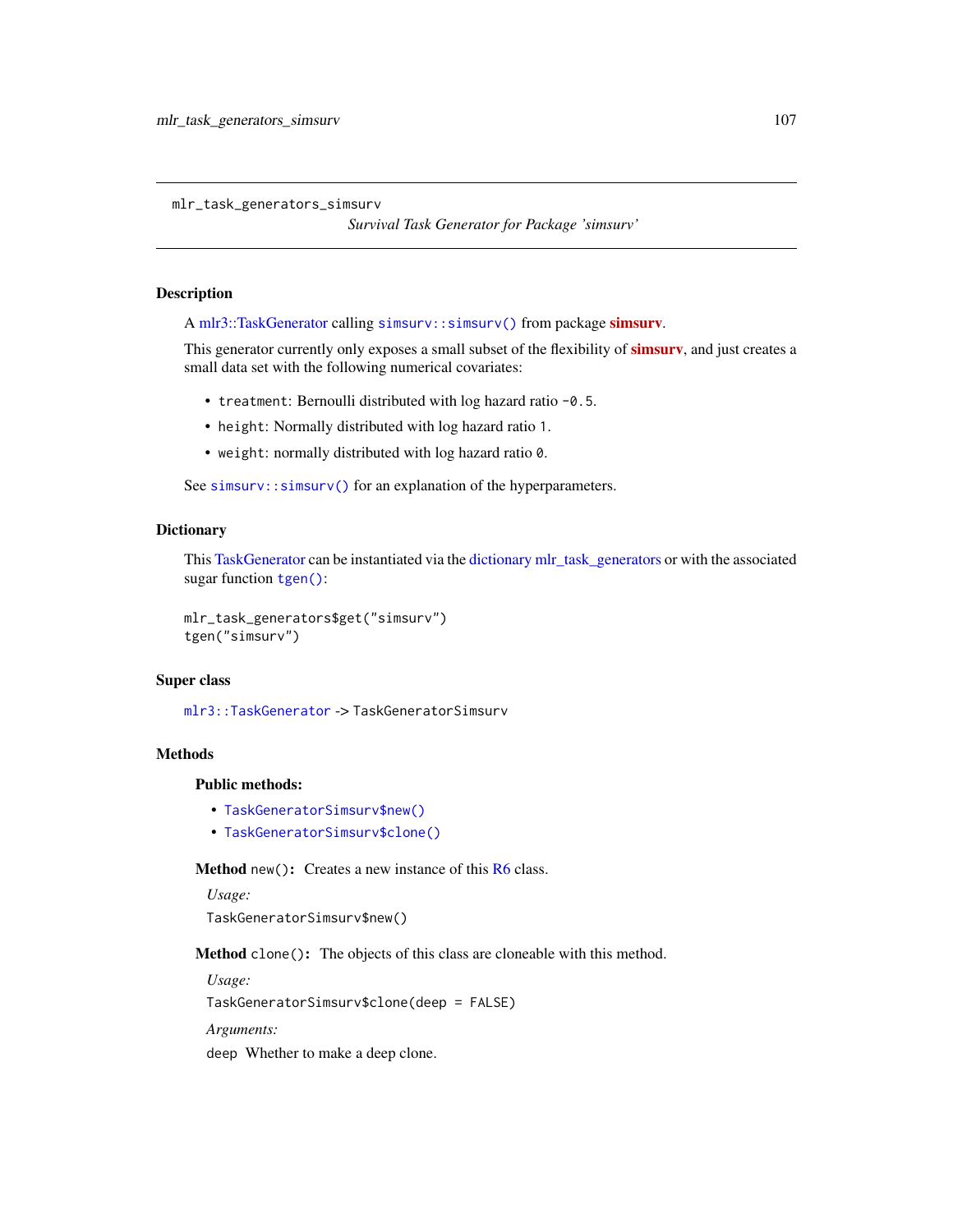## See Also

[Dictionary](#page-0-0) of [TaskGenerators:](#page-0-0) [mlr3::mlr\\_task\\_generators](#page-0-0)

#### Examples

```
generator = mlr3::mlr_task_generators$get("simsurv")
task = generator$generate(20)
task$head()
```
pecs *Prediction Error Curves for PredictionSurv and LearnerSurv*

## Description

Methods to plot prediction error curves (pecs) for either a [PredictionSurv](#page-122-0) object or a list of trained [LearnerSurvs](#page-8-1).

## Usage

```
pecs(x, measure = c("graf", "logloss"), times, n,eps = 1e-15, ...)## S3 method for class 'list'
pecs(
 x,
 measure = c("graf", "logloss"),
 times,
 n,
 eps = 1e-15,
 task = NULL,row_ids = NULL,
 newdata,
  ...
)
## S3 method for class 'PredictionSurv'
```
# $pecs(x, measure = c("graf", "logloss"), times, n,eps = 1e-15, ...)$

## Arguments

| x       | (PredictionSurv or list of LearnerSurvs)                                                                         |
|---------|------------------------------------------------------------------------------------------------------------------|
| measure | (character(1))<br>Either "graf" for MeasureSurvGraf, or "logloss" for MeasureSurvIntLogloss                      |
| times   | (numeric())<br>If provided then either a vector of time-points to evaluate measure or a range of<br>time-points. |

108 pecs and the person of the set of the set of the set of the set of the set of the set of the set of the set of the set of the set of the set of the set of the set of the set of the set of the set of the set of the set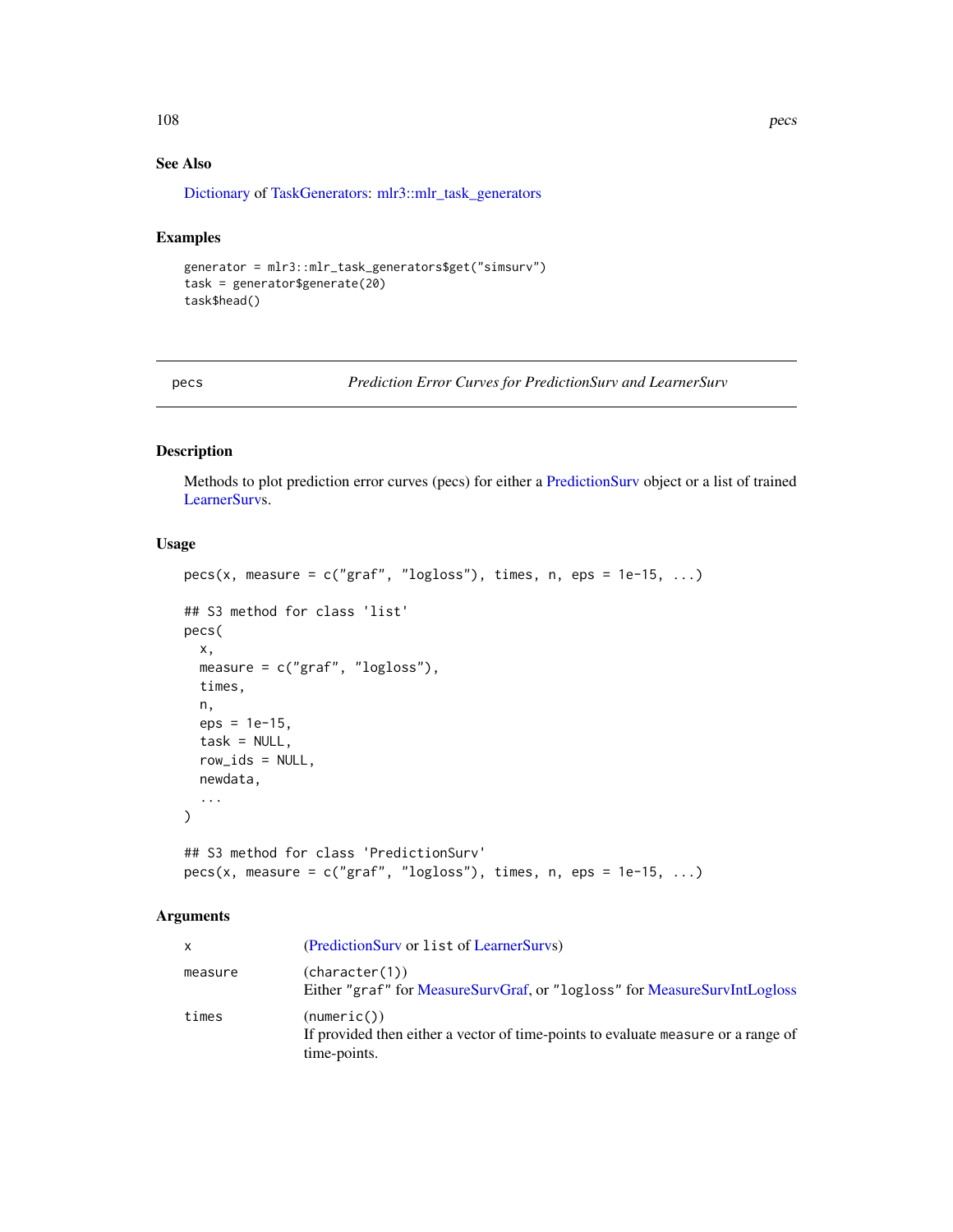<span id="page-108-0"></span>pecs and the set of the set of the set of the set of the set of the set of the set of the set of the set of the set of the set of the set of the set of the set of the set of the set of the set of the set of the set of the

| n         | (integer())<br>If times is missing or given as a range, then n provide number of time-points to<br>evaluate measure over.     |
|-----------|-------------------------------------------------------------------------------------------------------------------------------|
| eps       | (numeric())<br>Small error value to pass to MeasureSurvIntLogloss to prevent errors resulting<br>from a $log(0)$ calculation. |
| $\ddotsc$ | Additional arguments.                                                                                                         |
| task      | (TaskSurv)                                                                                                                    |
| row_ids   | (integer())<br>Passed to Learner\$predict.                                                                                    |
| newdata   | (data frame())<br>If not missing Learner\$predict_newdata is called instead of Learner\$predict.                              |

# Details

If times and n are missing then measure is evaluated over all observed time-points from the [Pre](#page-122-0)[dictionSurv](#page-122-0) or [TaskSurv](#page-125-0) object. If a range is provided for times without n, then all time-points between the range are returned.

# Examples

```
## Not run:
library(mlr3)
task = tsk("rats")
# Prediction Error Curves for prediction object
learn = lrn("surv.coxph")
p = learn$train(task)$predict(task)
pecs(p)
pecs(p, measure = "logloss", times = c(20, 40, 60, 80)) +
  ggplot2::geom_point() +
  ggplot2::ggtitle("Logloss Prediction Error Curve for Cox PH")
# Access underlying data
x = pecs(p)x$data
# Prediction Error Curves for fitted learners
learns = lrns(c("surv.kaplan", "surv.coxph"))
lapply(learns, function(x) x$train(task))
pecs(learns, task = task, measure = "logloss", times = c(20, 90), n = 10)
## End(Not run)
```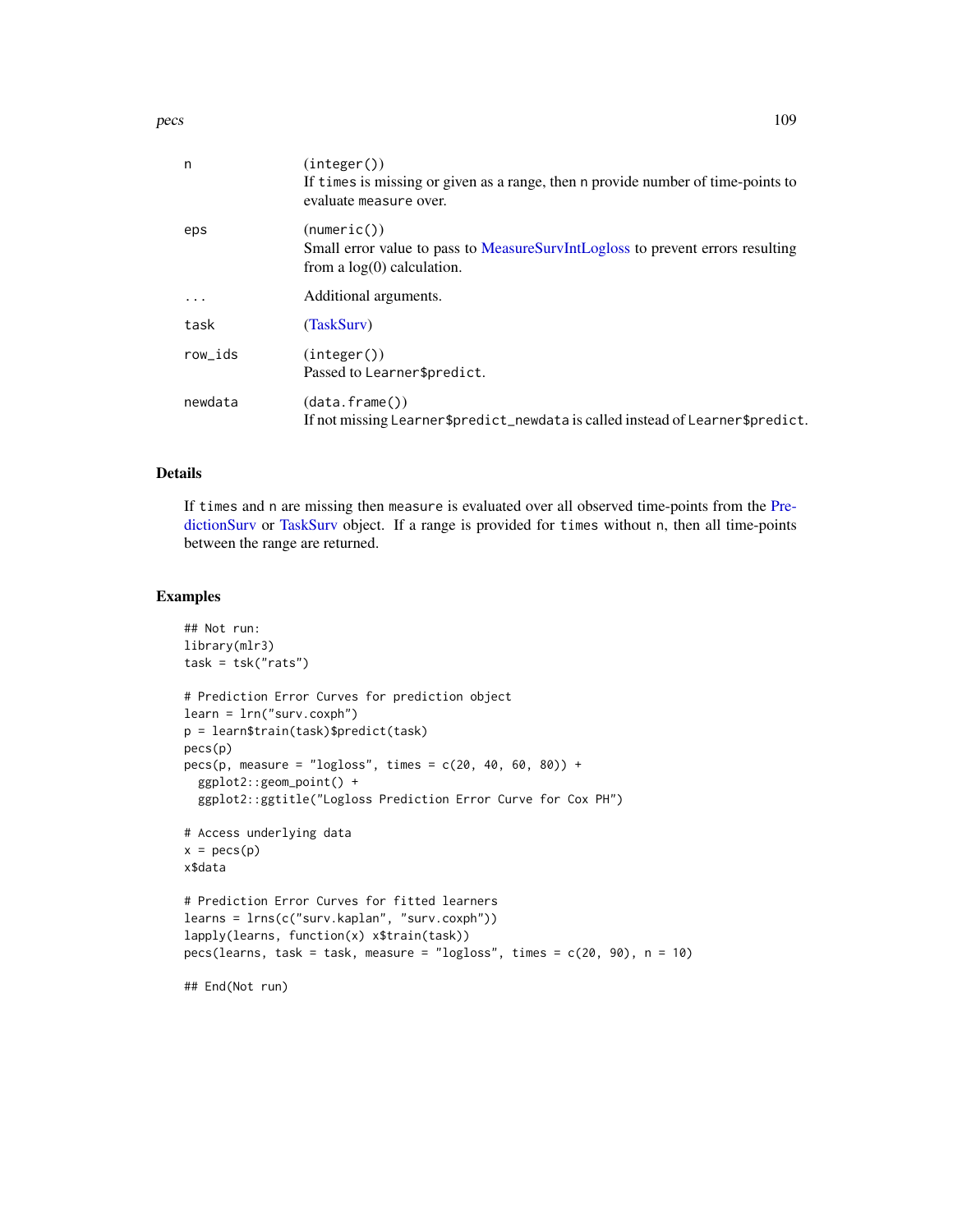<span id="page-109-1"></span><span id="page-109-0"></span>PipeOpCrankCompositor *PipeOpCrankCompositor*

#### Description

Uses a predicted distr in a [PredictionSurv](#page-122-0) to estimate (or 'compose') a crank prediction.

# **Dictionary**

This [PipeOp](#page-0-0) can be instantiated via the [dictionary](#page-0-0) [mlr3pipelines::mlr\\_pipeops](#page-0-0) or with the associated sugar function [mlr3pipelines::po\(\)](#page-0-0):

```
PipeOpCrankCompositor$new()
mlr_pipeops$get("crankcompose")
po("crankcompose")
```
# Input and Output Channels

[PipeOpCrankCompositor](#page-109-0) has one input channel named "input", which takes NULL during training and [PredictionSurv](#page-122-0) during prediction.

[PipeOpCrankCompositor](#page-109-0) has one output channel named "output", producing NULL during training and a [PredictionSurv](#page-122-0) during prediction.

The output during prediction is the [PredictionSurv](#page-122-0) from the "pred" input but with the crank predict type overwritten by the given estimation method.

# State

The \$state is left empty (list()).

# Parameters

• method :: character(1)

Determines what method should be used to produce a continuous ranking from the distribution. One of median, mode, or mean corresponding to the respective functions in the predicted survival distribution. Note that for models with a proportional hazards form, the ranking implied by mean and median will be identical (but not the value of crank itself). Default is mean.

- which :: numeric(1) If method = "mode" then specifies which mode to use if multi-modal, default is the first.
- response :: logical(1) If TRUE then the response predict type is estimated with the same values as crank.
- overwrite :: logical(1) If FALSE (default) then if the "pred" input already has a crank, the compositor only composes a response type if response = TRUE and does not already exist. If TRUE then both the crank and response are overwritten.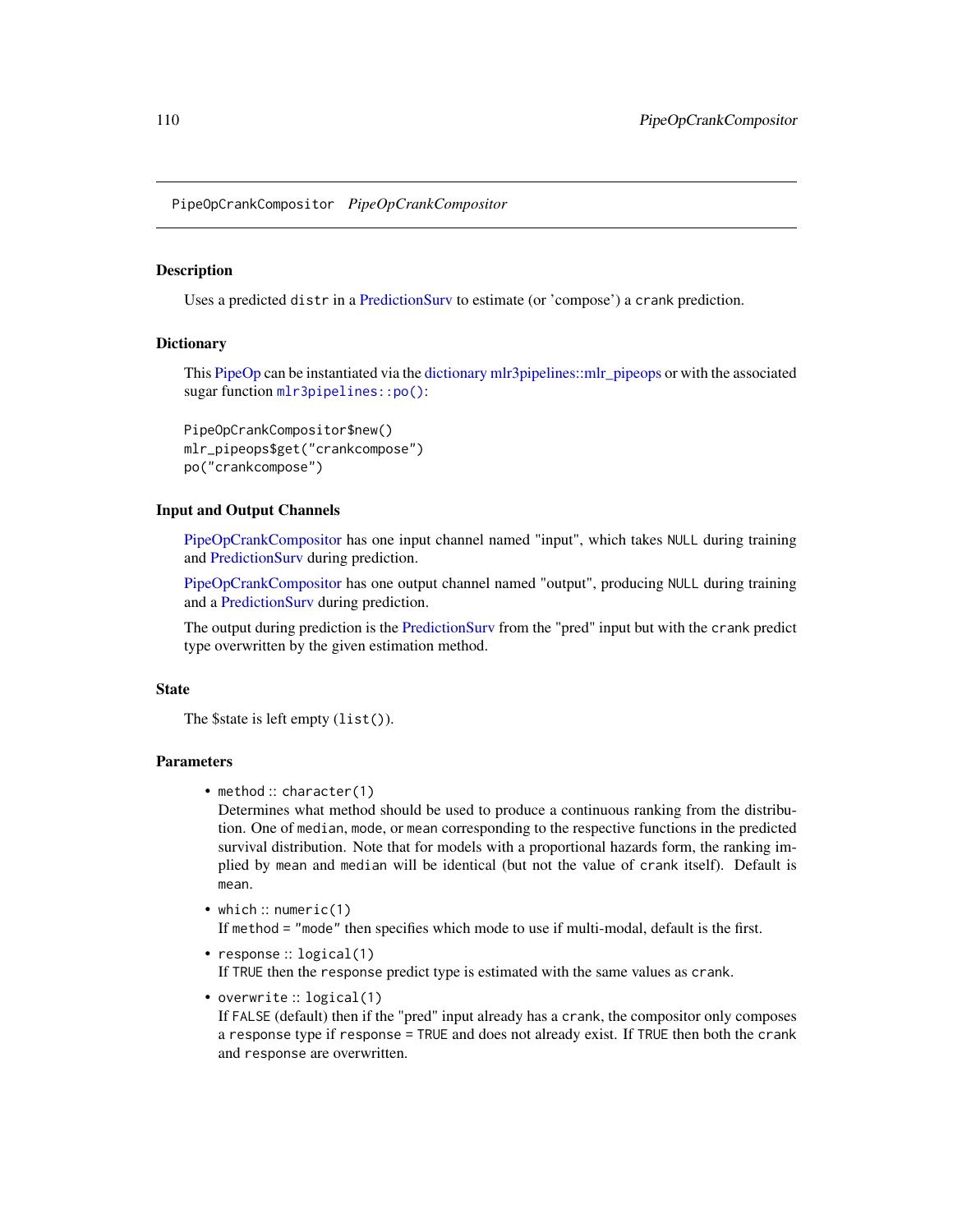# <span id="page-110-0"></span>Internals

The median, mode, or mean will use analytical expressions if possible but if not they are calculated using [distr6::median.Distribution,](#page-0-0) [distr6::mode,](#page-0-0) or [distr6::mean.Distribution](#page-0-0) respectively.

# Super class

[mlr3pipelines::PipeOp](#page-0-0) -> PipeOpCrankCompositor

# Methods

# Public methods:

- [PipeOpCrankCompositor\\$new\(\)](#page-7-0)
- [PipeOpCrankCompositor\\$clone\(\)](#page-8-0)

**Method** new(): Creates a new instance of this  $R6$  class.

```
Usage:
PipeOpCrankCompositor$new(
  id = "compose_crank",
  param_vals = list(method = "mean", response = FALSE, overwrite = FALSE)
)
Arguments:
id (character(1))
```
Identifier of the resulting object.

```
param_vals (list())
```
List of hyperparameter settings, overwriting the hyperparameter settings that would otherwise be set during construction.

Method clone(): The objects of this class are cloneable with this method.

```
Usage:
PipeOpCrankCompositor$clone(deep = FALSE)
Arguments:
deep Whether to make a deep clone.
```
# See Also

[pipeline\\_crankcompositor](#page-16-0)

Other survival compositors: [PipeOpDistrCompositor](#page-111-0)

# Examples

```
## Not run:
library(mlr3)
library(mlr3pipelines)
set.seed(1)
task = tgen("simsurv")$generate(20)
```
learn = lrn("surv.coxph")\$train(task)\$predict(task)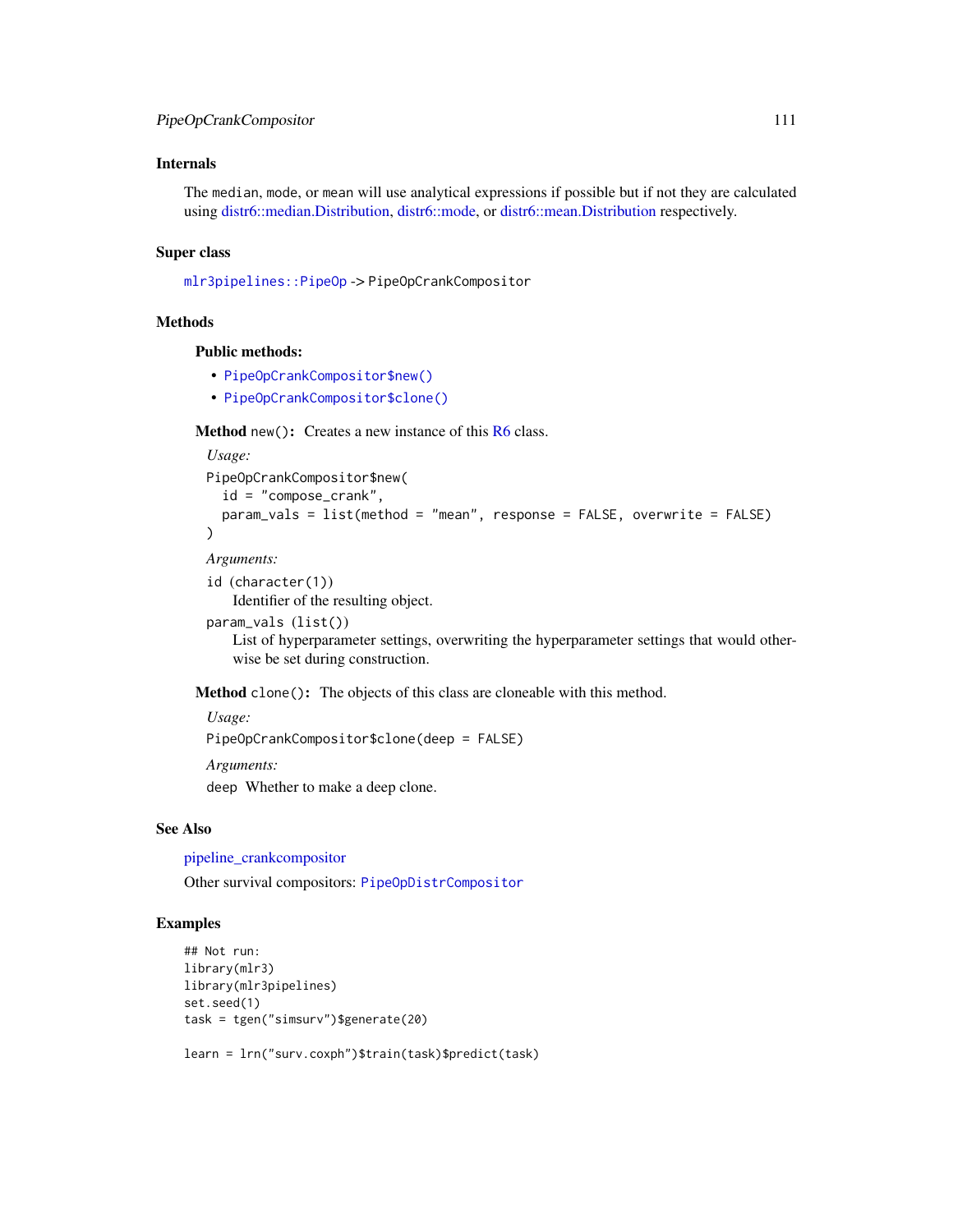```
poc = po("crankcompose", param_vals = list(method = "mean"))
poc$predict(list(learn))[[1]]
## End(Not run)
```
<span id="page-111-0"></span>PipeOpDistrCompositor *PipeOpDistrCompositor*

# Description

Estimates (or 'composes') a survival distribution from a predicted baseline distr and a crank or lp from two [PredictionSurvs](#page-122-0).

Compositor Assumptions:

- The baseline distr is a discrete estimator, e.g. [surv.kaplan.](#page-31-0)
- The composed distr is of a linear form
- If lp is missing then crank is equivalent

These assumptions are strong and may not be reasonable. Future updates will upgrade this compositor to be more flexible.

# **Dictionary**

This [PipeOp](#page-0-0) can be instantiated via the [dictionary](#page-0-0) [mlr3pipelines::mlr\\_pipeops](#page-0-0) or with the associated sugar function [mlr3pipelines::po\(\)](#page-0-0):

```
PipeOpDistrCompositor$new()
mlr_pipeops$get("distrcompose")
po("distrcompose")
```
#### Input and Output Channels

[PipeOpDistrCompositor](#page-111-0) has two input channels, "base" and "pred". Both input channels take NULL during training and [PredictionSurv](#page-122-0) during prediction.

[PipeOpDistrCompositor](#page-111-0) has one output channel named "output", producing NULL during training and a [PredictionSurv](#page-122-0) during prediction.

The output during prediction is the [PredictionSurv](#page-122-0) from the "pred" input but with an extra (or overwritten) column for distr predict type; which is composed from the distr of "base" and lp or crank of "pred".

# State

The \$state is left empty (list()).

<span id="page-111-1"></span>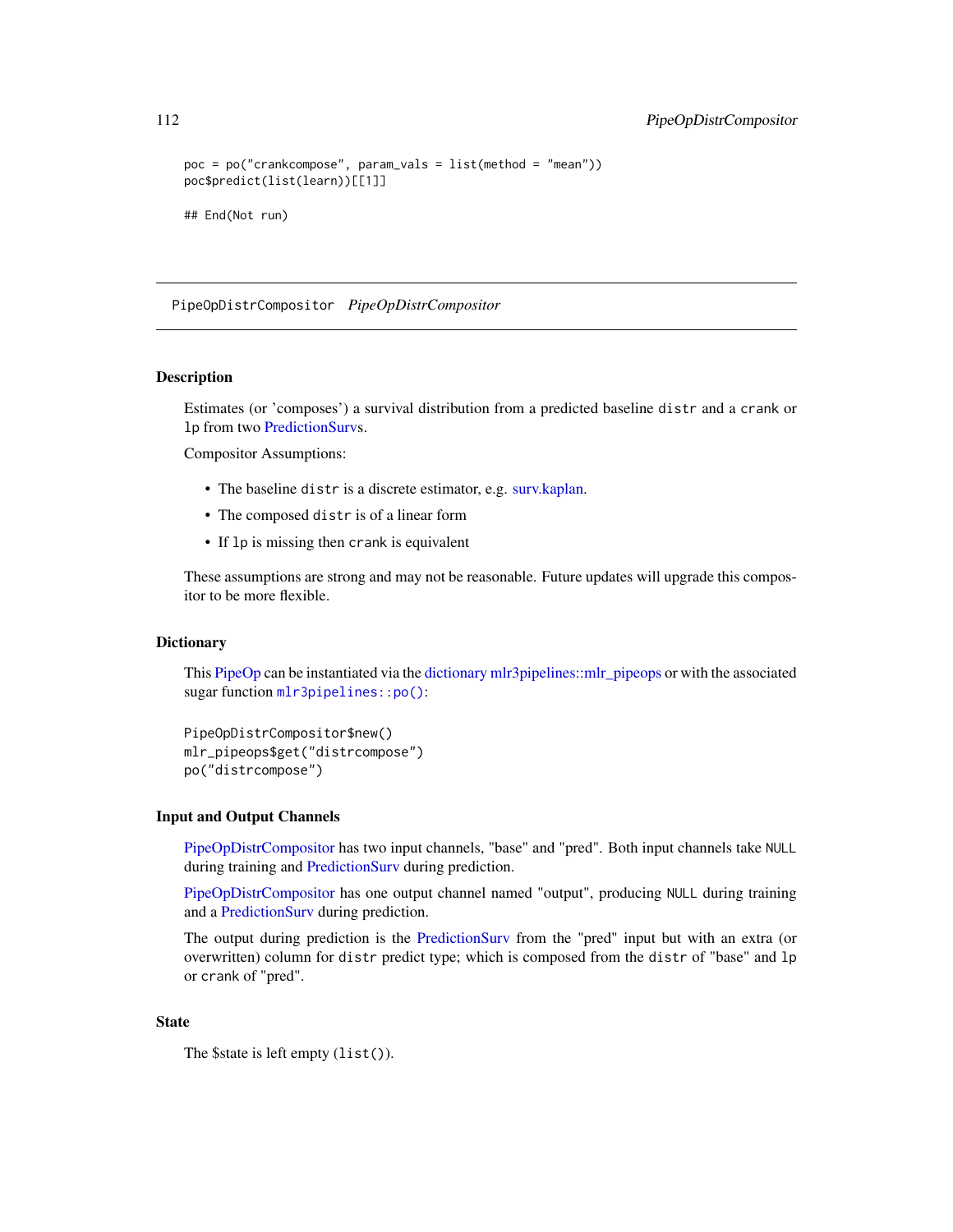#### <span id="page-112-0"></span>Parameters

The parameters are:

• form: character(1)

Determines the form that the predicted linear survival model should take. This is either, accelerated-failure time, aft, proportional hazards, ph, or proportional odds, po. Default aft.

• overwrite :: logical(1)

If FALSE (default) then if the "pred" input already has a distr, the compositor does nothing and returns the given [PredictionSurv.](#page-122-0) If TRUE then the distr is overwritten with the distr composed from lp/crank - this is useful for changing the prediction distr from one model form to another.

#### Internals

The respective forms above have respective survival distributions:

$$
aft: S(t) = S_0(\frac{t}{exp(lp)})
$$

$$
ph: S(t) = S_0(t)^{exp(lp)}
$$

$$
po: S(t) = \frac{S_0(t)}{exp(-lp) + (1 - exp(-lp))S_0(t)}
$$

# nolint where  $S_0$  is the estimated baseline survival distribution, and lp is the predicted linear predictor. If the input model does not predict a linear predictor then crank is assumed to be the lp - this may be a strong and unreasonable assumption.

#### Super class

[mlr3pipelines::PipeOp](#page-0-0) -> PipeOpDistrCompositor

# Methods

Public methods:

- [PipeOpDistrCompositor\\$new\(\)](#page-7-0)
- [PipeOpDistrCompositor\\$clone\(\)](#page-8-0)

**Method** new( $)$ : Creates a new instance of this  $R6$  class.

```
Usage:
PipeOpDistrCompositor$new(
  id = "compose_distr",
  param_vals = list(form = "aft", overwrite = FALSE)
\mathcal{E}Arguments:
id (character(1))
```
Identifier of the resulting object.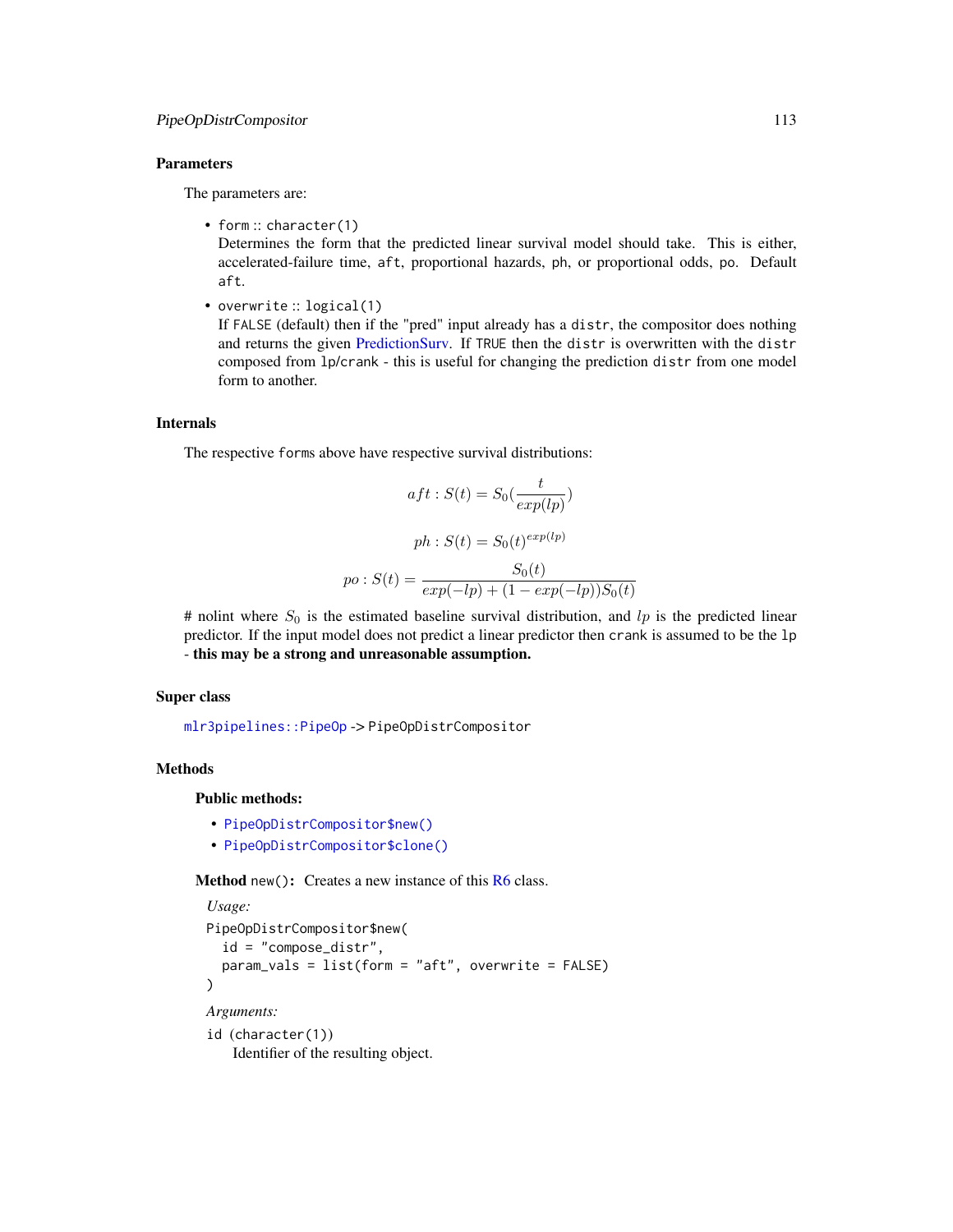```
param_vals (list())
```
List of hyperparameter settings, overwriting the hyperparameter settings that would otherwise be set during construction.

Method clone(): The objects of this class are cloneable with this method.

```
Usage:
PipeOpDistrCompositor$clone(deep = FALSE)
Arguments:
deep Whether to make a deep clone.
```
# See Also

[pipeline\\_distrcompositor](#page-18-0) Other survival compositors: [PipeOpCrankCompositor](#page-109-0)

### Examples

```
## Not run:
library(mlr3)
library(mlr3pipelines)
set.seed(1)
task = tgen("simsurv")$generate(20)
base = lrn("surv.kaplan")$train(task)$predict(task)
pred = lrn("surv.coxph")$train(task)$predict(task)
pod = po("distrcompose", param_vals = list(form = "aft", overwrite = TRUE))
pod$predict(list(base = base, pred = pred))[[1]]
```
## End(Not run)

<span id="page-113-0"></span>PipeOpPredTransformer *PipeOpPredTransformer*

# Description

Parent class for [PipeOps](#page-0-0) that transform [Prediction](#page-0-0) objects to different types.

#### Input and Output Channels

[PipeOpPredTransformer](#page-113-0) has one input and output channel named "input" and "output". In training and testing these expect and produce [mlr3::Prediction](#page-0-0) objects with the type depending on the transformers.

# State

The \$state is a named list with the \$state elements

- inpredtypes: Predict types in the input prediction object during training.
- outpredtypes : Predict types in the input prediction object during prediction, checked against inpredtypes.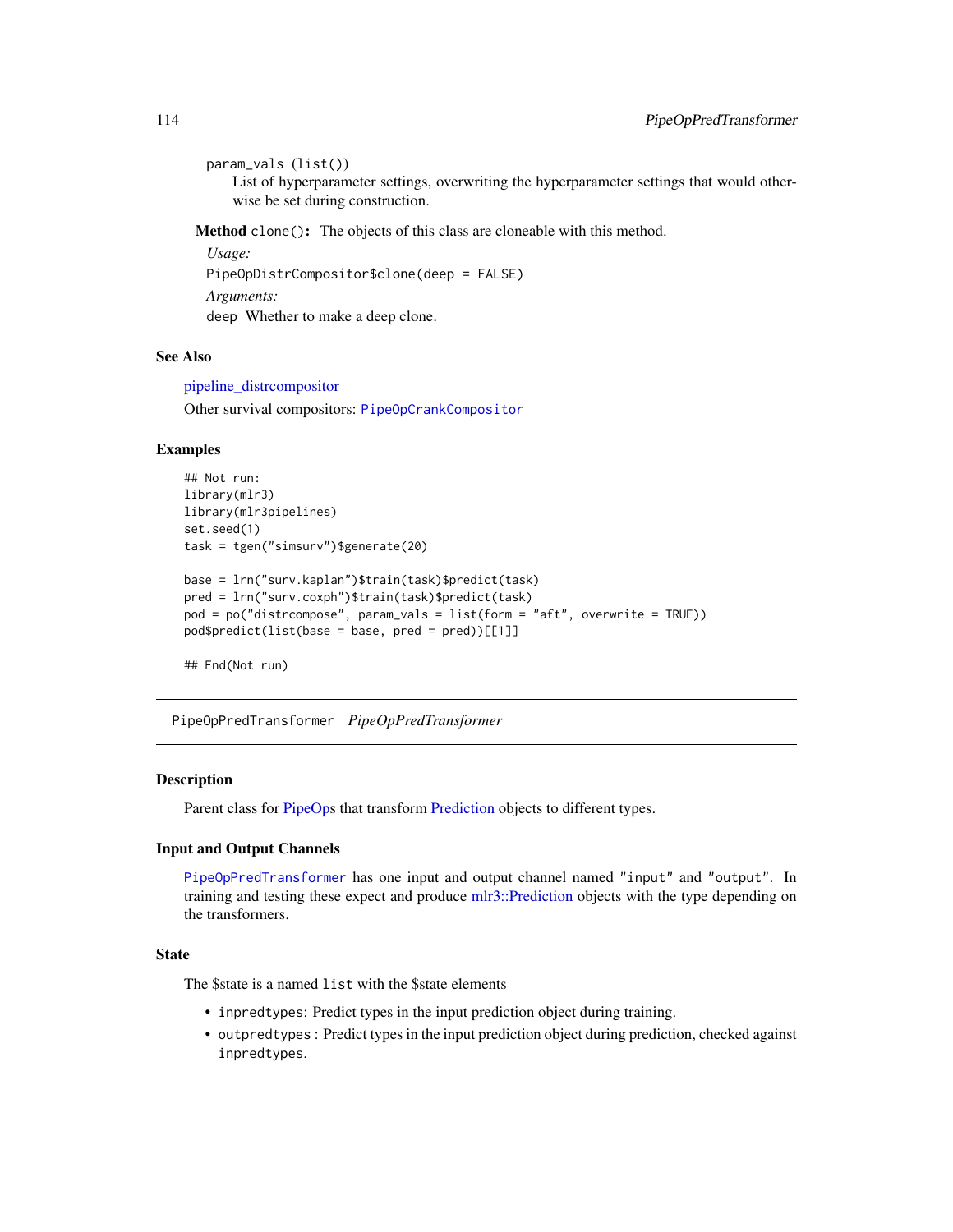# <span id="page-114-0"></span>Internals

Classes inheriting from [PipeOpPredTransformer](#page-113-0) transform [Prediction](#page-0-0) objects from one class (e.g. regr, classif) to another.

# Super classes

[mlr3pipelines::PipeOp](#page-0-0) -> [mlr3proba::PipeOpTransformer](#page-0-0) -> PipeOpPredTransformer

# Methods

# Public methods:

- [PipeOpPredTransformer\\$new\(\)](#page-7-0)
- [PipeOpPredTransformer\\$clone\(\)](#page-8-0)

**Method** new( $)$ : Creates a new instance of this  $R6$  class.

```
Usage:
PipeOpPredTransformer$new(
  id,
 param_set = ParamSet$new(),
 param_values = list(),
 package = character(0),
  input = data_table(),output = data.title())
```

```
Arguments:
```
id (character(1))

Identifier of the resulting object.

```
param_set (paradox::ParamSet)
   Set of hyperparameters.
```
param\_vals (list())

List of hyperparameter settings, overwriting the hyperparameter settings that would otherwise be set during construction.

packages (character())

Set of required packages. A warning is signaled by the constructor if at least one of the packages is not installed, but loaded (not attached) later on-demand via [requireNamespace\(\)](#page-0-0).

input [data.table::data.table](#page-0-0)

data.table with columns name (character), train (character), predict (character). Sets the \$input slot, see [PipeOp.](#page-0-0)

```
output data.table::data.table
```
data.table with columns name (character), train (character), predict (character). Sets the \$output slot, see [PipeOp.](#page-0-0)

Method clone(): The objects of this class are cloneable with this method.

*Usage:*

PipeOpPredTransformer\$clone(deep = FALSE)

*Arguments:*

deep Whether to make a deep clone.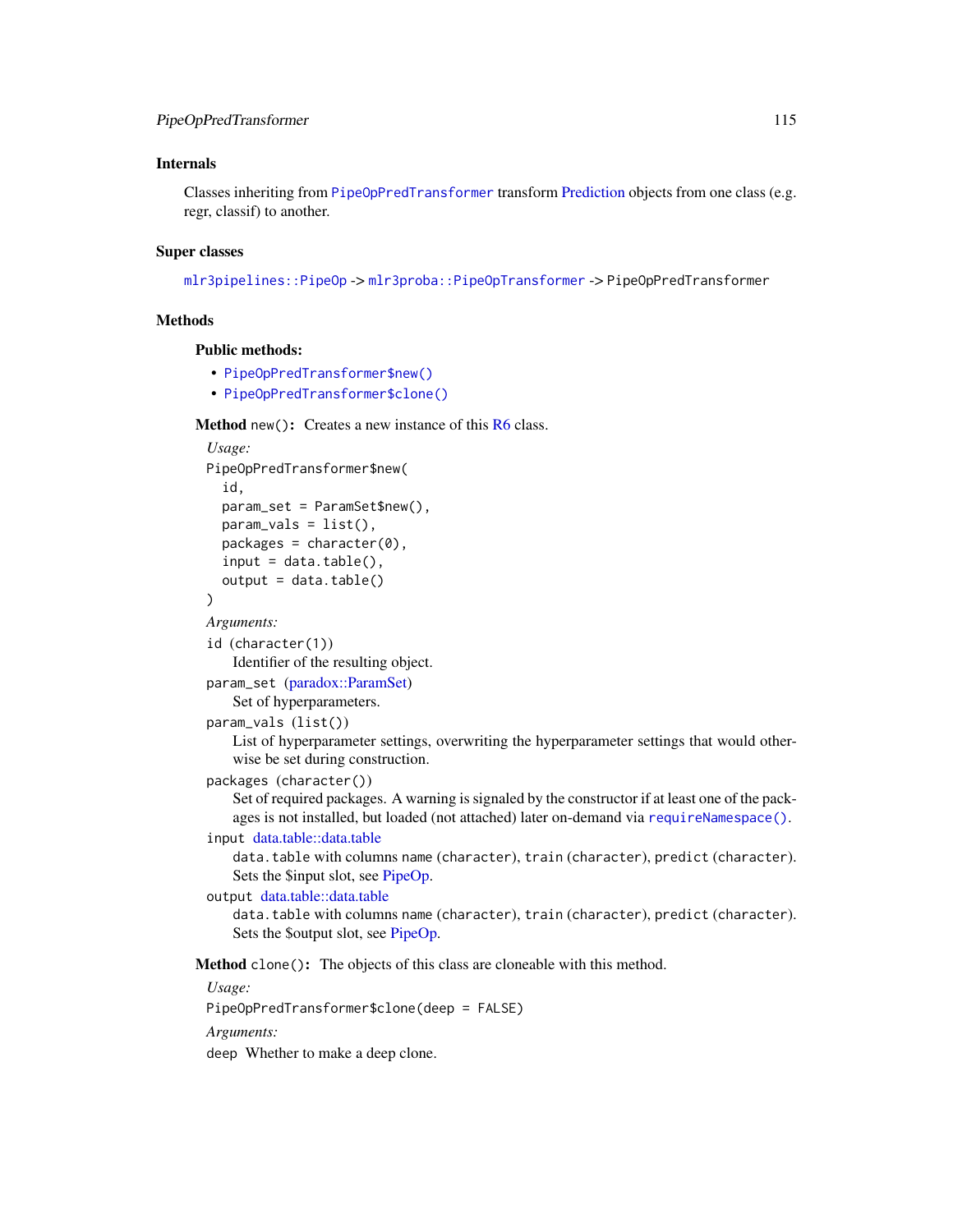#### <span id="page-115-1"></span>See Also

Other PipeOps: [PipeOpTaskTransformer](#page-117-0), [PipeOpTransformer](#page-118-0), [mlr\\_pipeops\\_survavg](#page-91-0), [mlr\\_pipeops\\_trafopred\\_regrsurv](#page-92-0), [mlr\\_pipeops\\_trafopred\\_survregr](#page-94-0), [mlr\\_pipeops\\_trafotask\\_regrsurv](#page-96-0), [mlr\\_pipeops\\_trafotask\\_survregr](#page-97-0)

Other Transformers: [PipeOpTaskTransformer](#page-117-0), [PipeOpTransformer](#page-118-0)

<span id="page-115-0"></span>PipeOpProbregrCompositor

*PipeOpProbregrCompositor*

#### Description

Combines a predicted reponse and se from [PredictionRegr](#page-0-0) with a specified probability distribution to estimate (or 'compose') a distr prediction.

# Dictionary

This [PipeOp](#page-0-0) can be instantiated via the [dictionary](#page-0-0) [mlr3pipelines::mlr\\_pipeops](#page-0-0) or with the associated sugar function [mlr3pipelines::po\(\)](#page-0-0):

```
PipeOpProbregrCompositor$new()
mlr_pipeops$get("compose_probregr")
po("compose_probregr")
```
# Input and Output Channels

[PipeOpProbregrCompositor](#page-115-0) has two input channels named "input\_response" and "input\_se", which take NULL during training and two [PredictionRegrs](#page-0-0) during prediction, these should respectively contain the response and se return type, the same object can be passed twice.

The output during prediction is a [PredictionRegr](#page-0-0) with the "response" from input\_response, the "se" from input\_se and a "distr" created from combining the two.

# State

```
The $state is left empty (list()).
```
#### Parameters

• dist :: character(1)

Location-scale distribution to use for composition. Current choices are "Normal" (default), "Cauchy", "Gumbel", "Laplace", "Logistic". All implemented via **[distr6](https://CRAN.R-project.org/package=distr6)**.

#### Internals

The composition is created by substituting the response and se predictions into the distribution location and scale parameters respectively.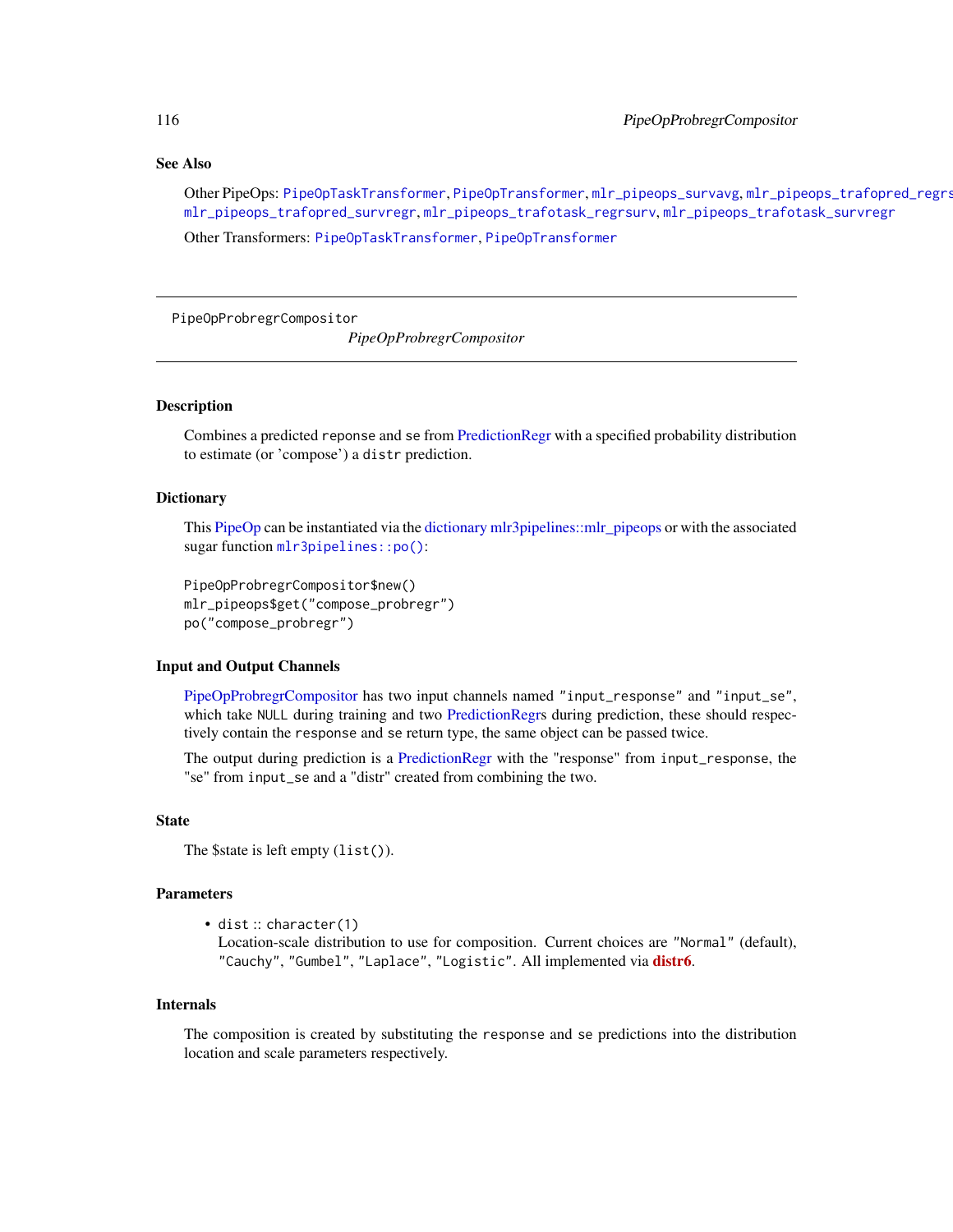# <span id="page-116-0"></span>Super class

[mlr3pipelines::PipeOp](#page-0-0) -> PipeOpProbregrCompositor

# **Methods**

# Public methods:

- [PipeOpProbregrCompositor\\$new\(\)](#page-7-0)
- [PipeOpProbregrCompositor\\$clone\(\)](#page-8-0)

**Method** new( $)$ : Creates a new instance of this  $R6$  class.

```
Usage:
PipeOpProbregrCompositor$new(
  id = "compose_probregr",
  param_vals = list(dist = "Normal")
)
```

```
Arguments:
```
id (character(1)) Identifier of the resulting object.

```
param_vals (list())
```
List of hyperparameter settings, overwriting the hyperparameter settings that would otherwise be set during construction.

Method clone(): The objects of this class are cloneable with this method.

*Usage:*

```
PipeOpProbregrCompositor$clone(deep = FALSE)
```
*Arguments:*

deep Whether to make a deep clone.

# Examples

```
## Not run:
library(mlr3)
library(mlr3pipelines)
set.seed(1)
task = tsk("boston_housing")
# Option 1: Use a learner that can predict se
learn = lrn("regr.featureless", predict_type = "se")
pred = learn$train(task)$predict(task)
poc = po("compose_probregr")
poc$predict(list(pred, pred))[[1]]
# Option 2: Use two learners, one for response and the other for se
learn_response = lrn("regr.rpart")
learn_se = lrn("regr.featureless", predict_type = "se")
pred_response = learn_response$train(task)$predict(task)
```

```
pred_se = learn_se$train(task)$predict(task)
```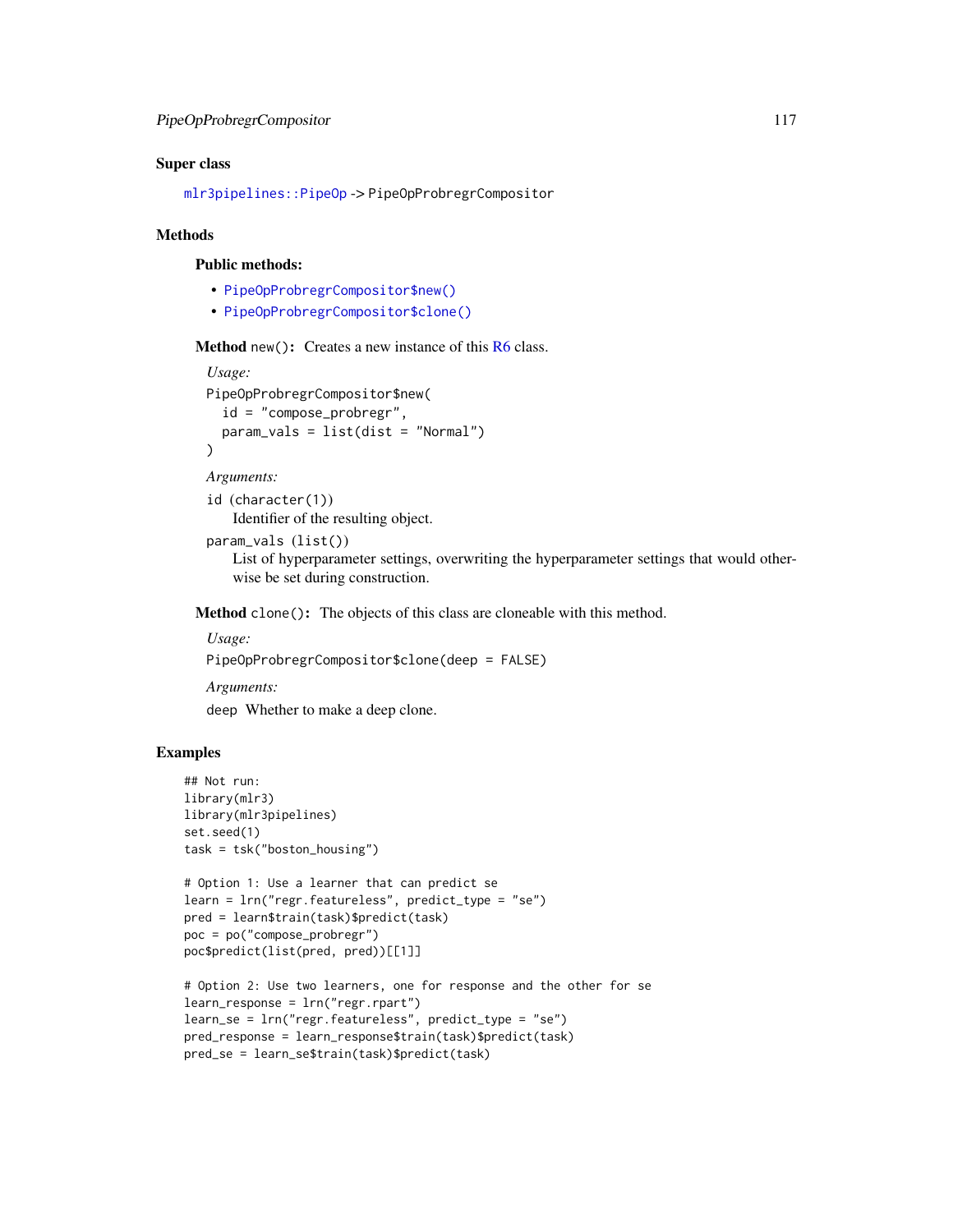```
poc = po("compose_probregr")
poc$predict(list(pred_response, pred_se))[[1]]
## End(Not run)
```
<span id="page-117-0"></span>PipeOpTaskTransformer *PipeOpTaskTransformer*

# Description

Parent class for [PipeOps](#page-0-0) that transform task objects top different types.

# Input and Output Channels

[PipeOpTaskTransformer](#page-117-0) has one input and output channel named "input" and "output". In training and testing these expect and produce [mlr3::Task](#page-0-0) objects with the type depending on the transformers.

# State

```
The $state is left empty (list()).
```
# Internals

The commonality of methods using [PipeOpTaskTransformer](#page-117-0) is that they take a [mlr3::Task](#page-0-0) of one class and transform it to another class. This usually involves transformation of the data, which can be controlled via parameters.

# Super classes

[mlr3pipelines::PipeOp](#page-0-0) -> [mlr3proba::PipeOpTransformer](#page-0-0) -> PipeOpTaskTransformer

# Methods

Public methods:

- [PipeOpTaskTransformer\\$new\(\)](#page-7-0)
- [PipeOpTaskTransformer\\$clone\(\)](#page-8-0)

**Method** new( $)$ : Creates a new instance of this  $R6$  class.

```
Usage:
PipeOpTaskTransformer$new(
  id,
 param_set = ParamSet$new(),
 param\_vals = list(),
 packages = character(0),
  input,
  output
)
```
<span id="page-117-1"></span>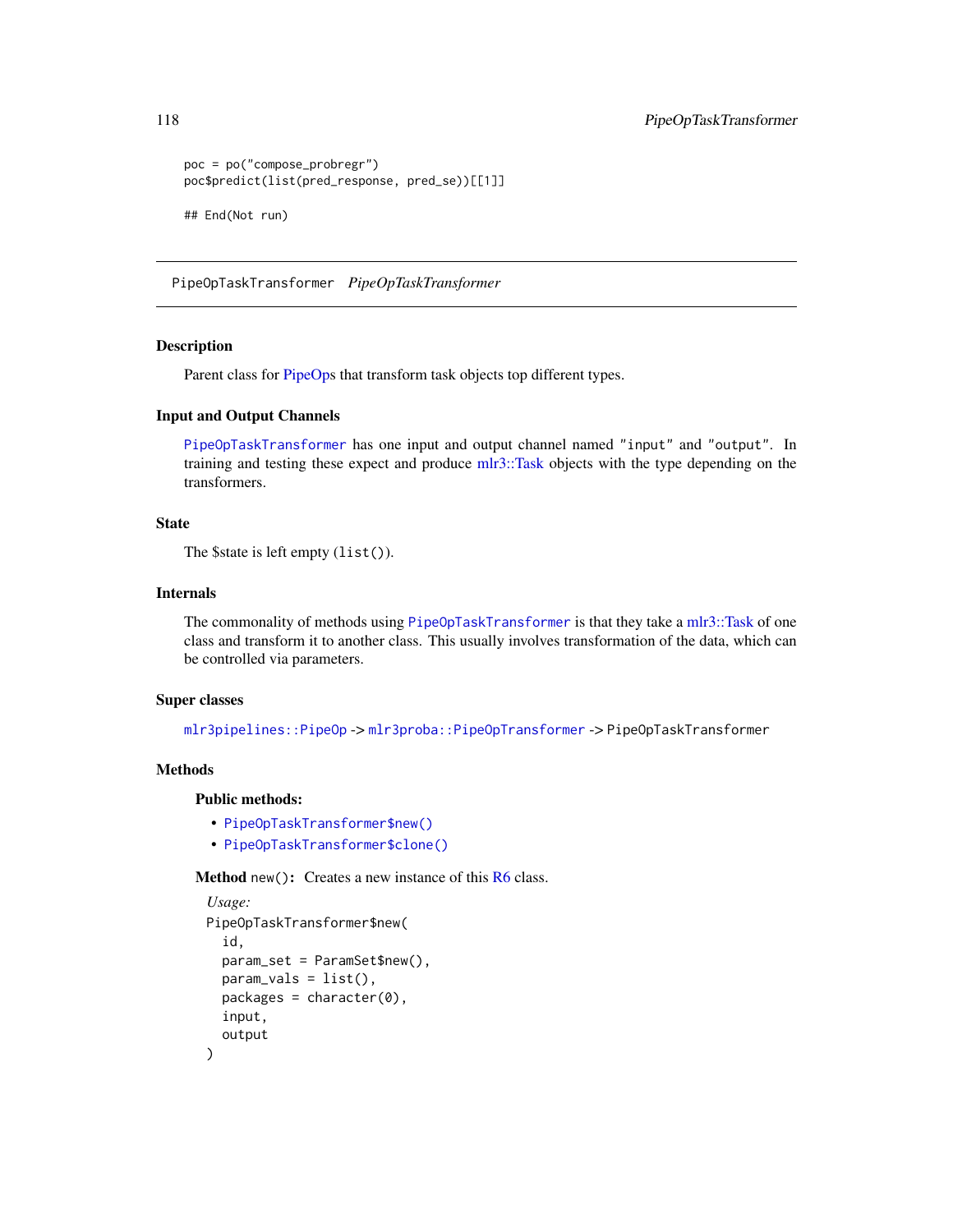# <span id="page-118-1"></span>*Arguments:*

```
id (character(1))
   Identifier of the resulting object.
param_set (paradox::ParamSet)
```
# Set of hyperparameters.

```
param_vals (list())
```
List of hyperparameter settings, overwriting the hyperparameter settings that would otherwise be set during construction.

```
packages (character())
```
Set of required packages. A warning is signaled by the constructor if at least one of the packages is not installed, but loaded (not attached) later on-demand via [requireNamespace\(\)](#page-0-0).

```
input data.table::data.table
```
data.table with columns name (character), train (character), predict (character). Sets the \$input slot, see [PipeOp.](#page-0-0)

# output [data.table::data.table](#page-0-0)

data.table with columns name (character), train (character), predict (character). Sets the \$output slot, see [PipeOp.](#page-0-0)

Method clone(): The objects of this class are cloneable with this method.

*Usage:*

PipeOpTaskTransformer\$clone(deep = FALSE)

*Arguments:*

deep Whether to make a deep clone.

# See Also

Other PipeOps: [PipeOpPredTransformer](#page-113-0), [PipeOpTransformer](#page-118-0), [mlr\\_pipeops\\_survavg](#page-91-0), [mlr\\_pipeops\\_trafopred\\_regrsurv](#page-92-0), [mlr\\_pipeops\\_trafopred\\_survregr](#page-94-0), [mlr\\_pipeops\\_trafotask\\_regrsurv](#page-96-0), [mlr\\_pipeops\\_trafotask\\_survregr](#page-97-0) Other Transformers: [PipeOpPredTransformer](#page-113-0), [PipeOpTransformer](#page-118-0)

<span id="page-118-0"></span>PipeOpTransformer *PipeOpTransformer*

# **Description**

Parent class for [PipeOps](#page-0-0) that transform [Task](#page-0-0) and [Prediction](#page-0-0) objects to different types.

### Input and Output Channels

Determined by child classes.

# **State**

The \$state is left empty (list()).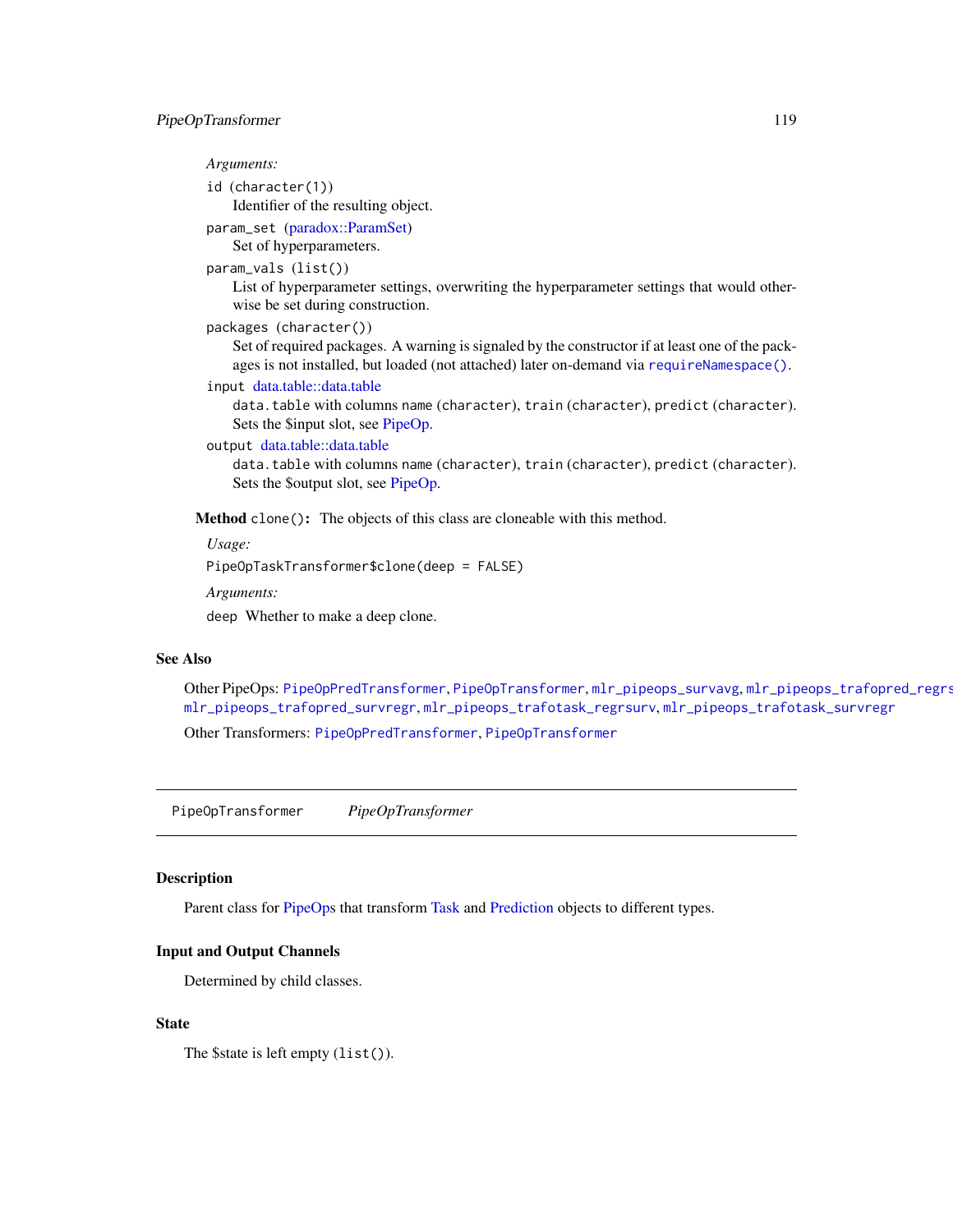# <span id="page-119-0"></span>Internals

The commonality of methods using [PipeOpTransformer](#page-118-0) is that they take a [Task](#page-0-0) or [Prediction](#page-0-0) of one type (e.g. regr or classif) and transform it to another type.

# Super class

[mlr3pipelines::PipeOp](#page-0-0) -> PipeOpTransformer

#### Methods

Public methods:

- [PipeOpTransformer\\$new\(\)](#page-7-0)
- [PipeOpTransformer\\$clone\(\)](#page-8-0)

**Method** new( $)$ : Creates a new instance of this  $R6$  class.

```
Usage:
PipeOpTransformer$new(
  id,
 param_set = ParamSet$new(),
 param_values = list(),
 packages = character(),
  input = data_table(),output = data.title())
```
*Arguments:*

id (character(1))

Identifier of the resulting object.

```
param_set (paradox::ParamSet)
   Set of hyperparameters.
```
param\_vals (list())

List of hyperparameter settings, overwriting the hyperparameter settings that would otherwise be set during construction.

packages (character())

Set of required packages. A warning is signaled by the constructor if at least one of the packages is not installed, but loaded (not attached) later on-demand via [requireNamespace\(\)](#page-0-0).

input [data.table::data.table](#page-0-0)

data.table with columns name (character), train (character), predict (character). Sets the \$input slot, see [PipeOp.](#page-0-0)

```
output data.table::data.table
```
data.table with columns name (character), train (character), predict (character). Sets the \$output slot, see [PipeOp.](#page-0-0)

Method clone(): The objects of this class are cloneable with this method.

*Usage:*

PipeOpTransformer\$clone(deep = FALSE)

*Arguments:*

deep Whether to make a deep clone.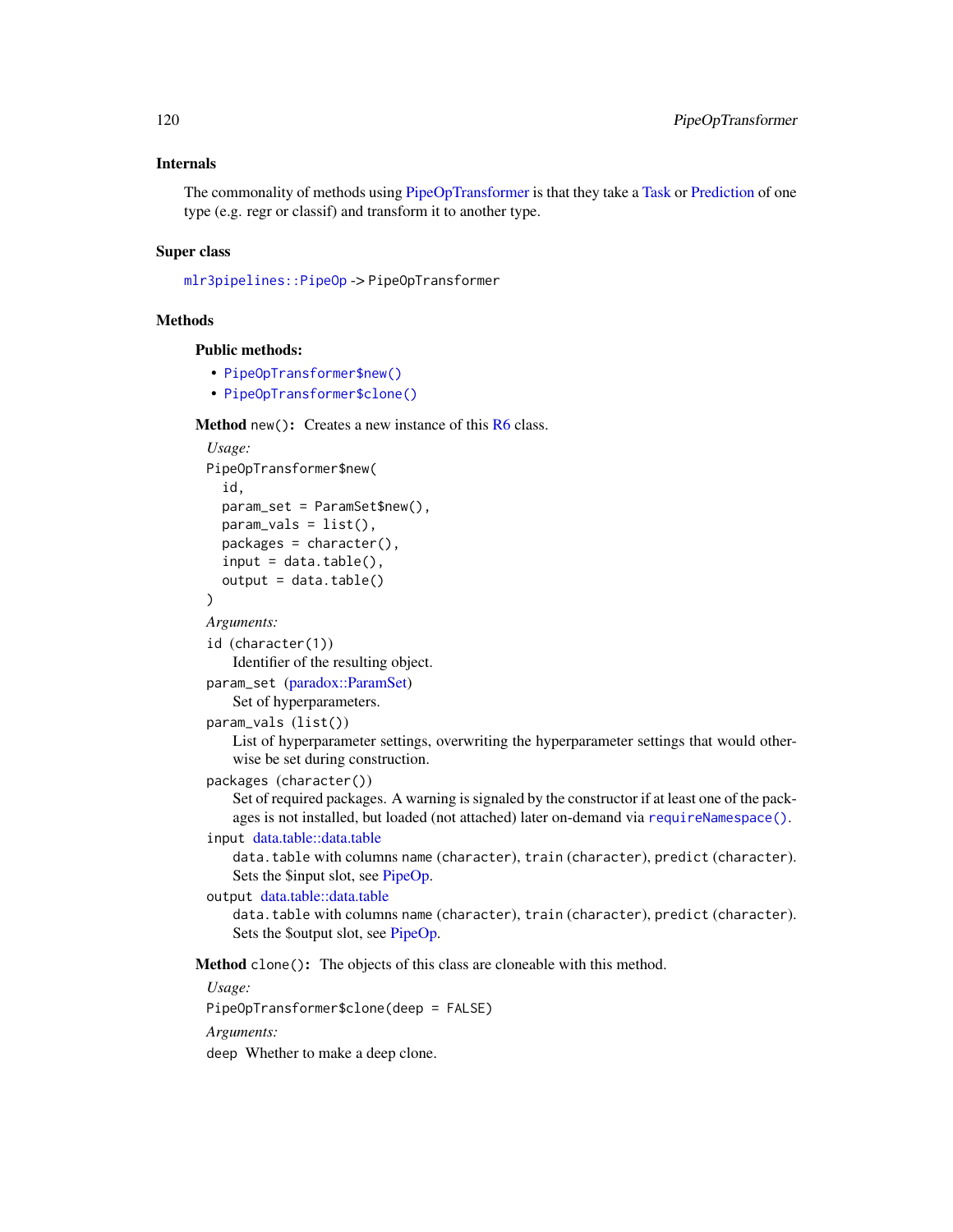# <span id="page-120-0"></span>plot.LearnerSurv 121

# See Also

Other PipeOps: [PipeOpPredTransformer](#page-113-0), [PipeOpTaskTransformer](#page-117-0), [mlr\\_pipeops\\_survavg](#page-91-0), mlr\_pipeops\_trafopred\_regre [mlr\\_pipeops\\_trafopred\\_survregr](#page-94-0), [mlr\\_pipeops\\_trafotask\\_regrsurv](#page-96-0), [mlr\\_pipeops\\_trafotask\\_survregr](#page-97-0) Other Transformers: [PipeOpPredTransformer](#page-113-0), [PipeOpTaskTransformer](#page-117-0)

plot.LearnerSurv *Visualization of fitted* LearnerSurv *objects*

# Description

Wrapper around predict.LearnerSurv and plot.VectorDistribution.

# Usage

```
## S3 method for class 'LearnerSurv'
plot(
 x,
  task,
  fun = c("survival", "pdf", "cdf", "quantile", "hazard", "cumhazard"),
  row\_ids = NULL,newdata,
  ...
)
```
# Arguments

| $\mathsf{x}$ | (LearnerSurv)                                                                                     |
|--------------|---------------------------------------------------------------------------------------------------|
| task         | (TaskSurv)                                                                                        |
| fun          | (character)<br>Passed to distr6::plot.VectorDistribution                                          |
| row_ids      | (integer())<br>Passed to Learner\$predict                                                         |
| newdata      | (data, frame())<br>If not missing Learner\$predict_newdata is called instead of Learner\$predict. |
| $\ddotsc$    | Additional arguments passed to distr6::plot.VectorDistribution                                    |

# Examples

```
## Not run:
library(mlr3)
task = tgen("simsurv")$generate(20)
```

```
# Prediction Error Curves for prediction object
learn = lrn("surv.coxph")
learn$train(task)
```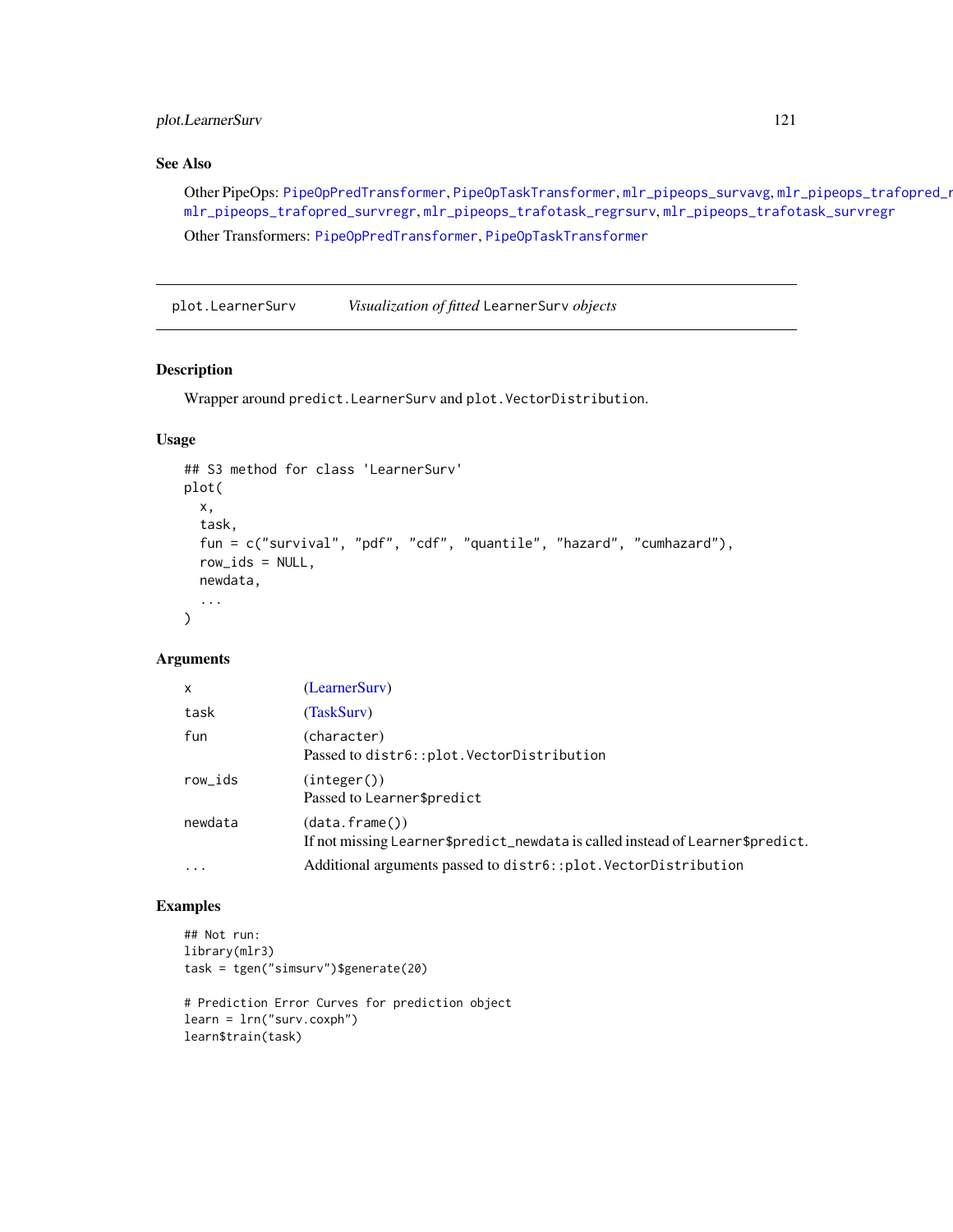```
plot(learn, task, "survival", ind = 10)
plot(learn, task, "survival", row_ids = 1:5)
plot(learn, task, "survival", newdata = task$data()[1:5, ])
plot(learn, task, "survival", newdata = task$data()[1:5, ], ylim = c(0, 1))
## End(Not run)
```
<span id="page-121-0"></span>PredictionDens *Prediction Object for Density*

#### Description

This object stores the predictions returned by a learner of class [LearnerDens.](#page-6-0) The task\_type is set to "dens".

#### Super class

[mlr3::Prediction](#page-0-0) -> PredictionDens

# Active bindings

```
pdf (numeric())
```
Access the stored predicted probability density function.

cdf (numeric())

Access the stored predicted cumulative distribution function.

```
missing (integer())
```
Returns row\_ids for which the predictions are missing or incomplete.

# Methods

Public methods:

- [PredictionDens\\$new\(\)](#page-7-0)
- [PredictionDens\\$clone\(\)](#page-8-0)

Method new(): Creates a new instance of this [R6](#page-0-0) class.

```
Usage:
PredictionDens$new(
  task = NULL,row_ids = task$row_ids,
 truth = task$truth(),
  pdf = NULL,
  cdf = NULL)
Arguments:
task (TaskSurv)
```
Task, used to extract defaults for row\_ids and truth.

<span id="page-121-1"></span>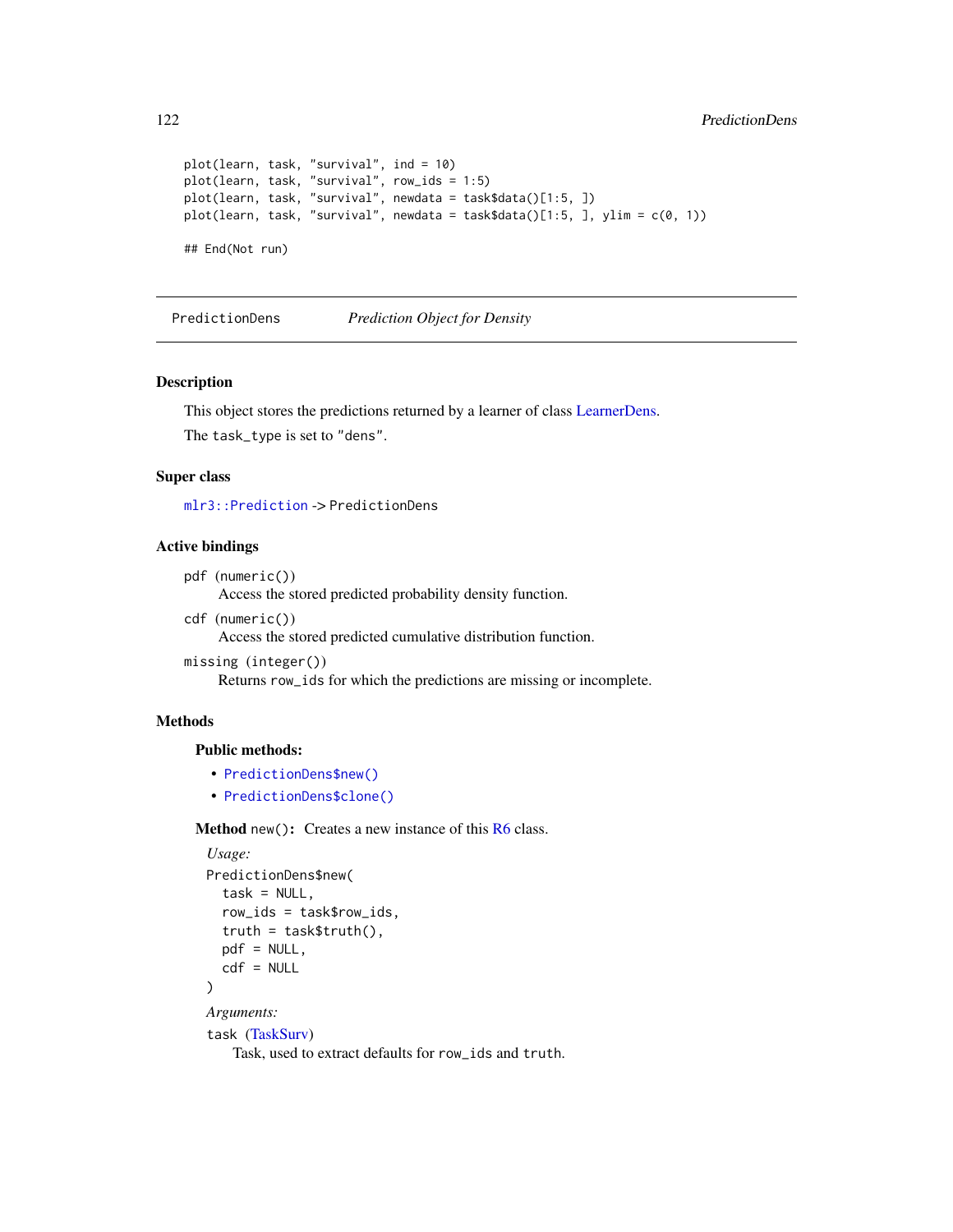# <span id="page-122-1"></span>PredictionSurv 123

```
row_ids (integer())
```
Row ids of the predicted observations, i.e. the row ids of the test set.

```
truth (numeric())
```
True (observed) response.

pdf (numeric())

Numeric vector of estimated probability density function, evaluated at 'target' column of test set. One element for each observation in the test set.

```
cdf (numeric())
```
Numeric vector of estimated cumulative distribution function, evaluated at 'target' column of test set. One element for each observation in the test set.

Method clone(): The objects of this class are cloneable with this method.

*Usage:*

PredictionDens\$clone(deep = FALSE)

*Arguments:*

deep Whether to make a deep clone.

# See Also

Other Prediction: [PredictionSurv](#page-122-0)

#### Examples

```
library(mlr3)
task = mlr_tasks$get("precip")
learner = mlr_learners$get("dens.hist")
p = learner$train(task)$predict(task)
head(as.data.table(p))
```
<span id="page-122-0"></span>PredictionSurv *Prediction Object for Survival*

# Description

This object stores the predictions returned by a learner of class [LearnerSurv.](#page-8-1)

The task\_type is set to "surv".

#### Super class

[mlr3::Prediction](#page-0-0) -> PredictionSurv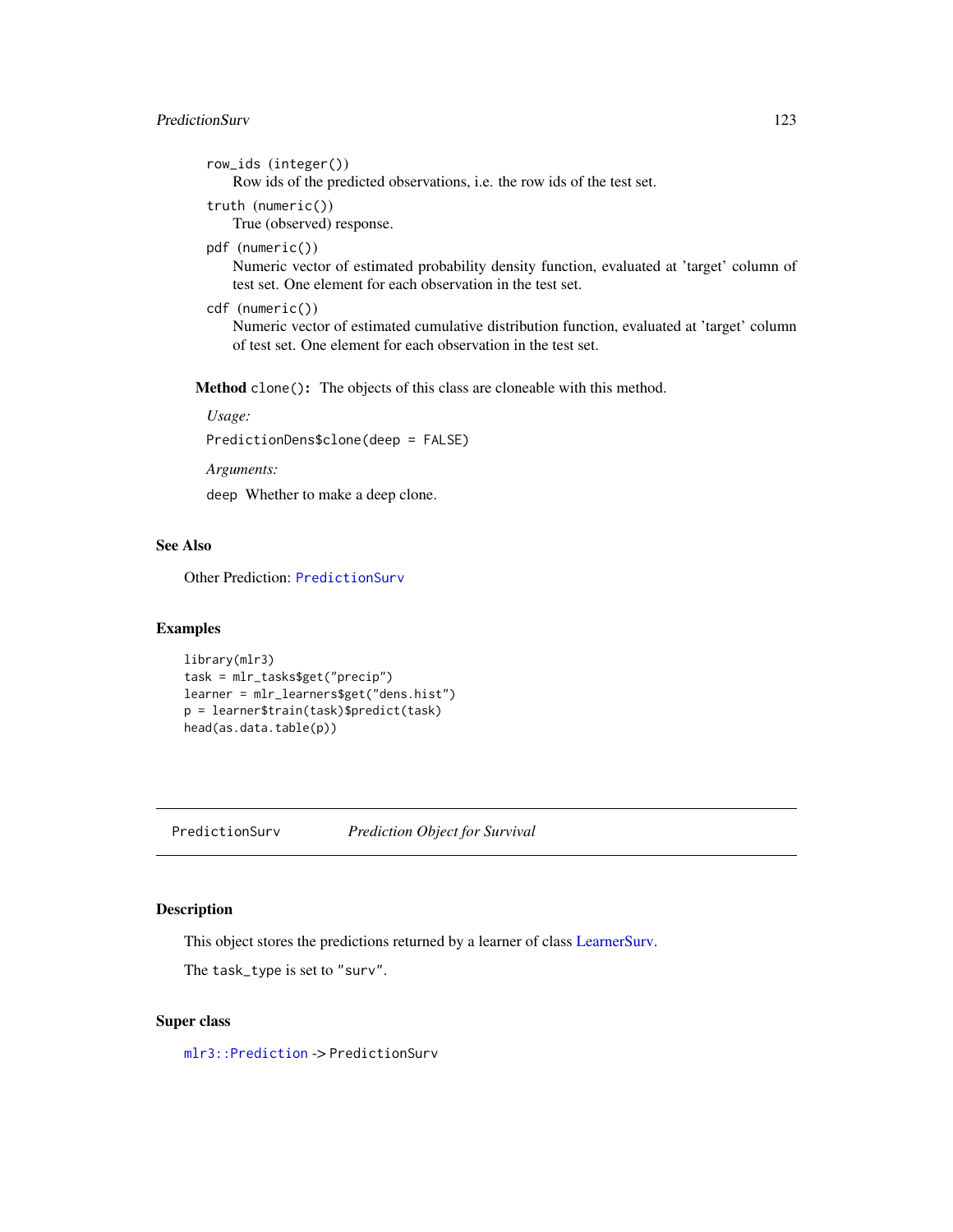# <span id="page-123-0"></span>Active bindings

truth (Surv) True (observed) outcome.

crank (numeric())

Access the stored predicted continuous ranking.

distr [\(VectorDistribution\)](#page-0-0)

Access the stored predicted survival distribution.

lp (numeric())

Access the stored predicted linear predictor.

```
response (numeric())
     Access the stored predicted survival time.
```

```
missing (integer())
    Returns row_ids for which the predictions are missing or incomplete.
```
# Methods

#### Public methods:

- [PredictionSurv\\$new\(\)](#page-7-0)
- [PredictionSurv\\$clone\(\)](#page-8-0)

**Method** new( $)$ : Creates a new instance of this  $R6$  class.

*Usage:*

```
PredictionSurv$new(
  task = NULL,row_ids = task$row_ids,
  truth = task$truth(),
  crank = NULL,
  distr = NULL,
  lp = NULL,response = NULL
\lambda
```
*Arguments:*

task [\(TaskSurv\)](#page-125-0)

Task, used to extract defaults for row\_ids and truth.

```
row_ids (integer())
```
Row ids of the predicted observations, i.e. the row ids of the test set.

```
truth (numeric())
```
True (observed) response.

```
crank (numeric())
```
Numeric vector of predicted continuous rankings (or relative risks). One element for each observation in the test set. For a pair of continuous ranks, a higher rank indicates that the observation is more likely to experience the event.

# distr [\(VectorDistribution\)](#page-0-0)

[VectorDistribution](#page-0-0) from [distr6](https://CRAN.R-project.org/package=distr6). Each individual distribution in the vector represents the random variable 'survival time' for an individual observation.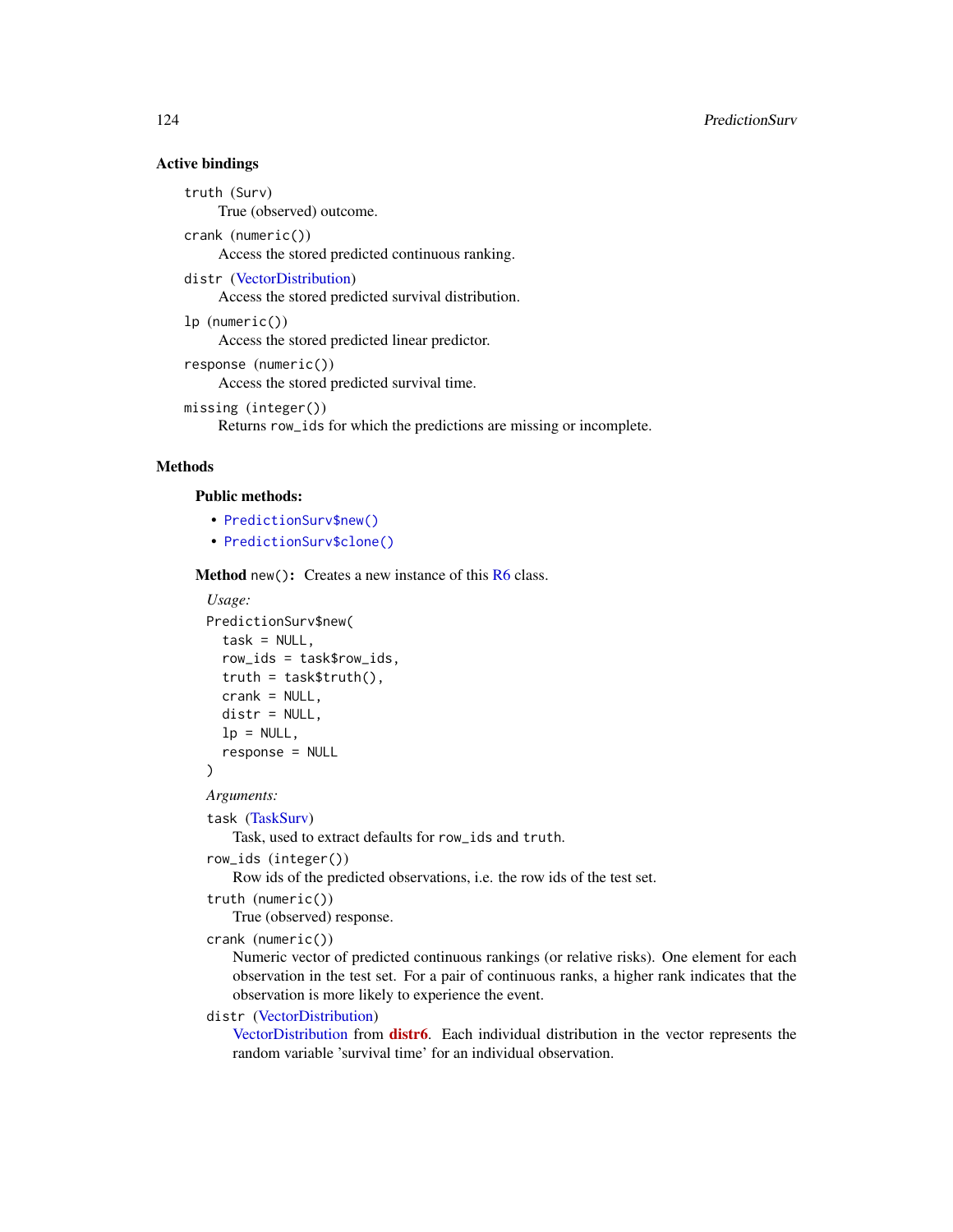#### <span id="page-124-1"></span>TaskDens 125

```
lp (numeric())
```
Numeric vector of linear predictor scores. One element for each observation in the test set.  $lp = X\beta$  where X is a matrix of covariates and  $\beta$  is a vector of estimated coefficients.

```
response (numeric())
```
Numeric vector of predicted survival times. One element for each observation in the test set.

Method clone(): The objects of this class are cloneable with this method.

```
Usage:
PredictionSurv$clone(deep = FALSE)
Arguments:
```
deep Whether to make a deep clone.

# See Also

Other Prediction: [PredictionDens](#page-121-0)

# Examples

```
library(mlr3)
task = tgen("simsurv")$generate(20)
learner = mlr_learners$get("surv.rpart")
p = learner$train(task)$predict(task)
head(as.data.table(p))
```
<span id="page-124-0"></span>TaskDens *Density Task*

# Description

This task specializes [Task](#page-0-0) for density estimation problems. The target column is assumed to be numeric. The task\_type is set to "density".

Predefined tasks are stored in the [dictionary](#page-0-0) [mlr\\_tasks.](#page-0-0)

#### Super class

[mlr3::Task](#page-0-0) -> TaskDens

# **Methods**

Public methods:

- [TaskDens\\$new\(\)](#page-7-0)
- [TaskDens\\$truth\(\)](#page-125-1)
- [TaskDens\\$clone\(\)](#page-8-0)

Method new(): Creates a new instance of this [R6](#page-0-0) class.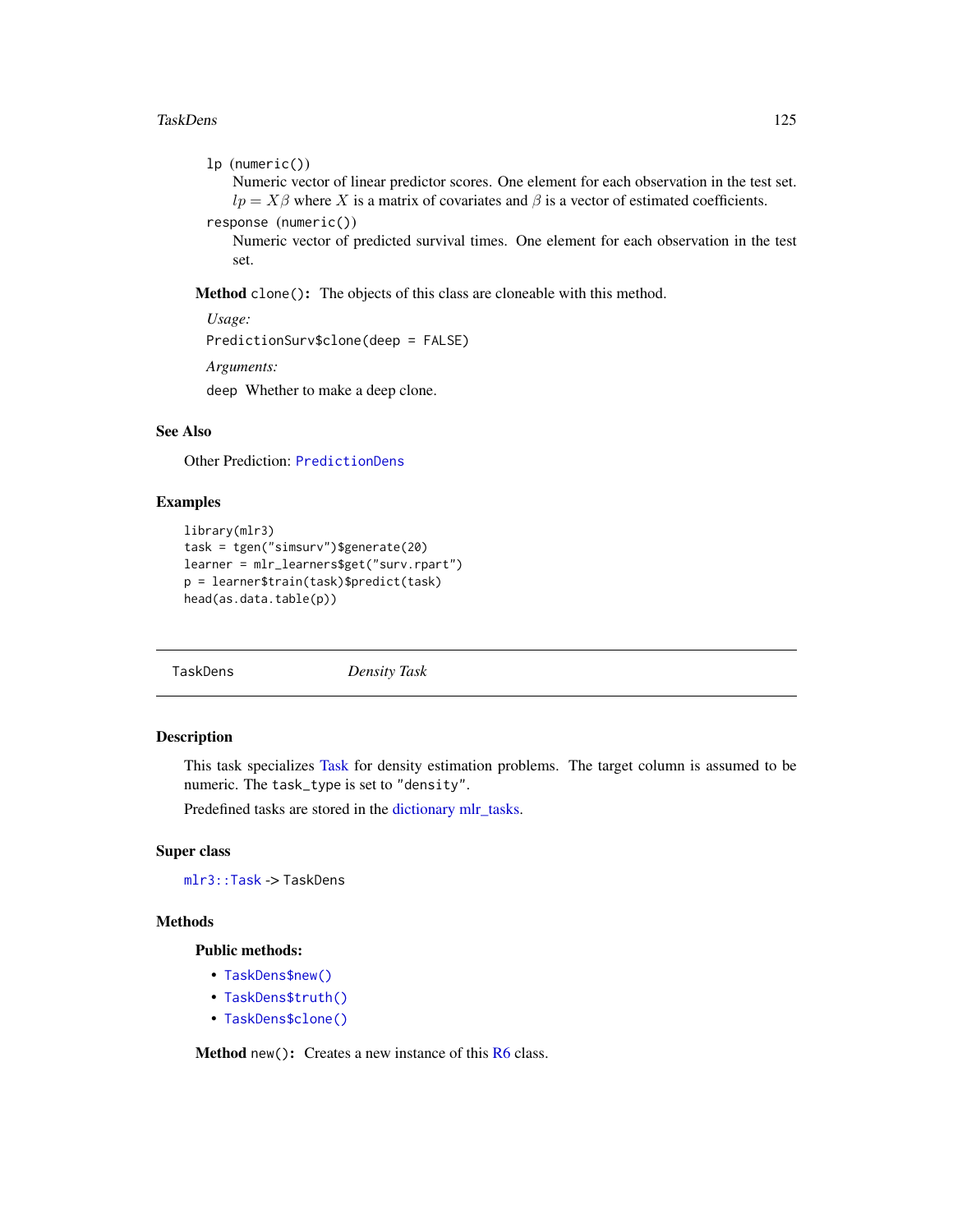```
Usage:
TaskDens$new(id, backend, target)
Arguments:
id (character(1))
   Identifier for the new instance.
backend (DataBackend)
   DataBackend,DataBackend with as_data_backend().
   E.g., a data.frame() will be converted to a DataBackendDataTable.
target (character(1))
   Name of the target column.
```
<span id="page-125-1"></span>Method truth(): Returns the target column for specified row\_ids, this is unsupervised so should not be thought of as a 'true' prediction. Defaults to all rows with role "use".

```
Usage:
TaskDens$truth(rows = NULL)
Arguments:
rows integer()
   Row indices.
```
*Returns:* numeric().

Method clone(): The objects of this class are cloneable with this method.

```
Usage:
TaskDens$clone(deep = FALSE)
Arguments:
deep Whether to make a deep clone.
```
# See Also

Other Task: [TaskSurv](#page-125-0)

#### Examples

```
task = TaskDens$new("precip", backend = data.frame(target = precip), target = "target")
task$task_type
task$truth()
```
<span id="page-125-0"></span>

TaskSurv *Survival Task*

# Description

This task specializes [mlr3::Task](#page-0-0) and [mlr3::TaskSupervised](#page-0-0) for possibly-censored survival problems. The target is comprised of survival times and an event indicator. Predefined tasks are stored in [mlr3::mlr\\_tasks.](#page-0-0)

The task\_type is set to "surv".

<span id="page-125-2"></span>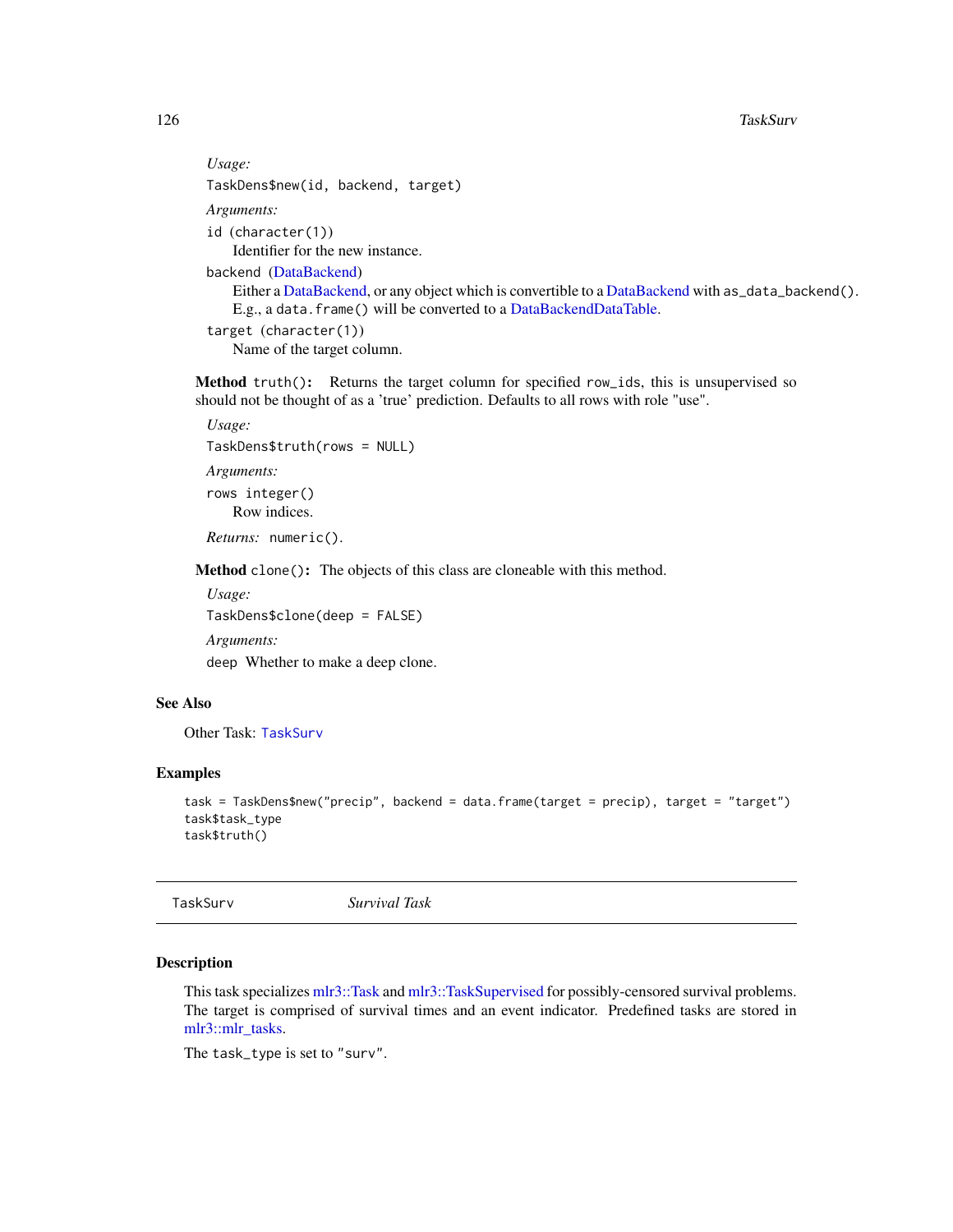#### <span id="page-126-0"></span>TaskSurv 127

# Super classes

[mlr3::Task](#page-0-0) -> [mlr3::TaskSupervised](#page-0-0) -> TaskSurv

#### Active bindings

```
censtype character(1)
```
Returns the type of censoring, one of "right", "left", "counting", "interval", "interval2" or "mstate".

#### **Methods**

# Public methods:

- [TaskSurv\\$new\(\)](#page-7-0)
- [TaskSurv\\$truth\(\)](#page-125-1)
- [TaskSurv\\$formula\(\)](#page-127-0)
- [TaskSurv\\$clone\(\)](#page-8-0)

### **Method** new(): Creates a new instance of this  $R6$  class.

```
Usage:
TaskSurv$new(
  id,
 backend,
  time,
 event,
  time2,
  type = c("right", "left", "counting", "interval", "interval2", "mstate")
)
```
*Arguments:*

id (character(1)) Identifier for the new instance.

backend [\(DataBackend\)](#page-0-0)

Either a [DataBackend,](#page-0-0) or any object which is convertible to a [DataBackend](#page-0-0) with as\_data\_backend(). E.g., a data.frame() will be converted to a [DataBackendDataTable.](#page-0-0)

# time (character(1))

Name of the column for event time if data is right censored, otherwise starting time if interval censored.

```
event (character(1))
```
Name of the column giving the event indicator. If data is right censored then "0"/FALSE means alive (no event), "1"/TRUE means dead (event). If type is "interval" then "0" means right censored, "1" means dead (event), "2" means left censored, and "3" means interval censored. If type is "interval2" then event is ignored.

```
time2 (character(1))
```
Name of the column for ending time for interval censored data, otherwise ignored.

# type (character(1))

Name of the column giving the type of censoring. Default is 'right' censoring.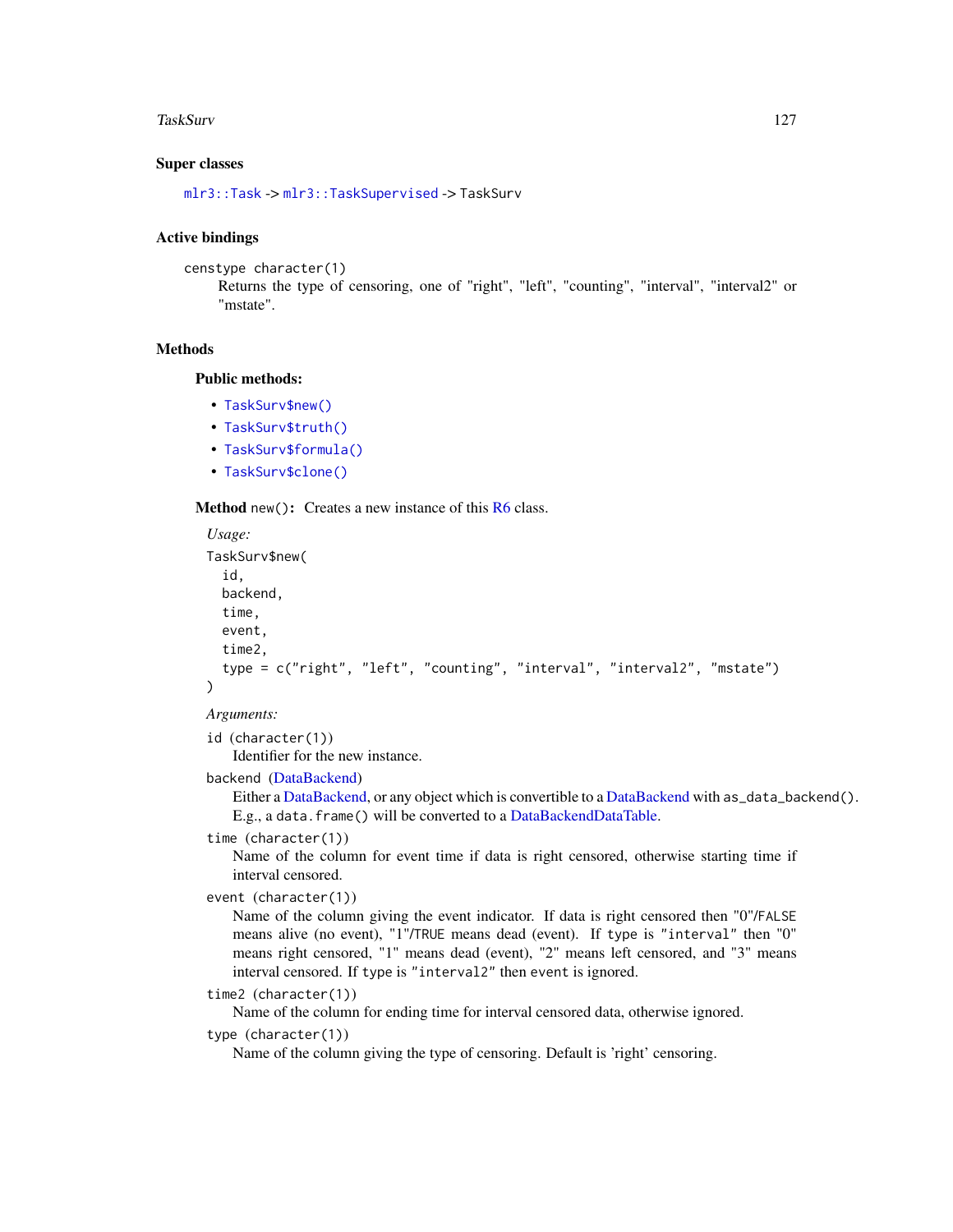<span id="page-127-1"></span>Method truth(): True response for specified row\_ids. Format depends on the task type. Defaults to all rows with role "use".

```
Usage:
TaskSurv$truth(rows = NULL)
Arguments:
rows integer()
   Row indices.
```
*Returns:* numeric().

<span id="page-127-0"></span>Method formula(): Creates a formula for survival models with [survival::Surv](#page-0-0) on the LHS.

*Usage:* TaskSurv\$formula(rhs = NULL)

*Arguments:*

rhs If NULL RHS is ., otherwise gives RHS of formula.

*Returns:* numeric().

Method clone(): The objects of this class are cloneable with this method.

*Usage:*

TaskSurv\$clone(deep = FALSE)

*Arguments:*

deep Whether to make a deep clone.

# See Also

Other Task: [TaskDens](#page-124-0)

# Examples

```
library(mlr3)
lung = mlr3misc::load_dataset("lung", package = "survival")
lung$status = (lung$status == 2L)
b = as_data_backend(lung)
task = TaskSurv$new("lung",
 backend = b, time = "time",
  event = "status")
task$target_names
task$feature_names
task$formula()
task$truth()
```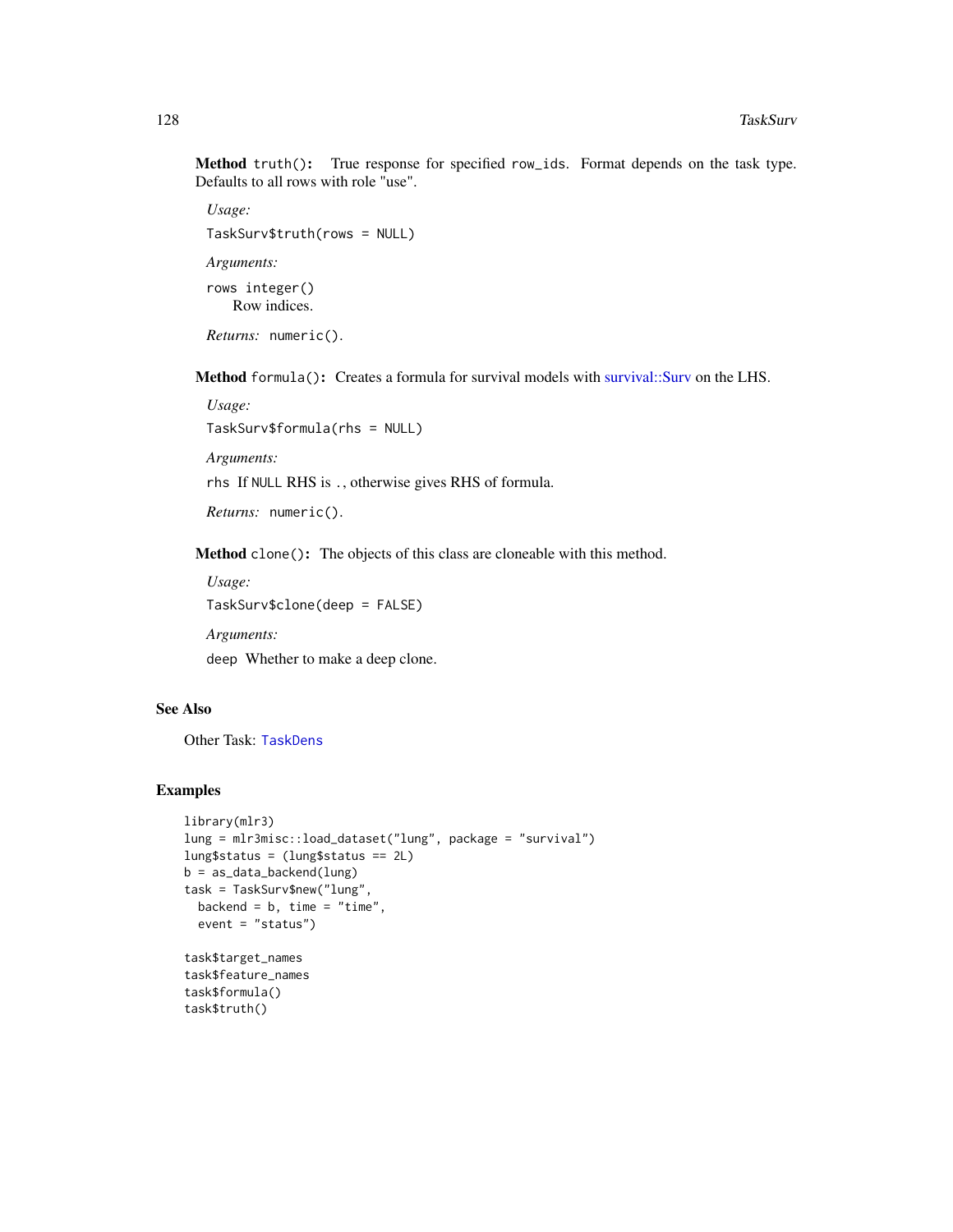<span id="page-128-0"></span>

# Description

whas dataset from Hosmer et al.

# Usage

whas

# Format

id Identification Code

age Age (per chart) (years).

sex Sex.  $0 =$  Male.  $1 =$  Female.

cpk Peak cardiac enzyme (iu).

sho Cardiogenic shock complications.  $1 = Yes. 0 = No.$ 

chf Left heart failure complications.  $1 = Yes$ .  $0 = No$ .

miord MI Order.  $1 =$  Recurrent.  $0 =$  First.

mitype MI Type.  $1 = Q$ -wave.  $2 = Not Q$ -wave.  $3 = Indeterminate$ .

year Cohort year.

yrgrp Grouped cohort year.

lenstay Days in hospital.

**dstat** Discharge status from hospital.  $1 = Dead$ .  $0 = Alice$ .

lenfol Total length of follow-up from hospital admission (days).

**fstat** Status as of last follow-up.  $1 = Dead$ .  $0 = Alice$ .

#### Source

[ftp://ftp.wiley.com/public/sci\\_tech\\_med/survival](ftp://ftp.wiley.com/public/sci_tech_med/survival)

# References

Hosmer, D.W. and Lemeshow, S. and May, S. (2008) Applied Survival Analysis: Regression Modeling of Time to Event Data: Second Edition, John Wiley and Sons Inc., New York, NY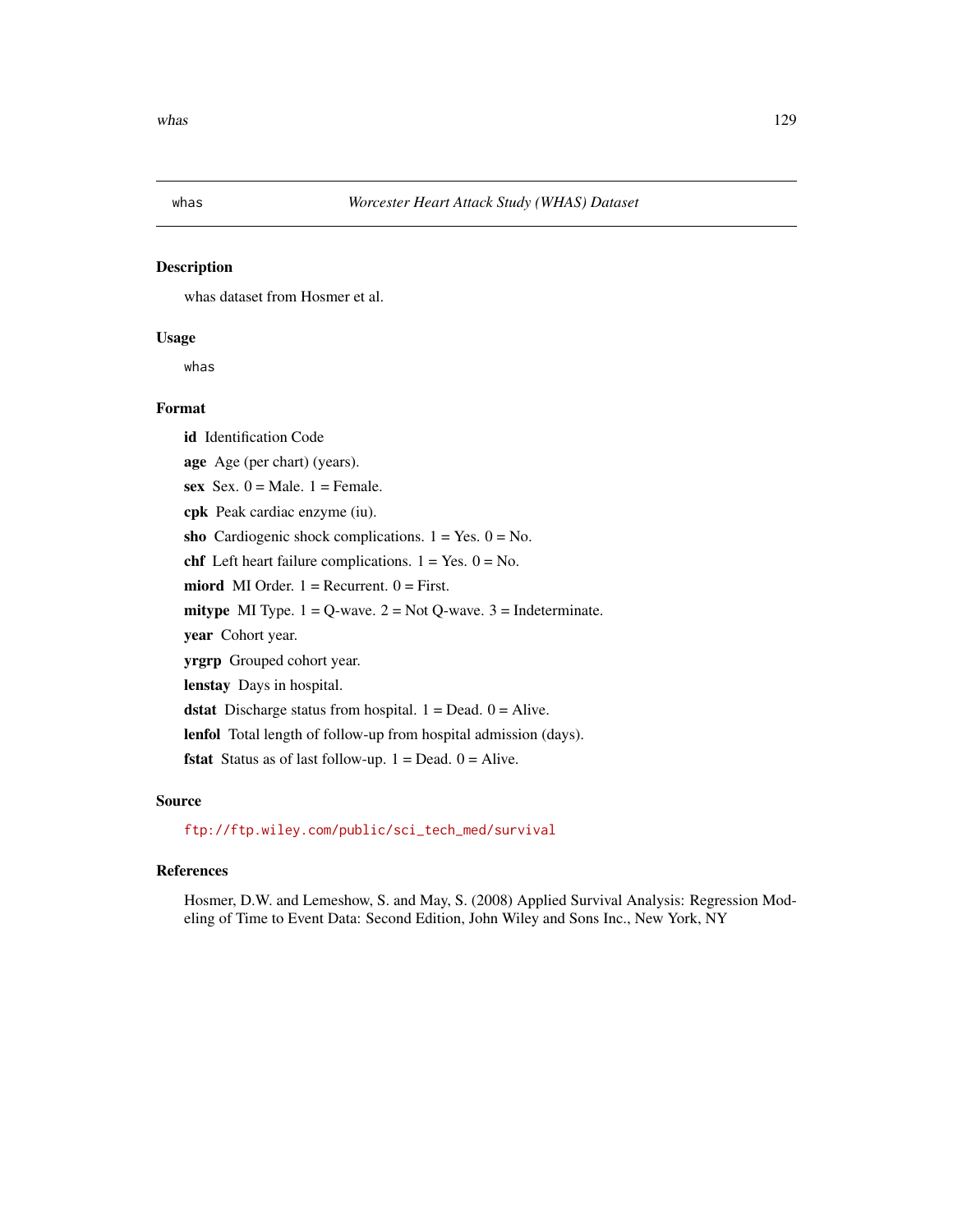# **Index**

```
∗ AUC survival measures
    mlr_measures_surv.chambless_auc,
        41
    mlr_measures_surv.hung_auc, 52
    mlr_measures_surv.song_auc, 77
    mlr_measures_surv.song_tnr, 79
    mlr_measures_surv.song_tpr, 81
    mlr_measures_surv.uno_auc, 84
    mlr_measures_surv.uno_tnr, 86
    mlr_measures_surv.uno_tpr, 88
∗ Concordance survival measures
    mlr_measures_surv.beggC, 36
    mlr_measures_surv.gonenC, 45
    mlr_measures_surv.harrellC, 51
    mlr_measures_surv.unoC, 83
∗ Density estimation measures
    mlr_measures_dens.logloss, 35
∗ Ensembles
    mlr_pipeops_survavg, 92
∗ Learner
    LearnerDens, 7
    LearnerSurv, 9
∗ Measure
   MeasureDens, 11
    13
∗ PipeOps
    mlr_pipeops_survavg, 92
    mlr_pipeops_trafopred_regrsurv, 93
    mlr_pipeops_trafopred_survregr, 95
    mlr_pipeops_trafotask_regrsurv, 97
    mlr_pipeops_trafotask_survregr, 98
    PipeOpPredTransformer, 114
    PipeOpTaskTransformer, 118
    PipeOpTransformer, 119
∗ Prediction
    PredictionDens, 122
    PredictionSurv, 123
∗ Probabilistic survival measures
    mlr_measures_surv.graf, 47
```
mlr\_measures\_surv.grafSE, [49](#page-48-0) mlr\_measures\_surv.intlogloss, [54](#page-53-1) mlr\_measures\_surv.intloglossSE, [57](#page-56-0) mlr\_measures\_surv.logloss, [59](#page-58-0) mlr\_measures\_surv.loglossSE, [61](#page-60-0) mlr\_measures\_surv.schmid, [74](#page-73-0) ∗ R2 survival measures mlr\_measures\_surv.nagelk\_r2, [68](#page-67-0) mlr\_measures\_surv.oquigley\_r2, [70](#page-69-0) mlr\_measures\_surv.xu\_r2, [90](#page-89-0) ∗ Task TaskDens, [125](#page-124-1) TaskSurv, [126](#page-125-2) ∗ Transformation PipeOps mlr\_pipeops\_trafopred\_regrsurv, [93](#page-92-1) mlr\_pipeops\_trafopred\_survregr, [95](#page-94-1) mlr\_pipeops\_trafotask\_regrsurv, [97](#page-96-1) mlr\_pipeops\_trafotask\_survregr, [98](#page-97-1) ∗ Transformers PipeOpPredTransformer, [114](#page-113-1) PipeOpTaskTransformer, [118](#page-117-1) PipeOpTransformer, [119](#page-118-1) ∗ calibration survival measures mlr\_measures\_surv.calib\_alpha, [37](#page-36-0) mlr\_measures\_surv.calib\_beta, [39](#page-38-0) ∗ crank survival measures mlr\_measures\_surv.harrellC, [51](#page-50-0) mlr\_measures\_surv.unoC, [83](#page-82-0) ∗ datasets actg, [5](#page-4-0) gbcs, [6](#page-5-0) grace, [7](#page-6-1) whas, [129](#page-128-0) ∗ density estimators mlr\_learners\_dens.hist, [28](#page-27-0) mlr\_learners\_dens.kde, [29](#page-28-0) ∗ density measures mlr\_measures\_dens.logloss, [35](#page-34-0) ∗ distr survival measures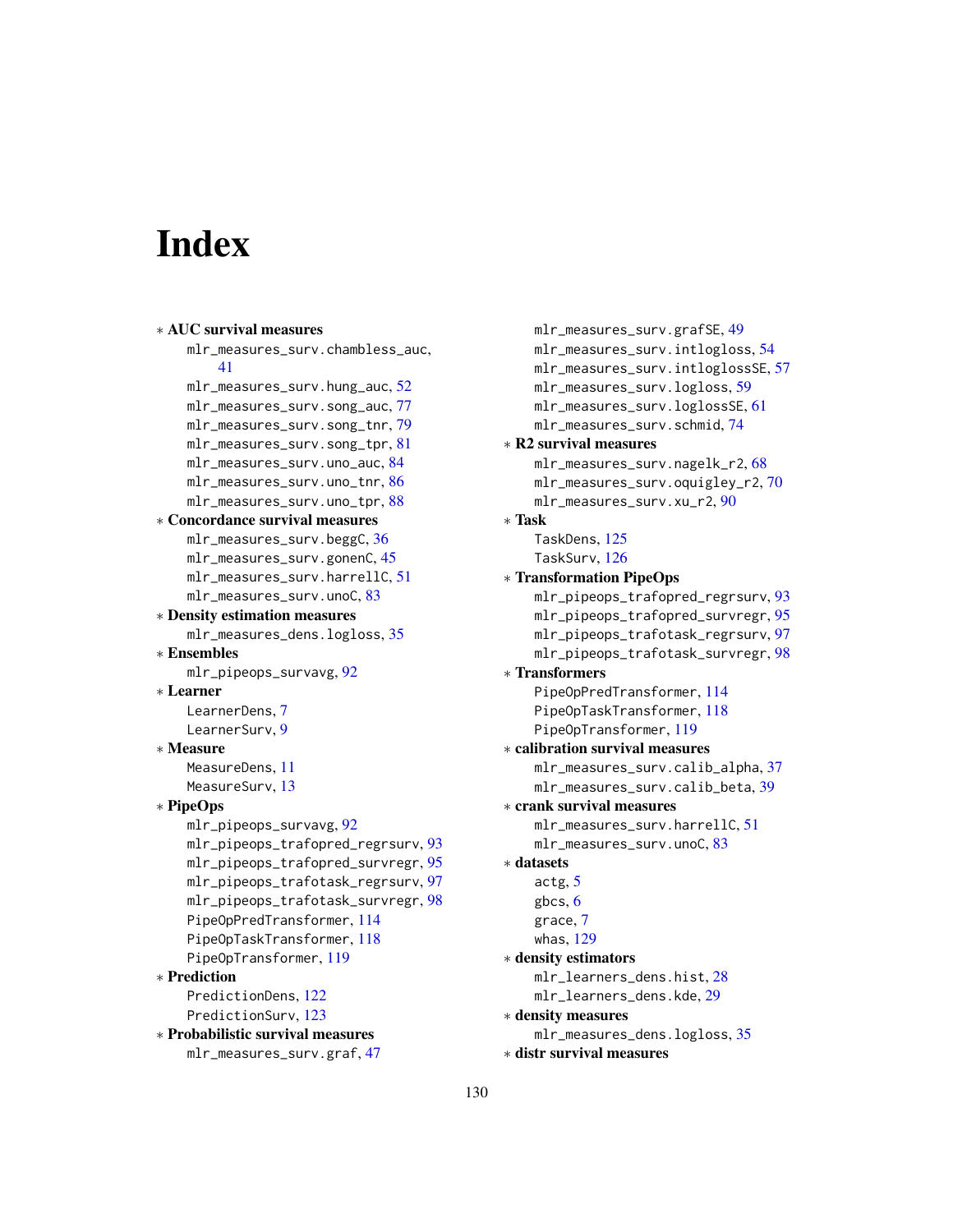```
mlr_measures_surv.calib_alpha, 37
    mlr_measures_surv.graf, 47
    mlr_measures_surv.grafSE, 49
    mlr_measures_surv.intlogloss, 54
    mlr_measures_surv.intloglossSE, 57
    mlr_measures_surv.logloss, 59
    mlr_measures_surv.loglossSE, 61
    mlr_measures_surv.schmid, 74
∗ lp survival measures
    mlr_measures_surv.beggC, 36
    mlr_measures_surv.calib_beta, 39
    mlr_measures_surv.chambless_auc,
        41
    mlr_measures_surv.gonenC, 45
    mlr_measures_surv.hung_auc, 52
    mlr_measures_surv.nagelk_r2, 68
    mlr_measures_surv.oquigley_r2, 70
    mlr_measures_surv.song_auc, 77
    mlr_measures_surv.song_tnr, 79
    mlr_measures_surv.song_tpr, 81
    mlr_measures_surv.uno_auc, 84
    mlr_measures_surv.uno_tnr, 86
    mlr_measures_surv.uno_tpr, 88
    mlr_measures_surv.xu_r2, 90
∗ pipelines
    mlr_graphs_crankcompositor, 17
    mlr_graphs_distrcompositor, 19
    mlr_graphs_probregrcompositor, 20
    mlr_graphs_survaverager, 22
   mlr_graphs_survbagging, 23
    mlr_graphs_survtoregr, 25
∗ response survival measures
    mlr_measures_surv.mae, 62
    mlr_measures_surv.maeSE, 64
    mlr_measures_surv.mse, 65
    mlr_measures_surv.mseSE, 67
    mlr_measures_surv.rmse, 71
    mlr_measures_surv.rmseSE, 73
∗ survival compositors
    PipeOpCrankCompositor, 110
    PipeOpDistrCompositor, 112
∗ survival learners
    mlr_learners_surv.coxph, 31
    mlr_learners_surv.kaplan, 32
    mlr_learners_surv.rpart, 33
∗ survival measures
    mlr_measures_surv.beggC, 36
    mlr_measures_surv.calib_alpha, 37
```
mlr\_measures\_surv.calib\_beta, [39](#page-38-0) mlr\_measures\_surv.chambless\_auc, [41](#page-40-0) mlr\_measures\_surv.cindex, [43](#page-42-0) mlr\_measures\_surv.gonenC, [45](#page-44-0) mlr\_measures\_surv.graf, [47](#page-46-0) mlr\_measures\_surv.grafSE, [49](#page-48-0) mlr\_measures\_surv.harrellC, [51](#page-50-0) mlr\_measures\_surv.hung\_auc, [52](#page-51-0) mlr\_measures\_surv.intlogloss, [54](#page-53-1) mlr\_measures\_surv.intloglossSE, [57](#page-56-0) mlr\_measures\_surv.logloss, [59](#page-58-0) mlr\_measures\_surv.loglossSE, [61](#page-60-0) mlr\_measures\_surv.mae, [62](#page-61-0) mlr\_measures\_surv.maeSE, [64](#page-63-0) mlr\_measures\_surv.mse, [65](#page-64-0) mlr\_measures\_surv.mseSE, [67](#page-66-0) mlr\_measures\_surv.nagelk\_r2, [68](#page-67-0) mlr\_measures\_surv.oquigley\_r2, [70](#page-69-0) mlr\_measures\_surv.rmse, [71](#page-70-0) mlr\_measures\_surv.rmseSE, [73](#page-72-0) mlr\_measures\_surv.schmid, [74](#page-73-0) mlr\_measures\_surv.song\_auc, [77](#page-76-0) mlr\_measures\_surv.song\_tnr, [79](#page-78-0) mlr\_measures\_surv.song\_tpr, [81](#page-80-0) mlr\_measures\_surv.uno\_auc, [84](#page-83-0) mlr\_measures\_surv.uno\_tnr, [86](#page-85-0) mlr\_measures\_surv.uno\_tpr, [88](#page-87-0) mlr\_measures\_surv.unoC, [83](#page-82-0) mlr\_measures\_surv.xu\_r2, [90](#page-89-0)

# actg, [5,](#page-4-0) *[101](#page-100-0)*

bujar::bujar, *[99](#page-98-0)*

crankcompositor *(*mlr\_graphs\_crankcompositor*)*, [17](#page-16-1)

data.table::data.table, *[115](#page-114-0)*, *[119,](#page-118-1) [120](#page-119-0)* DataBackend, *[126,](#page-125-2) [127](#page-126-0)* DataBackendDataTable, *[126,](#page-125-2) [127](#page-126-0)* dens.logloss, *[12](#page-11-0)* Dictionary, *[105,](#page-104-0) [106](#page-105-0)*, *[108](#page-107-0)* dictionary, *[11](#page-10-0)*, *[13](#page-12-0)*, *[28,](#page-27-0) [29](#page-28-0)*, *[31](#page-30-0)[–33](#page-32-0)*, *[36](#page-35-0)*, *[38,](#page-37-0) [39](#page-38-0)*, *[41](#page-40-0)*, *[43](#page-42-0)*, *[45](#page-44-0)*, *[47](#page-46-0)*, *[49](#page-48-0)*, *[51](#page-50-0)*, *[53](#page-52-0)*, *[55](#page-54-0)*, *[57](#page-56-0)*, *[59](#page-58-0)*, *[61,](#page-60-0) [62](#page-61-0)*, *[64,](#page-63-0) [65](#page-64-0)*, *[67,](#page-66-0) [68](#page-67-0)*, *[70](#page-69-0)*, *[72,](#page-71-0) [73](#page-72-0)*, *[75](#page-74-0)*, *[77](#page-76-0)*, *[79](#page-78-0)*, *[81](#page-80-0)*, *[83](#page-82-0)*, *[85](#page-84-0)*, *[87](#page-86-0)*, *[89,](#page-88-0) [90](#page-89-0)*, *[106,](#page-105-0) [107](#page-106-0)*, *[110](#page-109-1)*, *[112](#page-111-1)*, *[116](#page-115-1)*, *[125](#page-124-1)*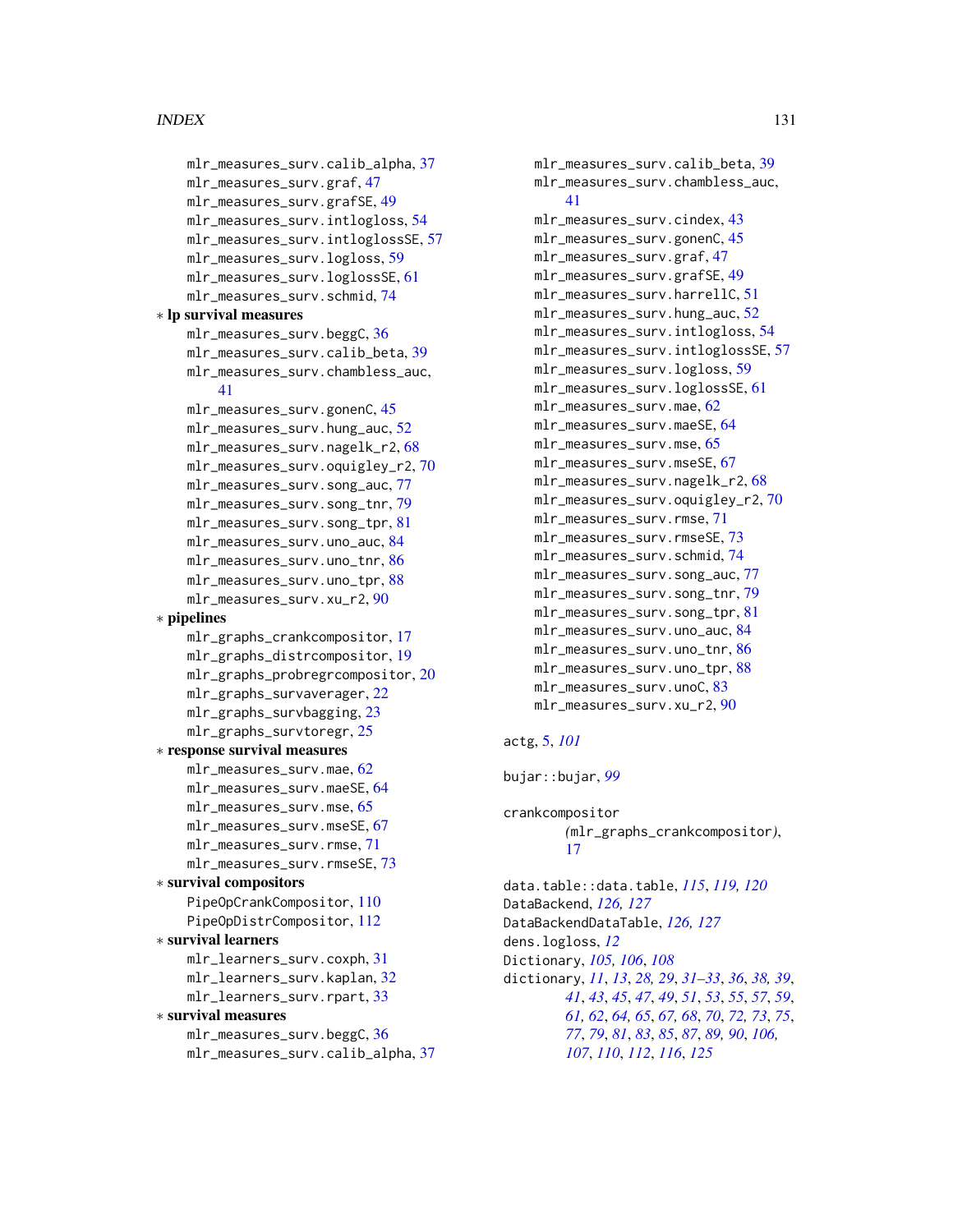```
distr6::Distribution, 28, 29
distr6::distrSimulate(), 106
distr6::mean.Distribution, 111
distr6::median.Distribution, 111
distr6::MixtureDistribution, 92
distr6::mode, 111
distr6::VectorDistribution, 92
distrcompositor
        (mlr_graphs_distrcompositor),
        19
```
faithful, *[102](#page-101-0)*

gbcs, [6,](#page-5-0) *[102](#page-101-0)* grace, [7,](#page-6-1) *[103](#page-102-0)* Graph, *[17](#page-16-1)[–24](#page-23-0)*, *[26](#page-25-0)* graphics::hist(), *[28](#page-27-0)* GraphLearner, *[18](#page-17-0)*, *[20](#page-19-0)[–22](#page-21-0)*, *[24](#page-23-0)*, *[26](#page-25-0)*

Learner, *[7](#page-6-1)[–10](#page-9-0)*, *[12](#page-11-0)*, *[14,](#page-13-0) [15](#page-14-0)*, *[17](#page-16-1)*, *[28,](#page-27-0) [29](#page-28-0)*, *[31–](#page-30-0)[33](#page-32-0)* LearnerDens, [7,](#page-6-1) *[11](#page-10-0)*, *[122](#page-121-1)* LearnerDensHistogram *(*mlr\_learners\_dens.hist*)*, [28](#page-27-0) LearnerDensKDE *(*mlr\_learners\_dens.kde*)*, [29](#page-28-0) LearnerRegr, *[21](#page-20-0)*, *[25,](#page-24-0) [26](#page-25-0)* LearnerSurv, *[9](#page-8-2)*, [9,](#page-8-2) *[18,](#page-17-0) [19](#page-18-1)*, *[22,](#page-21-0) [23](#page-22-0)*, *[25,](#page-24-0) [26](#page-25-0)*, *[108](#page-107-0)*, *[121](#page-120-0)*, *[123](#page-122-1)* LearnerSurvCoxPH *(*mlr\_learners\_surv.coxph*)*, [31](#page-30-0) LearnerSurvKaplan *(*mlr\_learners\_surv.kaplan*)*, [32](#page-31-1) LearnerSurvRpart *(*mlr\_learners\_surv.rpart*)*, [33](#page-32-0) lrn(), *[28,](#page-27-0) [29](#page-28-0)*, *[31](#page-30-0)[–33](#page-32-0)* lung, *[103](#page-102-0)* mean(), *[12](#page-11-0)*, *[14](#page-13-0)*

Measure, *[11](#page-10-0)*, *[13](#page-12-0)*, *[36](#page-35-0)*, *[38,](#page-37-0) [39](#page-38-0)*, *[41](#page-40-0)*, *[43](#page-42-0)*, *[45](#page-44-0)*, *[47](#page-46-0)*, *[49](#page-48-0)*, *[51](#page-50-0)*, *[53](#page-52-0)*, *[55](#page-54-0)*, *[57](#page-56-0)*, *[59](#page-58-0)*, *[61,](#page-60-0) [62](#page-61-0)*, *[64,](#page-63-0) [65](#page-64-0)*, *[67,](#page-66-0) [68](#page-67-0)*, *[70](#page-69-0)*, *[72,](#page-71-0) [73](#page-72-0)*, *[75](#page-74-0)*, *[77](#page-76-0)*, *[79](#page-78-0)*, *[81](#page-80-0)*, *[83](#page-82-0)*, *[85](#page-84-0)*, *[87](#page-86-0)*, *[89,](#page-88-0) [90](#page-89-0)* MeasureDens, [11,](#page-10-0) *[14](#page-13-0)* MeasureDensLogloss *(*mlr\_measures\_dens.logloss*)*, [35](#page-34-0) MeasureSurv, *[12](#page-11-0)*, [13](#page-12-0) MeasureSurvAUC, [14](#page-13-0) MeasureSurvBeggC *(*mlr\_measures\_surv.beggC*)*, [36](#page-35-0)

MeasureSurvBrier *(*mlr\_measures\_surv.graf*)*, [47](#page-46-0) MeasureSurvBrierSE *(*mlr\_measures\_surv.grafSE*)*, [49](#page-48-0) MeasureSurvCalibrationAlpha *(*mlr\_measures\_surv.calib\_alpha*)*, [37](#page-36-0) MeasureSurvCalibrationBeta *(*mlr\_measures\_surv.calib\_beta*)*, [39](#page-38-0) MeasureSurvChamblessAUC *(*mlr\_measures\_surv.chambless\_auc*)*, [41](#page-40-0) MeasureSurvCindex *(*mlr\_measures\_surv.cindex*)*, [43](#page-42-0) MeasureSurvGonenC *(*mlr\_measures\_surv.gonenC*)*, [45](#page-44-0) MeasureSurvGraf, *[49](#page-48-0)*, *[108](#page-107-0)* MeasureSurvGraf *(*mlr\_measures\_surv.graf*)*, [47](#page-46-0) MeasureSurvGrafSE *(*mlr\_measures\_surv.grafSE*)*, [49](#page-48-0) MeasureSurvHarrellC *(*mlr\_measures\_surv.harrellC*)*, [51](#page-50-0) MeasureSurvHungAUC *(*mlr\_measures\_surv.hung\_auc*)*, [52](#page-51-0) MeasureSurvIntegrated, [16](#page-15-0) MeasureSurvIntLogloss, *[57](#page-56-0)*, *[108,](#page-107-0) [109](#page-108-0)* MeasureSurvIntLogloss *(*mlr\_measures\_surv.intlogloss*)*, [54](#page-53-1) MeasureSurvIntLoglossSE *(*mlr\_measures\_surv.intloglossSE*)*, [57](#page-56-0) MeasureSurvLogloss, *[61](#page-60-0)* MeasureSurvLogloss *(*mlr\_measures\_surv.logloss*)*, [59](#page-58-0) MeasureSurvLoglossSE *(*mlr\_measures\_surv.loglossSE*)*, [61](#page-60-0) MeasureSurvMAE, *[64](#page-63-0)* MeasureSurvMAE *(*mlr\_measures\_surv.mae*)*, [62](#page-61-0) MeasureSurvMAESE *(*mlr\_measures\_surv.maeSE*)*, [64](#page-63-0) MeasureSurvMSE, *[67](#page-66-0)*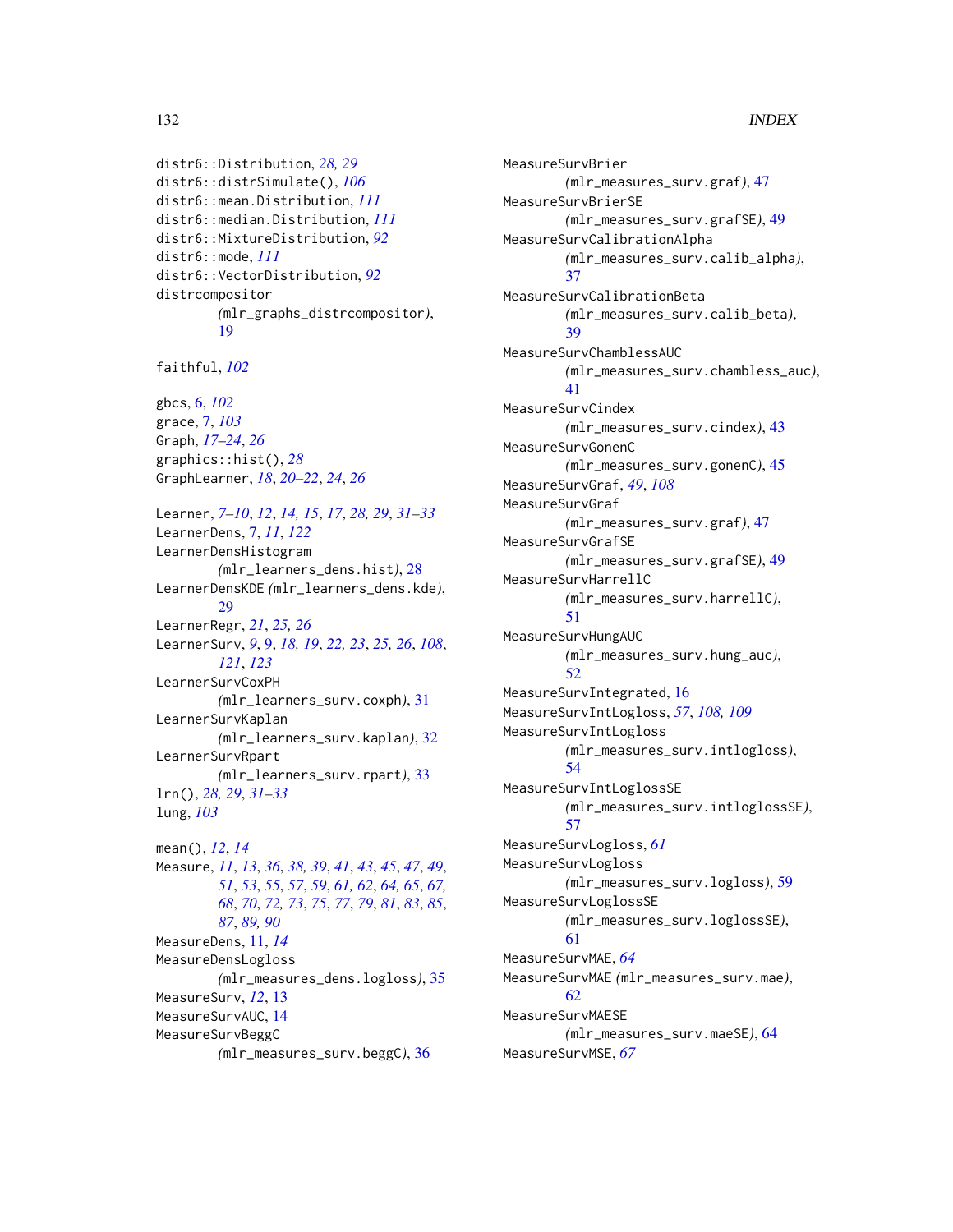MeasureSurvMSE *(*mlr\_measures\_surv.mse*)*, [65](#page-64-0) MeasureSurvMSESE *(*mlr\_measures\_surv.mseSE*)*, [67](#page-66-0) MeasureSurvNagelkR2 *(*mlr\_measures\_surv.nagelk\_r2*)*, [68](#page-67-0) MeasureSurvOQuigleyR2 *(*mlr\_measures\_surv.oquigley\_r2*)*, [70](#page-69-0) MeasureSurvRMSE, *[73](#page-72-0)* MeasureSurvRMSE *(*mlr\_measures\_surv.rmse*)*, [71](#page-70-0) MeasureSurvRMSESE *(*mlr\_measures\_surv.rmseSE*)*, [73](#page-72-0) MeasureSurvSchmid *(*mlr\_measures\_surv.schmid*)*, [74](#page-73-0) MeasureSurvSongAUC *(*mlr\_measures\_surv.song\_auc*)*, [77](#page-76-0) MeasureSurvSongTNR *(*mlr\_measures\_surv.song\_tnr*)*, [79](#page-78-0) MeasureSurvSongTPR *(*mlr\_measures\_surv.song\_tpr*)*, [81](#page-80-0) MeasureSurvUnoAUC *(*mlr\_measures\_surv.uno\_auc*)*, [84](#page-83-0) MeasureSurvUnoC *(*mlr\_measures\_surv.unoC*)*, [83](#page-82-0) MeasureSurvUnoTNR *(*mlr\_measures\_surv.uno\_tnr*)*, [86](#page-85-0) MeasureSurvUnoTPR *(*mlr\_measures\_surv.uno\_tpr*)*, [88](#page-87-0) MeasureSurvXuR2 *(*mlr\_measures\_surv.xu\_r2*)*, [90](#page-89-0) MixtureDistribution, *[24](#page-23-0)* mlr3::Learner, *[8,](#page-7-1) [9](#page-8-2)*, *[28](#page-27-0)*, *[30–](#page-29-0)[32](#page-31-1)*, *[34](#page-33-0)* mlr3::Measure, *[11](#page-10-0)*, *[13,](#page-12-0) [14](#page-13-0)*, *[16](#page-15-0)*, *[35,](#page-34-0) [36](#page-35-0)*, *[38](#page-37-0)*, *[40,](#page-39-0) [41](#page-40-0)*, *[43](#page-42-0)*, *[45](#page-44-0)*, *[48](#page-47-0)*, *[50,](#page-49-0) [51](#page-50-0)*, *[53](#page-52-0)*, *[55](#page-54-0)*, *[57](#page-56-0)*, *[59](#page-58-0)*, *[61](#page-60-0)*, *[63](#page-62-0)[–65](#page-64-0)*, *[67](#page-66-0)*, *[69,](#page-68-0) [70](#page-69-0)*, *[72,](#page-71-0) [73](#page-72-0)*, *[75](#page-74-0)*, *[77](#page-76-0)*, *[79](#page-78-0)*, *[81](#page-80-0)*, *[83](#page-82-0)*, *[85](#page-84-0)*, *[87](#page-86-0)*, *[89](#page-88-0)*, *[91](#page-90-0)* mlr3::mlr\_measures, *[11](#page-10-0)*, *[13](#page-12-0)* mlr3::mlr\_task\_generators, *[106](#page-105-0)*, *[108](#page-107-0)* mlr3::mlr\_tasks, *[105](#page-104-0)*, *[126](#page-125-2)* mlr3::Prediction, *[114](#page-113-1)*, *[122,](#page-121-1) [123](#page-122-1)* mlr3::Task, *[118](#page-117-1)*, *[125](#page-124-1)[–127](#page-126-0)* mlr3::TaskGenerator, *[106,](#page-105-0) [107](#page-106-0)*

mlr3::TaskSupervised, *[126,](#page-125-2) [127](#page-126-0)* mlr3pipelines::Graph, *[18](#page-17-0)[–24](#page-23-0)*, *[27](#page-26-0)* mlr3pipelines::GraphLearner, *[18](#page-17-0)*, *[20](#page-19-0)[–22](#page-21-0)*, *[24](#page-23-0)*, *[27](#page-26-0)* mlr3pipelines::mlr\_pipeops, *[110](#page-109-1)*, *[112](#page-111-1)*, *[116](#page-115-1)* mlr3pipelines::PipeOp, *[92](#page-91-1)*, *[94](#page-93-0)*, *[96,](#page-95-0) [97](#page-96-1)*, *[99](#page-98-0)*, *[111](#page-110-0)*, *[113](#page-112-0)*, *[115](#page-114-0)*, *[117,](#page-116-0) [118](#page-117-1)*, *[120](#page-119-0)* mlr3pipelines::PipeOpEnsemble, *[92,](#page-91-1) [93](#page-92-1)* mlr3pipelines::PipeOpLearner, *[18,](#page-17-0) [19](#page-18-1)*, *[21](#page-20-0)*, *[23](#page-22-0)* mlr3pipelines::po(), *[110](#page-109-1)*, *[112](#page-111-1)*, *[116](#page-115-1)* mlr3proba *(*mlr3proba-package*)*, [4](#page-3-0) mlr3proba-package, [4](#page-3-0) mlr3proba::LearnerDens, *[28](#page-27-0)*, *[30](#page-29-0)* mlr3proba::LearnerSurv, *[31,](#page-30-0) [32](#page-31-1)*, *[34](#page-33-0)* mlr3proba::MeasureDens, [35](#page-34-0) mlr3proba::MeasureSurv, *[14](#page-13-0)*, *[16](#page-15-0)*, *[36](#page-35-0)*, *[38](#page-37-0)*, *[40,](#page-39-0) [41](#page-40-0)*, *[43](#page-42-0)*, *[45](#page-44-0)*, *[48](#page-47-0)*, *[50,](#page-49-0) [51](#page-50-0)*, *[53](#page-52-0)*, *[55](#page-54-0)*, *[57](#page-56-0)*, *[59](#page-58-0)*, *[61](#page-60-0)*, *[63](#page-62-0)[–65](#page-64-0)*, *[67](#page-66-0)*, *[69,](#page-68-0) [70](#page-69-0)*, *[72,](#page-71-0) [73](#page-72-0)*, *[75](#page-74-0)*, *[77](#page-76-0)*, *[79](#page-78-0)*, *[81](#page-80-0)*, *[83](#page-82-0)*, *[85](#page-84-0)*, *[87](#page-86-0)*, *[89](#page-88-0)*, *[91](#page-90-0)* mlr3proba::MeasureSurvAUC, *[41](#page-40-0)*, *[53](#page-52-0)*, *[77](#page-76-0)*, *[79](#page-78-0)*, *[81](#page-80-0)*, *[85](#page-84-0)*, *[87](#page-86-0)*, *[89](#page-88-0)* mlr3proba::MeasureSurvIntegrated, *[14](#page-13-0)*, *[41](#page-40-0)*, *[48](#page-47-0)*, *[50](#page-49-0)*, *[53](#page-52-0)*, *[55](#page-54-0)*, *[57](#page-56-0)*, *[75](#page-74-0)*, *[77](#page-76-0)*, *[79](#page-78-0)*, *[81](#page-80-0)*, *[85](#page-84-0)*, *[87](#page-86-0)*, *[89](#page-88-0)* mlr3proba::MeasureSurvLogloss, *[61](#page-60-0)* mlr3proba::PipeOpPredTransformer, *[94](#page-93-0)*, *[96](#page-95-0)* mlr3proba::PipeOpTaskTransformer, *[97](#page-96-1)*, *[99](#page-98-0)* mlr3proba::PipeOpTransformer, *[94](#page-93-0)*, *[96,](#page-95-0) [97](#page-96-1)*, *[99](#page-98-0)*, *[115](#page-114-0)*, *[118](#page-117-1)* mlr\_graphs\_crankcompositor, [17,](#page-16-1) *[20](#page-19-0)[–22](#page-21-0)*, *[24](#page-23-0)*, *[27](#page-26-0)* mlr\_graphs\_distrcompositor, *[18](#page-17-0)*, [19,](#page-18-1) *[21,](#page-20-0) [22](#page-21-0)*, *[24](#page-23-0)*, *[27](#page-26-0)* mlr\_graphs\_probregrcompositor, *[18](#page-17-0)*, *[20](#page-19-0)*, [20,](#page-19-0) *[22](#page-21-0)*, *[24](#page-23-0)*, *[27](#page-26-0)* mlr\_graphs\_survaverager, *[18](#page-17-0)*, *[20,](#page-19-0) [21](#page-20-0)*, [22,](#page-21-0) *[24](#page-23-0)*, *[27](#page-26-0)* mlr\_graphs\_survbagging, *[18](#page-17-0)*, *[20](#page-19-0)[–22](#page-21-0)*, [23,](#page-22-0) *[27](#page-26-0)* mlr\_graphs\_survtoregr, *[18](#page-17-0)*, *[20](#page-19-0)[–22](#page-21-0)*, *[24](#page-23-0)*, [25](#page-24-0) mlr\_learners, *[28,](#page-27-0) [29](#page-28-0)*, *[31](#page-30-0)[–33](#page-32-0)* mlr\_learners\_dens.hist, [28,](#page-27-0) *[30](#page-29-0)* mlr\_learners\_dens.kde, *[29](#page-28-0)*, [29](#page-28-0) mlr\_learners\_surv.coxph, [31,](#page-30-0) *[33,](#page-32-0) [34](#page-33-0)* mlr\_learners\_surv.kaplan, *[32](#page-31-1)*, [32,](#page-31-1) *[34](#page-33-0)*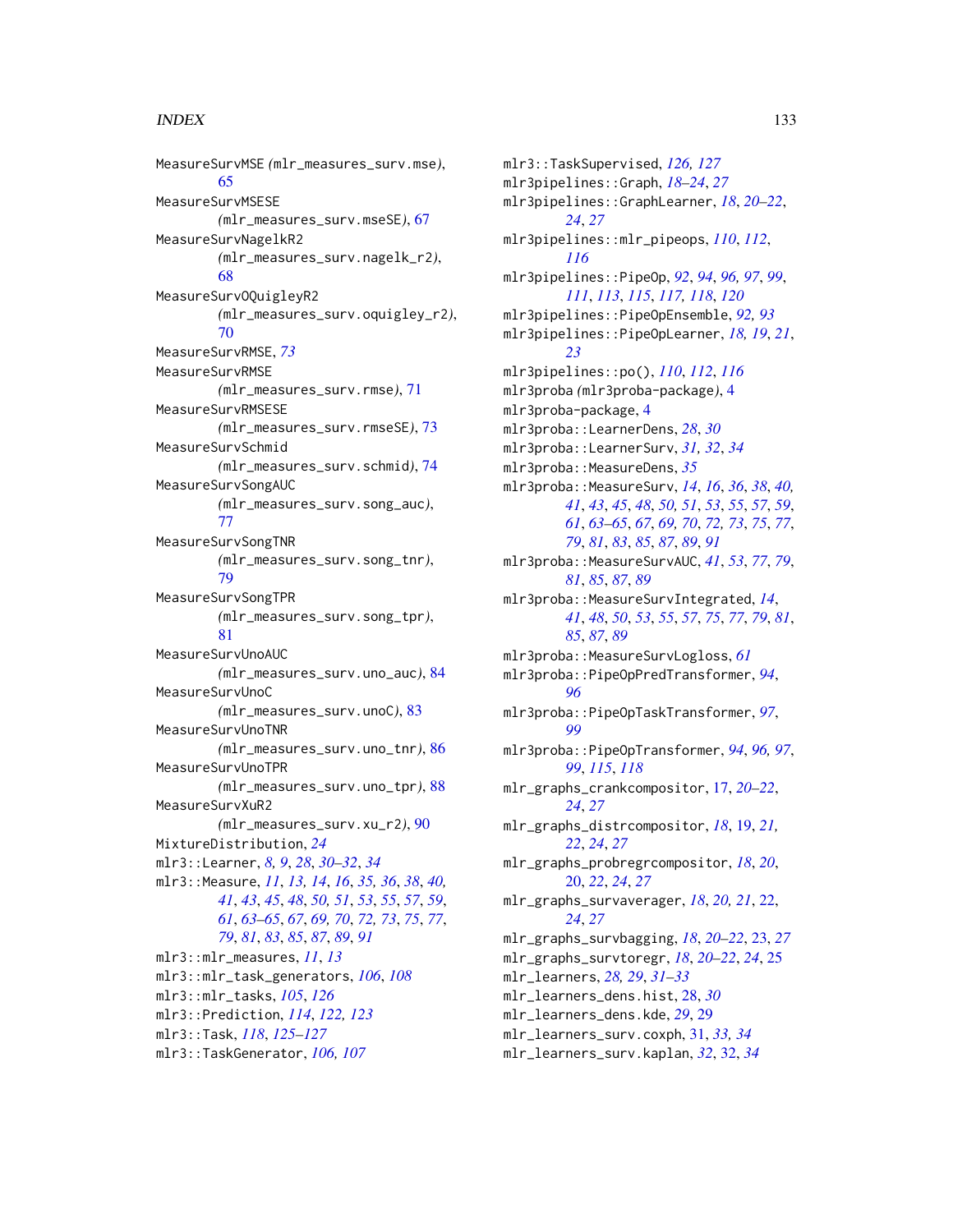*[63](#page-62-0)*, *[65,](#page-64-0) [66](#page-65-0)*, *[68,](#page-67-0) [69](#page-68-0)*, *[71](#page-70-0)*, *[73,](#page-72-0) [74](#page-73-0)*, *[76](#page-75-0)*,

mlr\_learners\_surv.rpart, *[32,](#page-31-1) [33](#page-32-0)*, [33](#page-32-0) mlr\_measures, *[36](#page-35-0)*, *[38,](#page-37-0) [39](#page-38-0)*, *[41](#page-40-0)*, *[43](#page-42-0)*, *[45](#page-44-0)*, *[47](#page-46-0)*, *[49](#page-48-0)*, *[51](#page-50-0)*, *[53](#page-52-0)*, *[55](#page-54-0)*, *[57](#page-56-0)*, *[59](#page-58-0)*, *[61,](#page-60-0) [62](#page-61-0)*, *[64,](#page-63-0) [65](#page-64-0)*, *[67,](#page-66-0) [68](#page-67-0)*, *[70](#page-69-0)*, *[72,](#page-71-0) [73](#page-72-0)*, *[75](#page-74-0)*, *[77](#page-76-0)*, *[79](#page-78-0)*, *[81](#page-80-0)*, *[83](#page-82-0)*, *[85](#page-84-0)*, *[87](#page-86-0)*, *[89,](#page-88-0) [90](#page-89-0)* mlr\_measures\_dens.logloss, [35](#page-34-0) mlr\_measures\_surv.beggC, [36,](#page-35-0) *[39–](#page-38-0)[42](#page-41-0)*, *[45,](#page-44-0) [46](#page-45-0)*, *[49,](#page-48-0) [50](#page-49-0)*, *[52](#page-51-0)*, *[54](#page-53-1)*, *[56](#page-55-0)*, *[58](#page-57-0)*, *[60](#page-59-0)*, *[62,](#page-61-0) [63](#page-62-0)*, *[65,](#page-64-0) [66](#page-65-0)*, *[68,](#page-67-0) [69](#page-68-0)*, *[71](#page-70-0)*, *[73,](#page-72-0) [74](#page-73-0)*, *[76](#page-75-0)*, *[78–](#page-77-0)[80](#page-79-0)*, *[82](#page-81-0)[–84](#page-83-0)*, *[86](#page-85-0)*, *[88](#page-87-0)*, *[90,](#page-89-0) [91](#page-90-0)* mlr\_measures\_surv.brier *(*mlr\_measures\_surv.graf*)*, [47](#page-46-0) mlr\_measures\_surv.brier\_se *(*mlr\_measures\_surv.grafSE*)*, [49](#page-48-0) mlr\_measures\_surv.calib\_alpha, *[37](#page-36-0)*, [37,](#page-36-0) *[40](#page-39-0)*, *[42](#page-41-0)*, *[45,](#page-44-0) [46](#page-45-0)*, *[49–](#page-48-0)[52](#page-51-0)*, *[54](#page-53-1)*, *[56](#page-55-0)*, *[58](#page-57-0)*, *[60](#page-59-0)*, *[62,](#page-61-0) [63](#page-62-0)*, *[65,](#page-64-0) [66](#page-65-0)*, *[68,](#page-67-0) [69](#page-68-0)*, *[71](#page-70-0)*, *[73,](#page-72-0) [74](#page-73-0)*, *[76](#page-75-0)*, *[78](#page-77-0)*, *[80](#page-79-0)*, *[82](#page-81-0)*, *[84](#page-83-0)*, *[86](#page-85-0)*, *[88](#page-87-0)*, *[90,](#page-89-0) [91](#page-90-0)* mlr\_measures\_surv.calib\_beta, *[37](#page-36-0)*, *[39](#page-38-0)*, [39,](#page-38-0) *[42](#page-41-0)*, *[45,](#page-44-0) [46](#page-45-0)*, *[49,](#page-48-0) [50](#page-49-0)*, *[52](#page-51-0)*, *[54](#page-53-1)*, *[56](#page-55-0)*, *[58](#page-57-0)*, *[60](#page-59-0)*, *[62,](#page-61-0) [63](#page-62-0)*, *[65,](#page-64-0) [66](#page-65-0)*, *[68,](#page-67-0) [69](#page-68-0)*, *[71](#page-70-0)*, *[73,](#page-72-0) [74](#page-73-0)*, *[76](#page-75-0)*, *[78](#page-77-0)[–80](#page-79-0)*, *[82](#page-81-0)[–84](#page-83-0)*, *[86](#page-85-0)*, *[88](#page-87-0)*, *[90,](#page-89-0) [91](#page-90-0)* mlr\_measures\_surv.chambless\_auc, *[37](#page-36-0)*, *[39](#page-38-0)[–41](#page-40-0)*, [41,](#page-40-0) *[45,](#page-44-0) [46](#page-45-0)*, *[49,](#page-48-0) [50](#page-49-0)*, *[52](#page-51-0)*, *[54](#page-53-1)*, *[56](#page-55-0)*, *[58](#page-57-0)*, *[60](#page-59-0)*, *[62,](#page-61-0) [63](#page-62-0)*, *[65,](#page-64-0) [66](#page-65-0)*, *[68,](#page-67-0) [69](#page-68-0)*, *[71](#page-70-0)*, *[73,](#page-72-0) [74](#page-73-0)*, *[76](#page-75-0)*, *[78](#page-77-0)[–80](#page-79-0)*, *[82–](#page-81-0)[84](#page-83-0)*, *[86](#page-85-0)*, *[88](#page-87-0)*, *[90,](#page-89-0) [91](#page-90-0)* mlr\_measures\_surv.cindex, *[37](#page-36-0)*, *[39,](#page-38-0) [40](#page-39-0)*, *[42](#page-41-0)*, [43,](#page-42-0) *[46](#page-45-0)*, *[49,](#page-48-0) [50](#page-49-0)*, *[52](#page-51-0)*, *[54](#page-53-1)*, *[56](#page-55-0)*, *[58](#page-57-0)*, *[60](#page-59-0)*, *[62,](#page-61-0) [63](#page-62-0)*, *[65,](#page-64-0) [66](#page-65-0)*, *[68,](#page-67-0) [69](#page-68-0)*, *[71](#page-70-0)*, *[73,](#page-72-0) [74](#page-73-0)*, *[76](#page-75-0)*, *[78](#page-77-0)*, *[80](#page-79-0)*, *[82](#page-81-0)*, *[84](#page-83-0)*, *[86](#page-85-0)*, *[88](#page-87-0)*, *[90,](#page-89-0) [91](#page-90-0)* mlr\_measures\_surv.gonenC, *[37](#page-36-0)*, *[39–](#page-38-0)[42](#page-41-0)*, *[45](#page-44-0)*, [45,](#page-44-0) *[49,](#page-48-0) [50](#page-49-0)*, *[52](#page-51-0)*, *[54](#page-53-1)*, *[56](#page-55-0)*, *[58](#page-57-0)*, *[60](#page-59-0)*, *[62,](#page-61-0) [63](#page-62-0)*, *[65,](#page-64-0) [66](#page-65-0)*, *[68,](#page-67-0) [69](#page-68-0)*, *[71](#page-70-0)*, *[73,](#page-72-0) [74](#page-73-0)*, *[76](#page-75-0)*, *[78–](#page-77-0)[80](#page-79-0)*, *[82](#page-81-0)[–84](#page-83-0)*, *[86](#page-85-0)*, *[88](#page-87-0)*, *[90,](#page-89-0) [91](#page-90-0)* mlr\_measures\_surv.graf, *[37](#page-36-0)*, *[39,](#page-38-0) [40](#page-39-0)*, *[42](#page-41-0)*, *[45,](#page-44-0) [46](#page-45-0)*, [47,](#page-46-0) *[50](#page-49-0)[–52](#page-51-0)*, *[54](#page-53-1)*, *[56](#page-55-0)*, *[58](#page-57-0)*, *[60](#page-59-0)*, *[62,](#page-61-0) [63](#page-62-0)*, *[65,](#page-64-0) [66](#page-65-0)*, *[68,](#page-67-0) [69](#page-68-0)*, *[71](#page-70-0)*, *[73,](#page-72-0) [74](#page-73-0)*, *[76](#page-75-0)*, *[78](#page-77-0)*, *[80](#page-79-0)*, *[82](#page-81-0)*, *[84](#page-83-0)*, *[86](#page-85-0)*, *[88](#page-87-0)*, *[90,](#page-89-0) [91](#page-90-0)* mlr\_measures\_surv.grafSE, *[37](#page-36-0)*, *[39,](#page-38-0) [40](#page-39-0)*, *[42](#page-41-0)*, *[45,](#page-44-0) [46](#page-45-0)*, *[49](#page-48-0)*, [49,](#page-48-0) *[52](#page-51-0)*, *[54](#page-53-1)*, *[56](#page-55-0)*, *[58](#page-57-0)*, *[60](#page-59-0)*, *[62,](#page-61-0) [63](#page-62-0)*, *[65,](#page-64-0) [66](#page-65-0)*, *[68,](#page-67-0) [69](#page-68-0)*, *[71](#page-70-0)*, *[73,](#page-72-0) [74](#page-73-0)*, *[76](#page-75-0)*, *[78](#page-77-0)*, *[80](#page-79-0)*, *[82](#page-81-0)*, *[84](#page-83-0)*, *[86](#page-85-0)*, *[88](#page-87-0)*, *[90,](#page-89-0) [91](#page-90-0)* mlr\_measures\_surv.harrellC, *[37](#page-36-0)*, *[39,](#page-38-0) [40](#page-39-0)*, *[42](#page-41-0)*, *[45,](#page-44-0) [46](#page-45-0)*, *[49,](#page-48-0) [50](#page-49-0)*, [51,](#page-50-0) *[54](#page-53-1)*, *[56](#page-55-0)*, *[58](#page-57-0)*, *[60](#page-59-0)*, *[62,](#page-61-0) [63](#page-62-0)*, *[65,](#page-64-0) [66](#page-65-0)*, *[68,](#page-67-0) [69](#page-68-0)*, *[71](#page-70-0)*, *[73,](#page-72-0) [74](#page-73-0)*, *[76](#page-75-0)*, *[78](#page-77-0)*, *[80](#page-79-0)*, *[82](#page-81-0)*, *[84](#page-83-0)*, *[86](#page-85-0)*, *[88](#page-87-0)*, *[90,](#page-89-0) [91](#page-90-0)* mlr\_measures\_surv.hung\_auc, *[37](#page-36-0)*, *[39–](#page-38-0)[42](#page-41-0)*, *[45,](#page-44-0) [46](#page-45-0)*, *[49,](#page-48-0) [50](#page-49-0)*, *[52](#page-51-0)*, [52,](#page-51-0) *[56](#page-55-0)*, *[58](#page-57-0)*, *[60](#page-59-0)*, *[62,](#page-61-0)*

*[78](#page-77-0)[–80](#page-79-0)*, *[82](#page-81-0)[–84](#page-83-0)*, *[86](#page-85-0)*, *[88](#page-87-0)*, *[90,](#page-89-0) [91](#page-90-0)* mlr\_measures\_surv.intlogloss, *[37](#page-36-0)*, *[39,](#page-38-0) [40](#page-39-0)*, *[42](#page-41-0)*, *[45,](#page-44-0) [46](#page-45-0)*, *[49](#page-48-0)[–52](#page-51-0)*, *[54](#page-53-1)*, [54,](#page-53-1) *[58](#page-57-0)*, *[60](#page-59-0)*, *[62,](#page-61-0) [63](#page-62-0)*, *[65,](#page-64-0) [66](#page-65-0)*, *[68,](#page-67-0) [69](#page-68-0)*, *[71](#page-70-0)*, *[73,](#page-72-0) [74](#page-73-0)*, *[76](#page-75-0)*, *[78](#page-77-0)*, *[80](#page-79-0)*, *[82](#page-81-0)*, *[84](#page-83-0)*, *[86](#page-85-0)*, *[88](#page-87-0)*, *[90,](#page-89-0) [91](#page-90-0)* mlr\_measures\_surv.intloglossSE, *[37](#page-36-0)*, *[39,](#page-38-0) [40](#page-39-0)*, *[42](#page-41-0)*, *[45,](#page-44-0) [46](#page-45-0)*, *[49](#page-48-0)[–52](#page-51-0)*, *[54](#page-53-1)*, *[56](#page-55-0)*, [57,](#page-56-0) *[60](#page-59-0)*, *[62,](#page-61-0) [63](#page-62-0)*, *[65,](#page-64-0) [66](#page-65-0)*, *[68,](#page-67-0) [69](#page-68-0)*, *[71](#page-70-0)*, *[73,](#page-72-0) [74](#page-73-0)*, *[76](#page-75-0)*, *[78](#page-77-0)*, *[80](#page-79-0)*, *[82](#page-81-0)*, *[84](#page-83-0)*, *[86](#page-85-0)*, *[88](#page-87-0)*, *[90,](#page-89-0) [91](#page-90-0)* mlr\_measures\_surv.logloss, *[37](#page-36-0)*, *[39,](#page-38-0) [40](#page-39-0)*, *[42](#page-41-0)*, *[45,](#page-44-0) [46](#page-45-0)*, *[49](#page-48-0)[–52](#page-51-0)*, *[54](#page-53-1)*, *[56](#page-55-0)*, *[58](#page-57-0)*, [59,](#page-58-0) *[62,](#page-61-0) [63](#page-62-0)*, *[65,](#page-64-0) [66](#page-65-0)*, *[68,](#page-67-0) [69](#page-68-0)*, *[71](#page-70-0)*, *[73,](#page-72-0) [74](#page-73-0)*, *[76](#page-75-0)*, *[78](#page-77-0)*, *[80](#page-79-0)*, *[82](#page-81-0)*, *[84](#page-83-0)*, *[86](#page-85-0)*, *[88](#page-87-0)*, *[90,](#page-89-0) [91](#page-90-0)* mlr\_measures\_surv.loglossSE, *[37](#page-36-0)*, *[39,](#page-38-0) [40](#page-39-0)*, *[42](#page-41-0)*, *[45,](#page-44-0) [46](#page-45-0)*, *[49](#page-48-0)[–52](#page-51-0)*, *[54](#page-53-1)*, *[56](#page-55-0)*, *[58](#page-57-0)*, *[60](#page-59-0)*, [61,](#page-60-0) *[63](#page-62-0)*, *[65,](#page-64-0) [66](#page-65-0)*, *[68,](#page-67-0) [69](#page-68-0)*, *[71](#page-70-0)*, *[73,](#page-72-0) [74](#page-73-0)*, *[76](#page-75-0)*, *[78](#page-77-0)*, *[80](#page-79-0)*, *[82](#page-81-0)*, *[84](#page-83-0)*, *[86](#page-85-0)*, *[88](#page-87-0)*, *[90,](#page-89-0) [91](#page-90-0)* mlr\_measures\_surv.mae, *[37](#page-36-0)*, *[39,](#page-38-0) [40](#page-39-0)*, *[42](#page-41-0)*, *[45,](#page-44-0) [46](#page-45-0)*, *[49,](#page-48-0) [50](#page-49-0)*, *[52](#page-51-0)*, *[54](#page-53-1)*, *[56](#page-55-0)*, *[58](#page-57-0)*, *[60](#page-59-0)*, *[62](#page-61-0)*, [62,](#page-61-0) *[65,](#page-64-0) [66](#page-65-0)*, *[68,](#page-67-0) [69](#page-68-0)*, *[71](#page-70-0)*, *[73,](#page-72-0) [74](#page-73-0)*, *[76](#page-75-0)*, *[78](#page-77-0)*, *[80](#page-79-0)*, *[82](#page-81-0)*, *[84](#page-83-0)*, *[86](#page-85-0)*, *[88](#page-87-0)*, *[90,](#page-89-0) [91](#page-90-0)* mlr\_measures\_surv.maeSE, *[37](#page-36-0)*, *[39,](#page-38-0) [40](#page-39-0)*, *[42](#page-41-0)*, *[45,](#page-44-0) [46](#page-45-0)*, *[49,](#page-48-0) [50](#page-49-0)*, *[52](#page-51-0)*, *[54](#page-53-1)*, *[56](#page-55-0)*, *[58](#page-57-0)*, *[60](#page-59-0)*, *[62,](#page-61-0) [63](#page-62-0)*, [64,](#page-63-0) *[66](#page-65-0)*, *[68,](#page-67-0) [69](#page-68-0)*, *[71](#page-70-0)*, *[73,](#page-72-0) [74](#page-73-0)*, *[76](#page-75-0)*, *[78](#page-77-0)*, *[80](#page-79-0)*, *[82](#page-81-0)*, *[84](#page-83-0)*, *[86](#page-85-0)*, *[88](#page-87-0)*, *[90,](#page-89-0) [91](#page-90-0)* mlr\_measures\_surv.mse, *[37](#page-36-0)*, *[39,](#page-38-0) [40](#page-39-0)*, *[42](#page-41-0)*, *[45,](#page-44-0) [46](#page-45-0)*, *[49,](#page-48-0) [50](#page-49-0)*, *[52](#page-51-0)*, *[54](#page-53-1)*, *[56](#page-55-0)*, *[58](#page-57-0)*, *[60](#page-59-0)*, *[62,](#page-61-0) [63](#page-62-0)*, *[65](#page-64-0)*, [65,](#page-64-0) *[68,](#page-67-0) [69](#page-68-0)*, *[71](#page-70-0)*, *[73,](#page-72-0) [74](#page-73-0)*, *[76](#page-75-0)*, *[78](#page-77-0)*, *[80](#page-79-0)*, *[82](#page-81-0)*, *[84](#page-83-0)*, *[86](#page-85-0)*, *[88](#page-87-0)*, *[90,](#page-89-0) [91](#page-90-0)* mlr\_measures\_surv.mseSE, *[37](#page-36-0)*, *[39,](#page-38-0) [40](#page-39-0)*, *[42](#page-41-0)*, *[45,](#page-44-0) [46](#page-45-0)*, *[49,](#page-48-0) [50](#page-49-0)*, *[52](#page-51-0)*, *[54](#page-53-1)*, *[56](#page-55-0)*, *[58](#page-57-0)*, *[60](#page-59-0)*, *[62,](#page-61-0) [63](#page-62-0)*, *[65,](#page-64-0) [66](#page-65-0)*, [67,](#page-66-0) *[69](#page-68-0)*, *[71](#page-70-0)*, *[73,](#page-72-0) [74](#page-73-0)*, *[76](#page-75-0)*, *[78](#page-77-0)*, *[80](#page-79-0)*, *[82](#page-81-0)*, *[84](#page-83-0)*, *[86](#page-85-0)*, *[88](#page-87-0)*, *[90,](#page-89-0) [91](#page-90-0)* mlr\_measures\_surv.nagelk\_r2, *[37](#page-36-0)*, *[39](#page-38-0)[–42](#page-41-0)*, *[45,](#page-44-0) [46](#page-45-0)*, *[49,](#page-48-0) [50](#page-49-0)*, *[52](#page-51-0)*, *[54](#page-53-1)*, *[56](#page-55-0)*, *[58](#page-57-0)*, *[60](#page-59-0)*, *[62,](#page-61-0) [63](#page-62-0)*, *[65,](#page-64-0) [66](#page-65-0)*, *[68](#page-67-0)*, [68,](#page-67-0) *[71](#page-70-0)*, *[73,](#page-72-0) [74](#page-73-0)*, *[76](#page-75-0)*, *[78](#page-77-0)[–80](#page-79-0)*, *[82](#page-81-0)[–84](#page-83-0)*, *[86](#page-85-0)*, *[88](#page-87-0)*, *[90,](#page-89-0) [91](#page-90-0)* mlr\_measures\_surv.oquigley\_r2, *[37](#page-36-0)*, *[39](#page-38-0)[–42](#page-41-0)*, *[45,](#page-44-0) [46](#page-45-0)*, *[49,](#page-48-0) [50](#page-49-0)*, *[52](#page-51-0)*, *[54](#page-53-1)*, *[56](#page-55-0)*, *[58](#page-57-0)*, *[60](#page-59-0)*, *[62,](#page-61-0) [63](#page-62-0)*, *[65,](#page-64-0) [66](#page-65-0)*, *[68,](#page-67-0) [69](#page-68-0)*, [70,](#page-69-0) *[73,](#page-72-0) [74](#page-73-0)*, *[76](#page-75-0)*, *[78](#page-77-0)[–80](#page-79-0)*, *[82](#page-81-0)[–84](#page-83-0)*, *[86](#page-85-0)*, *[88](#page-87-0)*, *[90,](#page-89-0) [91](#page-90-0)* mlr\_measures\_surv.rmse, *[37](#page-36-0)*, *[39,](#page-38-0) [40](#page-39-0)*, *[42](#page-41-0)*, *[45,](#page-44-0) [46](#page-45-0)*, *[49](#page-48-0)*, *[51,](#page-50-0) [52](#page-51-0)*, *[54](#page-53-1)*, *[56](#page-55-0)*, *[58](#page-57-0)*, *[60](#page-59-0)*, *[62,](#page-61-0) [63](#page-62-0)*, *[65,](#page-64-0) [66](#page-65-0)*, *[68,](#page-67-0) [69](#page-68-0)*, *[71](#page-70-0)*, [71,](#page-70-0) *[74](#page-73-0)*, *[76](#page-75-0)*, *[78](#page-77-0)*, *[80](#page-79-0)*, *[82](#page-81-0)*, *[84](#page-83-0)*, *[86](#page-85-0)*, *[88](#page-87-0)*, *[90,](#page-89-0) [91](#page-90-0)* mlr\_measures\_surv.rmseSE, *[37](#page-36-0)*, *[39,](#page-38-0) [40](#page-39-0)*, *[42](#page-41-0)*, *[45,](#page-44-0) [46](#page-45-0)*, *[49,](#page-48-0) [50](#page-49-0)*, *[52](#page-51-0)*, *[54](#page-53-1)*, *[56](#page-55-0)*, *[58](#page-57-0)*, *[60](#page-59-0)*, *[62,](#page-61-0)*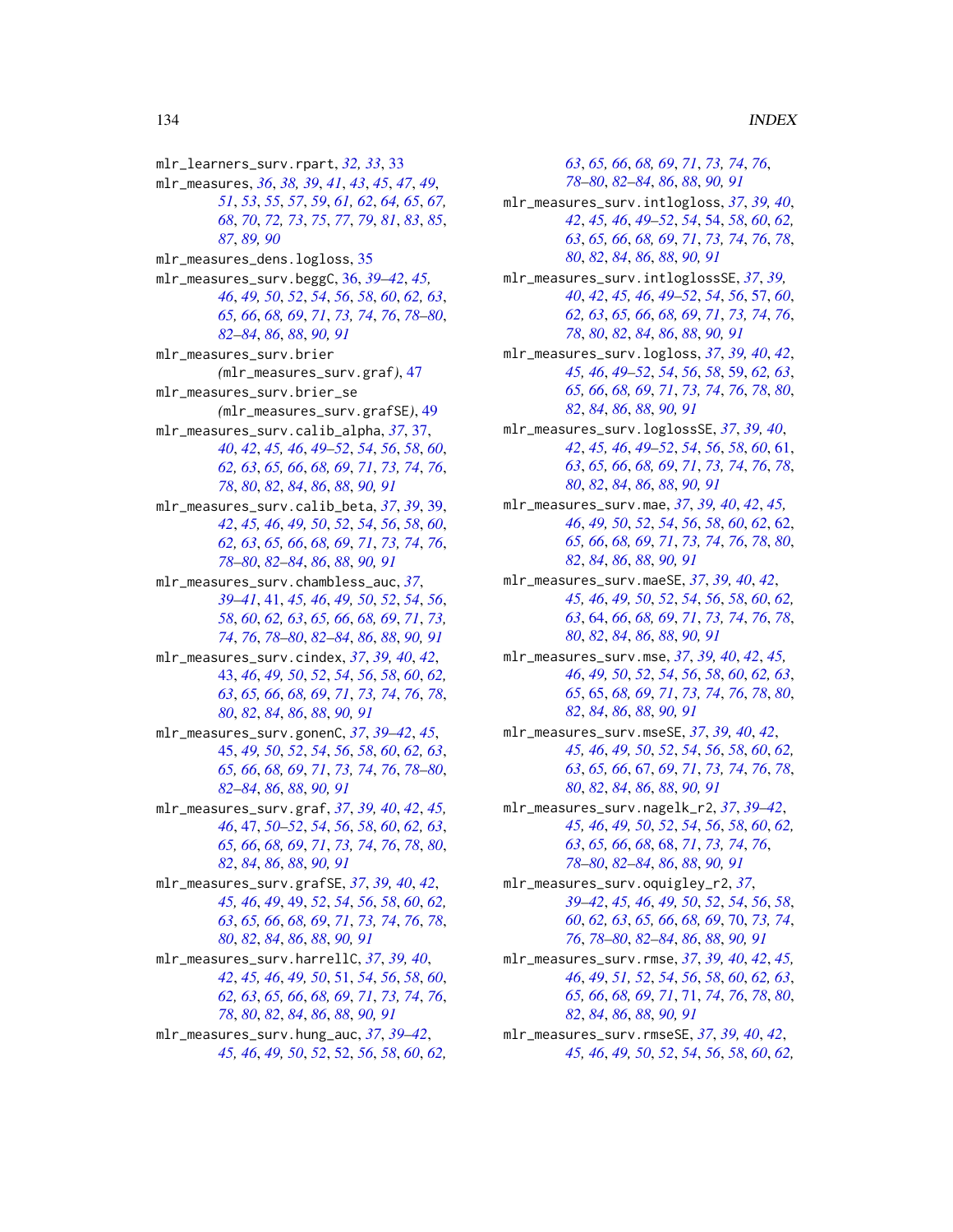*[63](#page-62-0)*, *[65,](#page-64-0) [66](#page-65-0)*, *[68,](#page-67-0) [69](#page-68-0)*, *[71](#page-70-0)*, *[73](#page-72-0)*, [73,](#page-72-0) *[76](#page-75-0)*, *[78](#page-77-0)*, *[80](#page-79-0)*, *[82](#page-81-0)*, *[84](#page-83-0)*, *[86](#page-85-0)*, *[88](#page-87-0)*, *[90,](#page-89-0) [91](#page-90-0)* mlr\_measures\_surv.schmid, *[37](#page-36-0)*, *[39,](#page-38-0) [40](#page-39-0)*, *[42](#page-41-0)*, *[45,](#page-44-0) [46](#page-45-0)*, *[49](#page-48-0)*, *[51,](#page-50-0) [52](#page-51-0)*, *[54](#page-53-1)*, *[56](#page-55-0)*, *[58](#page-57-0)*, *[60](#page-59-0)*, *[62,](#page-61-0) [63](#page-62-0)*, *[65,](#page-64-0) [66](#page-65-0)*, *[68,](#page-67-0) [69](#page-68-0)*, *[71](#page-70-0)*, *[73,](#page-72-0) [74](#page-73-0)*, [74,](#page-73-0) *[78](#page-77-0)*, *[80](#page-79-0)*, *[82](#page-81-0)*, *[84](#page-83-0)*, *[86](#page-85-0)*, *[88](#page-87-0)*, *[90,](#page-89-0) [91](#page-90-0)* mlr\_measures\_surv.song\_auc, *[37](#page-36-0)*, *[39–](#page-38-0)[42](#page-41-0)*, *[45,](#page-44-0) [46](#page-45-0)*, *[49](#page-48-0)*, *[51,](#page-50-0) [52](#page-51-0)*, *[54](#page-53-1)*, *[56](#page-55-0)*, *[58](#page-57-0)*, *[60](#page-59-0)*, *[62,](#page-61-0) [63](#page-62-0)*, *[65,](#page-64-0) [66](#page-65-0)*, *[68,](#page-67-0) [69](#page-68-0)*, *[71](#page-70-0)*, *[73,](#page-72-0) [74](#page-73-0)*, *[76](#page-75-0)*, [77,](#page-76-0) *[80](#page-79-0)*, *[82](#page-81-0)[–84](#page-83-0)*, *[86](#page-85-0)*, *[88](#page-87-0)*, *[90,](#page-89-0) [91](#page-90-0)* mlr\_measures\_surv.song\_tnr, *[37](#page-36-0)*, *[39–](#page-38-0)[42](#page-41-0)*, *[45,](#page-44-0) [46](#page-45-0)*, *[49](#page-48-0)*, *[51,](#page-50-0) [52](#page-51-0)*, *[54](#page-53-1)*, *[56](#page-55-0)*, *[58](#page-57-0)*, *[60](#page-59-0)*, *[62,](#page-61-0) [63](#page-62-0)*, *[65,](#page-64-0) [66](#page-65-0)*, *[68,](#page-67-0) [69](#page-68-0)*, *[71](#page-70-0)*, *[73,](#page-72-0) [74](#page-73-0)*, *[76](#page-75-0)*, *[78,](#page-77-0) [79](#page-78-0)*, [79,](#page-78-0) *[82](#page-81-0)[–84](#page-83-0)*, *[86](#page-85-0)*, *[88](#page-87-0)*, *[90,](#page-89-0) [91](#page-90-0)* mlr\_measures\_surv.song\_tpr, *[37](#page-36-0)*, *[39–](#page-38-0)[42](#page-41-0)*, *[45,](#page-44-0) [46](#page-45-0)*, *[49](#page-48-0)*, *[51,](#page-50-0) [52](#page-51-0)*, *[54](#page-53-1)*, *[56](#page-55-0)*, *[58](#page-57-0)*, *[60](#page-59-0)*, *[62,](#page-61-0) [63](#page-62-0)*, *[65,](#page-64-0) [66](#page-65-0)*, *[68,](#page-67-0) [69](#page-68-0)*, *[71](#page-70-0)*, *[73,](#page-72-0) [74](#page-73-0)*, *[76](#page-75-0)*, *[78](#page-77-0)[–80](#page-79-0)*, [81,](#page-80-0) *[84](#page-83-0)*, *[86](#page-85-0)*, *[88](#page-87-0)*, *[90–](#page-89-0)[92](#page-91-1)* mlr\_measures\_surv.uno\_auc, *[37](#page-36-0)*, *[39–](#page-38-0)[42](#page-41-0)*, *[45,](#page-44-0) [46](#page-45-0)*, *[49](#page-48-0)*, *[51,](#page-50-0) [52](#page-51-0)*, *[54](#page-53-1)*, *[56](#page-55-0)*, *[58](#page-57-0)*, *[60](#page-59-0)*, *[62,](#page-61-0) [63](#page-62-0)*, *[65,](#page-64-0) [66](#page-65-0)*, *[68,](#page-67-0) [69](#page-68-0)*, *[71](#page-70-0)*, *[73,](#page-72-0) [74](#page-73-0)*, *[76](#page-75-0)*, *[78–](#page-77-0)[80](#page-79-0)*, *[82](#page-81-0)[–84](#page-83-0)*, [84,](#page-83-0) *[88](#page-87-0)*, *[90–](#page-89-0)[92](#page-91-1)* mlr\_measures\_surv.uno\_tnr, *[37](#page-36-0)*, *[39–](#page-38-0)[42](#page-41-0)*, *[45,](#page-44-0) [46](#page-45-0)*, *[49](#page-48-0)*, *[51,](#page-50-0) [52](#page-51-0)*, *[54](#page-53-1)*, *[56](#page-55-0)*, *[58](#page-57-0)*, *[60](#page-59-0)*, *[62,](#page-61-0) [63](#page-62-0)*, *[65,](#page-64-0) [66](#page-65-0)*, *[68,](#page-67-0) [69](#page-68-0)*, *[71](#page-70-0)*, *[73,](#page-72-0) [74](#page-73-0)*, *[76](#page-75-0)*, *[78–](#page-77-0)[80](#page-79-0)*, *[82](#page-81-0)[–84](#page-83-0)*, *[86](#page-85-0)*, [86,](#page-85-0) *[90–](#page-89-0)[92](#page-91-1)* mlr\_measures\_surv.uno\_tpr, *[37](#page-36-0)*, *[39–](#page-38-0)[42](#page-41-0)*, *[45,](#page-44-0) [46](#page-45-0)*, *[49](#page-48-0)*, *[51,](#page-50-0) [52](#page-51-0)*, *[54](#page-53-1)*, *[56](#page-55-0)*, *[58](#page-57-0)*, *[60](#page-59-0)*, *[62,](#page-61-0) [63](#page-62-0)*, *[65,](#page-64-0) [66](#page-65-0)*, *[68,](#page-67-0) [69](#page-68-0)*, *[71](#page-70-0)*, *[73,](#page-72-0) [74](#page-73-0)*, *[76](#page-75-0)*, *[78–](#page-77-0)[80](#page-79-0)*, *[82](#page-81-0)[–84](#page-83-0)*, *[86](#page-85-0)*, *[88](#page-87-0)*, [88,](#page-87-0) *[91,](#page-90-0) [92](#page-91-1)* mlr\_measures\_surv.unoC, *[37](#page-36-0)*, *[39,](#page-38-0) [40](#page-39-0)*, *[42](#page-41-0)*, *[45,](#page-44-0) [46](#page-45-0)*, *[49](#page-48-0)*, *[51,](#page-50-0) [52](#page-51-0)*, *[54](#page-53-1)*, *[56](#page-55-0)*, *[58](#page-57-0)*, *[60](#page-59-0)*, *[62,](#page-61-0) [63](#page-62-0)*, *[65,](#page-64-0) [66](#page-65-0)*, *[68,](#page-67-0) [69](#page-68-0)*, *[71](#page-70-0)*, *[73,](#page-72-0) [74](#page-73-0)*, *[76](#page-75-0)*, *[78](#page-77-0)*, *[80](#page-79-0)*, *[82](#page-81-0)*, [83,](#page-82-0) *[86](#page-85-0)*, *[88](#page-87-0)*, *[90,](#page-89-0) [91](#page-90-0)* mlr\_measures\_surv.xu\_r2, *[37](#page-36-0)*, *[39–](#page-38-0)[42](#page-41-0)*, *[45,](#page-44-0) [46](#page-45-0)*, *[49](#page-48-0)*, *[51,](#page-50-0) [52](#page-51-0)*, *[54](#page-53-1)*, *[56](#page-55-0)*, *[58](#page-57-0)*, *[60](#page-59-0)*, *[62,](#page-61-0) [63](#page-62-0)*, *[65,](#page-64-0) [66](#page-65-0)*, *[68,](#page-67-0) [69](#page-68-0)*, *[71](#page-70-0)*, *[73,](#page-72-0) [74](#page-73-0)*, *[76](#page-75-0)*, *[78–](#page-77-0)[80](#page-79-0)*, *[82](#page-81-0)[–84](#page-83-0)*, *[86](#page-85-0)*, *[88](#page-87-0)*, *[90](#page-89-0)*, [90](#page-89-0) mlr\_pipeops\_crankcompose *(*PipeOpCrankCompositor*)*, [110](#page-109-1) mlr\_pipeops\_distrcompose *(*PipeOpDistrCompositor*)*, [112](#page-111-1) mlr\_pipeops\_probregr *(*PipeOpProbregrCompositor*)*, [116](#page-115-1) mlr\_pipeops\_survavg, [92,](#page-91-1) *[95,](#page-94-1) [96](#page-95-0)*, *[98](#page-97-1)*, *[100](#page-99-0)*, *[116](#page-115-1)*, *[119](#page-118-1)*, *[121](#page-120-0)* mlr\_pipeops\_trafopred\_regrsurv, *[93](#page-92-1)*, [93,](#page-92-1) *[96](#page-95-0)*, *[98](#page-97-1)*, *[100](#page-99-0)*, *[116](#page-115-1)*, *[119](#page-118-1)*, *[121](#page-120-0)*

mlr\_pipeops\_trafopred\_survregr, *[93](#page-92-1)*, *[95](#page-94-1)*, [95,](#page-94-1) *[98](#page-97-1)*, *[100](#page-99-0)*, *[116](#page-115-1)*, *[119](#page-118-1)*, *[121](#page-120-0)* mlr\_pipeops\_trafotask\_regrsurv, *[93](#page-92-1)*, *[95,](#page-94-1) [96](#page-95-0)*, [97,](#page-96-1) *[100](#page-99-0)*, *[116](#page-115-1)*, *[119](#page-118-1)*, *[121](#page-120-0)* mlr\_pipeops\_trafotask\_survregr, *[93](#page-92-1)*, *[95,](#page-94-1) [96](#page-95-0)*, *[98](#page-97-1)*, [98,](#page-97-1) *[116](#page-115-1)*, *[119](#page-118-1)*, *[121](#page-120-0)* mlr\_reflections\$learner\_predict\_types, *[8](#page-7-1)*, *[10](#page-9-0)*, *[12](#page-11-0)*, *[14](#page-13-0)*, *[17](#page-16-1)* mlr\_reflections\$learner\_properties, *[8](#page-7-1)*, *[10](#page-9-0)* mlr\_reflections\$measure\_properties, *[12](#page-11-0)*, *[14,](#page-13-0) [15](#page-14-0)*, *[17](#page-16-1)* mlr\_reflections\$task\_feature\_types, *[8](#page-7-1)*, *[10](#page-9-0)* mlr\_task\_generators, *[106,](#page-105-0) [107](#page-106-0)* mlr\_task\_generators\_simdens, [106](#page-105-0) mlr\_task\_generators\_simsurv, [107](#page-106-0) mlr\_tasks, *[125](#page-124-1)* mlr\_tasks\_actg, [101](#page-100-0) mlr\_tasks\_faithful, [102](#page-101-0) mlr\_tasks\_gbcs, [102](#page-101-0) mlr\_tasks\_grace, [103](#page-102-0) mlr\_tasks\_lung, [103](#page-102-0) mlr\_tasks\_precip, [104](#page-103-0) mlr\_tasks\_rats, [104](#page-103-0) mlr\_tasks\_unemployment, [105](#page-104-0) mlr\_tasks\_whas, [105](#page-104-0) msr(), *[36](#page-35-0)*, *[38,](#page-37-0) [39](#page-38-0)*, *[41](#page-40-0)*, *[43](#page-42-0)*, *[45](#page-44-0)*, *[47](#page-46-0)*, *[49](#page-48-0)*, *[51](#page-50-0)*, *[53](#page-52-0)*, *[55](#page-54-0)*, *[57](#page-56-0)*, *[59](#page-58-0)*, *[61,](#page-60-0) [62](#page-61-0)*, *[64,](#page-63-0) [65](#page-64-0)*, *[67,](#page-66-0) [68](#page-67-0)*, *[70](#page-69-0)*, *[72,](#page-71-0) [73](#page-72-0)*, *[75](#page-74-0)*, *[77](#page-76-0)*, *[79](#page-78-0)*, *[81](#page-80-0)*, *[83](#page-82-0)*, *[85](#page-84-0)*, *[87](#page-86-0)*, *[89,](#page-88-0) [90](#page-89-0)*

#### Normal, *[26](#page-25-0)*

paradox::ParamSet, *[8](#page-7-1)*, *[10](#page-9-0)*, *[115](#page-114-0)*, *[119,](#page-118-1) [120](#page-119-0)* pecs, [108](#page-107-0) pipeline\_crankcompositor, *[111](#page-110-0)* pipeline\_crankcompositor *(*mlr\_graphs\_crankcompositor*)*, [17](#page-16-1) pipeline\_distrcompositor, *[114](#page-113-1)* pipeline\_distrcompositor *(*mlr\_graphs\_distrcompositor*)*, [19](#page-18-1) pipeline\_probregrcompositor *(*mlr\_graphs\_probregrcompositor*)*, [20](#page-19-0) pipeline\_survaverager *(*mlr\_graphs\_survaverager*)*, [22](#page-21-0)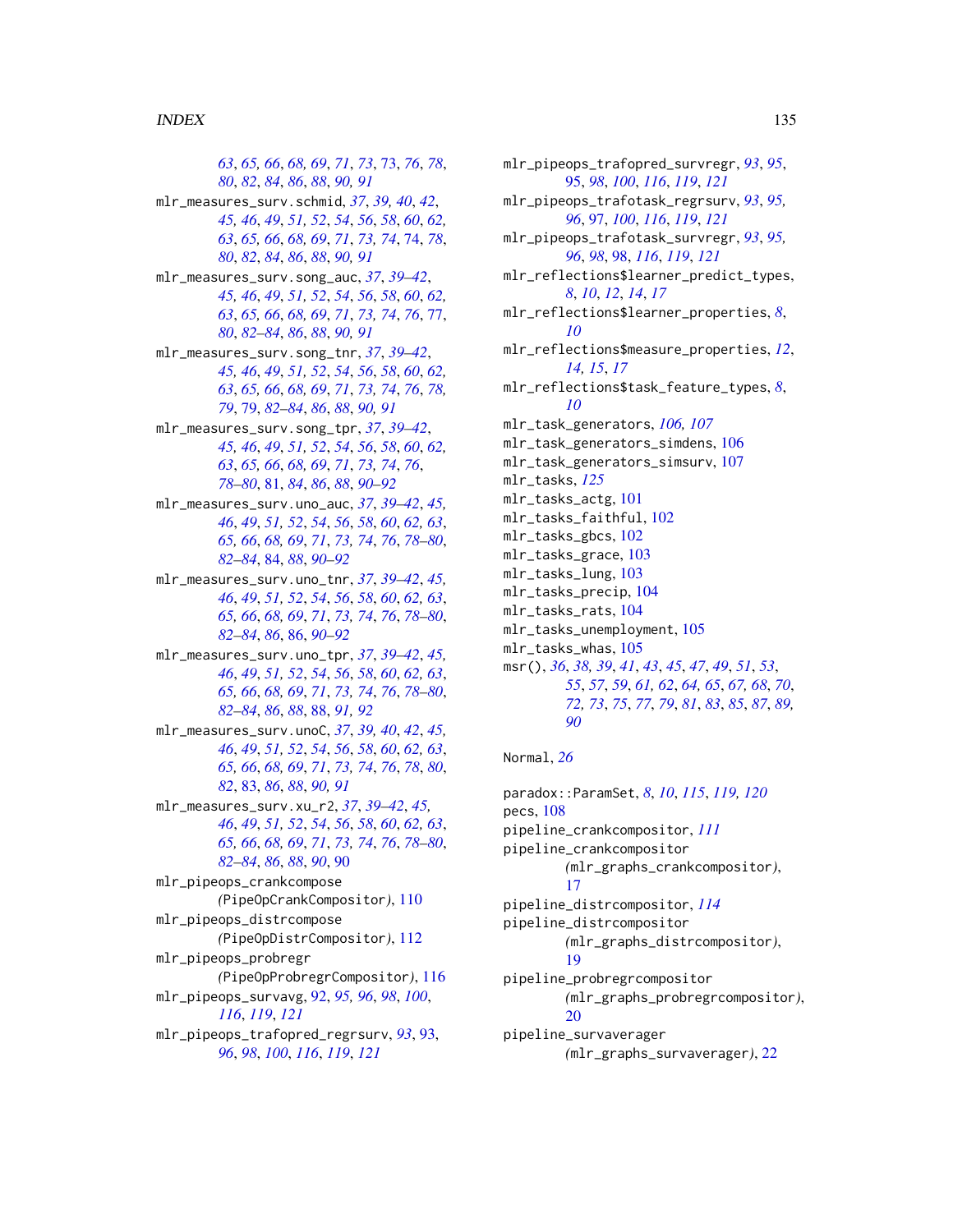pipeline\_survbagging *(*mlr\_graphs\_survbagging*)*, [23](#page-22-0) pipeline\_survtoregr *(*mlr\_graphs\_survtoregr*)*, [25](#page-24-0) PipeOp, *[25](#page-24-0)*, *[110](#page-109-1)*, *[112](#page-111-1)*, *[114–](#page-113-1)[116](#page-115-1)*, *[118–](#page-117-1)[120](#page-119-0)* PipeOpCrankCompositor, *[17](#page-16-1)*, *[110](#page-109-1)*, [110,](#page-109-1) *[114](#page-113-1)* PipeOpDistrCompositor, *[19](#page-18-1)*, *[25,](#page-24-0) [26](#page-25-0)*, *[111,](#page-110-0) [112](#page-111-1)*, [112](#page-111-1) PipeOpEnsemble, *[92](#page-91-1)* PipeOpLearner, *[92](#page-91-1)* PipeOpLearnerCV, *[26](#page-25-0)* PipeOpPredRegrSurv, *[26](#page-25-0)* PipeOpPredRegrSurv *(*mlr\_pipeops\_trafopred\_regrsurv*)*, [93](#page-92-1) PipeOpPredSurvRegr *(*mlr\_pipeops\_trafopred\_survregr*)*, [95](#page-94-1) PipeOpPredTransformer, *[93–](#page-92-1)[96](#page-95-0)*, *[98](#page-97-1)*, *[100](#page-99-0)*, *[114](#page-113-1)*, [114,](#page-113-1) *[115](#page-114-0)*, *[119](#page-118-1)*, *[121](#page-120-0)* PipeOpProbregrCompositor, *[21](#page-20-0)*, *[26](#page-25-0)*, *[116](#page-115-1)*, [116](#page-115-1) PipeOpSubsample, *[23,](#page-22-0) [24](#page-23-0)* PipeOpSurvAvg, *[22](#page-21-0)[–24](#page-23-0)* PipeOpSurvAvg *(*mlr\_pipeops\_survavg*)*, [92](#page-91-1) PipeOpTaskRegrSurv *(*mlr\_pipeops\_trafotask\_regrsurv*)*, [97](#page-96-1) PipeOpTaskSurvRegr, *[26](#page-25-0)* PipeOpTaskSurvRegr *(*mlr\_pipeops\_trafotask\_survregr*)*, [98](#page-97-1) PipeOpTaskTransformer, *[93](#page-92-1)*, *[95–](#page-94-1)[98](#page-97-1)*, *[100](#page-99-0)*, *[116](#page-115-1)*, *[118](#page-117-1)*, [118,](#page-117-1) *[121](#page-120-0)* PipeOpTransformer, *[93](#page-92-1)*, *[95,](#page-94-1) [96](#page-95-0)*, *[98](#page-97-1)*, *[100](#page-99-0)*, *[116](#page-115-1)*, *[119](#page-118-1)*, [119,](#page-118-1) *[120](#page-119-0)* plot.LearnerSurv, [121](#page-120-0) precip, *[104](#page-103-0)* Prediction, *[7](#page-6-1)*, *[9](#page-8-2)*, *[114,](#page-113-1) [115](#page-114-0)*, *[119,](#page-118-1) [120](#page-119-0)* PredictionDens, *[7](#page-6-1)*, [122,](#page-121-1) *[125](#page-124-1)* PredictionRegr, *[26](#page-25-0)*, *[93–](#page-92-1)[95](#page-94-1)*, *[116](#page-115-1)* PredictionSurv, *[9](#page-8-2)*, *[26](#page-25-0)*, *[92–](#page-91-1)[95](#page-94-1)*, *[108–](#page-107-0)[110](#page-109-1)*, *[112,](#page-111-1) [113](#page-112-0)*, *[123](#page-122-1)*, [123](#page-122-1)

R6, *[8](#page-7-1)*, *[10,](#page-9-0) [11](#page-10-0)*, *[13](#page-12-0)*, *[15](#page-14-0)*, *[29–](#page-28-0)[31](#page-30-0)*, *[33–](#page-32-0)[36](#page-35-0)*, *[38](#page-37-0)*, *[40](#page-39-0)*, *[42](#page-41-0)*, , *[48](#page-47-0)*, *[50,](#page-49-0) [51](#page-50-0)*, *[53](#page-52-0)*, *[55](#page-54-0)*, *[58](#page-57-0)*, *[60,](#page-59-0) [61](#page-60-0)*, *[63,](#page-62-0)* , *[66,](#page-65-0) [67](#page-66-0)*, *[69,](#page-68-0) [70](#page-69-0)*, *[72](#page-71-0)*, *[74,](#page-73-0) [75](#page-74-0)*, *[78](#page-77-0)*, *[80](#page-79-0)*, , *[84,](#page-83-0) [85](#page-84-0)*, *[87](#page-86-0)*, *[89](#page-88-0)*, *[91,](#page-90-0) [92](#page-91-1)*, *[94](#page-93-0)*, *[96,](#page-95-0) [97](#page-96-1)*,

*[99](#page-98-0)*, *[106,](#page-105-0) [107](#page-106-0)*, *[111](#page-110-0)*, *[113](#page-112-0)*, *[115](#page-114-0)*, *[117,](#page-116-0) [118](#page-117-1)*, *[120](#page-119-0)*, *[122](#page-121-1)*, *[124,](#page-123-0) [125](#page-124-1)*, *[127](#page-126-0)* R6::R6Class, *[101](#page-100-0)[–105](#page-104-0)* rats, *[104](#page-103-0)* requireNamespace(), *[9,](#page-8-2) [10](#page-9-0)*, *[12](#page-11-0)*, *[14](#page-13-0)*, *[17](#page-16-1)*, *[115](#page-114-0)*, *[119,](#page-118-1) [120](#page-119-0)* Resampling, *[12](#page-11-0)*, *[14,](#page-13-0) [15](#page-14-0)*, *[17](#page-16-1)* rpart::predict.rpart(), *[33](#page-32-0)* rpart::rpart(), *[33](#page-32-0)*

simsurv::simsurv(), *[107](#page-106-0)* surv.harrellC, *[14](#page-13-0)* surv.kaplan, *[112](#page-111-1)* survAUC::AUC.cd(), *[41](#page-40-0)* survAUC::AUC.hc(), *[52](#page-51-0)* survAUC::AUC.sh(), *[77](#page-76-0)* survAUC::AUC.uno(), *[84](#page-83-0)* survAUC::BeggC(), *[36](#page-35-0)* survAUC::GHCI(), *[45](#page-44-0)* survAUC::Nagelk(), *[68](#page-67-0)* survAUC::OXS(), *[70](#page-69-0)* survAUC::sens.sh(), *[81](#page-80-0)* survAUC::sens.uno(), *[88](#page-87-0)* survAUC::spec.sh(), *[79](#page-78-0)* survAUC::spec.uno(), *[86](#page-85-0)* survAUC::UnoC(), *[83](#page-82-0)* survAUC::XO(), *[90](#page-89-0)* survival::coxph(), *[31](#page-30-0)* survival::predict.coxph(), *[31](#page-30-0)* survival::Surv, *[128](#page-127-1)* survival::survfit(), *[32](#page-31-1)* survival::survfit.coxph(), *[31](#page-30-0)*

Task, *[12](#page-11-0)*, *[14,](#page-13-0) [15](#page-14-0)*, *[17](#page-16-1)*, *[119,](#page-118-1) [120](#page-119-0)*, *[125](#page-124-1)* TaskDens, *[102](#page-101-0)*, *[104](#page-103-0)*, [125,](#page-124-1) *[128](#page-127-1)* TaskGenerator, *[106,](#page-105-0) [107](#page-106-0)* TaskGenerators, *[106](#page-105-0)*, *[108](#page-107-0)* TaskGeneratorSimdens *(*mlr\_task\_generators\_simdens*)*, [106](#page-105-0) TaskGeneratorSimsurv *(*mlr\_task\_generators\_simsurv*)*, [107](#page-106-0) TaskRegr, *[25,](#page-24-0) [26](#page-25-0)*, *[97,](#page-96-1) [98](#page-97-1)* Tasks, *[105](#page-104-0)* TaskSurv, *[26](#page-25-0)*, *[97,](#page-96-1) [98](#page-97-1)*, *[101](#page-100-0)[–105](#page-104-0)*, *[109](#page-108-0)*, *[121,](#page-120-0) [122](#page-121-1)*, *[124](#page-123-0)*, *[126](#page-125-2)*, [126](#page-125-2) tgen(), *[106,](#page-105-0) [107](#page-106-0)*